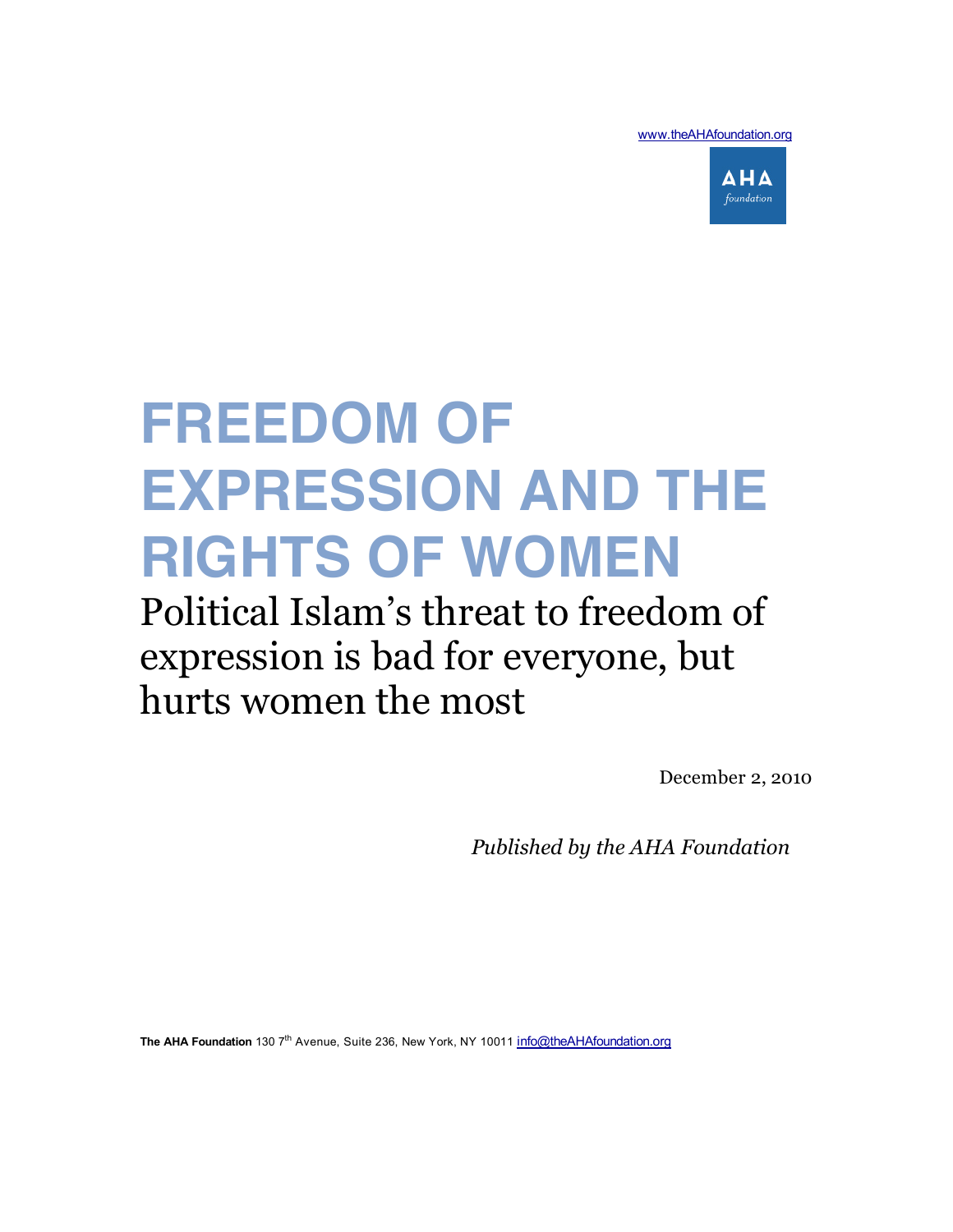# **Table of Contents**

| <b>Executive Summary &amp; Recommendations</b>                                                                          | 3              |
|-------------------------------------------------------------------------------------------------------------------------|----------------|
| Introduction: The Price of Freedom of Expression                                                                        | 6              |
| <b>Section 1:</b> The Importance of Freedom of Expression for the Rights of<br><b>Muslim Women in Western Countries</b> | 7              |
| <b>Section 2:</b> Political Islam and Multiple Levels of Pressure against Freedom<br>of Expression                      | 10             |
| 1) Global Political Pressure                                                                                            | 12             |
| 2) Lawsuits and Legal Tactics Pressuring Individuals—the Fight in the<br>Courts                                         | 25             |
| 3) Pressure through Physical Threats to Individuals                                                                     | 31             |
| 4) Internal Pressures: U.S. Institutions, Fear, and Self-Censorship                                                     | 39             |
| <b>Section 3:</b> The Effects of a Climate of Domination                                                                | 48             |
| Conclusion: A More Effective Response in the United States and Other<br><b>Western Countries</b>                        | 5 <sup>2</sup> |
| References                                                                                                              | 55             |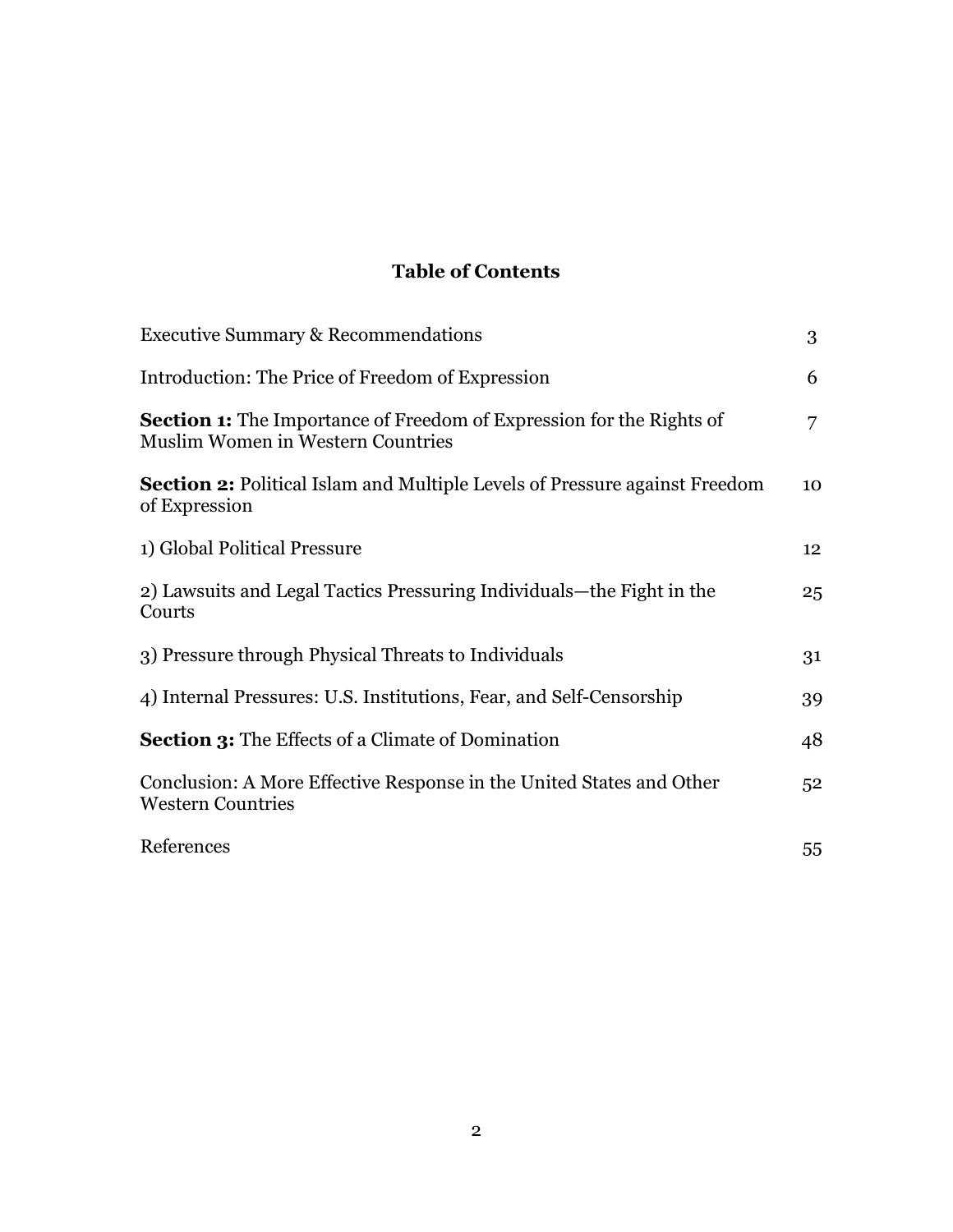#### **Executive Summary**

Supporters of political Islam have launched a multifaceted assault on the principles of freedom in the West. Political Islam includes the establishment of Sharia (the body of Islamic religious law), which contains harsh restrictions on freedom of expression, as well as harsh punishments for apostasy and blasphemy and standards at odds with modern Western norms of gender equality. Political Islamists are actively attempting to extend the reach of Sharia over Western cultures and legal systems.

This report addresses how, through means of actual physical violence, threats and intimidation, legal action, and political pressure, the emancipation of Muslim women is stunted if not ground to a halt.

We look at the plight of women in Islamist communities and how the attack on freedom of speech hinders those who would call attention to their abuse and mistreatment. Freedom of expression and the rights of Muslim women are intertwined: without freedom of expression, it is not possible to discuss critical issues related to women's rights.

The report also examines how supporters of political Islam are active on multiple levels to curb freedom of speech in the United States and other Western countries. In the United States, Muslim reformers have been exposed to violence and threats.

The American Islamic community is disparate: it is unclear, in the United States as everywhere else, who speaks for Muslims. Organizations that claim to be representative of the American Muslim community, such as CAIR (Council on American-Islamic Relations) and ISNA (Islamic Society of North America), are dominated by Islamists.

Islamists do not support equal rights for men and women and in fact preach to women to be subservient. Currently, the U.S. government is designating as its "partners" such Islamists, sidelining genuinely moderate Muslims, genuinely reformist Muslims, and secular Muslims.

This report identifies four strategies Islamists use to restrict freedom of expression:

- $\circ$  At the global political level they raise large funds from, for instance, wealthy Saudis, Saudi Arabia and other Arab states with a lot of oil money. They collaborate with the organization of the Islamic Conference to put pressure on the United Nations to adopt resolutions that are meant to undermine the freedom of expression in Western countries
- o At the national level they bring defamation and libel lawsuits against individuals and institutions that criticize Islam and attempt to defend the rights of women. This strategy has the immediate effect of financially hurting individuals and institutions and is designed to silence all criticism of Islam but also hurts women in ways that have not been discussed enough in public yet.
- o On the individual level, women's rights activists meet with threats and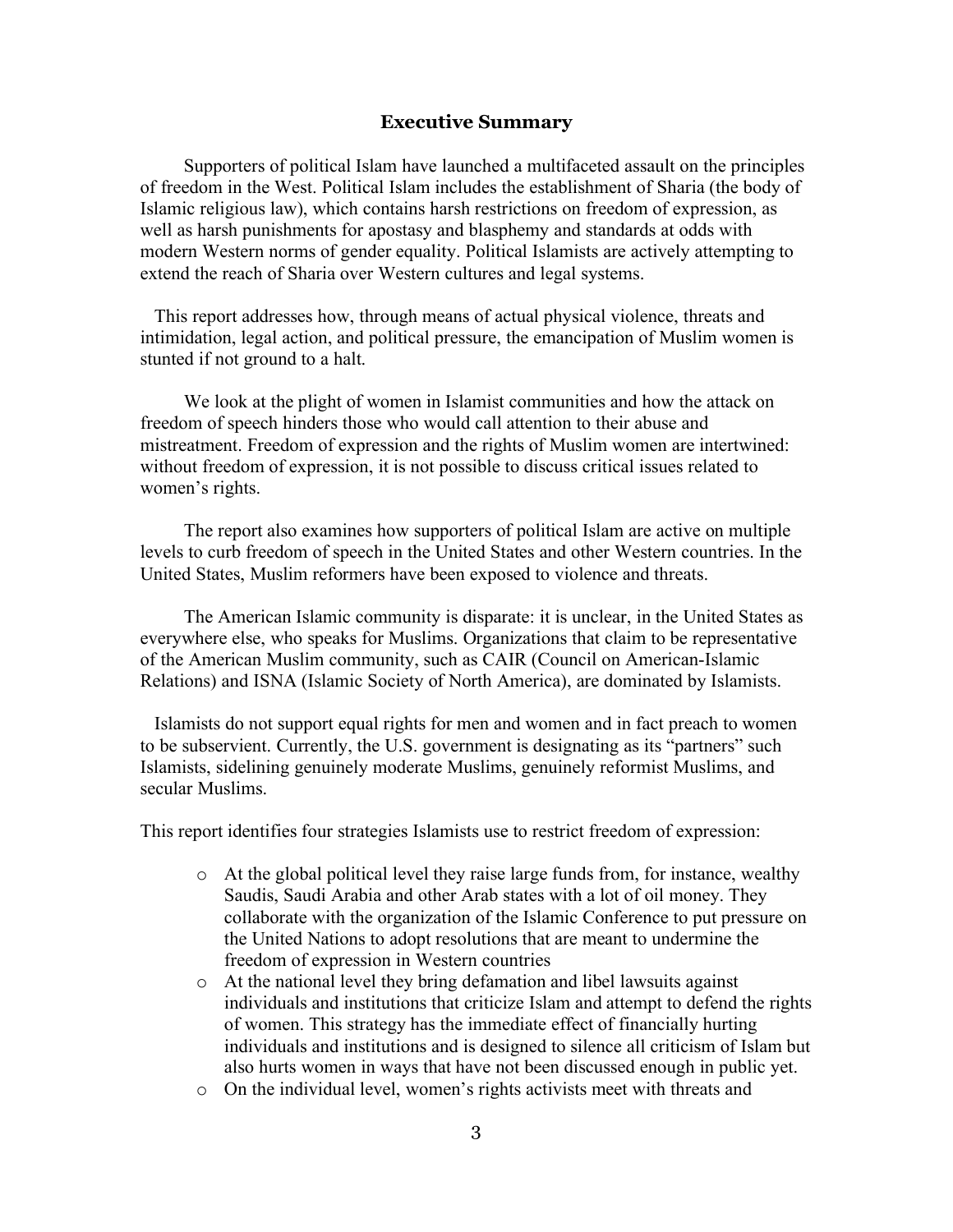physical attacks when they make public such practices as the introduction of Sharia, forced marriages, honor killings, female genital mutilation and other abuses against women.

o On the social level a climate of self-censorship on the part of respected American institutions is arising. We have seen how such institutions such as Yale University Press, Cambridge University Press, Viacom, Comedy Central, the New York Metropolitan Museum, Random House, and Palgrave Macmillan recoil at the first threat of pubications regarding Mohammed. Exposing the plight of Muslim women, in the West, is regarded by some as a threat to their own safety but many also see it as an unjust assault on a vulnerable minority already under a great deal of critical pressure.

Political Islamists apply these four strategies in general to expand a culture of domination outside of Muslim communities and in the West. Much of this has been addressed but very little attention has been paid to how this affects women in particular.

In a culture of domination, freedom is curtailed by the psychological effects of uncertainty, that is to say, uncertainty over whether violence or retribution may ensue as a result of saying certain things publicly or engaging in certain actions. For women in closed Muslim communities, it has an extra effect of living in a perpetual state of terror.

When a woman is beheaded in Buffalo by her husband for seeking divorce and a restraining order against  $\text{him}^1$ , the message it sends to other Muslim women is quite obvious. When a young Muslim woman in Arizona is run over by her father for adopting an American lifestyle<sup>2</sup>, other Muslim teenagers who want to do the same know that freedom can come at a high price. When a Pakistani man in Georgia strangles his daughter because she ran away from the husband he forced upon her<sup>3</sup>, other victims of forced marriage arrangements know that an escape will mean not only a confrontation with the offended husband but also their father. And where does a woman under those circumstances find refuge if we, the general public, are intimidated or socially blackmailed into never exposing these horrors in our neighborhoods, our cities, our towns and villages? It is imperative that for the sake of these women and to preserve the rule of law, we should stand up to Islamist pressure on freedom of speech in general and be aware of how silence breeds violence against women in particular.

 $\frac{1}{1}$ <sup>1</sup> Williams 2009.

 $2^2$  Netter 2009.

 $3$  Schoetz 2008.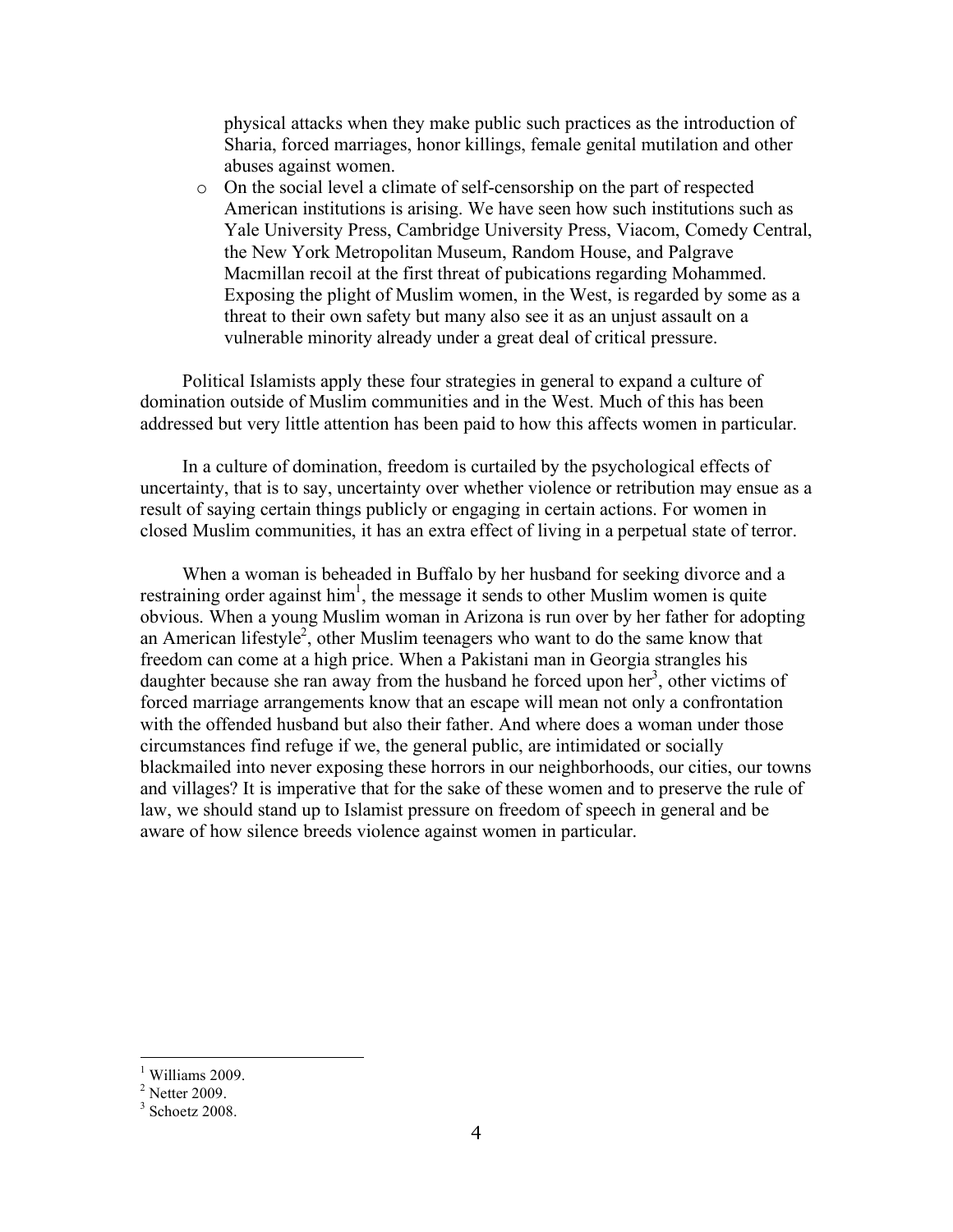# **Recommendations:**

- o Western governments, non-governmental organizations and cultural institutions must first acknowledge the vulnerable position of Muslim women and take a principled stand to protect them.
- o The push on the part of the Organization of the Islamic Conference to restrict free speech in Western countries through international law and the United Nations must be resisted, not accommodated.
- o Self-censorship on the part of respected American institutions not only corrodes freedom of expression but it (willfully) turns away from the suffering of fellow humans. It creates a climate of 'Don't ask, don't tell'.
- o The deference to Islamist pressure through self-censorship in American institutions, whatever its intentions, must be exposed and eliminated.
- o Those brave enough to ignore the Islamist threats, whether they are Muslim reformers, secular Muslims (including apostates and converts) or women's rights advocates who are threatened or attacked must receive adequate protection, even if this places a financial burden on authorities.
- o The current "partners" and intermediaries of the U.S. government to the American Muslim community are not representative of genuinely moderate American Muslims or of secular Muslims. The current leadership is questionable at best; it is very unclear who appointed the current so-called 'American-Muslim leaders'. Many of them have an agenda to co-opt the loyalty of all Muslims in America for their narrow goal of Islamization and this is not in the best interests of America. The U.S. government must look towards genuine moderates, genuine reformers and secular Muslims, and not to Islamists who pretend to be moderate.
- o It is urgent that relevant agencies and institutions become keenly aware that freedom of expression and the rights of Muslim women are inexorably intertwined. Unless critical issues related to the rights of Muslim women can be openly discussed, real progress in improving their situation cannot possibly be made.
- o Everything must be done to modify existing laws, and to create new ones if necessary, in order to prevent Sharia or Islamic law from being implemented in the United States. This is important because Sharia, as it applies to the family, (especially as it concerns women's rights) is informally practiced in Islamic communities in Western countries, including America. The recent controversy over a possible ban of Oklahoma courts considering Sharia law in their verdicts<sup>4</sup>, for example, is one facet of this fight for women's equality.

 $\frac{1}{4}$  $4$  Bravin 2010.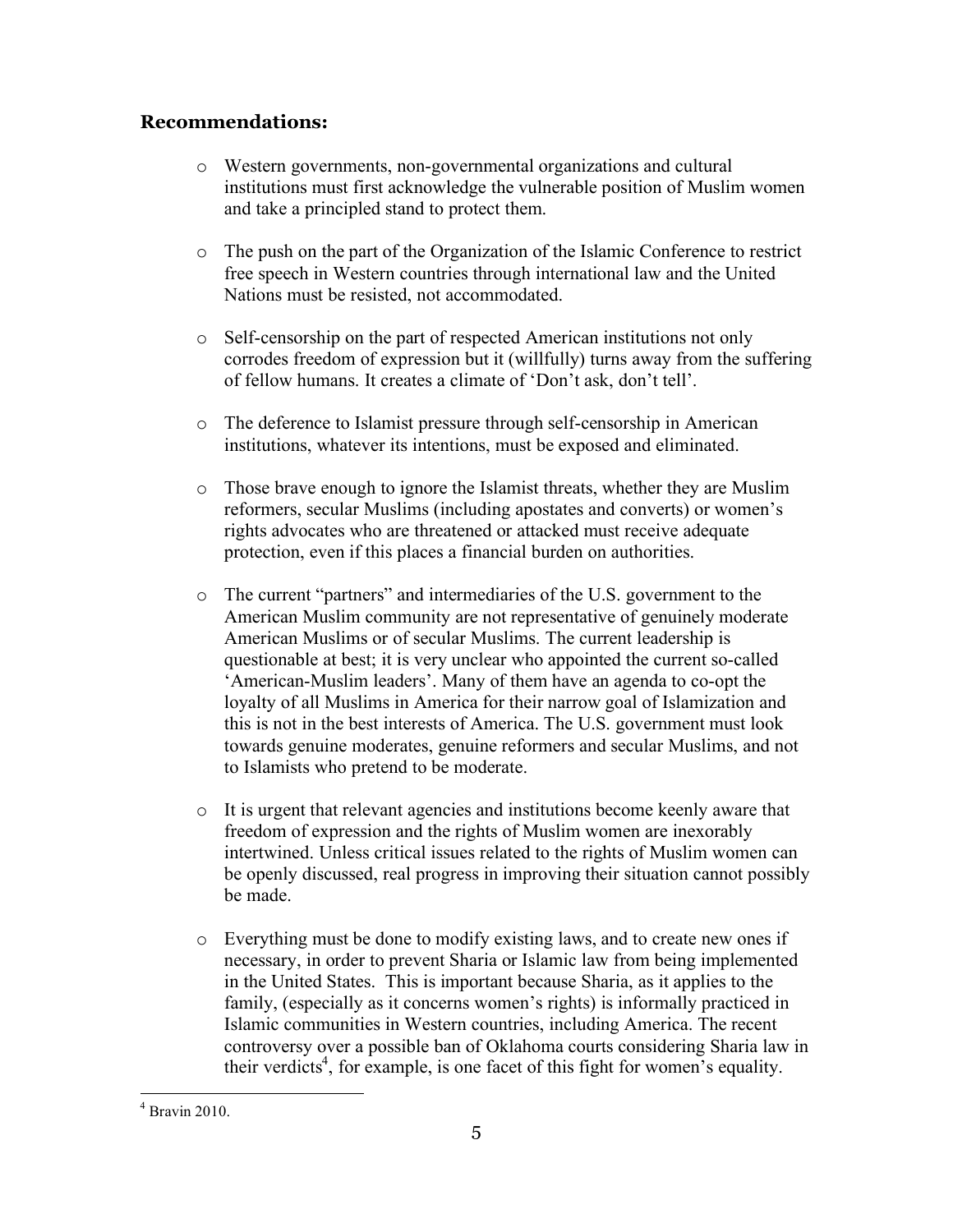#### **Introduction: The Price of Freedom of Expression**

Violence is a weapon in the arsenal of political Islamists who want to transform laws, legal norms, and gender relations in Western countries. Stifling reports of the abuse of women's rights is one facet of the battle fought by agents of political Islam; curbing other forms of freedom of speech is another—take, for instance, the recent attempts to kill cartoonists who drew cartoons of the Prophet Mohammed. Political Islamists intimidate their "opponents" through legal and physical means. In the face of this intimidation, defenders of modern liberties must stand their ground, hold firm, and rally around those who are attacked.

Freedom of speech permits defenders of other Western freedoms to expose and fight back against such attempts; without it, defenders of women's rights cannot do much. In recent years, neither esteemed Western cultural institutions nor government agencies have stood firm on issues of freedom of speech. As the examples in this report demonstrate, the price paid by those willing to speak out against political Islam and by those willing to engage in actions that offend adherents of political Islam is steep, and many are not willing to pay it.

At present, the momentum is in the direction of political Islam. Europe is at the forefront of this pressure, but signs from the United States are discouraging. Saudi funds have helped establish, in the United States and other Western countries, an infrastructure of groups committed to political Islam and curbing freedom of speech.

There is need for a countermovement that must seek to do two things:

1. Defend freedom of expression against political Islam in Western countries, ensuring that all citizens living in Western countries enjoy *physical security* from the violent tactics of supporters of political Islam so that they may exercise freedom of expression without fear.

2. Strive to increase freedom of expression in Islamic countries to create room for reformist Muslims and women's rights advocates to speak out without fear of physical retribution.

This report from the AHA Foundation aims to contribute to a growing discussion on these issues and to document cases in which supporters of political Islam have sought to curb freedom of speech and freedom of expression. Beginning with a look at the connection between women's rights and freedom of speech, the report then moves to four strategies political Islamists employ to stifle free expression. The third section offers a historical perspective on cultures of domination such as political Islamists wish to impose in the West. The report then concludes with recommendations for a more effective response by U.S. and other Western countries.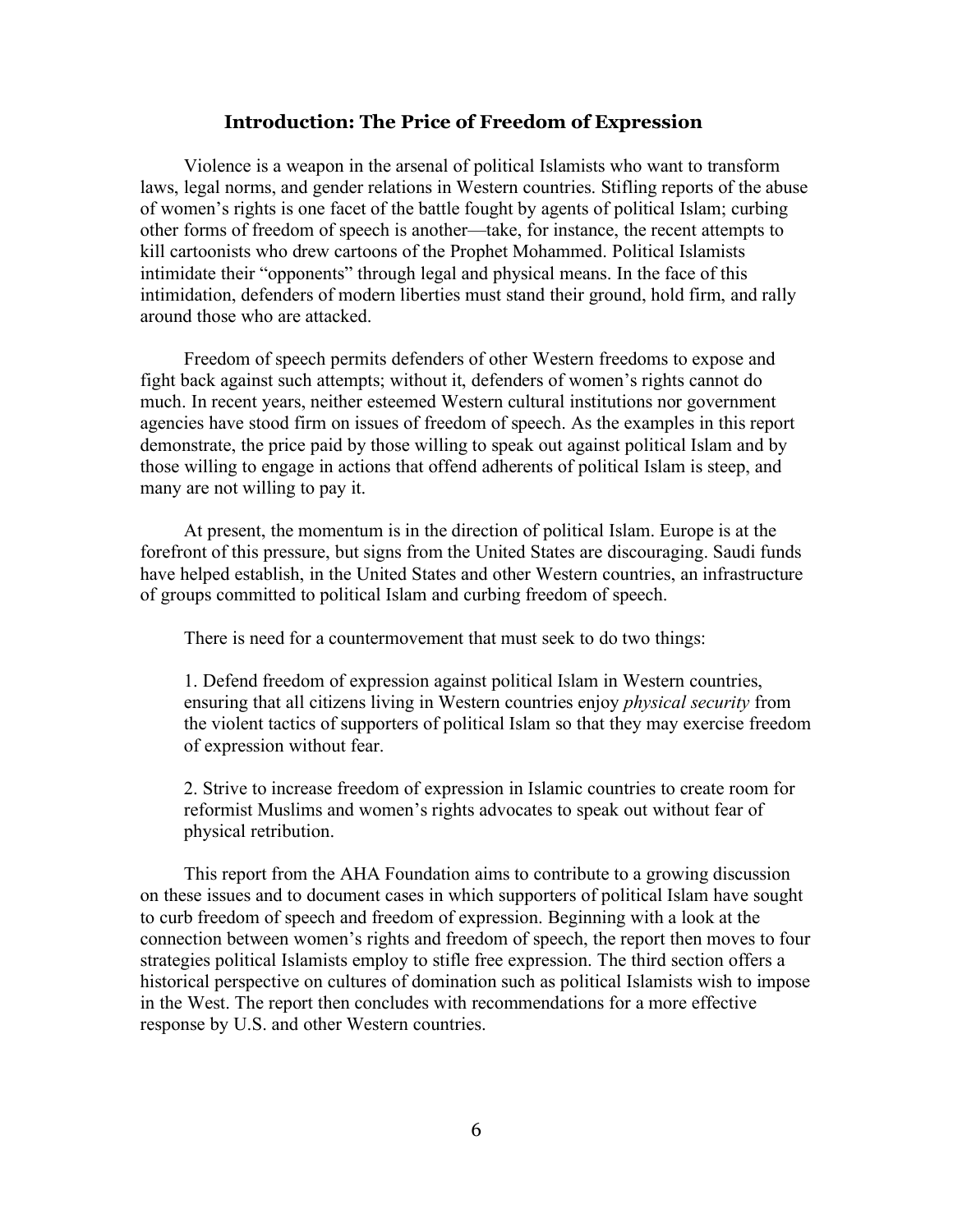#### **Section 1: The Importance of Freedom of Expression for the Rights of Muslim Women in Western Countries**

Freedom of expression and women's rights could be seen as separate, but in fact they are inexorably linked: without freedom of expression, other rights quickly come under attack. Freedom of expression gives advocates of women's rights the opportunity to discuss abuses without fear of retribution or intimidation. Too often, abuses of women's rights in Islamic communities in Western countries are not discussed for fear of causing offense or for fear of retribution by adherents of political Islam.

Four examples from Europe will illustrate why there is a connection between the right to exercise freedom of speech and helping Muslim women in distress. As this report will show, it is no longer an issue that presents problems only in Europe, but one that is highly relevant to the United States as well.

#### **1) Samira Munir, Norwegian politician and women's rights activist**

The late Samira Munir placed forced marriages, honor killings, and female genital mutilation (FGM) on the political agenda in Norway and sought to ban the hijab (covering veil) in Norwegian schools. For her work and her public statements, she received numerous death threats and suffered other forms of intimidation. On several occasions, she was followed, intimidated, and attacked on the streets of Oslo. She stated that at one point she was receiving threatening phone calls on an almost daily basis. She was heavily pressured by Pakistan's ambassador to Norway to halt her public criticism and was twice called to the Pakistani Embassy in 2004. The circumstances surrounding her death in 2005 near a railroad track remain suspicious.<sup>5</sup>

#### **2) Nyamko Sabuni, Swedish cabinet minister**

Nyamko Sabuni is a fierce and eloquent opponent of FGM, honor killings, and forced marriages. Sabuni has proposed mandatory gynecological exams for all Swedish schoolgirls in a bid to curb FGM; has sought to classify honor killing as an independent crime in Sweden's penal code; and has supported a motion to ban all women under the age of 15 from wearing the headscarf. $6$  For her outspoken opposition to these practices, she has received numerous death threats. Sabuni is now surrounded by security personnel at all times.<sup>7</sup>

#### **3) Ayaan Hirsi Ali, former Dutch MP, interpreter, and women's rights advocate**

An unflinching advocate for the rights of Muslim women, Ayaan Hirsi Ali placed honor violence, honor killings, FGM, and forced marriages on the political agenda during her membership in the Dutch parliament (2003–2006). Hirsi Ali wrote the script for the

 <sup>5</sup> <sup>5</sup> Murray and Verwey 2008.<br><sup>6</sup> Ibid.

 $<sup>7</sup>$  Ibid.</sup>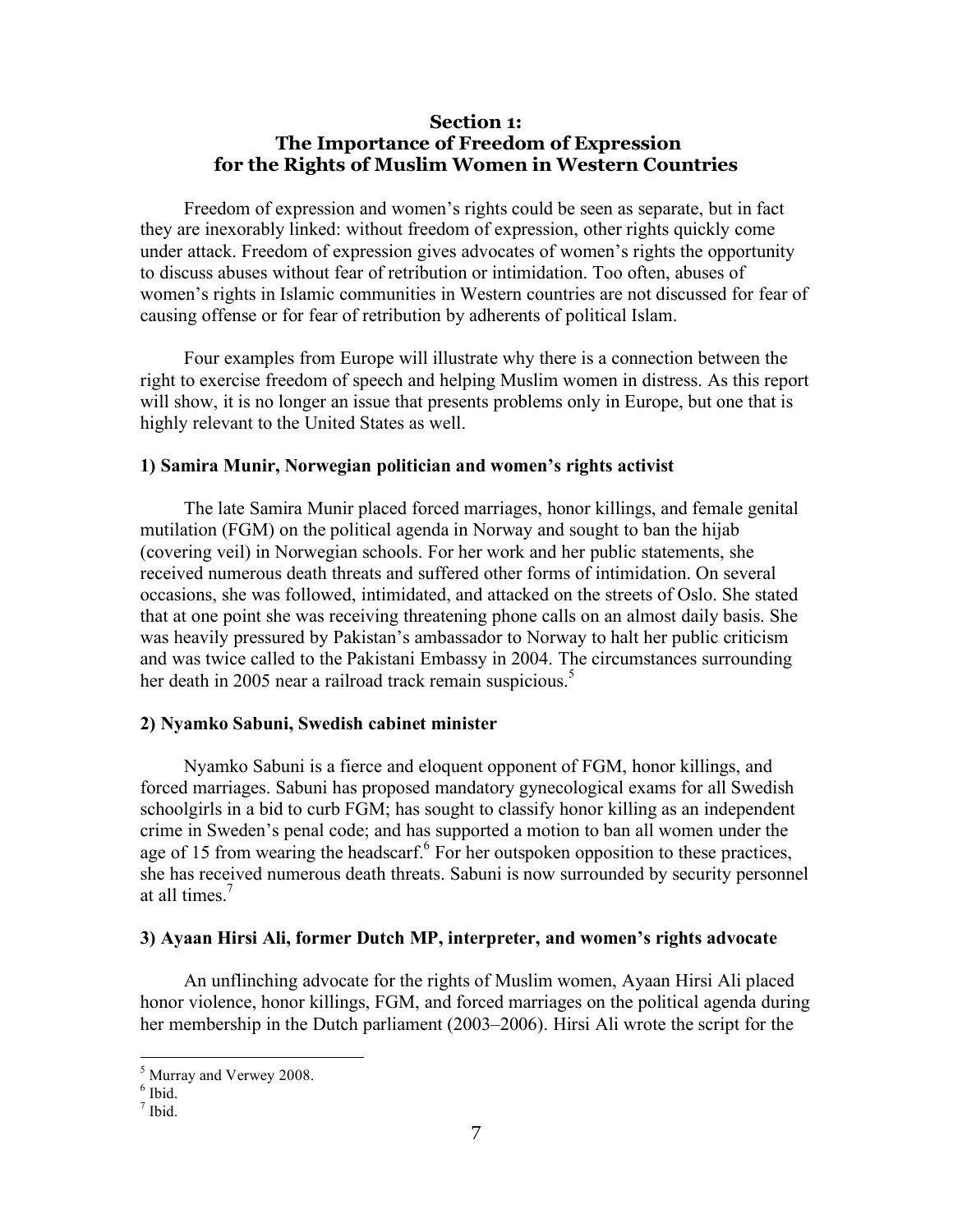film *Submission*, which discusses sexual abuse and domestic violence affecting women in Islamic communities. The movie was directed by Theo van Gogh. For his part in creating the film, Van Gogh was killed in broad daylight on an Amsterdam street by an Islamic fundamentalist in 2004. The killer left a dagger planted in Van Gogh's chest on which he affixed a note calling Hirsi Ali a "soldier of evil" who would "smash herself to pieces on Islam" and saying she would be next.

Hirsi Ali received government protection and was eventually placed in a government-secured apartment. Her neighbors filed a lawsuit, arguing that her presence constituted a security risk.<sup>8</sup> A trial judge rejected the neighbors' legal arguments, but the Court of Appeals in the Hague, basing its decision on article 8 of the European Convention of Human Rights, agreed with the neighbors and ordered Hirsi Ali to vacate the premises within four months.<sup>9</sup> In the wake of a parliamentary controversy surrounding her citizenship, Hirsi Ali left for the United States, where the Dutch government decided to discontinue her security protection, a decision that violated a pledge that had been made to her when she first began to speak out publicly against political Islam.<sup>10</sup> She now enjoys full protection through other means.<sup>11</sup> She continues to be a leading voice for the rights of Muslim women but has not been adequately replaced in Dutch politics when it comes to her defense of the rights of Muslim women.

#### **4) Seyran Ates, German human rights activist and lawyer**

Seyran Ates is a lawyer and, until recently, was one of Germany's most prominent civil and women's rights activists. She has helped numerous Turkish women escape from abusive marriages and has been an outspoken critic of violence that Muslim women face. In June 2006, on their way back from a court proceeding, Ates and a client were violently attacked by the client's husband just outside the courtroom. In August 2006, she announced that she was giving up her legal practice out of fear of additional attacks.

In an interview with *Der Spiegel*, Ates stated that she came to this decision because "my life and the life of my daughter, Zoe, must take priority," adding that "I did not want to end up like Ayaan Hirsi Ali." Since the attack on her in 2006, Ates has received roundthe-clock police protection as well as long-overdue public recognition for her years of assisting Muslim women in need.<sup>12</sup>

#### **Impediments to Combating the Abuse of Women**

The four women described above all have one characteristic in common: they are women's rights advocates who were threatened for exercising their right to freedom of expression in making statements critical of Islam's treatment of women. The importance

 <sup>8</sup> ANP 2006.

<sup>&</sup>lt;sup>9</sup> European Convention on Human Rights 1950.

 $10$  The pledge was that if she were to run for parliament and continue to speak out publicly against abuses committed against Muslim women, she would be protected as long as would be necessary.

<sup>&</sup>lt;sup>11</sup> Murray and Verwey 2008. See also Hirsi Ali 2007.<br><sup>12</sup> Ibid.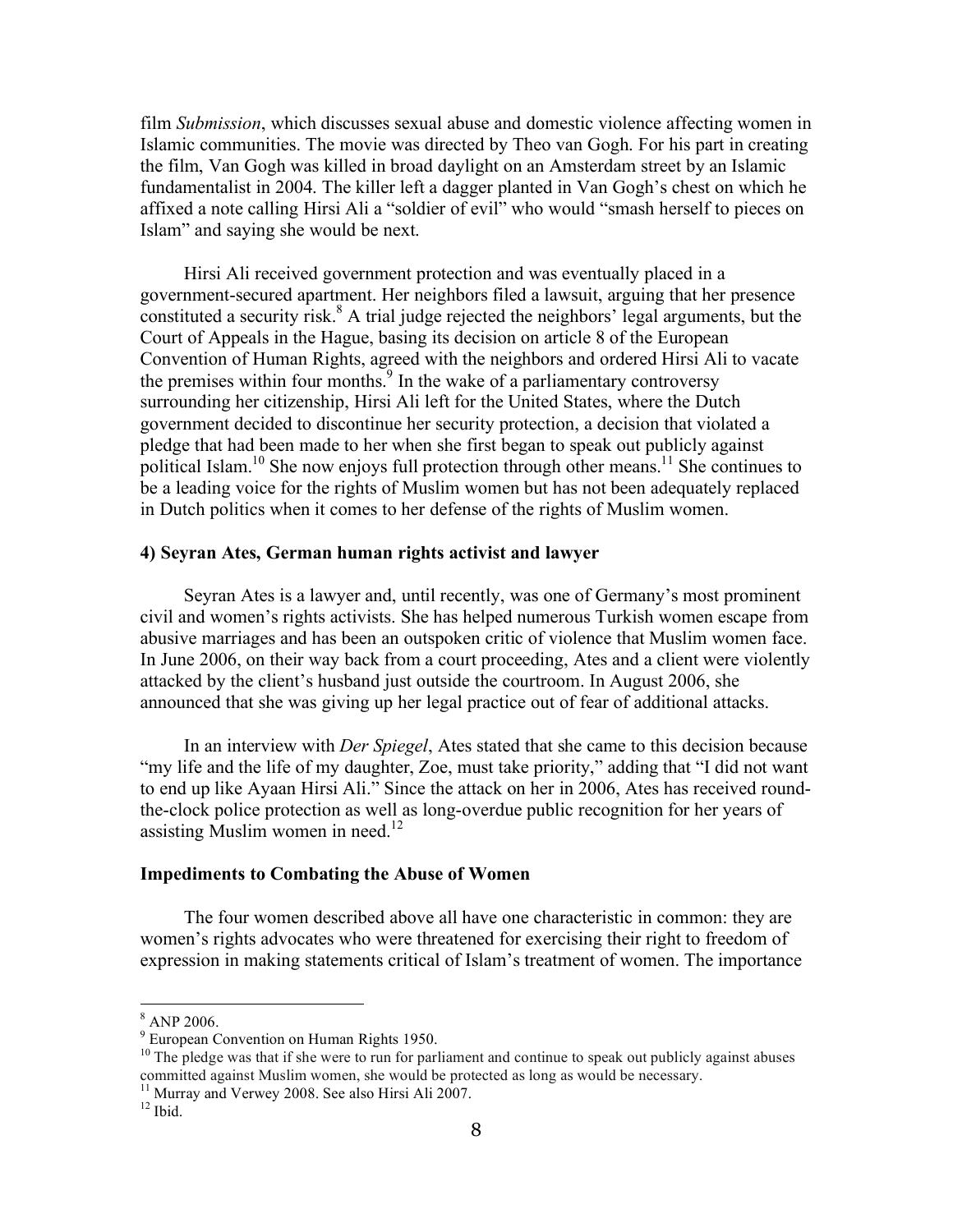of protecting freedom of speech for defending the rights of Muslim women cannot be overemphasized: intimidated or threatened advocates cannot speak out in the way they need to, and the women in distress themselves are even less likely to do so.

#### **The United States**

In the United States, Dena Hassouneh-Phillips, a professor at the Oregon Health and Science University School of Nursing and a Muslim, has observed that "the combination of an insular community, the accepted practice of wife beating as a symbolic gesture, and the very high importance put upon marriage by Islamic religion creates a difficult situation for many American Muslim women.<sup>513</sup>

In addition, Hassouneh-Phillips's research finds that strong ties "inherent in Muslim culture" often discouraged Muslim women in the United States from seeking help outside of their community.<sup>14</sup> Where freedom of speech is curtailed, these abuses cannot be adequately redressed, and the insularity that characterizes the Islamic community and its current leadership in the United States cannot be remedied. One Muslim community estimates that for every case of reported abuse, almost fifty are unreported, and less than 2 percent of victims actually seek help.<sup>15</sup>

Research by the AHA Foundation has found that girls and women in Islamic and honor-based communities in the United States can be subject to pressures and practices that differ significantly from those that regular American girls and women face.<sup>16</sup>

The scholar Hillel Fradkin observed in 2004 that American Muslim reformers' "voices have had to struggle to be heard and lack public validation" because of "intimidation and the greater public standing of the 'official' Muslim organizations, which are unsympathetic to the reformers' efforts." Because "the Muslim American community takes its cues at least partially from the opinions of non-Muslim American society," Fradkin argues, "this is a major problem."<sup>17</sup>

Improving the condition of women in Islamic and honor-based communities may require a certain amount of cultural pain in the form of candid discussions. To enable women in distress to speak openly and without fear of retribution about abuse, this is a price that should be paid.

The link between freedom of expression and the rights of Muslim women living in Western countries must be recognized, and, to that end, freedom of expression should be seen as indispensable in defending the rights of Muslim and non-Muslim women in the United States and other Western countries.

<sup>&</sup>lt;sup>13</sup> Nowlis 2000.<br><sup>14</sup> Ibid.<br><sup>15</sup> Abdullah 2007. Pp. 69–99.<br><sup>16</sup> AHA Foundation 2009.<br><sup>17</sup> Fradkin 2004.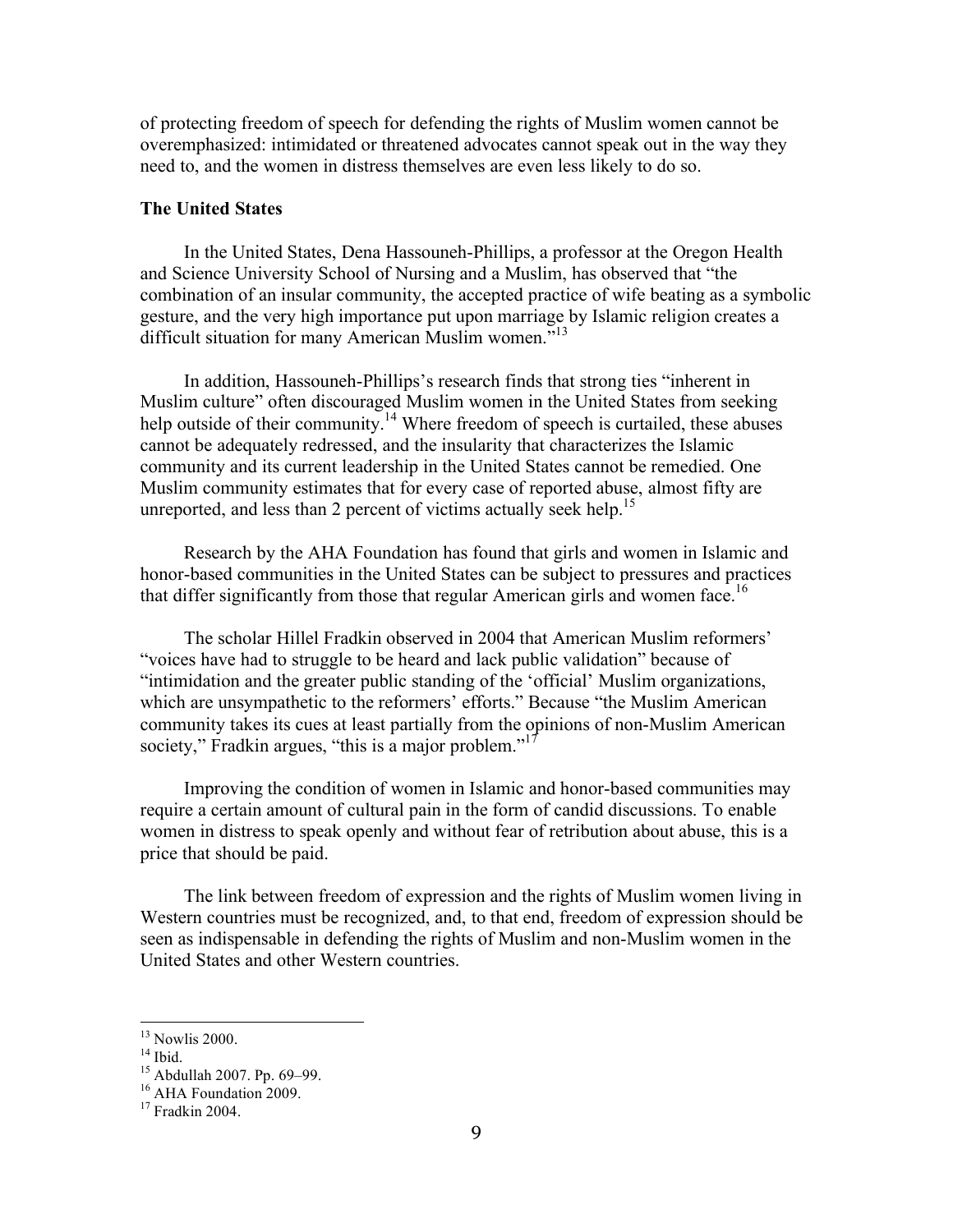#### **Section 2: Political Islam and Multiple Levels of Pressure against Freedom of Expression**

Supporters of political Islam operate on multiple levels to restrict freedom of speech in Western countries, including the United States. This section will present the four main strategies political Islamists employ to restrict free expression.

*First, at the global political level*, supporters of political Islam exert pressure through institutions such as the Organization of the Islamic Conference (OIC) and the United Nations (UN) to pass resolutions seeking to curtail freedom of speech around the world, including in Western countries. As discussed in greater detail below, leading UN rapporteurs, such as Doudou Diène, have called for the curtailment of "unbridled" free expression in Western countries.

Outside of conventional international organizations, but also at the global level, Saudi funding totaling \$70 billion to \$90 billion since the mid-1970s<sup>18</sup> has boosted political Islam around the world through the establishment of fundamentalist mosques, schools, and centers, part of a concerted strategy to spread the Saudi version of political Islam and other restrictive versions of political Islam around the world.

*Second, at the level of courts in Western countries*, certain organizations dedicated to political Islam are seeking to curtail freedom of speech in Western countries by bringing lawsuits and libel suits against authors, journalists, researchers, commentators, academics, and publishing houses who produce works critical of political Islam.

In the United States, such lawsuits are often dismissed as lacking merit, but the legal fees associated with a defense can dissuade many individuals from speaking up who otherwise would. In addition, American authors have been victims of "libel tourism" (discussed further below) through lawsuits filed in foreign courts.<sup>19</sup>

*Third, by means of physical intimidation and threats against individuals and institutions* in Western countries, including the United States.

*Fourth, through creating a climate of fear and domination* that results in selfcensorship on the part of Western institutions. This is closely related to the third strategy. There need not be any actual physical interference: the mere *possibility* of physical violence, regardless of whether it ultimately takes place, is enough to lead to selfcensorship on the part of some of the West's most powerful and prestigious institutions, including Yale University Press, Palgrave Macmillan, Random House, Network Solutions, and the New York Metropolitan Museum, as described in this report.

 $18$  Alexiev 2003 and Woolsey 2005.<br><sup>19</sup> British courts are the most notorious because of different legal standards for what constitutes libel.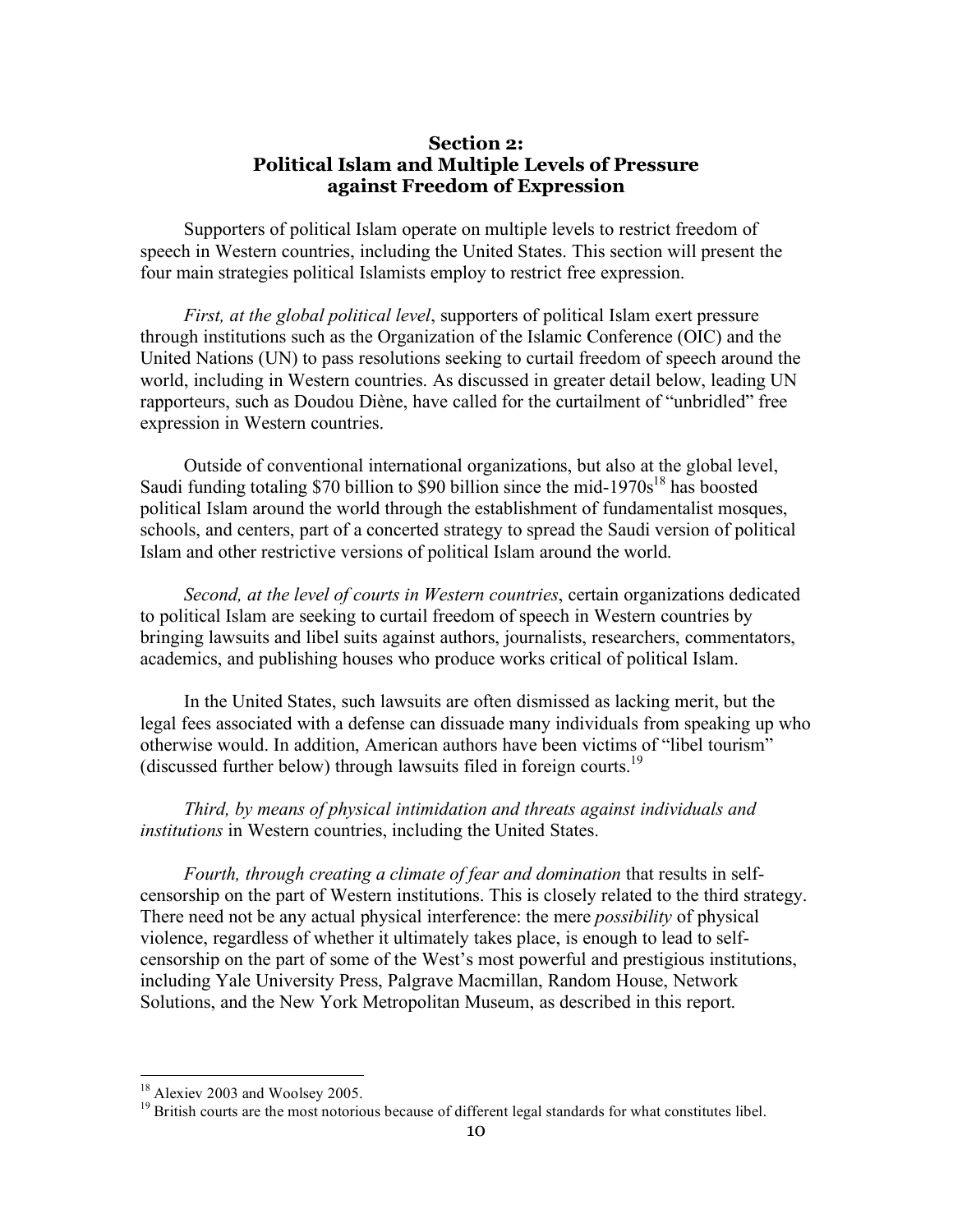# **A Diagram: Pressure of Political Islam on Freedom of Expression in the United States and Other Western Countries**

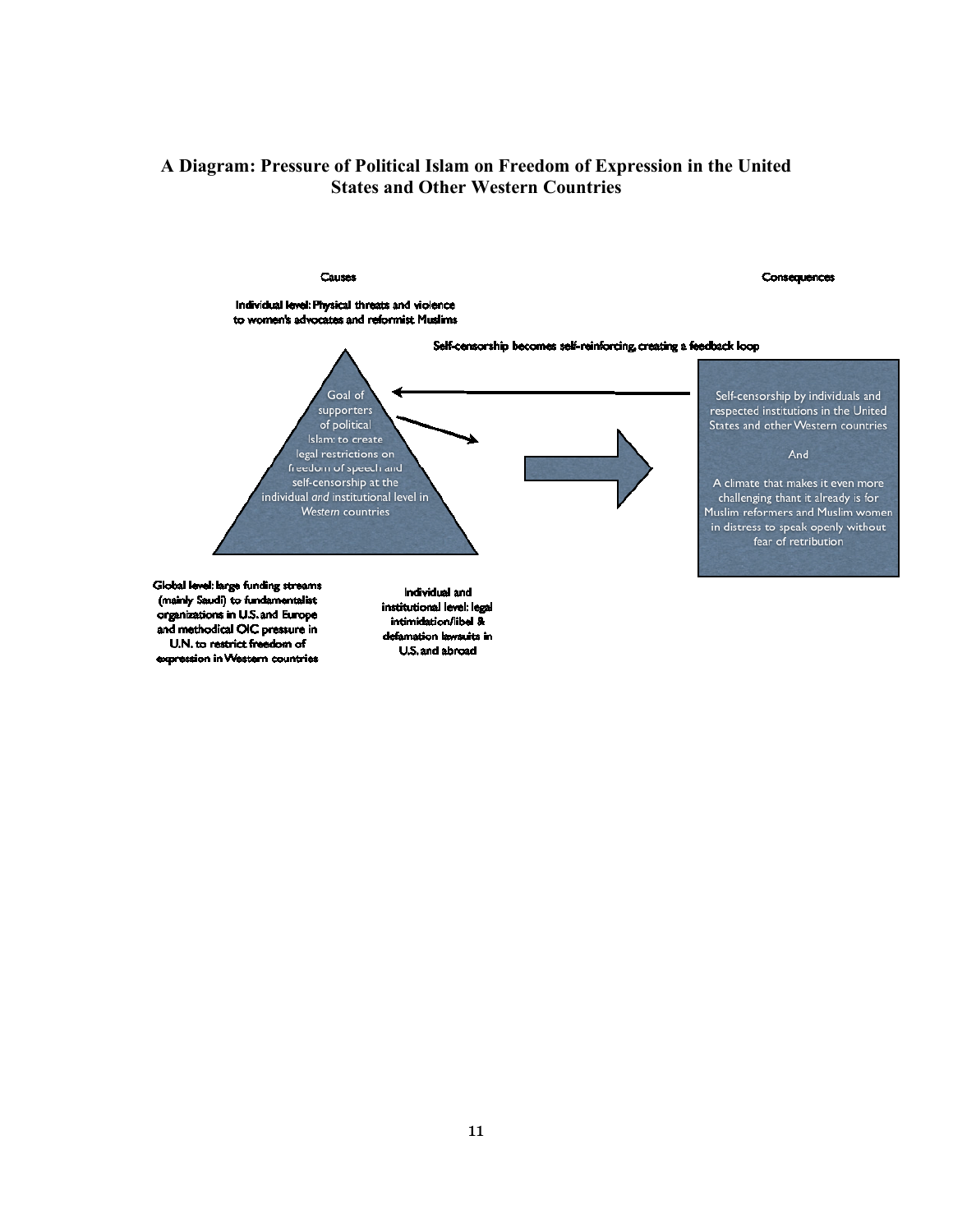# **1) Global Political Pressure by Islamic Organizations**

#### **Institutional Pressures**

The OIC was founded in 1969 on the personal initiative of then-king Faisal of Saudi Arabia. Its establishment soon helped bring Wahhabism, a strict form of Islam, into "the very heart of world Islam."<sup>20</sup> Since its founding, the OIC has pushed political Islam into numerous UN discussions and resolutions and has also served as a coordinating group of sorts for Islamic countries in global controversies concerning religious freedom and freedom of expression.

The OIC is committed to supporting political Islam and curbs on free expression in the West. One of its subsidiary organs is the International Islamic *Fiqh* [Jurisprudence] Academy, whose purpose is to help disseminate the implementation of "Islamic *Sharia* at the individual, social as well as international levels" and find "solutions in conformity with the *Sharia*."<sup>21</sup>

The official *fatwas* of the International Islamic *Fiqh* Academy stipulate that religious freedom requires forbidding "anything that might undercut Islam." The academy also calls for the judicial punishment of apostasy and has issued *fatwas*  defending polygamy, as well as "husbands preventing their wives from traveling alone, mild beating of spouses, and criminalization of homosexuality. $12^2$ 

Saudi Arabia, the OIC's founder, has been methodical in using the OIC to push political Islam to all corners of the globe. Egdunas Racius, who has written a doctoral dissertation on Islamic outreach in Western countries, notes that Saudi Arabia "tries to dominate major pan-Arab and pan-Islamic organizations and [export] its version of reislamization/Islam by all possible means." $^{23}$ 

The OIC has taken the lead in attacking Western press freedom over such issues as the Danish cartoons, calling for international and national legislation to outlaw "defamation of religion."<sup>24</sup> The cartoon crisis began in 2005, but its repercussions are ongoing. The following brief timeline outlines the events in the crisis and illustrates the tactics of political Islamists in their efforts to repress freedom of speech in Western countries.

<sup>&</sup>lt;sup>20</sup> Murawiec 2005. P. 45.<br><sup>21</sup> Marshall 2010.<br><sup>22</sup> Ibid. <sup>23</sup> Racius 2004. Pp. 168–69. For more on *Dawa*, the Islamic proselytizing drive in the West backed by Islamic countries and funds from wealthy Muslims, see Wiedl 2009.

 $24$  Marshall 2010.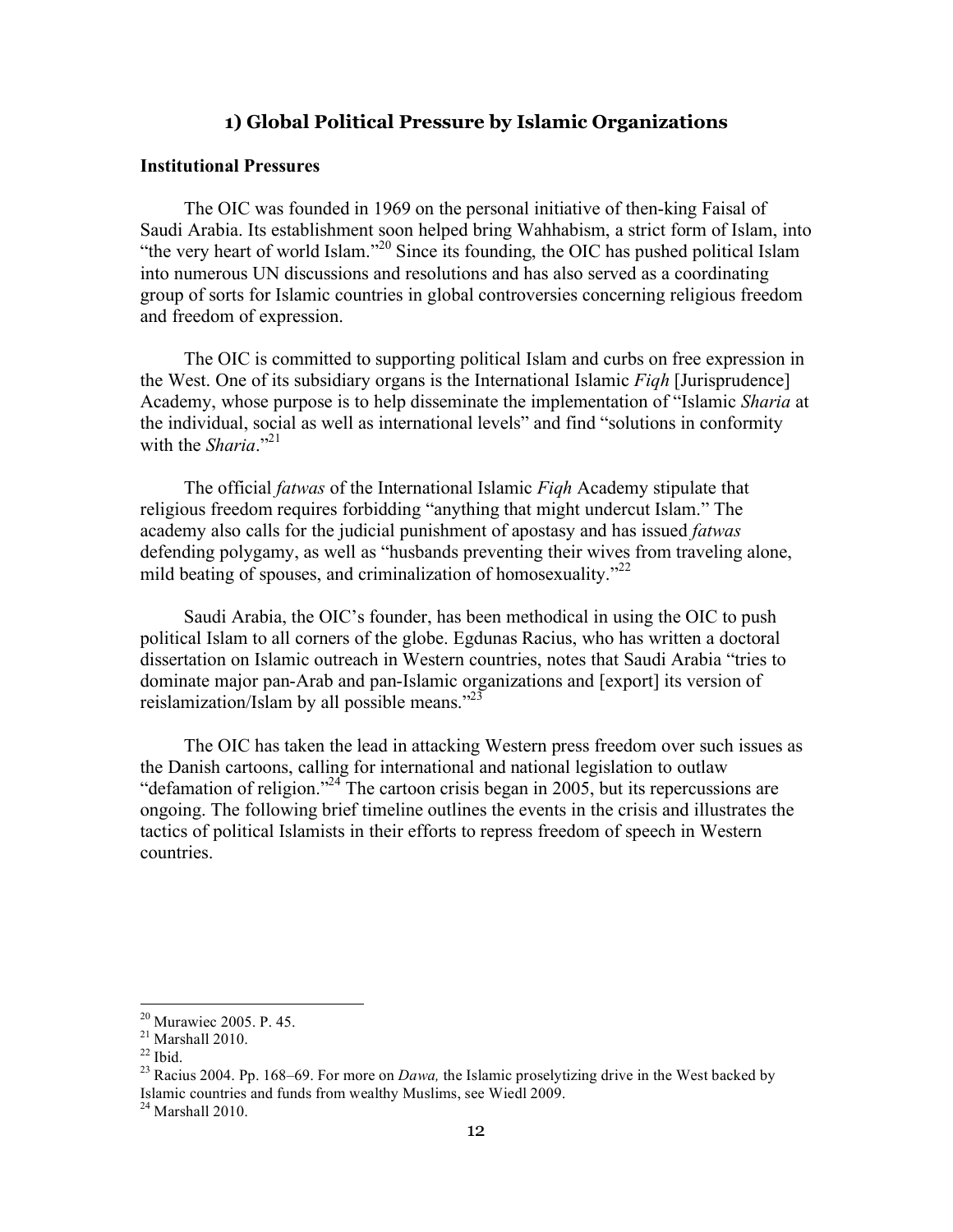# **Overview: Timeline of the Danish Cartoon Crisis<sup>25</sup>**

**September 17, 2005**: *Politiken*, a Danish newspaper, reports that Kaare Bluitgen, a writer, cannot find an illustrator for a book about the life of Mohammed because artists fear reprisals from Islamic extremists.

**September 30**: In response, *Jyllands-Posten*, a right-of-center newspaper, asks artists to draw Mohammed as they imagine him and publishes twelve cartoons of the prophet.

**October 14**: Up to five thousand people stage a protest outside the offices of *Jyllands-Posten*.

**November–December**: A delegation from Danish Islamic groups visits the Middle East to spread publicity about the cartoons. Rumors circulate, and additional images, not originally published in *Jyllands-Posten*, are attributed to the newspaper.

**December 7–8**: An OIC meeting is held in Mecca, the issue on the agenda that prompted the meeting being the Danish cartoons.

**January 27, 2006**: Thousands denounce the cartoons during Friday prayers in Iraq.

**February 5**: Demonstrators set fire to the Danish Embassy in Beirut, overwhelming Lebanese security forces. A protester dies. America and Lebanon blame Syrians for the riot. The Lebanese interior minister offers his resignation. Around four thousand protest in Afghanistan. Iran withdraws its ambassador from Copenhagen.

**February 6**: A protester is killed in Afghanistan as demonstrations take place in Kabul and the city of Mihtarlam. Crowds gather in Srinigar, the capital of Kashmir, as well as three cities in Indonesia. Pressure mounts in London to prosecute protesters for inciting violence.

**February 15**: Three people die in the Pakistan cities of Peshawar and Lahore.

**February 17**: At least ten people are killed and several injured in the Libyan city of Benghazi in clashes during a protest outside the Italian consulate. Pakistan detains more than one hundred people to stem protests.

**February 19**: Police in Islamabad, Pakistan, use tear gas to disperse demonstrators. Tens of thousands of protestors chanting slogans against Denmark, Israel, and the United States rally in Istanbul, Turkey.

**February 2008**: Danish police uncover a plot by two Tunisian men to assassinate Kurt Westergaard, creator of the most controversial of the cartoons. The men live not far from Westergaard's home on the outskirts of Aarhus, Denmark. The would-be assassins had

 <sup>25</sup> *Times* 2006, BBC 2006, Westergaard 2009, and Cavna 2010b.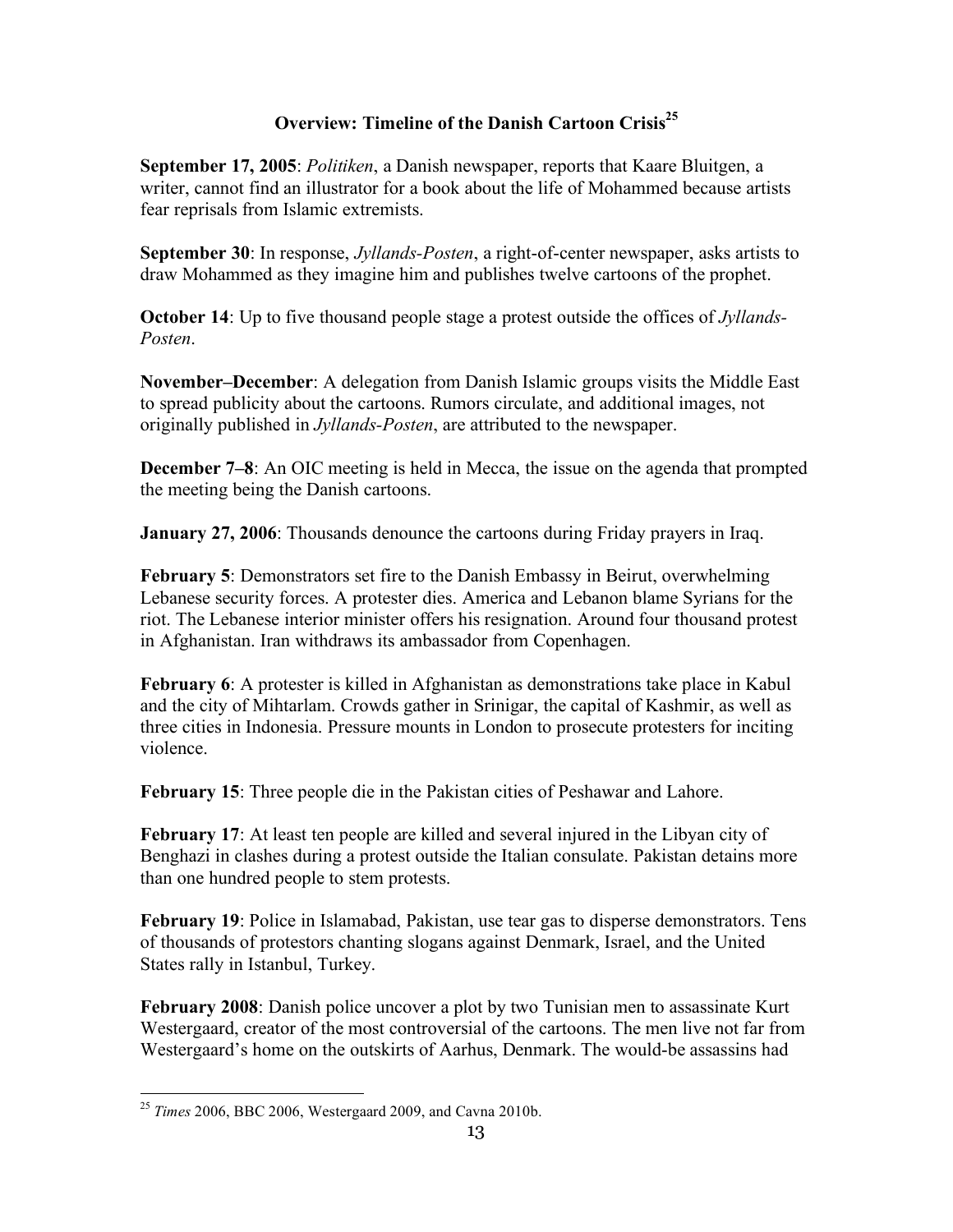planned to force their way into Westergaard's house and strangle him with their bare hands. Westergaard then receives police protection.<sup>26</sup>

**October 1, 2009**: In Princeton University's *Daily Princetonian*, Westergaard explains that *Jyllands-Posten* felt compelled to publish the cartoons not out of provocation or insensitivity but as an attempt to see how much freedom of expression Denmark still possessed following a series of events in Denmark marked by self-censoring out of fear of political Islam.<sup>27</sup> Westergaard writes: "In this situation the paper felt that it was imperative to test whether we still enjoyed free speech—including the right to treat Islam, Muhammad and Muslims exactly as you would any other religion, prophet or group of believers. If we no longer had that right, one could only conclude that the country had succumbed to de facto sharia law."<sup>28</sup>

**January 1, 2010**: Westergaard is looking after his five-year-old granddaughter, Stephanie, when an axe-wielding Islamic extremist breaks into his home. Westergaard does not have time to collect the child from the living room before locking himself into a "panic room," a specially fortified bathroom.

According to Westergaard, the assailant shouts "swear words, really crude words" and shrieks about "blood" and "revenge" as he smashes the axe in vain against the bathroom door. The attacker, who is also carrying a knife, shouts, "I'll be back," before going outside to confront police. Westergaard's granddaughter is unhurt. The attacker is later charged in court. $29$ 

**April 2010**: Westergaard is placed on indefinite leave by his newspaper.

**June 2010**: Westergaard decides to retire at the age of seventy-five. Joern Mikkelsen, chief editor of *Jyllands-Posten*, says the last five years have been "especially emotional for both him [Westergaard] and the newspaper." Westergaard says he hopes his retirement might "lower the terror threat" against the newspaper and his former colleagues.

 $28$  Ibid.

<sup>&</sup>lt;sup>26</sup> Westergaard 2009.<br><sup>27</sup> "In light of what has later been claimed about Jyllands-Posten's intentions to deliberately and gratuitously offend 1.2 billion Muslims, I should point out that the paper's rationale was a far different one. In the months leading up to the publication of the cartoons, Islamists had launched one attack on Danish free speech after another. A well-known author had been unable to find an artist who would dare to illustrate a children's book on Muhammad. A concert was stopped by radical Muslims who claimed that music is un-Islamic. The culmination came when a lecturer of Jewish descent at Copenhagen University was abducted in broad daylight by a gang of Arabs and severely beaten for having recited from the Koran as part of his course. Nothing similar had happened during the university's more than 525 years of history. Imagine what would happen if such a thing occurred at Princeton." (Ibid.)

<sup>29</sup> Campbell 2010.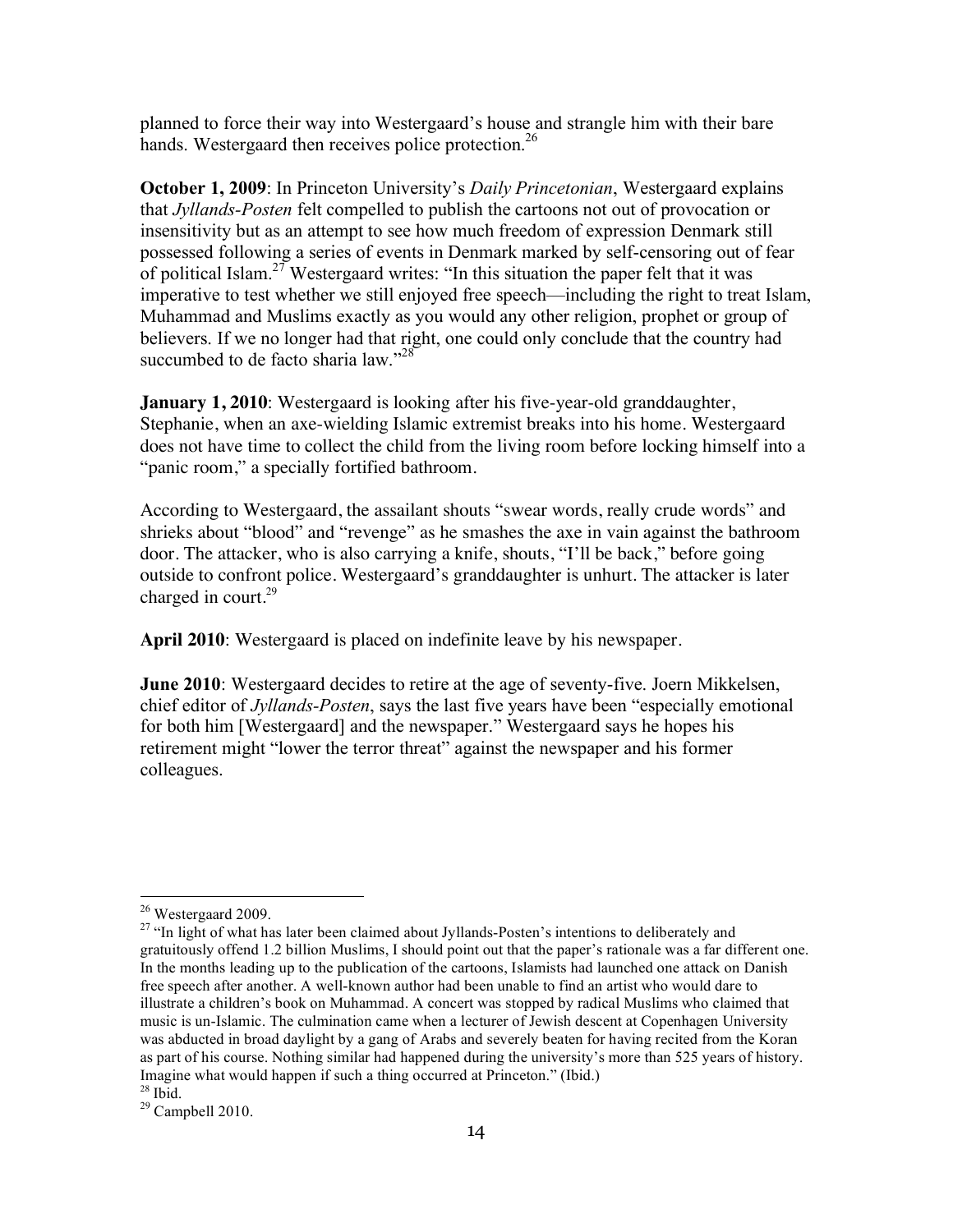#### **Implications of the Cartoon Crisis for Freedom of Speech**

The OIC's December 2005 Mecca meeting served as a catalyst for global outrage over the cartoons, fueling violence in numerous countries and significantly escalating what had previously been a relatively contained controversy.<sup>30</sup>

At the same time, the OIC called on the UN to draft a binding resolution banning contempt of religious beliefs and providing for sanctions to be imposed on contravening countries or institutions. The immediate UN reaction to the call was not dismissive but positive, with UN high commissioner for human rights Louise Arbor initiating an  $\frac{1}{2}$ investigation.<sup>31</sup>

Since 1999, the UN Human Rights Commission has regularly passed resolutions on combating defamation of religions. The focus of those who bring forth the resolutions is not to shield *all* religions from criticism, but just Islam, and, specifically, to halt criticism and unfavorable statements of Islam in Western countries.

OIC members steadily and methodically continue the pressure. In March 2008, at the fortieth meeting of the UN Human Rights Council, Muslim states lobbied for Resolution 7/19, which "urges States to provide, within their respective legal and constitutional systems, adequate protections against acts of . . . discrimination" and prohibits "the dissemination of racist and xenophobic ideas."32 Targeted as "xenophobic ideas" by Islamic countries are statements critical of political Islam as well as irreverent cartoons and artistic creations in Western countries.

At the second Durban conference against racism, "Muslim states [pushed] the conference to say that criticizing Islam is a form of incitement.<sup>33</sup> The efforts have been so methodical and persistent that Flemming Rose, cultural editor of the Danish newspaper that published the cartoons, was led to comment: "We're seeing an erosion of support in the West for freedom of expression in the guise of preventing incitement against Islam."34

In 2010, delegates representing Islamic states urged the UN Human Rights Council to take tougher action against "Islamophobia" allegedly sweeping Western media. Pakistan's delegate, speaking for the OIC, tabled a resolution at the council, instructing its special investigator on religious freedom "to work closely with mass media organizations to ensure that they create and promote an atmosphere of respect and tolerance for religious and cultural diversity."35 By means of the resolution, Islamic

<sup>&</sup>lt;sup>30</sup> Fattah 2006, Howden 2006, and Keane 2008. Pp. 845–75.<br><sup>31</sup> Ibid.<br><sup>32</sup> Goldstein and Mever 2009 and UN Human Rights Council 2008.

 $\frac{33}{34}$  Jager 2009.  $\frac{34}{34}$  If it were up to Rose, the only free speech restrictions he would allow are those that prevent incitement to violence and discourage libel and infringement on privacy. (Ibid.)

 $35$  Evans 2010.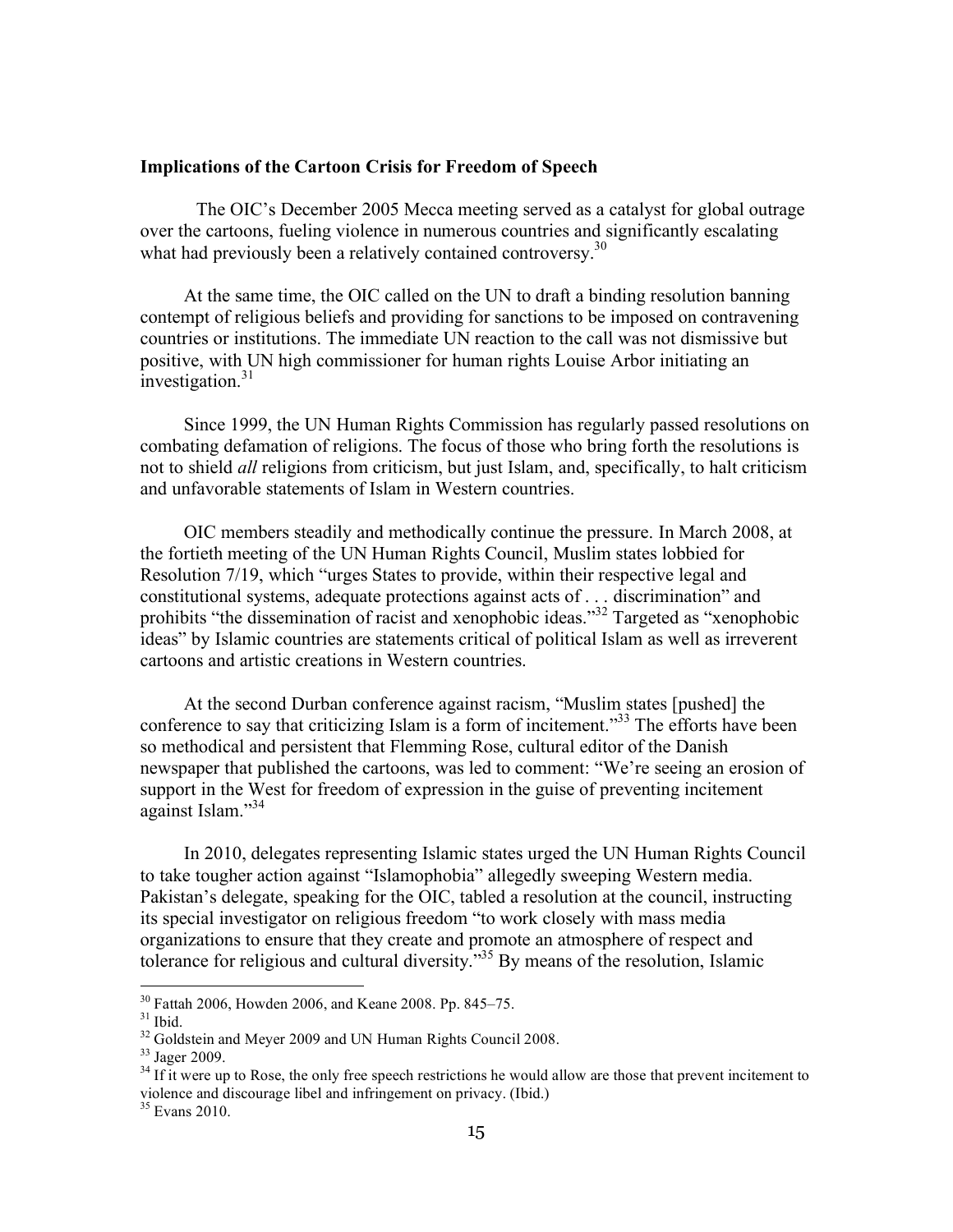countries are once again taking aim at freedom of the press in Western countries.

Worth noting is that a number of the UN's own top officials have been sympathetic to political Islam and critical of what they deem "excessive" Western press freedoms. In the wake of the Danish cartoon crisis, Doudou Diène, the UN special rapporteur on contemporary forms of racism, racial discrimination, xenophobia, and related intolerance, issued his 2006 report. Diène's report concentrates on "the situation of Muslims and Arab peoples in various parts of the world," with a section entitled "The Cartoons of the Prophet Muhammad Published in a Danish Newspaper."

In his report, Diène writes: "These newspapers' *intransigent defence of unlimited freedom of expression is out of step with international norms* that seek an appropriate balance between freedom of expression and religious freedom, specifically the prohibition of incitement to religious and racial hatred.<sup>336</sup>

David Keane of Brunel University argues that this section in Diène's report represents "the strongest attack on the publishers of the Danish cartoons in an international legal document." It represents, according to Keane, "the *only* unequivocal criticism of the Danish newspapers and government with no concomitant emphasis on the need to protect freedom of expression."<sup>37</sup>

For the publication of cartoons in a private newspaper, Denmark, one of the world's most egalitarian social-democratic democracies, was accused of violating articles 18, 19, and 20 of the UN Covenant on Civil and Political Rights.<sup>38</sup> The restrictive interpretation of these UN articles, however, was trumped (at least for now) by article 77 of the Danish Constitution, which guarantees freedom of the press and forbids censorship.<sup>39</sup>

<sup>&</sup>lt;sup>36</sup> Keane 2008. P. 868.<br><sup>37</sup> Ibid. <sup>38</sup> This document can be viewed here:  $\frac{http://www.hrweb.org/legal/cpr.html}{\frac{39}{2}}$  Agora 2006.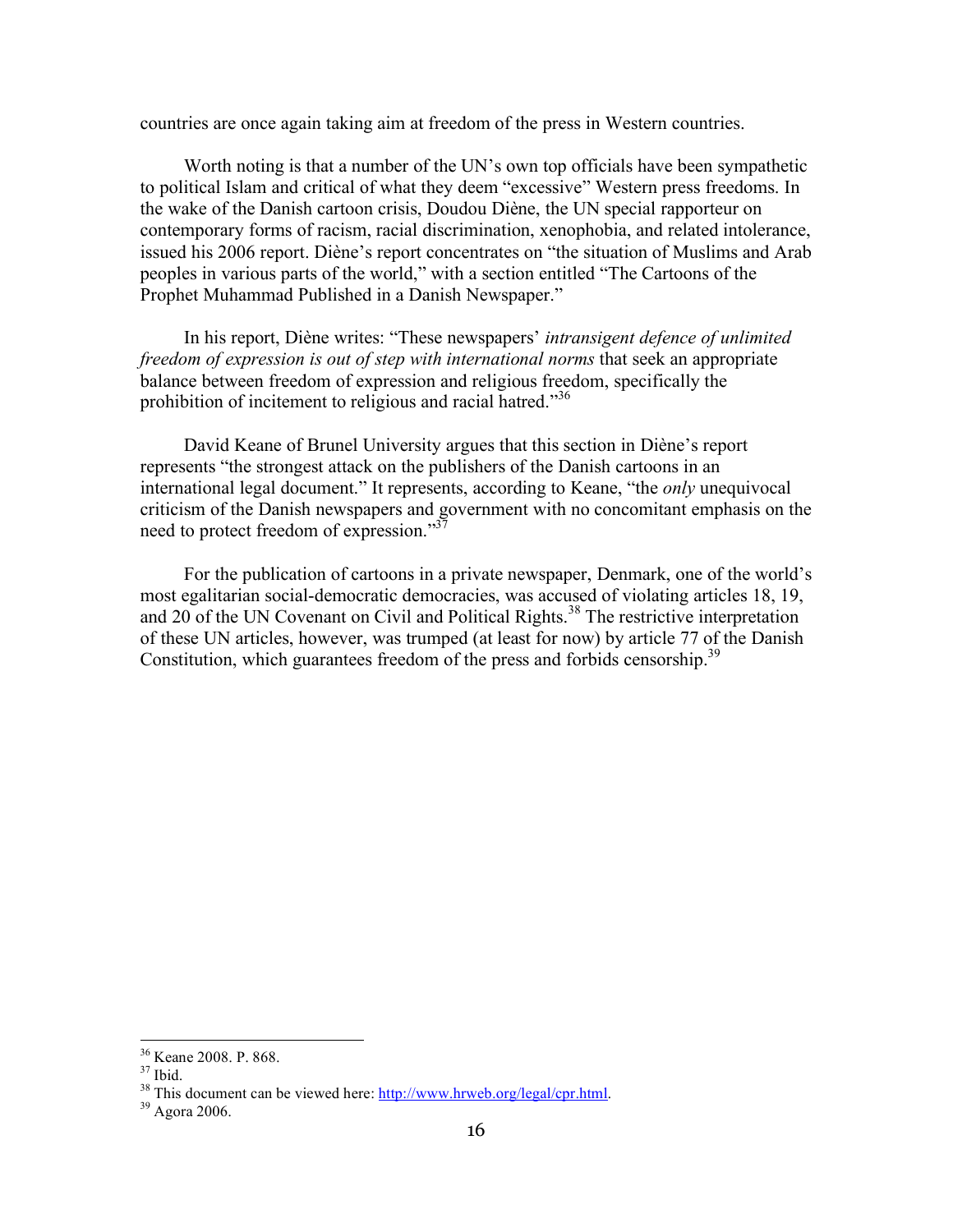#### **Continued International Pressure**

OIC members also continue pressure on freedom of expression outside of the UN. In 2008, after Dutch prosecutors announced they would not prosecute Dutch politician Geert Wilders in the short term for releasing the film *Fitna*, which is critical of Islam, the OIC said it was "deeply annoyed," adding that "the decision . . . encourages and supports the irresponsible defamatory style followed by some media outlets and instigates feelings of hatred, animosity and antipathy towards Muslims."40 (The controversy surrounding *Fitna* is discussed in greater detail below.)

In June 2010, Pakistani police contacted Interpol to request the arrest of Mark Zuckerberg, the American founder of Facebook, for a "Draw Mohammed" contest hosted on the site, citing a section of the penal code that makes blasphemy punishable by death.<sup>41</sup> At the same time, Pakistan's UN representative is said to have asked to escalate the issue in the UN General Assembly.<sup>42</sup>

The Zuckerberg case, according to analysts, is a political matter and is unlikely to result in any serious consequences, whereas the constant push of Islamic countries (including Pakistan) for greater restrictions on freedom of speech at the global level through legal channels is likely to be far more damaging.

The cartoon crisis focuses on the assault on freedom of speech in one country, but the OIC's actions within the UN target freedom of expression in *all* countries. The OIC, both through the UN and on its own, will continue to push for restrictions on freedom of expression. Denmark may be the most favored target of Islamic countries today, but it could easily be another Western country tomorrow, and for that reason, those concerned about the chilling of freedom of speech should carefully monitor both the UN and the OIC for proposals to curb freedom of expression in Western countries.

Flemming Rose observed in a 2007 interview that, according to Princeton historian Bernard Lewis, "the big difference between our case and the Rushdie affair is that Rushdie is perceived as an apostate by the Muslims while, in our case, Muslims were insisting on applying Islamic law to what non-Muslims are doing in non-Muslim countries. In that sense, he said it is a kind of unique case that might indicate that Europe is perceived as some kind of intermediate state between the Muslim world and the non-Muslim world."<sup>43</sup>

A line needs to be drawn to stop the drive of Islamic countries to curb freedom of expression in Western countries. This should be combined with a confident and longterm defense of freedom of expression against censorship in the name of political Islam.

<sup>40</sup> Reuters 2008. 41 Metz 2010. 42 Ibid. 43 *Middle East Quarterly* 2007.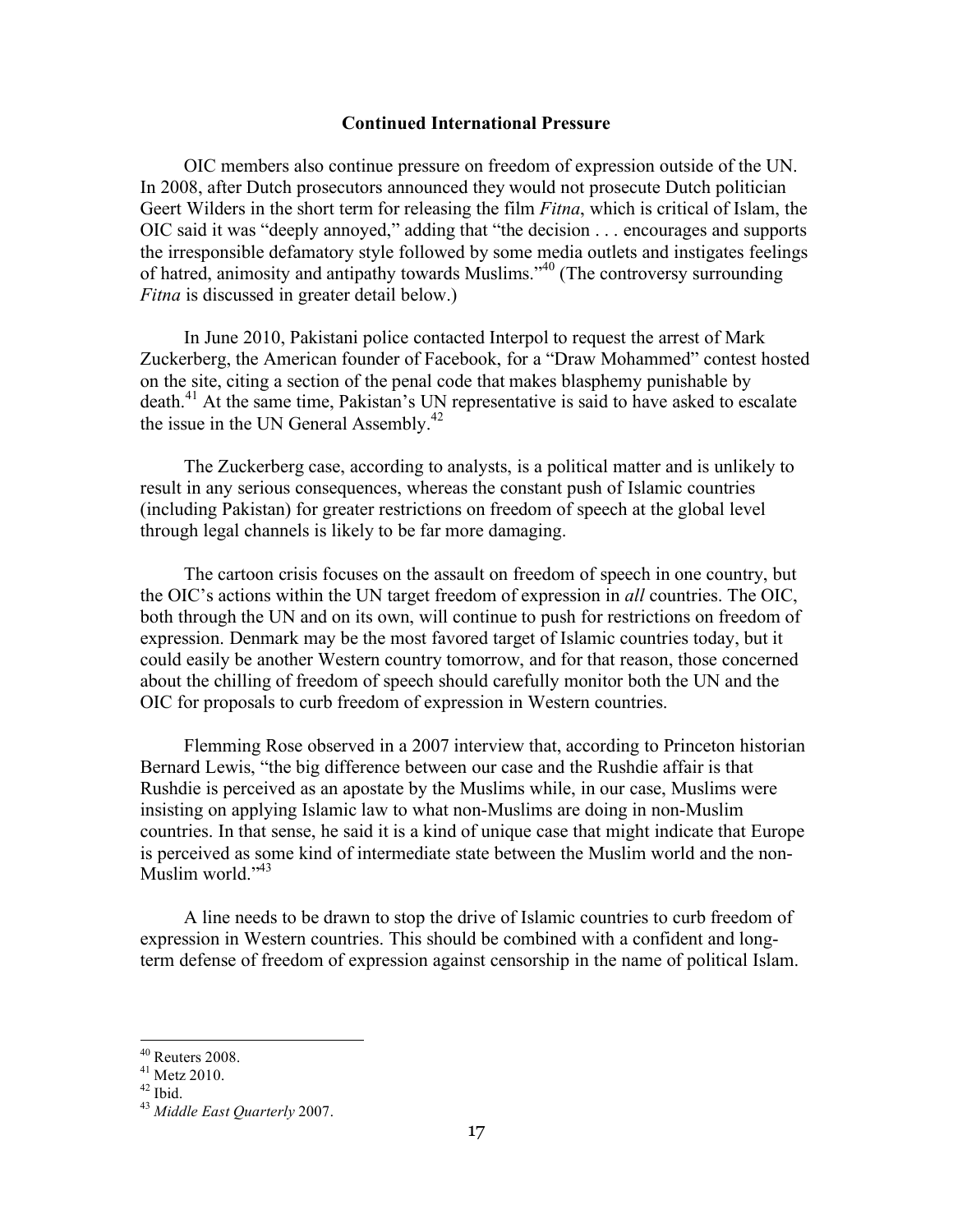#### **Global Funding of Political Islam and its effects on Islam in America**

In testimony to Congress, national security expert Alex Alexiev estimates that between 1975 and 1987, the Saudis spent \$48 billion (or \$4 billion per year) on "overseas development aid," a figure that is estimated to have grown to over \$70 billion by the end of 2002.<sup>44</sup> Alexiev argues that this almost certainly does not include private donations distributed by state-controlled charities. David Aufhauser, former U.S. Treasury Department general counsel, told a Senate committee in 2004 that estimates of Saudi funding went "north of \$75 billion."<sup>45</sup> Former CIA director James Woolsey estimates that the total figure comes closer to \$90 billion.<sup>46</sup>

In 2008, then-Treasury under secretary Stuart Levey told a Senate committee that Saudi Arabia remains the world's leading source of money for al Qaeda and other extremist networks and has failed to take key steps requested by U.S. officials to stem the flow of funds.47 How much Saudi Arabia has curtailed (and how much it has genuinely *wished* to curtail) the flow of funds of private individuals and private foundations to fundamentalist activities abroad remains unclear.

Compare the figure of \$4 billion per year, Alexiev argues, to past propaganda funding of the Soviet Union: at the peak of its power in the 1970s, the Soviet Union is said to have spent "just" \$1 billion per year on external propaganda.

Saudi "charitable" funds were used in part to disseminate Islamic literature, build mosques and schools (madrasas), and support individuals and organizations committed to political Islam around the world. In 1984, Saudi Arabia's king built a \$130 million printing plant in Medina devoted to producing Saudi-approved translations of the Quran. By 2000, the kingdom had distributed 138 million copies worldwide.<sup>48</sup> In many developing countries, as a result of the steady infusion of funds, previously moderate forms of Islam are being eclipsed by fanatical interpretations. 49 The cumulative effect of all of these funds has been significant, not just in developing countries, but also in Western countries, including the United States. $50$ 

<sup>&</sup>lt;sup>44</sup> Alexiev 2003.<br><sup>45</sup> Ottaway 2004.<br><sup>46</sup> Woolsey 2005.<br><sup>47</sup> Meyer 2008.<br><sup>49</sup> Singapore's former Prime Minister, the highly respected Lee Kuan Yew, told PBS journalist Charlie Rose in 2004, "This thing has been in the brew for some 30-plus years, in retrospect. I used to watch my Muslims—and in Southeast Asia, the Muslims are different. They are relaxed. They are easy to get on with. But over the last 30-odd years, since the oil crisis, and petrol dollars became a major factor in the Muslim world, there have been proselytizing, building mosques, religious schools, madrassas, where they teach Wahhabism, an austere brand of Islam, and sending out preachers and having conferences, globalizing, networking. And slowly, they have convinced the Southeast Asian Muslims and indeed Muslims throughout the world that the gold standard is Arabia, Saudi Arabia, that that is the real good Muslim." (*Charlie Rose Show* 2004.)<br><sup>50</sup> For a more detailed description of Saudi Arabia's sordid funding activities, see Emerson 1985, Ehrenfeld

<sup>2005,</sup> Gold 2003, Murawiec 2005, and Winsor 2007.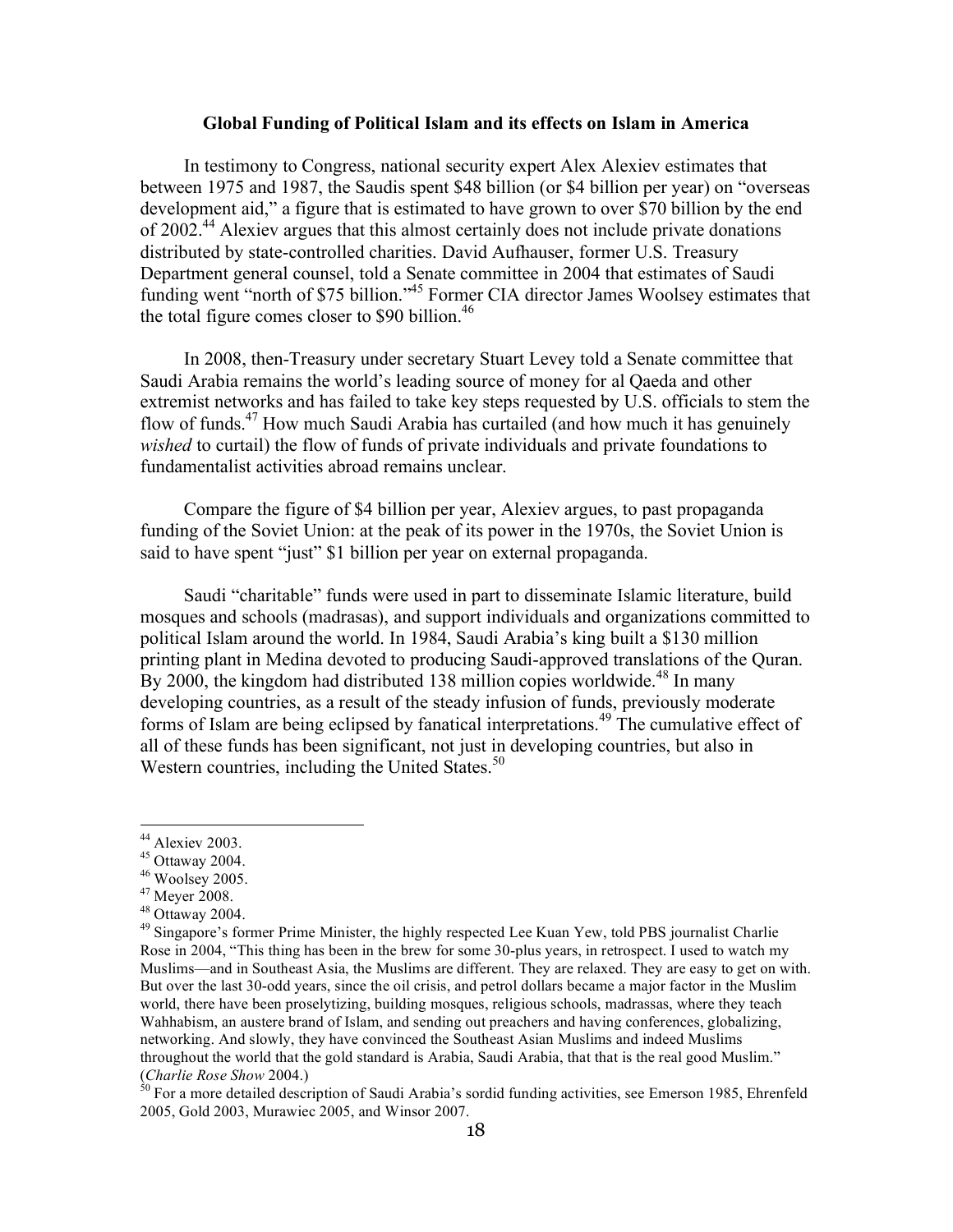In Europe, Saudi Arabia has spent millions of dollars on the Islamic centers in Brussels, Geneva, Madrid, London, Edinburgh, and Rome, among others.<sup>51</sup> Of special concern is that the Saudis have helped build over 1,500 mosques, 210 Islamic centers, 202 Islamic colleges, and 2,000 schools for educating Muslims in non-Muslim countries  $52$ 

Terror finance expert Rachel Ehrenfeld argues that the Islamic Society of North America (ISNA) is the front organization through which the Saudis promote Wahhabism in the United States. Wahhabism has a hidden pillar that helps it maintain its zeal: fighting the *Jihad* to spread Islam and defeat its enemies.<sup>53</sup> In 2000, through the North American Islamic trust, ISNA funded 27 percent of the estimated 1,209 mosques in the United States.<sup>54</sup>

An estimated 21 percent of U.S. mosques follow Wahhabi practices.<sup>55</sup> By some estimates, half the mosques and Islamic schools in the United States have been built with the help of money from Saudi Arabia, and the Saudi royal family has directly contributed to the construction of a dozen mosques in the United States, including the \$8.1 million King Fahd Mosque in Culver City, California.<sup>56</sup>

Several scholars and American Muslims who have spoken on the record have said that acceptance of Saudi funds often involves a quid pro quo.<sup>57</sup> Levent Akbarut, a member of the Islamic Center of Southern California who prays at a mosque that has refused Saudi funds, said, "At several mosques around Los Angeles, they would dole out money month by month until something happened that they didn't like, such as boys and girls mixing together in religious classes."58

Freedom House's Center for Religious Freedom has carefully documented the extent to which highly intolerant Saudi texts have infiltrated a number of American mosques.<sup>59</sup> In 2005, Nina Shea, the center's director, noted that it is ironic that "Saudi" Arabia itself has publicly announced the security need to update religious educational materials at home . . . yet the unreformed textbooks and Wahhabi publications remain among the main religious resources for American Muslims."<sup>60</sup>

Saudi funds have also endowed numerous chairs in American and European universities, worth noting in light of the general absence of criticism of Saudi Arabia in Middle Eastern departments at American universities. Most prominent among the beneficiaries in the United States is Georgetown University's Center for Muslim-

<sup>&</sup>lt;sup>51</sup> Murawiec 2005. Pp. 49–50.<br>
<sup>52</sup> Alexiev 2003.<br>
<sup>53</sup> Ehrenfeld 2005. P. 25.<br>
<sup>54</sup> Ehrenfeld 2005. P. 26.<br>
<sup>55</sup> Ottaway 2004.<br>
<sup>56</sup> Harden 2001.<br>
<sup>57</sup> Harden 2001.<br>
<sup>58</sup> Ibid. <sup>59</sup> Shea 2005.<br>
<sup>60</sup> Ibid. P. 17.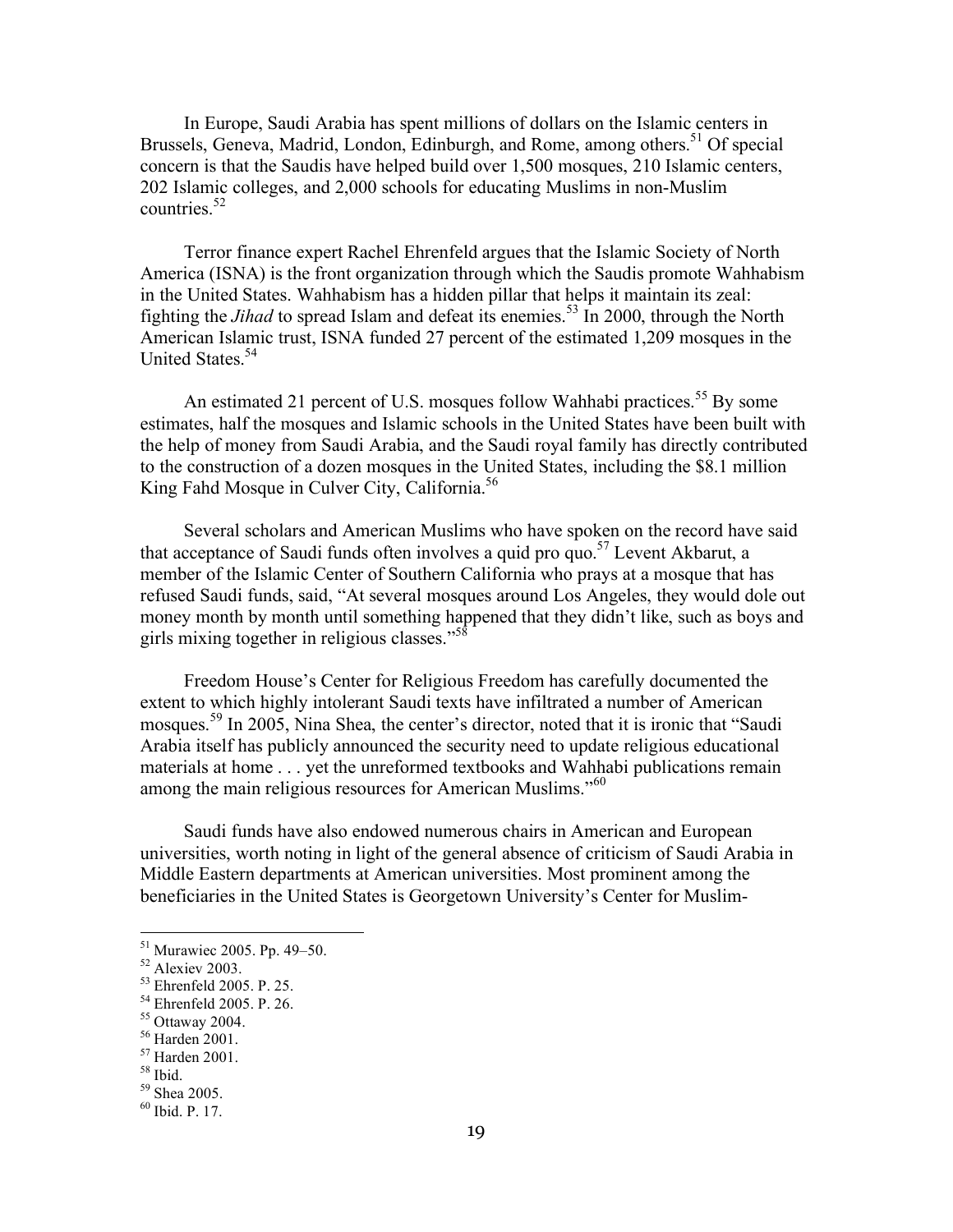Christian Understanding, raising questions about conflict of interest.  $61$ 

In an analysis of the politicization of American Islam, Hussain Haqqani argues that because of the influx of Saudi funds, the Muslim agenda in the United States has been defined by the Muslim Brotherhood (a group committed to political Islam) and has marginalized moderate interpretations of Islam within the American Muslim community.

Writing in 2008, Haqqani argued that as Islam continues to win converts in the United States, these new converts are more likely to be influenced by radical Islam: "Whether it's a Muslim prison ministry, a chaplaincy in the military, or some other U.S. outreach, all of its teachings have been influenced by the Muslim Brotherhood sufficiently for the Brotherhood's views to be the prism through which new converts view Islam."<sup>62</sup>

According to Hedieh Mirahmadi, political Islamists (supporters of political Islam) "are successful in taking over leadership of many major Islamic organizations" in the United States.<sup>63</sup> Making matters worse, Islamists control many of the Islamic primary schools, national organizations, and mosques in the United States.<sup>64</sup>

John Esposito, a Georgetown scholar who is sympathetic to Islam, argues that Saudi-backed efforts have tended to make American Muslims "more isolationist in the society in which they live."<sup>65</sup> Respect for modern, Western notions of freedom of expression is, of course, not part of the rigid version of political Islam Saudi funds have helped to spread around the world and in the United States.

<sup>&</sup>lt;sup>61</sup> Romirowsky 2010.<br><sup>62</sup> Haqqani 2008.<br><sup>63</sup> Mirahmadi 2010. P. 24.<br><sup>64</sup> Ibid. P. 28.

 $65$  Johnson 2008.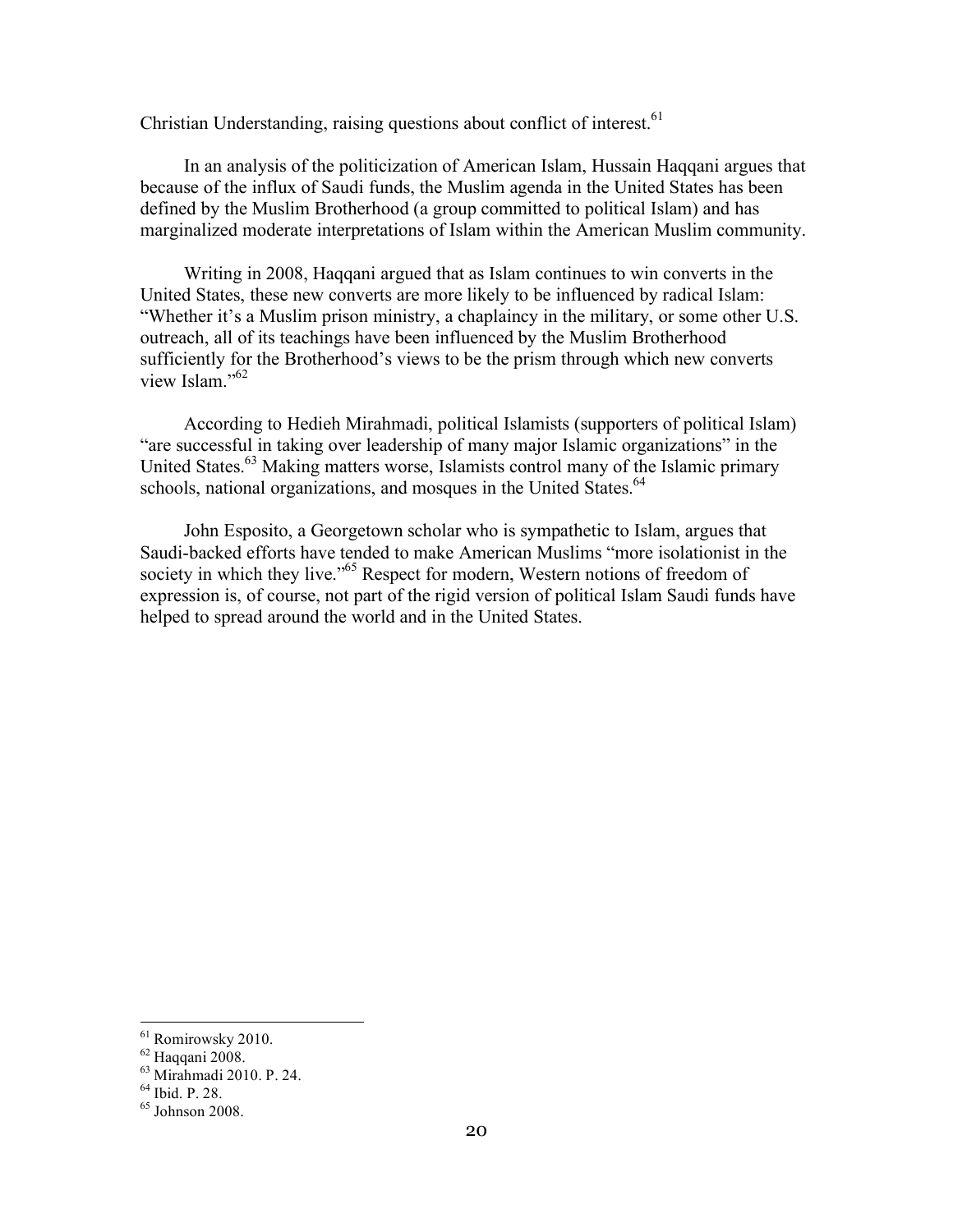#### **The American Response to Global Islamic Institutional Pressures**

The problems identified above go beyond respected and esteemed cultural and academic institutions in the United States. U.S. government agencies have shown themselves to be in a state of deep confusion and poor judgment when it comes to free speech and political Islam. The United States needs to take a more assertive stance in inter-civilizational dialogue to defend freedom of expression.

In 2006, instead of defending freedom of expression, both former President Bill Clinton<sup>66</sup> and State Department spokesman Kurtis Cooper voiced strong opposition to the Danish cartoons.<sup>67</sup> Cooper went as far as to declare that the cartoonists were guilty of "inciting religious or ethnic hatreds."<sup>68</sup>

In June 2010, Rashad Hussain, President Obama's special envoy to the OIC, said that "the OIC and the Obama administration will work together in the UN on the issue of defamation of religion, especially in Europe."  $69\frac{70}{10}$  This is precisely the wrong approach: the United States ought to encourage greater freedom of speech in Islamic countries and *defend* freedom of speech in Western countries, rather than curtail freedom of speech in the United States (or pressure European countries to curtail theirs) so as to lessen the outrage of Islamists in Islamic countries. The U.S. envoy has it precisely backward.<sup>71</sup>

In a detailed research paper, U.S. army analyst Stephen Coughlin traced religious justifications for acts of terror, following the theological thinking of Islamic extremists who use violence, and passed on this knowledge to colleagues in the Pentagon.<sup>72</sup> Although colleagues found Coughlin's research valuable and insightful, he was fired from his position on the Joint Chiefs of Staff after a complaint was lodged against him by another consultant, Hashem Islam, who deemed Coughlin too controversial. Journalist Bill Gertz, who specializes in reporting on national security issues, wrote in 2008 that Coughlin appears to have become "one of the first casualties in the war of ideas with

 <sup>66</sup> Former President Bill Clinton, speaking in Qatar about the Danish cartoons on January 30, 2006, said, "None of us are totally free of stereotypes about people of different races, different ethnic groups, and different religions. . . . [T]here was this appalling example in northern Europe, in Denmark . . . these totally outrageous cartoons against Islam." (AFP 2006.)

 $67$  On February 3, 2006, Kurtis Cooper, spokesman for the U.S. State Department, announced, "We ... respect freedom of the press and expression but it must be coupled with press responsibility. Inciting religious or ethnic hatreds in this manner is not acceptable." (Wilson and Sullivan 2006.)  $68$  Ibid.

<sup>&</sup>lt;sup>69</sup> Schwartz 2010a.<br><sup>70</sup> Huff 2010b.<br><sup>71</sup> The U.S. government's approach, of course, could be worse: Canada's Human Rights Commission, a government body, has aggressively investigated authors Mark Steyn and Ezra Levant for writings critical of Islam, saddling Levant with roughly \$100,000 in legal fees as a result of complaints filed by an orthodox Islamic cleric. A remarkable letter on the writings of Mark Steyn by the chair of the commission (Lynch 2008) shows the dangers of placing such huge arbitrary authority in the hands of fallible persons. The same applies to the series of lawsuits in Western Europe against individuals such as Brigitte Bardot and Geert Wilders. In these instances, government agencies actively curb freedom of speech internally. The U.S. government is doing nothing of the sort but, in light of OIC envoy Hussain's comments, should be mindful of not going down this path.

 $72$  Coughlin 2007.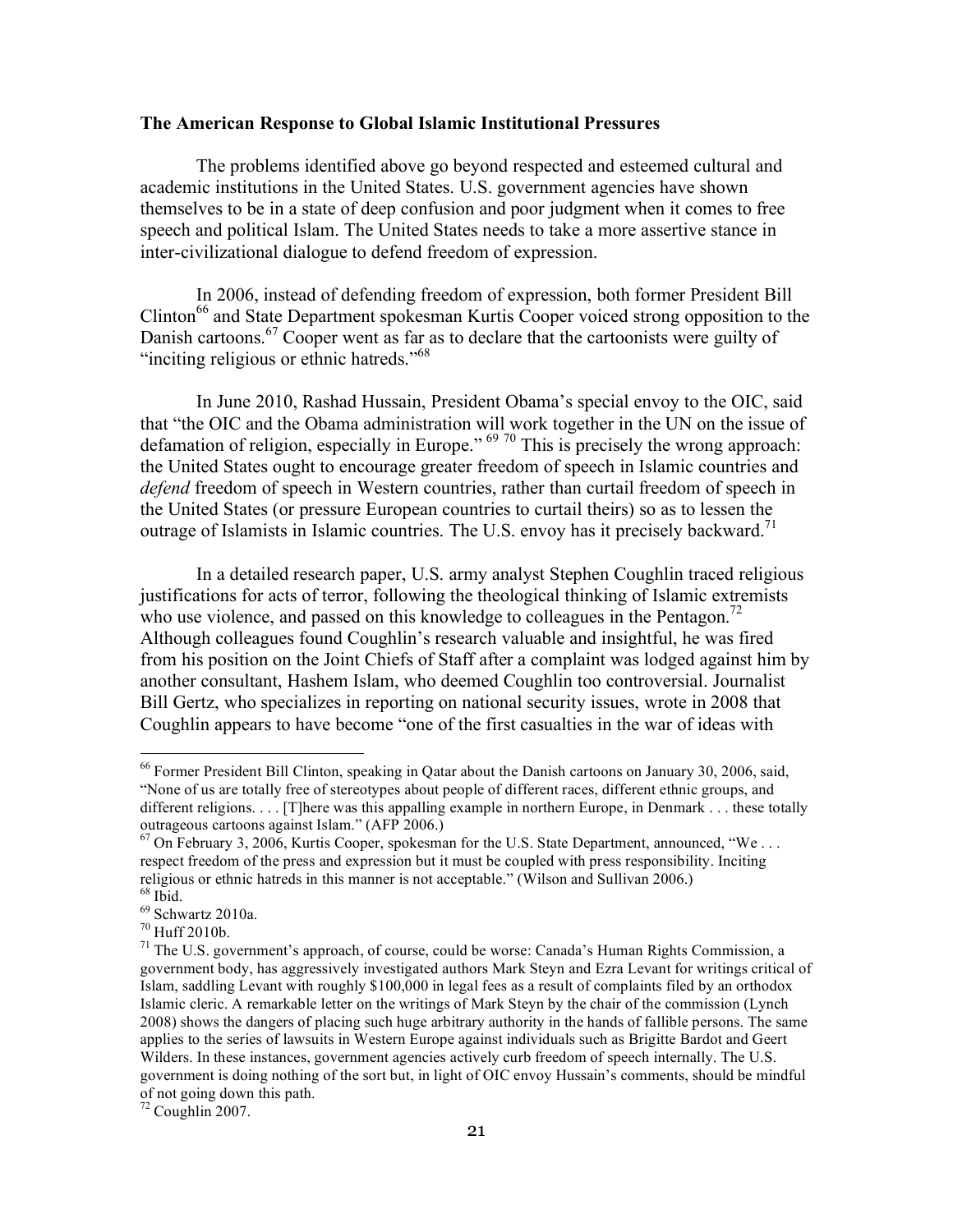# Islamism<sup>"73</sup>

#### **Fort Hood Killings**

Even as this took place, the Army hierarchy was unwilling to remove Major Nidal Hasan from his post, despite his track record of making extremist statements and displaying profound sympathy with violent Islamic movements abroad. On November 5, 2009, Hasan killed thirteen soldiers and wounded thirty-two others in a gun attack at the U.S. army base at Fort Hood. Following a thorough review of a confidential internal investigation of the case, journalist Bryan Bender reports that investigators found that Hasan was a "problem child spouting extremist views" who "made numerous statements that were not protected by the First Amendment and were grounds for discharge by violating his military oath."<sup>74</sup>

According to Bender, "The report concludes that because the Army had attracted only one Muslim psychiatrist in addition to Hasan since 2001, 'it is possible some were afraid' of losing such diversity 'and thus were willing to overlook Hasan's deficiencies as an officer."<sup>75</sup>

Bender also reports that in one classroom incident not previously described by the Army, Hasan gave a presentation in August 2007 entitled "Is the War on Terrorism a War on Islam: An Islamic Perspective." The presentation was "shut down" by the instructor, Bender reports, because Hasan appeared to be defending terrorism. Witnesses told investigators that Hasan became visibly upset as a result.<sup>76</sup> Nevertheless, Hasan was permitted to stay on in his post—until he finally coupled words with deeds.

General George Casey, the Army's top officer, went on *Meet the Press* to address the shooting. Instead of assuring Fort Hood survivors as well as viewers that all would be done to remove from the Army those individuals who support violence in defense of political Islam, Casey said, "[A]s horrific as this tragedy was, if our diversity becomes a casualty, I think that's worse," adding, "I'm concerned that this increased speculation could cause a backlash against some of our Muslim soldiers. And I've asked our Army leaders to be on the lookout for that."<sup>77</sup>

Casey was not, apparently, concerned about the threats against *non-Islamist*  Muslim soldiers and did not express the need with all due speed to remove those individuals from the armed forces who hold Islamist beliefs.

 <sup>73</sup> Gertz 2008.

 $^{74}$  Bender 2010.<br> $^{75}$  Ibid.<br> $^{76}$  Reuters 2009.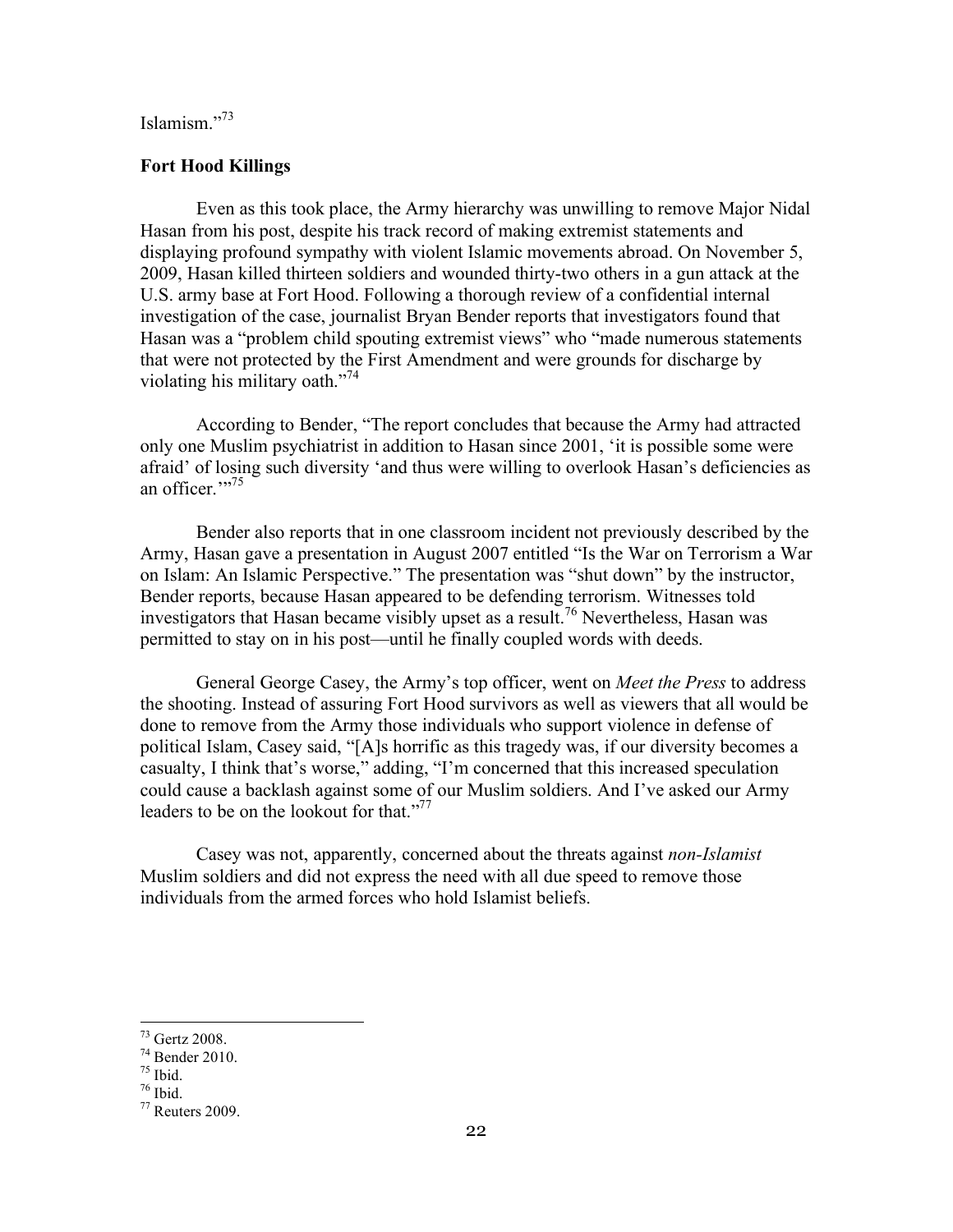#### **Islamist Representatives**

Zeyno Baran, a Washington-based analyst, has observed that non-Islamist Muslims understand the distinction between political Islam and living in a Western, pluralist society very well.78 It is a distinction of enormous spiritual and personal importance to Muslims. Casey and other senior government officials appear to be blind to the distinction and the dangers this blindness entails.

Hedieh Mirahmadi has documented that the U.S. government, rather than empowering the real mainstream voices of the American Muslim community, has given credibility to Islamists and their organizations in the United States.<sup>79</sup>

In fact, the U.S. government tends to select as "gatekeepers" (that is to say, ostensibly "real" Muslims who tell the government which Muslims they should deal with) Muslims who tend to be orthodox. These orthodox gatekeepers in turn mark reformist Muslims as those the government should not deal with as partners or liaisons to the Muslim community.80 Such individuals hold views on gender relations that are not in keeping with modern, Western notions of gender equality.

In November 2010, Joseph Schmitz, a former Inspector General for the Defense Department sent a letter to Sen. Dianne Feinstein (CA), Chair of the Senate Intelligence Committee, in which he raised similar concerns, writing: "Somebody ought to challenge the [Department of Defense] on precisely how it vets its chaplains as well as its chaplain 'endorsing agents' to ensure non-complicity in terrorism or criminal activities, and who, if anyone, vetted Major Nidal Hasan as a so-called 'Muslim lay leader' at Fort Hood."<sup>81</sup>

Schmitz voiced concerns over continued ties between U.S. government agencies and the Islamic Society of North America and referred specifically to ISNA's chaplain endorsing agent, Dr. Louay Safi, who acted on behalf of ISNA and until recently was one of two Defense Department Muslim chaplain endorsing agents for the entire U.S. military.<sup>82</sup>

The U.S. government's designation of Islamists as partners and even as "gatekeepers" is a costly strategic mistake that further marginalizes reformist Muslims and advocates of Muslim women's rights in the United States. The British government has made similar mistakes in designating orthodox Muslims (even Islamists) as "partners" and "representatives" of the broader Muslim community.

The Defense Department and the U.S. government ought to adopt a more sensible approach in dealing with supporters of political Islam, choose more sensible gatekeepers

<sup>&</sup>lt;sup>78</sup> Baran 2008. P. 97.<br><sup>79</sup> Mirahmadi 2010. P. 26.<br><sup>80</sup> Ibid. P. 27.

 $81$  Winter 2010.

 $82$  Ibid.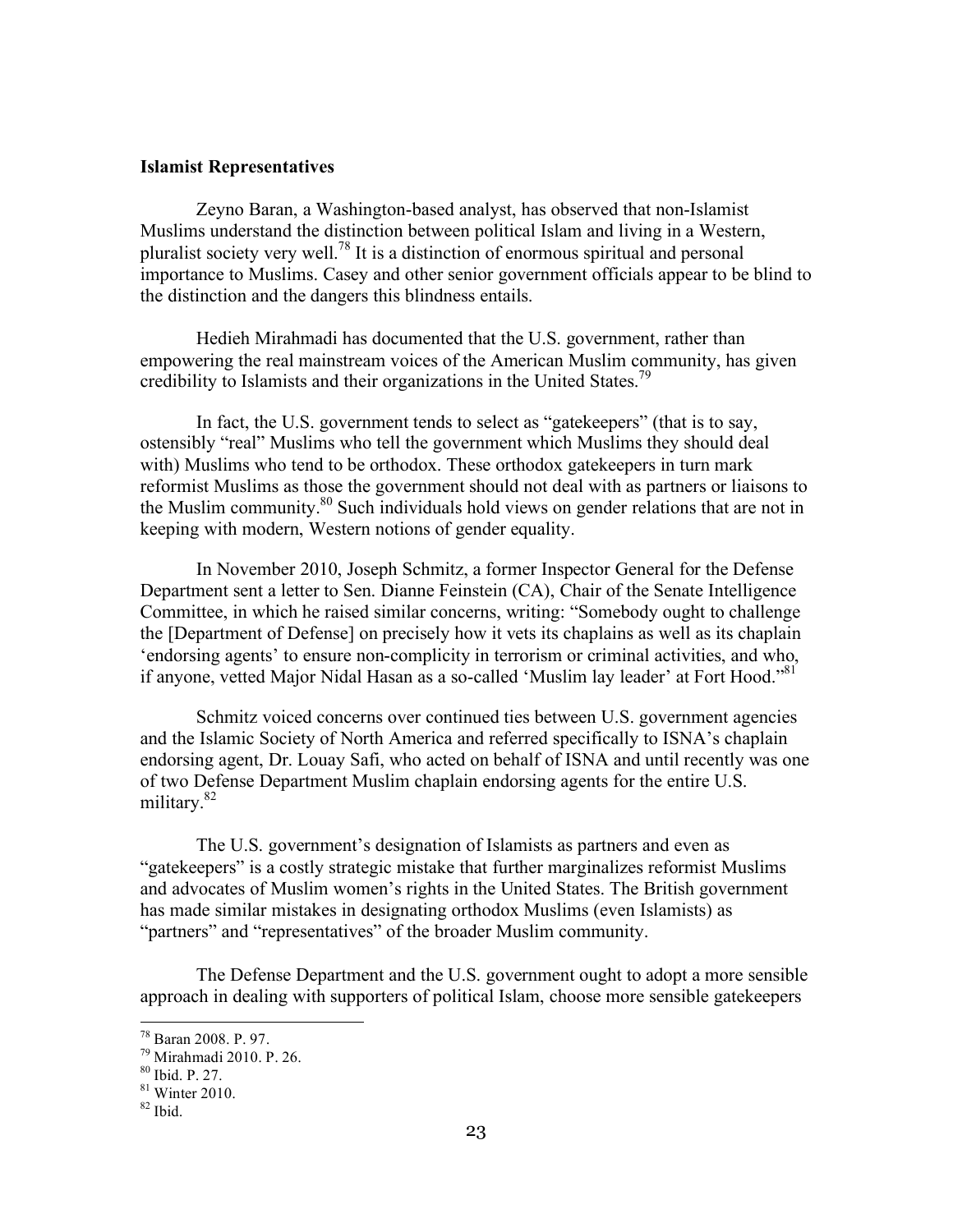(genuine moderates), and distinguish carefully between Islamist and non-Islamist Muslims.<sup>83</sup> Not all Muslims who support political Islam are violent or support violence, but the end goals of political Islam are so incompatible with life in a pluralist, free society that Islamists cannot serve as gatekeepers or as arbiters of what can be thought and said in the United States. In short, the U.S. government needs a better strategy, both on issues related to freedom of expression and on issues pertaining to non-Islamist Muslims.

<sup>&</sup>lt;sup>83</sup> See Rabasa et al. 2007 and Pipes 2003 for valuable tips and hints on how to distinguish genuine Muslim moderates from mere pretenders.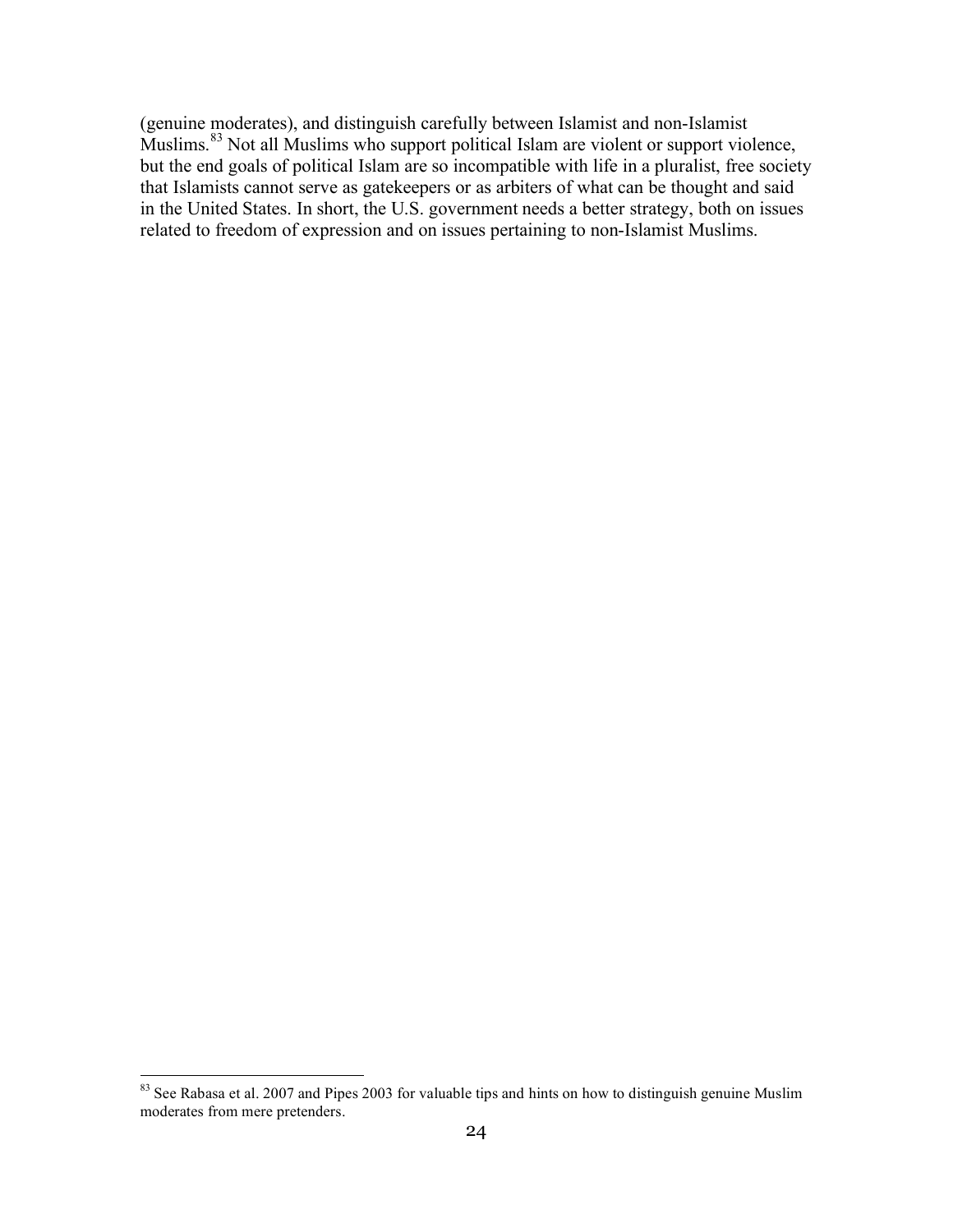# **2) Lawsuits and Legal Tactics Pressuring Individuals —the Fight in the Courts**

A number of groups and individuals supportive of political Islam have embarked on litigation over the past two decades against those they deem guilty of libel for speaking out against Islam. This subsection is limited to examples of these lawsuits in the United States, which, as constitutional law scholars have noted, has freedom of speech laws that allow more room for freedom of expression than those of most other countries.<sup>84</sup> U.S. courts have high standards for libel, and the overwhelming majority of cases are thrown out by a judge or withdrawn by the plaintiff, but not before the defendant pays a considerable sum in legal fees.

In April 2007, a group called KinderUSA filed a libel suit against Yale University Press, author Matthew Levitt, and the Washington Institute for Near East Policy (Levitt's employer) over the book *Hamas: Politics, Charity, and Terrorism in the Service of Jihad*. KinderUSA claimed that it was falsely accused in the book of having ties to the Islamic organization Hamas. Yale University Press, along with Levitt and his employer, fought back, enlisting a highly skilled First Amendment lawyer, Floyd Abrams, and filing a socalled anti-SLAPP motion.<sup>85</sup>

SLAPP—which stands for a strategic lawsuit against public participation—refers to a tactic to muzzle public criticisms by filing libel or slander suits with no merit and forcing defendants to bear the expense of defending themselves in court. Not all states have an anti-SLAPP law, but California does. Because KinderUSA filed its lawsuit in Los Angeles, the defendants were, so to speak, in luck, and KinderUSA withdrew its suit in response to the anti-SLAPP motion.<sup>86</sup>

Another attempt to curb freedom of speech through a lawsuit was aimed at an article entitled "Fanatic Muslim Family Day," published in September 2007 by Joe Kaufman, in which Kaufman described the Islamic Circle of North America (ICNA) as "a radical Muslim organization that has physical ties with the Muslim brotherhood and financial ties to Hamas" and stated that "ICNA has also been involved in the financing of Al-Qaida." Kaufman was sued for defamation by seven Dallas-area Muslim groups, although he had not mentioned any of the seven Dallas-area groups in his article and told the court that he had "no knowledge that the majority of the entities even existed."<sup>87</sup> Kaufman was also served a restraining order at the groups' request.

The lawsuit against Kaufman was ultimately thrown out by the Texas Court of Appeals for the Second District, which argued that Kaufman is protected by his status as an online journalist. The restraining order was also lifted when it became apparent that Kaufman had never posed a physical threat to any of the parties requesting the restraining

<sup>&</sup>lt;sup>84</sup> "The constitutional protection afforded to freedom of speech in the United States is seemingly unparalleled anywhere else in the world." Sedler 2006. P. 379.<br><sup>85</sup> Bass 2007. <sup>86</sup> Ibid. <sup>87</sup> Goldstein and Meyer 2009.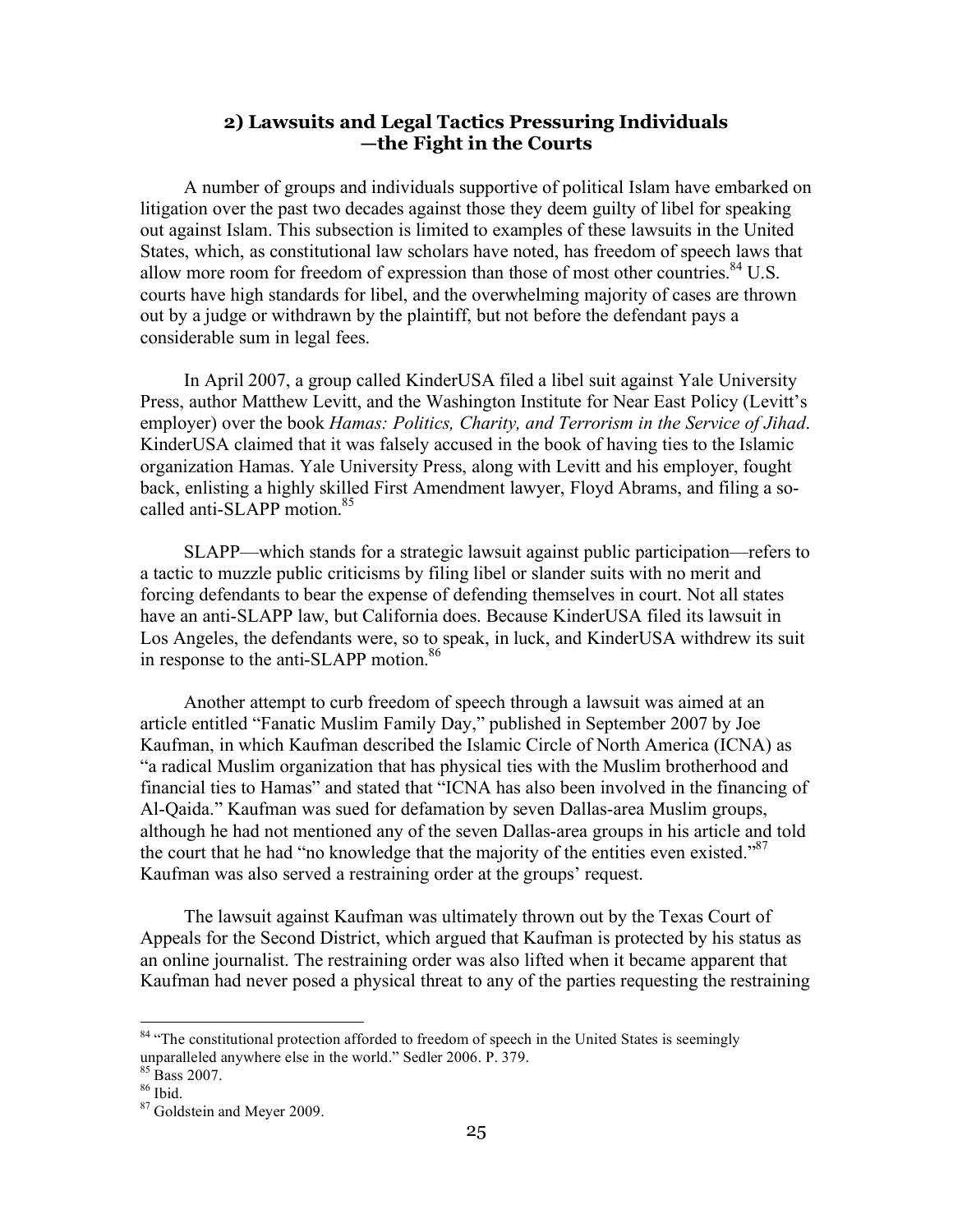order. A trial judge had earlier sided *against* Kaufman, however, and before the Texas Court of Appeals ruled in Kaufman's favor, the litigation carried a substantial cost to him as a defendant. Kaufman was assisted in his defense by the Middle East Forum's Legal Project, led by Brooke Goldstein, which helped defray the costs of the legal defense.<sup>88</sup>

Another case worthy of attention concerns the lawsuit the Council on American-Islamic Relations (CAIR) filed against David Gaubatz, Chris Gaubatz, and Paul Sperry. The Gaubatzes, Sperry, and others used numerous documents they obtained while working at CAIR to write a highly critical exposé following their work. CAIR filed suit on the grounds that the materials and documents used by the authors in creating the book were unlawfully obtained. The authors were defended by the highly respected attorneys Martin Garbus, Bernard Grimm, and Daniel Horowitz.

In late 2009, Judge Colleen Kollar-Kotelly ruled that Gaubatz should return a number of documents to CAIR, but in January 2010, she denied a request to conduct discovery—an examination of the opponent's witnesses, facts, and documents—prior to hearing a motion to dismiss the case.<sup>89</sup> This seemed to be a victory for the defendants, but it was not the end of the road.

CAIR sought to re-file the case, an attempt the judge denied in February. This, too, seemed a victory. "In terms of the First Amendment, it's a powerful ruling," attorney David Horowitz said, "because it recognizes that by chilling free speech, you undermine it, even if you lose the case in the end. CAIR was trying to exploit that to the max, and the judge said no."90 Horowitz continued, "We briefed, counter-briefed, we spent thousands of dollars on the case. . . . Only then did they file this new lawsuit, which would have effectively forced us to start all over. . . . [CAIR knows] they can't win the case, but they can chill the First Amendment by making it so expensive to speak against them that no one can challenge Saudi-funded CAIR. In the end, they can just keep getting more and more money from overseas and burn out opposition with lawsuits."<sup>91</sup>

Following the judge's denial of their request, CAIR has sought to amend its original motion in order to keep the case alive.<sup>92</sup> In the process, Horowitz said, "CAIR is lashing out wildly at anybody associated with this book. . . . It's like a drowning person flailing water; they grab on to anybody they can and drown them so that they live."<sup>93</sup> The case continues, as do legal expenses for the defendants.

 $88$  Ibid. and Huff 2010a.<br> $89$  Moore 2010a.

<sup>90</sup> Moore 2010b.

 $91$  Ibid.

 $92$  Moore 2010c.

 $93$  Ibid.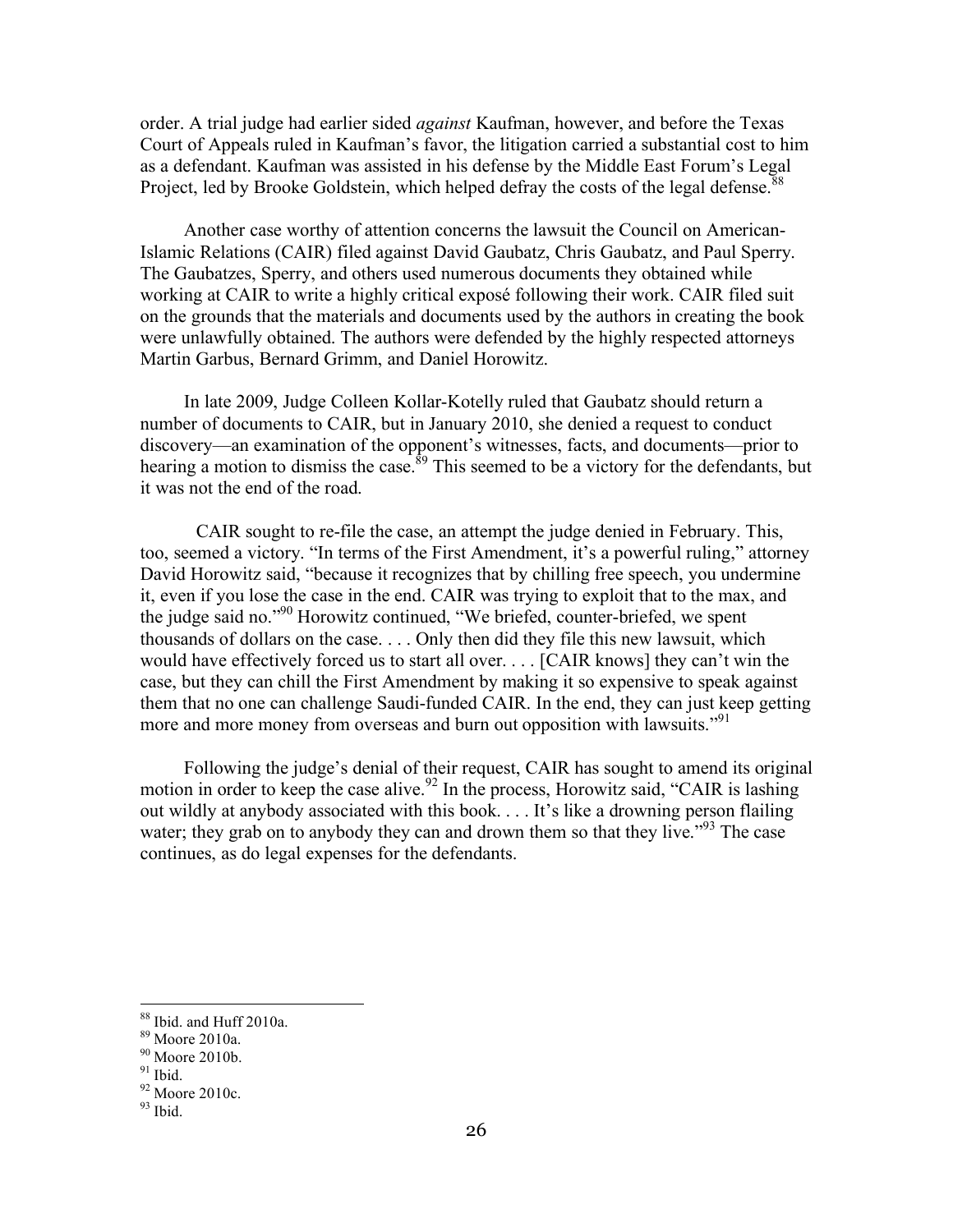#### **Additional U.S. Cases**

Brooke Goldstein and Aaron Eitan Meyer of the Middle East Forum have tracked other such lawsuits.94 Three in particular merit attention.

In 2004, CAIR filed suit against Andrew Whitehead, an author and blogger, for creating the site anti-cair-net.org, in which he alleges ties between CAIR and radical groups. Ultimately, a settlement was reached, claims against Whitehead were withdrawn, and the case dismissed without prejudice.  $95$ 

In 2005, the Islamic Society of Boston (ISB) sued the *Boston Herald*, Fox 25 News, and terrorism expert Steven Emerson for public criticism of the ISB's links to radical Islam. Some time after the discovery process had been instigated against ISB's financial records, ISB dropped its case and abandoned all its claims without receiving payment.<sup>96</sup>

Bruce Tefft, a former CIA official and counterterrorism consultant for the New York City Police Department, was sued by a Muslim police officer for "workplace harassment" after Tefft sent out e-mails to a voluntary recipient list of police officers containing information about radical Islamic terrorism. $\frac{97}{8}$ 

Jeffrey Breinholt, a counterterrorism consultant, has put together the most detailed and comprehensive overview of libel suits involving Islam in the United States, going back decades. Two notable examples from his list follow.

In 1998, AOL permitted chat rooms dealing with the Quran and the beliefs of Islam, and this generated posts that Muslims considered harassing and blasphemous. One Muslim visitor to the chat room sued AOL for libel. *Noah v. AOL* (2003).<sup>98</sup>

In 1980, a California television station broadcast "Death of a Princess," a film depicting the public execution of a Saudi Arabian princess for adultery. Prince Khalid Abdullah Tariq Mansour Faissal Fahd Al Talal, on behalf of six hundred million Muslims throughout the world, sued the television station for libel. *Khalid Abdullah Tariq Mansour Faissal Fahd Al Talal v. Fanning* (Northern District of California, 1980).<sup>99</sup>

<sup>&</sup>lt;sup>94</sup> Goldstein and Meyer 2009.<br><sup>95</sup> Ibid.<br><sup>96</sup> Ibid.<br><sup>97</sup> Ibid.

 $\frac{98}{99}$  Breinholt 2007.<br><sup>99</sup> Ibid.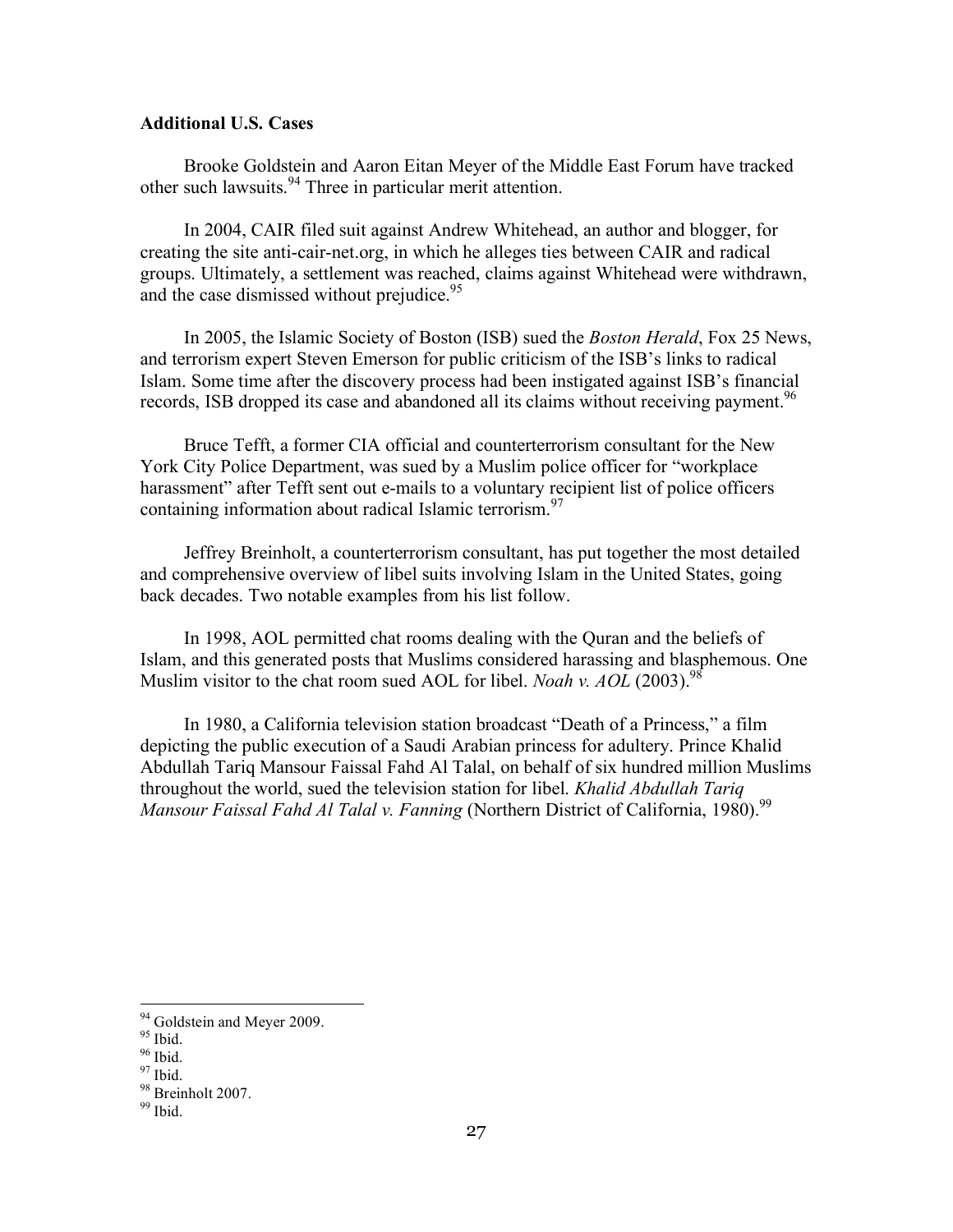#### **Significance of U.S. Cases**

The goal of these lawsuits seems to be intimidating and financially depleting the defendants more than achieving victory, which seems to elude the plaintiffs. In a May 17, 2009, broadcast of "Crescent Report," host Mahdi Bray, executive director of the Muslim American Legal Society Freedom Foundation, argued in reference to the Kaufman case that "we've got to be willing to spend our money in a court of law . . . and not necessarily because we're going to look for money, but . . . to spend our money and make you spend your money."<sup>100</sup> In addition, the hope is that the sheer hassle of being embroiled in protracted litigation is deterrent enough to chill freedom of expression of those who might oppose or criticize political Islam and the organizations that spread it.

#### **Risk of Foreign Libel Suits to U.S. Authors**

#### **Rachel Ehrenfeld's** *Funding Evil*

U.S. authors face risks from legal procedures outside the United States as well, in particular from British judgments in libel cases. London has deservedly earned a reputation as the libel suit capital of the world.

Rachel Ehrenfeld is the author of *Funding Evil: How Terrorism Is Financed—and How to Stop It*. The book sold only a few dozen copies in Britain over the Internet, but that was enough for Saudi billionaire Khalid bin Mahfouz to sue Ehrenfeld in a British court for libel under Britain's unusually stringent libel standards.<sup>101</sup> Ehrenfeld, who stood by her research, refused to contest as a matter of principle and instead denied British jurisdiction over a U.S. published book. $102$ 

The British court ordered Ehrenfeld to apologize to Mahfouz, retract, pay hundreds of thousands of dollars in damages, and destroy all copies of her book.<sup>103</sup> Ehrenfeld now avoids the United Kingdom for fear of arrest, but the controversy has led to at least one positive result for freedom of expression in the United States: the New York legislature's passing the Libel Terrorism Protection Act, known as "Rachel's Law," which provides New Yorkers greater protection against libel judgments in countries whose laws are inconsistent with the freedom of speech granted by the U.S. Constitution. A number of other states have passed such a law, but many have not. Americans who write in a state that has not passed a similar law may find themselves liable in suits filed in the United Kingdom under British libel law.

<sup>&</sup>lt;sup>100</sup> Huff 2010a.<br><sup>101</sup> Kurtz 2008. Pp. 5–13.<br><sup>102</sup> Ibid. <sup>103</sup> Ibid.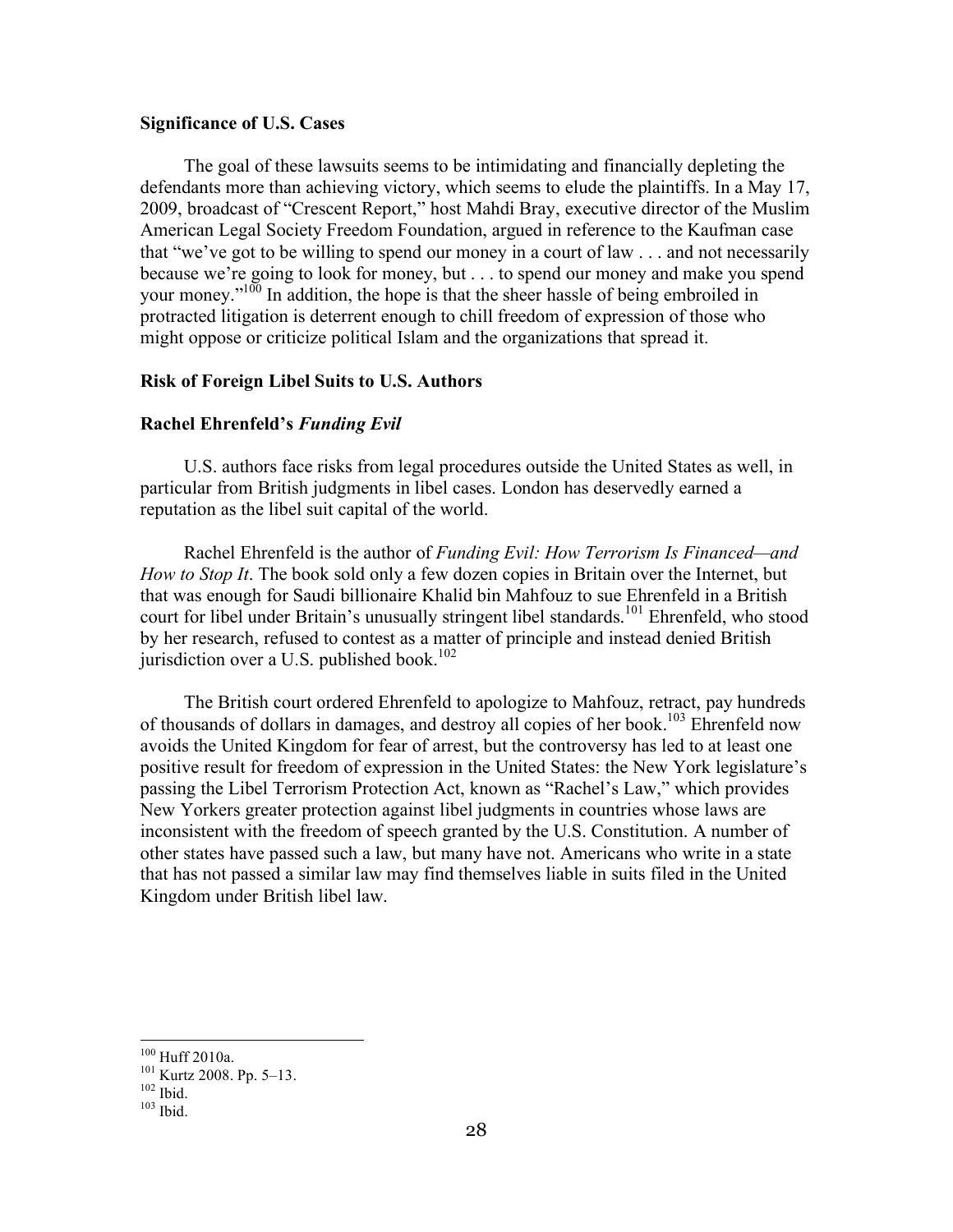#### **Robert Collins and Millard Burr's** *Alms for Jihad*

*Alms for Jihad* is a meticulously researched book that describes the role of Islamic charities in financing terror activities. It was coauthored in the United States by two Americans, the late Robert O. Collins, a respected history professor at the University of California, Santa Barbara, and J. Millard Burr, former USAID relief coordinator in Sudan.

In April 2007, Khalid bin Mahfouz, the Saudi billionaire who had sued Rachel Ehrenfeld, informed the publisher, Cambridge University Press, of eleven "allegations of defamation" in the book. Burr and Collins provided a defense of their research in the eleven instances in question, but the publisher told them that "knowledge of claims from previous litigation" made them wary of what was to come and that "the top-line allegations of defamation made against us by bin Mahfouz are sustainable and cannot be successfully defended . . . certainly not in the English courts, which is where the current action arises."104

Although Cambridge University Press legal advisers had spent a month in 2005 vetting the book before it went into production, to the surprise of Burr and Mills, once legal troubles arose, the press was not willing to defend the work or even to contest Mahfouz's claims in court.

In May 2007, against the wishes of the authors, the publisher agreed to virtually all of Mahfouz's demands to stop sale of the book, destroy all "existing copies," prepare a letter of apology, make a "payment to charity" for damages, and contribute to legal costs. Adding insult to injury, after further negotiations, the press also agreed to request 280 libraries around the world to withdraw the book or insert an errata slip.

In July 2007, Justice Eady in the London High Court—a judge who has become notorious in British media circles for his overzealous judgments in favor of plaintiffs in libel cases—accepted the legal surrender by Cambridge University Press that pulped 2,340 existing copies of *Alms for Jihad,* sent letters to the relevant libraries to do the same or insert an errata sheet, issued a public apology, and paid costs and damages.<sup>105</sup> The press also issued a public apology on its website in which it characterized the "serious and defamatory allegations" against Mahfouz in *Alms for Jihad* as "manifestly false."<sup>106</sup>

At least one good thing came out of the saga. When Cambridge University Press began contacting American university libraries to urge them to destroy the copies of *Alms for Jihad* that they had obtained before the libel suit, the American Library Association (ALA) argued that British laws do not apply in the United States and advised libraries to ignore the request: "Given the intense interest in the book, and the desire of readers to learn about the controversy first hand, we recommend that U.S. libraries keep the book

<sup>&</sup>lt;sup>104</sup> Collins 2007.<br><sup>105</sup> Ibid.<br><sup>106</sup> Albanese 2007.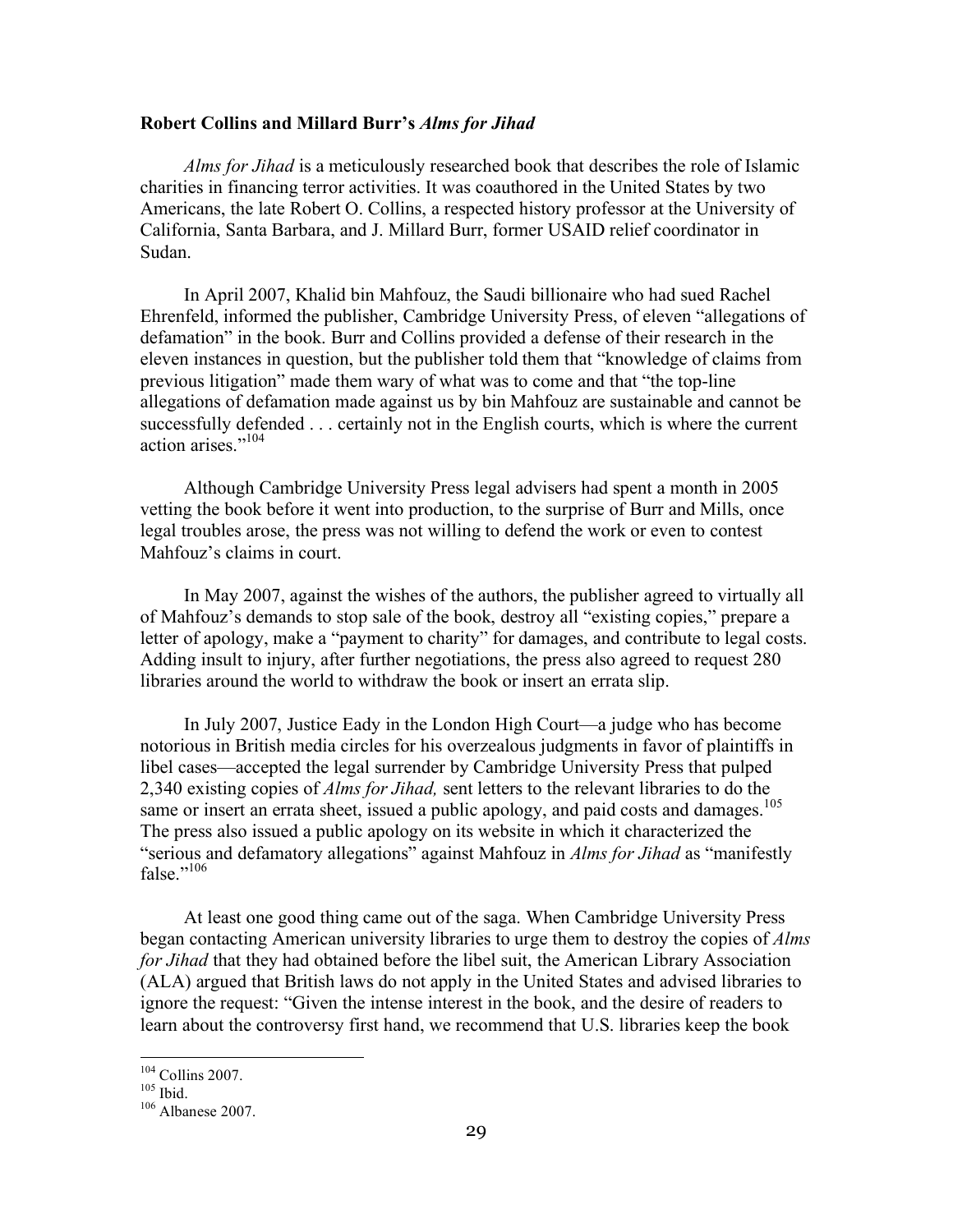available for their users," the ALA argued. $107$ 

The ALA's defiance shows spine that Cambridge University Press unfortunately did not possess. Because of the extremely high caliber of research and attention to detail in the book, it has since become a sought-after item in libraries for those interested in the links between charitable organizations and terror financing.

As a result of criticism, the British are now considering revising their libel laws. One proposal to narrow the room for such suits, introduced by a Liberal-Democrat MP holds promise according to some, but according to a number of legal analysts, the proposal does not go far enough. Analysts in the latter group fear it "is not a substitute for a thoroughgoing review of the existing law" and may instead add "further layers of complexity" and "increase costs."<sup>108</sup>

Until the British law is successfully revised, American authors in states that have not passed the equivalent of "Rachel's Law" remain, unfortunately, subject to the weakest libel link in the international legal chain.<sup>109</sup>

#### **Hopeful Signs: The SPEECH Act**

The U.S. Senate, in seeking to address these legal issues, unanimously passed the Securing the Protection of our Enduring and Established Constitutional Heritage (SPEECH) Act in July 2010. On August  $10<sup>th</sup>$ , President Obama signed the Act into law.

In addition to blocking enforcement, the new federal law will allow defendants to clear their names by obtaining a declaratory judgment in a United States court. "This will make a difference in how other countries, people in other countries will look into suing Americans," Rachel Ehrenfeld told the Committee to Protect Journalists. "It's a victory for everybody who writes in America."<sup>110</sup>

The real test of the law, however, will come when wealthy Islamic plaintiffs seek to find loopholes in the SPEECH Act and similar laws in order to file suit for libel abroad against U.S. authors who write about Islam, Islamic charities, and Islamism. It is too soon to tell whether this law, when fully operational, will block all relevant pathways for such libel lawsuits.

<sup>107</sup> ALA 2007. 108 *Guardian* 2010. 109 Kurtz 2008. Pp. 5–13. <sup>110</sup> Mahoney 2010.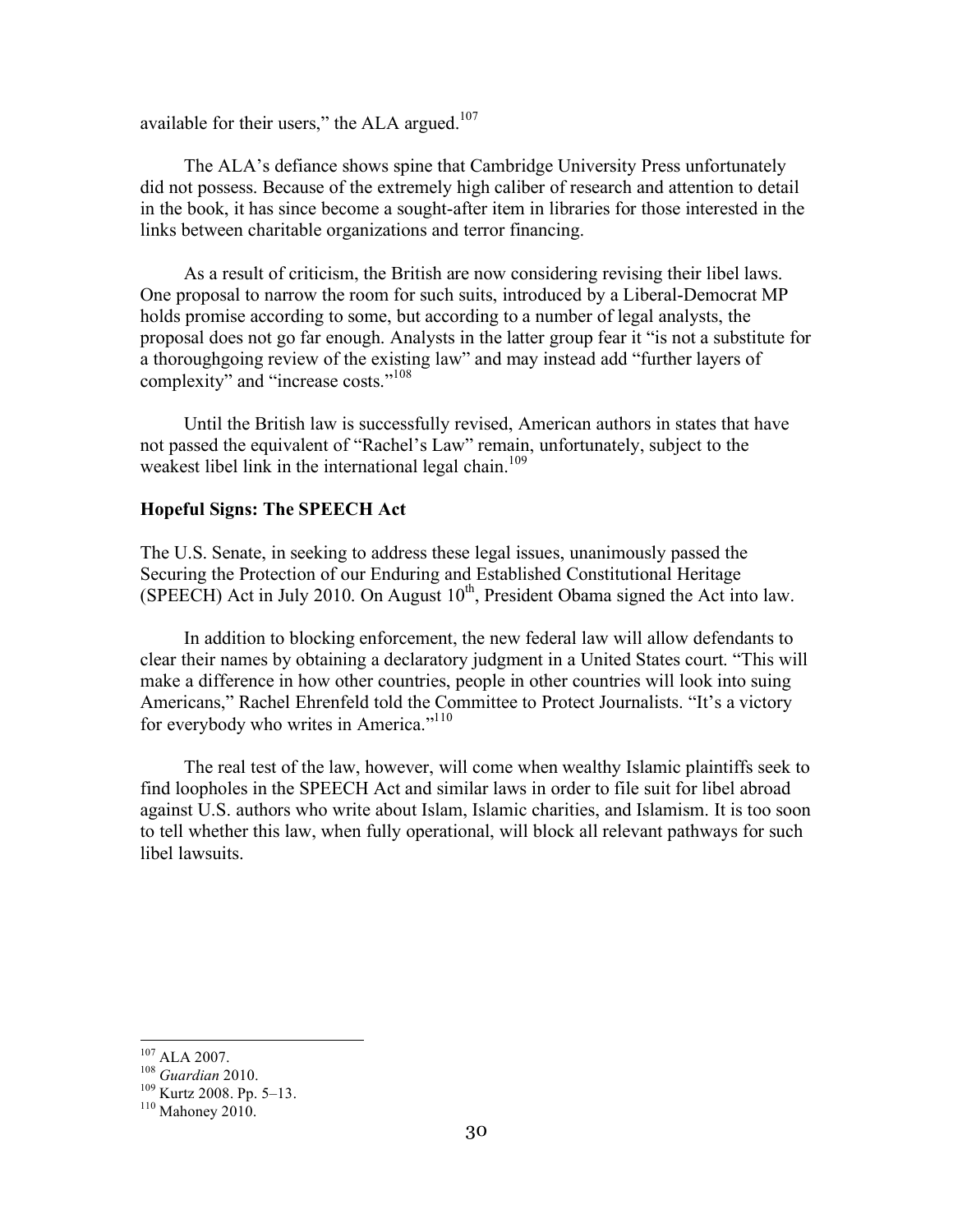# **3) Pressure through Physical Threats to Individuals**

In Europe, numerous individuals have been threatened, harassed, and physically attacked for critiquing the treatment of women in Islamic communities, or for critiquing fundamentalist Islam (or Islam) more broadly. Although many of the individuals have received police protection, their lives have been turned upside down, and they do not enjoy a stable existence free from reasonable fear of physical violence.

In 2008, Douglas Murray and Johan Pieter Verwey composed a detailed report for the London-based Centre for Social Cohesion in which they describe the physical threats and acts of intimidation against numerous individuals.<sup>111</sup> The report is a valuable resource to all those interested in the rights of women but has not received the attention it deserves.

The following list includes individuals named in the report, as well as several others, who have been physically threatened for what they have said and done:

- Ahmed Aboutaleb, Dutch politician of the Labour Party
- Mina Ahadi, founder of Council of ex-Muslims in Germany
- Magdi Allam, Italian commentator and author
- Mohammad Anwar Shaikh, Indian-born British author
- Seyran Ates, German human rights activist and lawyer
- Rachid Ben Ali, Dutch painter
- Mimount Bousakla, Belgian politician and author
- Ekin Deligoz, German MP
- Chahdortt Djavann, Iranian-born French author
- Afshin Ellian, Iranian-born professor of law in the Netherlands
- Mansur Escudero, Spanish Muslim religious leader
- Ralph Giordano, German writer
- Reda Hassaine, British investigative reporter
- Sooreh Hera, Dutch photographer
- Ayaan Hirsi Ali, former Dutch MP, interpreter, and women's rights activist<sup>112</sup>
- Nosheen Ilyas, Italian columnist and activist
- Ehsan Jami, founder of Council of Ex-Muslims in the Netherlands
- Naser Khader, Danish MP
- Samira Munir, Norwegian politician and women's rights activist
- Maryam Namazie, founder of Council of Ex-Muslims in Britain
- Taslima Nasreen, Bangladeshi-born feminist now living in Sweden
- Kadra Noor, Norwegian reporter and activist
- Robert Redeker, French history teacher
- Shabana Rehman, Norwegian comedian
- Flemming Rose, cultural editor at Danish *Jyllands-Posten*

<sup>&</sup>lt;sup>111</sup> Murray and Verwey 2008.<br><sup>112</sup> Hirsi Ali relocated to the United States in 2006 and is no longer a European resident. In the United States, she founded the AHA Foundation, committed to defending and protecting the rights of all women against militant Islam.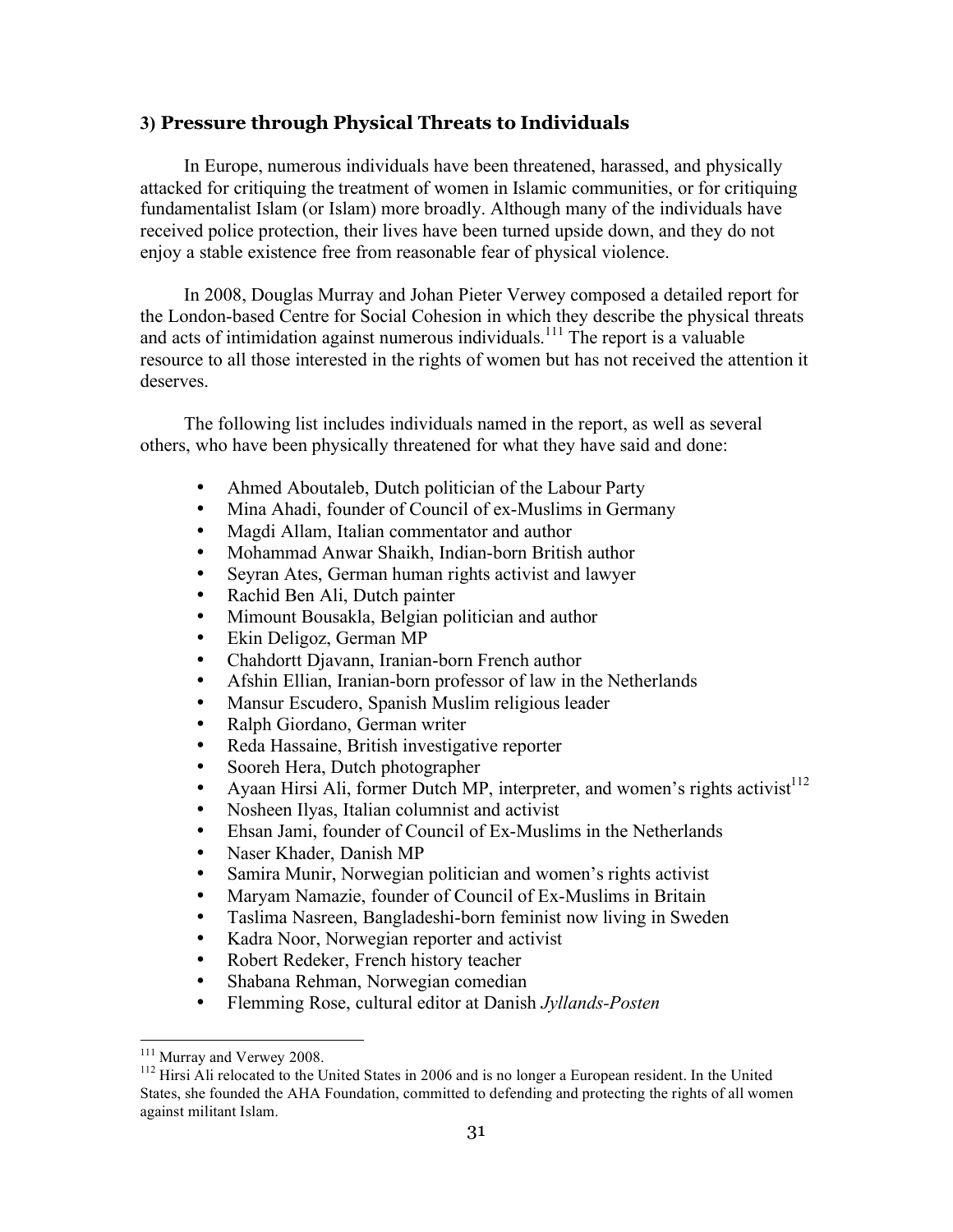- Salman Rushdie, Indian-born British novelist
- Nyamko Sabuni, Swedish cabinet minister
- Manu Sareen, Danish city counselor and social worker
- Mohamed Sifaoui, French reporter and author
- Bassam Tibi, Syrian-German academic
- Theo van Gogh, Dutch film director and producer<sup>113</sup>
- Lars Vilks, Swedish artist<br>• Ibn Warraq (pen name) B
- Ibn Warraq (pen name), British author and expert on Islam
- Kurt Westergaard, Danish artist

#### **Threats to Individuals: The Situation in the United States**

Physical threats to reformers are no longer confined to Europe. It is true that the United States does not (yet) confront the level of magnitude facing European countries, but cases of Muslims who have been threatened for exercising freedom of expression in the United States have been significantly underreported.

In the insular American Muslim community, news of such violence serves to chill freedom of speech, including the ability of reformers, as well as women who face domestic violence, to speak out.<sup>114</sup>

#### **Violence against women**

Dena Hassouneh-Phillips, a professor at the Oregon Health and Science University School of Nursing and a Muslim, has observed that in the United States "the combination of an insular community, the accepted practice of wife beating as a symbolic gesture, and the very high importance put upon marriage by Islamic religion creates a difficult situation for many American Muslim women."<sup>115</sup>

In addition, Hassouneh-Phillips's research finds that strong ties "inherent in Muslim culture" often discouraged Muslim women in the United States from seeking help outside of their community.<sup>116</sup>

Significantly, in recent years, the United States has seen a number of 'honor' killings of Muslim women. Such killings are not confined to Islamic countries or to European countries with a larger Islamic population. Honor killings represent the most extreme form of violence, but forced marriages, house arrest, and female genital mutilation are other ways in which the freedom of women is unjustly curtailed.<sup>117</sup>

<sup>&</sup>lt;sup>113</sup> Killed in Amsterdam in 2004.<br><sup>114</sup> For information on the obstacles and issues Muslim women face in the United States, see Nowlis 2000; Hassouneh-Phillips 2001a. Pp. 415–32.; Hassouneh-Phillips 2001b. Pp. 735–48; Hassouneh-Phillips 2001c.

<sup>&</sup>lt;sup>115</sup> Nowlis 2000.<br><sup>116</sup> Ibid. <sup>116</sup> Ibid. 117 For more information, see the 2009 AHA Foundation document "What do we know?"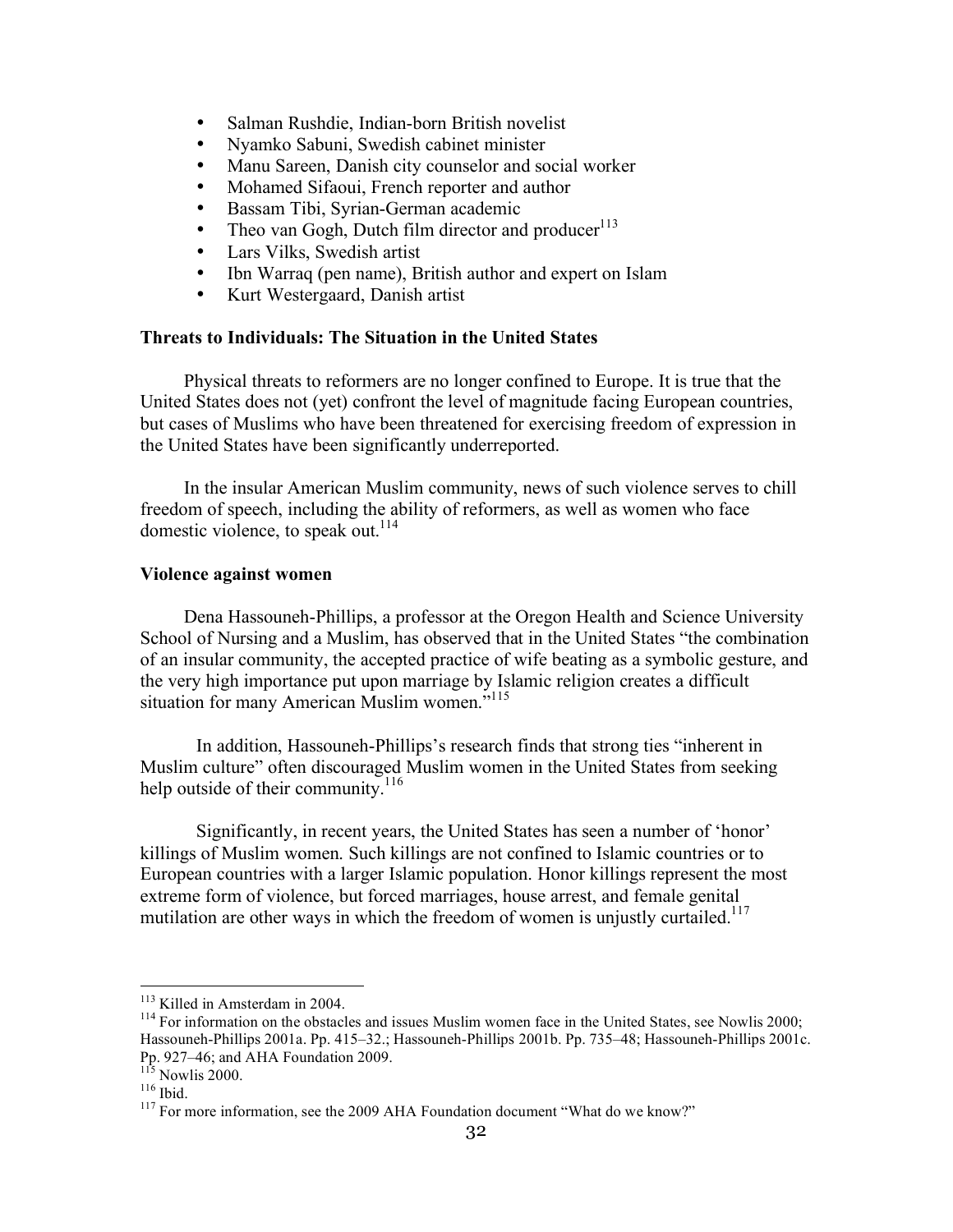In Irving, Texas, Sarah and Amina Said (17 and 18 years old, respectively) were shot to death by their father on New Year's Day 2008. <sup>118</sup> Their father was enraged by the Western lifestyle of his daughters. During the vigil held for the girls after their deaths, their brother took the microphone, saying his father did not "kill" his sisters: "They pulled the trigger, not my dad," the brother said, insinuating his sisters were responsible for what happened to them. His mother asked the audience to forgive her son for the outburst.

In January of 2009, an Afghan refugee in Henrietta, NY, admitted that he stabbed and seriously wounded his sister during an argument that began when she tried to leave her family. The refugee told sheriff's investigators that his sister was a "bad Muslim girl" because she wore immodest clothes and went to clubs, according to court documents.<sup>119</sup>

On February 12, 2009, Aasiya Hassan was found beheaded in the office of Bridges TV in Orchard Park, NY. Her husband, Muzzammil Hassan, the chief executive officer of the television channel, has been charged with her slaying. "This was apparently a terroristic version of honor killing, a murder rooted in cultural notions about women's subordination to men," said Marcia Pappas, New York State President of the National Organization for Women. "Too many Muslim men are using their religious beliefs to justify violence against women," Pappas said.120 Pappas faced intense pressure from a coalition of eight family and women's groups to retract her comments, but Pappas refused, saying dozens of Muslim women had written to thank her for speaking out: "There will be no retraction," she said. $121$ 

The response of Muslim women to Pappas' comments illustrates how important it is to be able to speak freely about the difficult circumstances confronting women in Islamic communities.

On October 20, 2009, Faleh Hassan Almaleki of Glendale, Arizona ran his 20 year-old daughter over at an Arizona Department of Economic Security Parking Lot. Police say she was run over because she had become too "Westernized". "It occurred because [of] her not following traditional family values. We've been told that by everybody ," Peoria Police spokesman Mike Tellef told ABC News in October 2009: "[Her father] felt she was becoming too westernized and he didn't like that."<sup>122</sup>

In July 2008, Chaudry Rashid, a Georgia father of Pakistani descent strangled his 25-year-old daughter, Sandeela Kanwal, because she wanted to get out of an arranged marriage to a man she had not seen in months, according to police in Clayton County, Ga. "She was very unhappy with the marriage, had not seen the husband in three months and was seeking a divorce," Timothy Owens, a spokesman for the Clayton County Police

<sup>&</sup>lt;sup>118</sup> Eiserer 2008.<br><sup>119</sup> Zeigler 2009.<br><sup>120</sup> Williams 2009 b.<br><sup>122</sup> Netter 2009.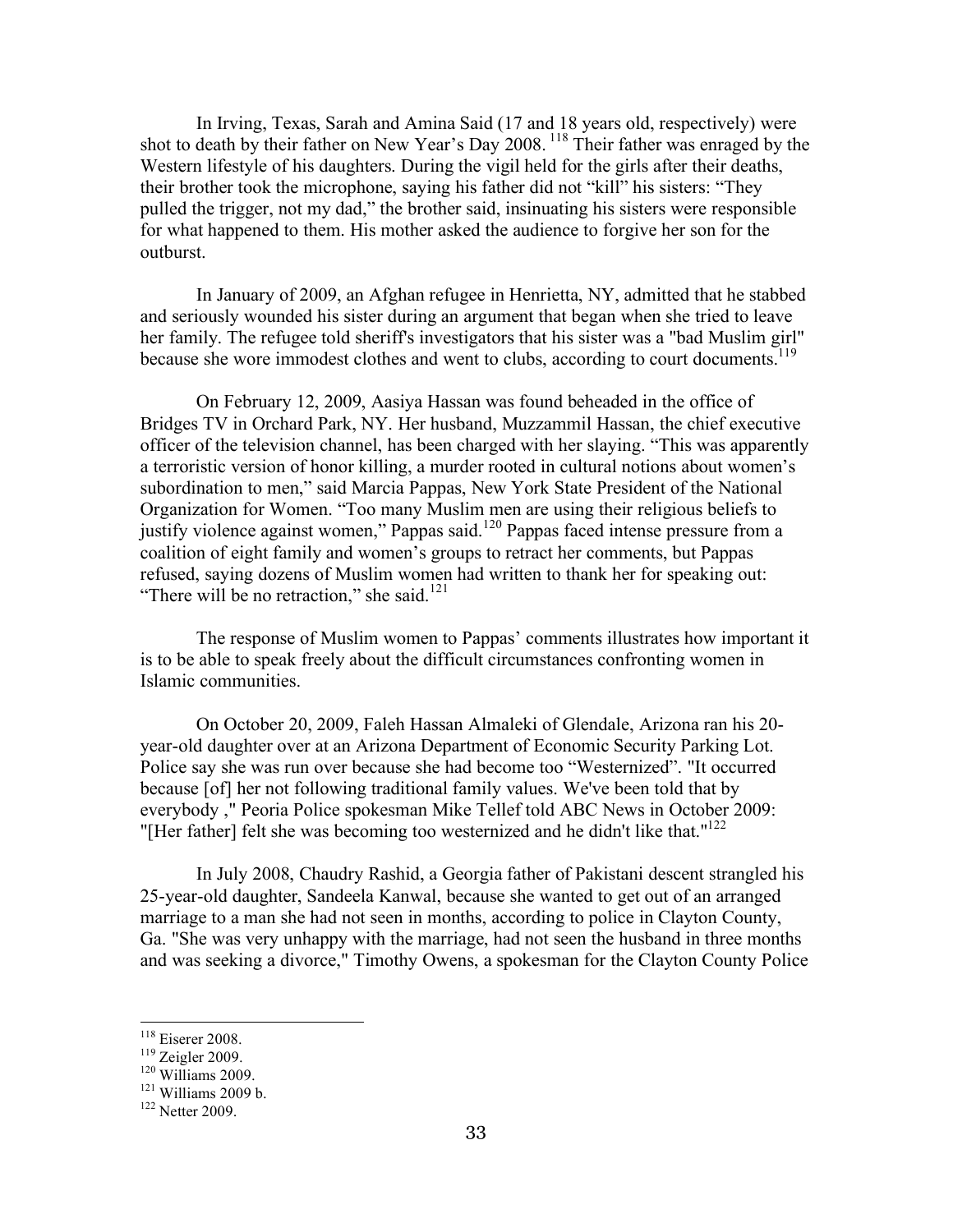Department, told ABC News. "The father felt like the he had to uphold his family's honor  $123$ 

Such acts of violence intimidate other Muslim girls and women in the United States and create a culture of domination in which girls and women are afraid of violence or of retribution.

#### **Violence against genuine reformers and against Muslims who have become atheists**

Farhan Latif had just become president of the Muslim Students Association at the University of Michigan-Dearborn when the 9/11 attacks took place. Latif condemned the attacks as well as celebrations *of* the attacks by some Muslims. Soon, threats arrived by email and in person. Latif's car was vandalized three times, and in September 2004, he was attacked by two people and sustained heavy injuries, including cracked ribs.<sup>124</sup> Latif's attackers also tried unsuccessfully to run him over with a car.

Recovering from his injuries, Latif told American University professor Akbar Ahmed, who carried out a large research project on Muslims in the United States: "The ironic part of this whole thing is that the case lingered for four years, and the individual that attacked me and almost took my life was fined \$400 for what he had done and then let go. I know friends who have paid speeding tickets that are more than \$400."<sup>125</sup>

Ahmed notes that at the time of his interview with Latif, "Farhan and his wife were still being threatened by these same men. Her car had been vandalized, and one of the men intimidated her personally. Both husband and wife live in constant fear."<sup>126</sup>

Ahmed argues that genuinely reformist Muslims in America—much like those in Europe—find themselves between a rock and a hard place: "[T]he modernist Muslim finds himself maligned by the critics of Islam for not countering extremism, yet when he does take action, no assistance is forthcoming from those whose job it is to uphold the law and promote harmony in the community."<sup>127</sup>

This is likely to be an increasingly salient issue as Islamists expand their already large control of major American Islamic organizations and sideline moderates, in part, as discussed above, because the U.S. government designates political Islamists as genuine representatives of the Muslim community, further marginalizing genuine moderates.<sup>128</sup> All that is possible should be done to ensure the physical safety of reformist Muslims in the United States, and to ensure that those guilty of threats or attacks receive appropriate punishment.

<sup>&</sup>lt;sup>123</sup> Schoetz 2008.<br><sup>124</sup> Ahmed 2010. P. 235.<br><sup>125</sup> Ibid.<br><sup>126</sup> Ibid. <sup>127</sup> Ibid. <sup>128</sup> Mirahmadi 2010. P. 24.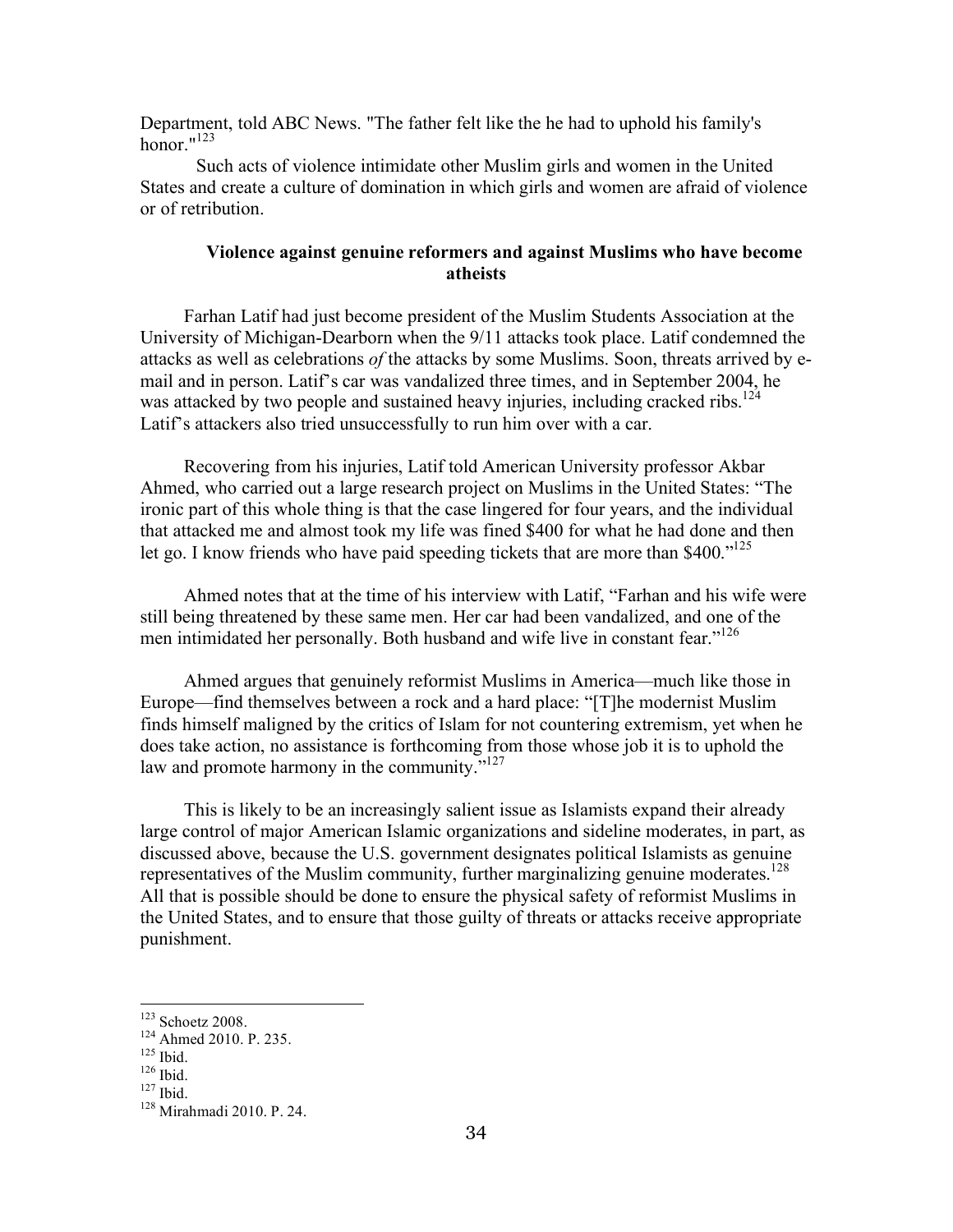Sabri Husibi is a former Muslim (now an atheist) originally from Syria who presently resides in Tulsa, Oklahoma. He published an article in the *Tulsa World* criticizing all religions, including Islam, and arguing that the Quran was written by men. On the day his article was published, Husibi received thirty calls from people who cursed him, called him a traitor, and threatened him.<sup>129</sup>

Husibi, who has an unlisted telephone number, said most of the callers were foreign-born, Tulsa-area Muslims of his acquaintance. He said he also received angry calls from friends and relatives in Syria. One caller said that if Husibi were to say anything against Sharia at an upcoming atheist meeting, he would be killed. Another caller offered Husibi's young Muslim wife \$10,000 to leave him and return to her native Syria. Not even Husibi's mother escaped unwanted attention. According to Husibi, "Someone from Tulsa called my 76-year-old mother in Syria and said, 'You're not going to see your son anymore.'"<sup>130</sup>

A spokesman for CAIR, which ostensibly represents Muslims, was cold in his comments on the Husibi case, saying "[Husibi] has the right to make [the statements] without being threatened," but adding with irritation that Husibi's dislike of organized religion "*doesn't give him the justification* to make false assumptions, like saying the Quran has changed over time. That's historically and factually false<sup>"131</sup> [emphasis] added].

Contrary to the CAIR spokesman's comments, considerable controversy and doubt exist over the historical and textual origins of the Quranic text that is currently accepted by traditional Islamic opinion as the fixed, immutable word of God. Respected scholars such as Jacqueline Chabbi, Michael Cook, Patricia Crone, François Deroche, Claude Gilliot, and John Wansbrough have raised challenging questions about the official version of events surrounding the creation and compilation of the Ouran.<sup>132</sup>

Husibi was exercising his right to freedom of expression to examine religious matters Islamists would rather not raise. Discussing the Quran's historical origins is a litmus test: if such a discussion is met by violence or threats of violence, one cannot truly speak of a climate of freedom of expression for reformist Muslims, or for Muslim feminists seeking to reinterpret Quranic verses that are not in keeping with treating women as equal human beings. Free and open discussion is imperative to create a climate of free inquiry, reflection, and discussion.

#### **The Johnstown Imam**

When apostate Ayaan Hirsi Ali traveled to speak at the University of Pittsburgh at Johnstown in April 2007, Imam Fouad El-Bayly, then-president of the Johnstown Islamic

<sup>&</sup>lt;sup>129</sup> Sherman 2009.<br><sup>130</sup> Ibid.<br><sup>131</sup> Ibid. Emphasis added.<br><sup>132</sup> Warraq 1998; Lester 1999; Ternisier 2001; Stille 2002; Berg 2006. Pp. 162–63; Gilliot 2008. Pp. 643– 52; and Clio 2009.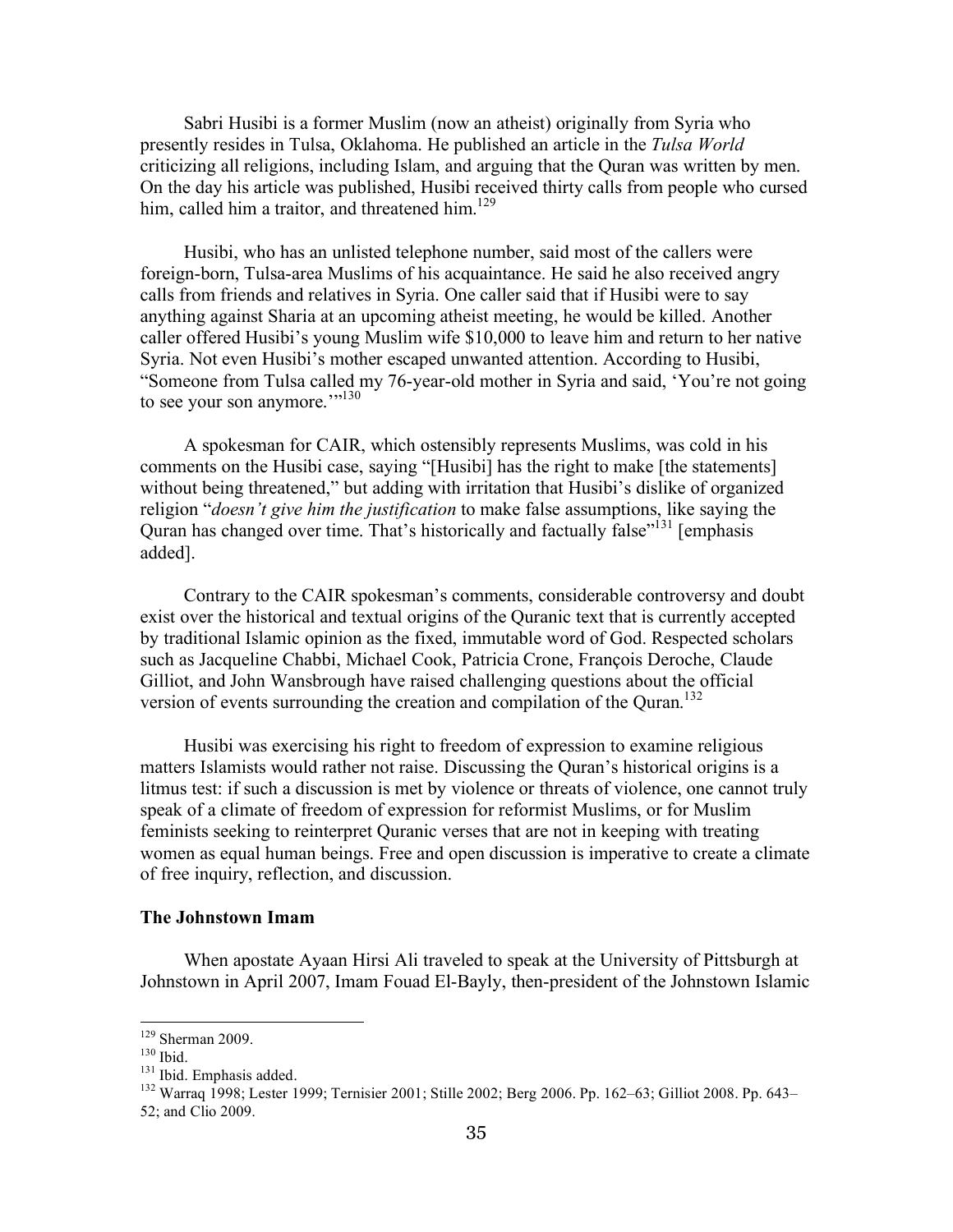Center, was among those who objected to Hirsi Ali's appearance. "She has been identified as one who has defamed the faith. If you come into the faith, you must abide by the laws, and when you decide to defame it deliberately, the sentence is death," said El-Bayly, who came to the United States from Egypt in 1976.<sup>133</sup> El-Bayly argued that Hirsi Ali should be judged in a Muslim country after being given a trial.<sup>134</sup>

For Hirsi Ali, who had just relocated to the United States after receiving death threats in Europe, this overt call for her death, made by an Imam who had lived in the United States for decades, was particularly disappointing.

#### **The Harvard Islamic Chaplain**

Harvard University Islamic chaplain Taha Abdul-Basser sparked controversy in April 2009 when a private e-mail discussing punishment for leaving Islam was made public. Referring to apostasy, Abdul-Basser wrote: "There is great wisdom (hikma) associated with the established and preserved position (capital punishment) and so, even if it makes some uncomfortable in the face of the hegemonic modern human rights discourse, one should not dismiss it out of hand."<sup>135</sup>

In the original article reporting on this email in the *Harvard Crimson*, Harvard's student-run newspaper, a Muslim student is quoted as saying, "I believe he doesn't belong as the official chaplain. If the Christian ministers said that people who converted from Christianity should be killed, don't you think the University should do something?"

The Harvard student in question was later granted anonymity by the article's author when he revealed that his words could bring him into serious conflict with Muslim religious authorities.<sup>136</sup>

#### **The Call for a Seattle Cartoonist's Assassination**

Anwar al-Awlaki, a charismatic Islamist terror leader linked to the botched Times Square car bomb plot, the Fort Hood shooter, and the plot by two New Jersey men to kill U.S. soldiers, has placed Seattle cartoonist Molly Norris, who launched "Everybody Draw Mohammed Day," on a hit list.<sup>137</sup> Al-Awlaki, a Yemeni-American cleric, described Norris as a "prime target," saying her "proper abode is hellfire" and "the medicine prescribed by the Messenger of Allah is the execution of those involved."138 FBI officials have notified Norris and warned her that they consider it a "very serious threat."

In the terror magazine *Inspire*, Molly Norris was listed along with Ayaan Hirsi Ali,

<sup>&</sup>lt;sup>133</sup> Acton 2007.<br><sup>134</sup> Ibid.<br><sup>135</sup> Hu 2009.<br><sup>136</sup> Ibid. <sup>137</sup> Meek and Nelson 2010.<br><sup>138</sup> Ibid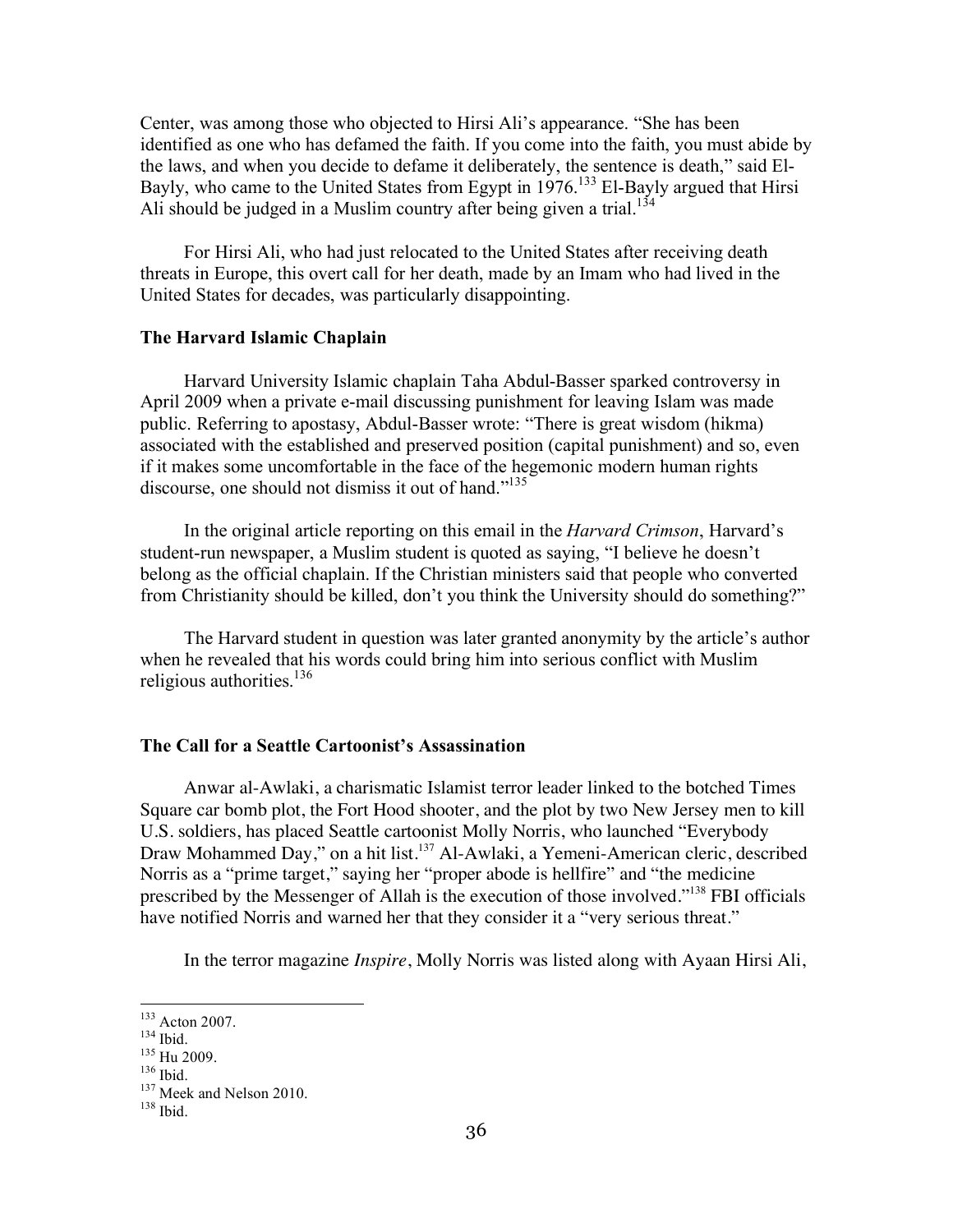Kurt Westergaard, Lars Vilks, and others on a dark-colored page with an ominous picture of a gun underneath and the caption "the dust will never settle down."

In April 2010, Norris created controversy with a cartoon published online about an imaginary group called "Citizens Against Citizens Against Humor" that proposed an "Everybody Draw Mohammed Day" on May 20.139 Norris said she was motivated to act in defense of freedom of expression after a *South Park* episode mentioning the Prophet Mohammed was censored by Comedy Central and Viacom. Her hope was that an "Everybody Draw Mohammed" day would "water down the pool of targets" for Islamic terrorists. When Norris's proposed campaign caught on and spread quickly in the Facebook community, she backtracked, saying, "I made a cartoon that went viral but [this campaign] isn't really my thing."<sup>140</sup>

On her website, MollyNorris.com, she posted a follow-up cartoon of ten word balloons. One reads, "I have hit some kind of gigantic nerve!"; another says, "I am so freaked out that I am not even drinking my regular 4 pots of coffee per day!" A third reads, "I am a coward. I have backed off of being associated with any group of her cause." Norris later added, "I just want to go back to my quiet life."<sup>141</sup> In the wake of Al-Awlaki's demand for her assassination, that is unlikely to happen.

In mid-September, Seattle Weekly editor in chief Mark Fefer, wrote that Norris, who works for the magazine, is "moving, changing her name and essentially wiping away her identity" on the advice of the FBI.<sup>142</sup> As Fefer notes, however, *unlike* citizens who enter the Witness Protection Program, Norris has to bear the costs of all this on her own<sup>143</sup>, and her life as she knew it is over. This does not set a good precedent for American cartoonists and artists thinking of doing something similar.

#### **Plots by U.S.-Based Islamists**

In October 2009, two Chicago men were charged with planning terrorist acts against overseas targets, including the Danish newspaper that published the cartoons of the Prophet Mohammed. David Coleman Headley and Tahawwur Hussain Rana were charged in two separate complaints. Headley told FBI agents that the initial plan called for an attack against the newspaper building in Copenhagen, but he later proposed to kill only Kurt Westergaard and Flemming Rose.<sup>144</sup>

In early 2010, two American women—Jamie Paulin Ramirez and Colleen LaRose— along with four men and one other woman were charged by U.S. authorities over the alleged terror plot to kill Swedish artist Lars Vilks.<sup>145</sup> The plan was to kill Vilks

<sup>&</sup>lt;sup>139</sup> Oppmann 2010.<br>
<sup>140</sup> Cavna 2010a.<br>
<sup>141</sup> Ibid.<br>
<sup>142</sup> Gold 2010.<br>
<sup>143</sup> Fefer 2010.<br>
<sup>144</sup> Fox News 2009.<br>
<sup>145</sup> Brin 2010, Henry 2010, and McDonald 2010.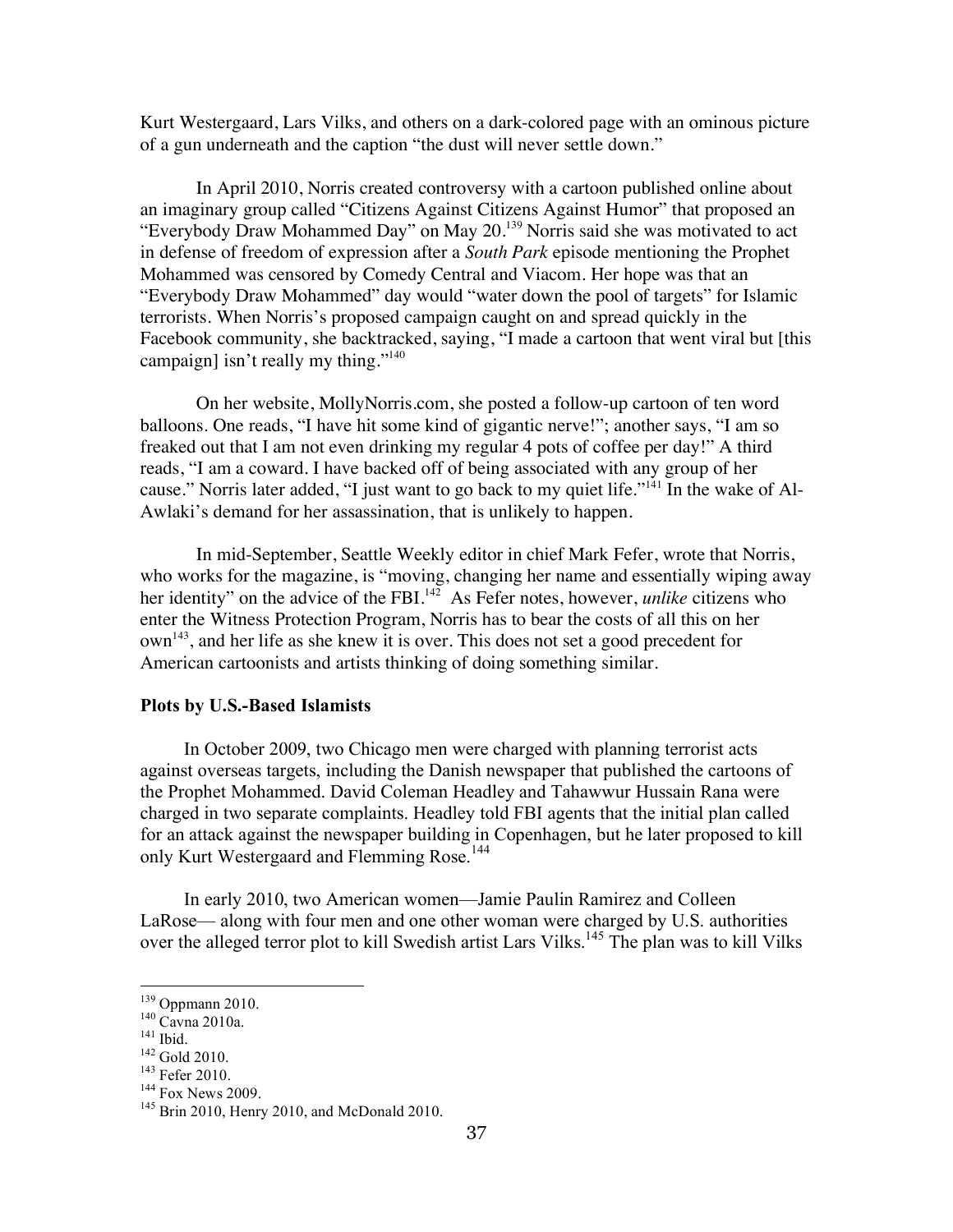on a visit to Ireland, but their efforts to kill him floundered when U.S. authorities intercepted e-mail messages sent by the plotters.

## **Climate of Violence: A U.S. and European Problem**

Compared to the list of threatened individuals in Europe—where dozens of reformist Muslims, authors, and artists have been threatened or been victims of physical intimidation in recent years—the United States does not yet have as severe a problem, but the issue has the potential to get worse in light of the weak institutional position of genuine moderates, genuine reformers and secular Muslims in established Islamic organizations in the United States.

The attack on Farhan Latif, the intimidation of his wife, and the threats made against Sabri Husibi and Molly Norris show that the United States is not immune to the mission of Islamists to restrict freedom of expression by threatening the safety of individuals who make public statements about Islam. In light of these incidents, as well as the insularity of the Muslim community, how many reformist Muslims in the United States have decided to keep quiet, choosing to stay physically safe by not engaging in a public dialogue about the need for reform?

True, some individuals brave the intimidation: Ayaan Hirsi Ali, the apostate feminist who founded the AHA Foundation; Asra Nomani, a reformist Muslim who has taken the lead in desegregating gender-segregated mosques in the United States; and Irshad Manji, a Canadian reformer currently residing in the United States, have been exposed to numerous threats and insults, and nonetheless continue their mission of reform, but they represent the exception, not the norm.

Such individuals know that they are taking a big security risk by saying what they say. Nomani writes: "On one blog, 'Tahseen' called me 'a whore.' On MuslimMatters.org, I was called 'a witch.' One Muslim writer wrote the audience should be 'lashed' for voting for the motion. And a Muslim man wrote about my debate partner and me: 'May Allah freeze the blood in their vains [sic] and keep them alive to know how it feels like.' Just to explain himself, he added: '(I could not find any *Duaa* [prayer] against them that is softer than this.)."<sup>146</sup>

In light of the inadequate protection offered Farhan Latif, it is clear that a young Muslim in the United States who speaks up is taking a significant security risk. The risk of physical violence and serious threats is, in other words, not just a problem confined to European countries or to Islamic countries.

 <sup>146</sup> Nomani 2010.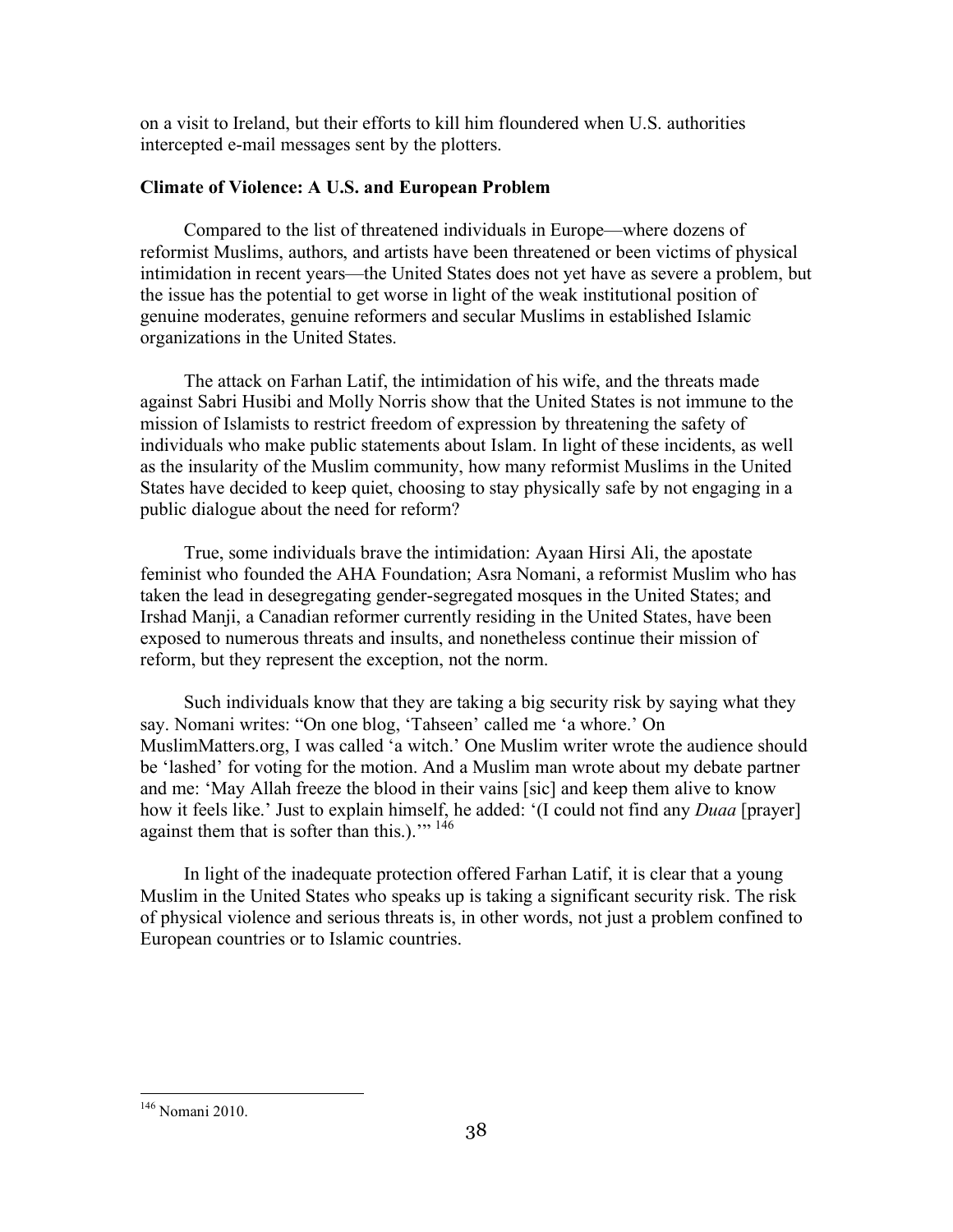## **4) Internal Pressures: U.S. Institutions, Fear, and Self-Censorship**

#### **Yale University Press and the Danish Cartoons**

In response to the Danish cartoon crisis, respected Brandeis University scholar Jytte Klausen wished to publish a sober, academic analysis of the chain of events. As Walter Laqueur observes, Klausen was not breaking a lance for freedom of expression.<sup>147</sup> She was instead publishing an academic analysis sympathetic to the Muslim minority in Denmark. In conventional academic fashion, she contracted with Yale University Press to publish a book on the subject.

On July 23, 2009, Yale University Press director John Donatich unexpectedly asked Klausen to meet him and Linda Koch Lorimer, vice president and secretary of the Yale Corporation, at the Westin Hotel in Boston, where the decision to exclude the cartoon page was explained to Klausen.<sup>148</sup>

"We argued about it for two hours," Klausen said. "Argued" may not be the best description, as it was not much of a genuine argument or debate: the decision had already been made, and Klausen was simply being informed of a *fait accompli*. Ultimately, Klausen reluctantly accepted Yale University Press's terms, which meant that a sober academic book on the Danish cartoon crisis was not to include pictures of the actual cartoons.<sup>149</sup>

As discussed above, Yale had fought (and successfully defeated) a defamation lawsuit by KinderUSA involving another book that touched on controversial Islamic organizations. So what led Yale University Press, in this instance, to act the way it did? Why was it unable to muster more institutional spine?

In deciding whether to include the cartoons in Klausen's book, the press assembled a team of "consultants" who were asked for their opinion on the security implications of publishing the cartoons. Among those consulted were counterterrorism officials in the United States and the United Kingdom, U.S. diplomats who had served as ambassadors in the Middle East, senior scholars in Islamic studies, and even foreign ambassadors from Muslim countries, as well as the top Muslim official at the UN.

The group of consultants was anonymous, but in light of the ensuing controversy over Yale University Press's decision, several consultants were willing to go on the record about their recommendations. Their analyses are thought-provoking and, for the most part, worrisome. Few of the consultants had the courage or the will to confront the anticipated threats of political Islamists.

<sup>&</sup>lt;sup>147</sup> As a result of the Yale University Press controversy, "the impression was created that Professor Klausen in her book was breaking a lance for freedom of expression. Her intention, however, was to criticise the Danish government and even its society, which she thought intolerant." (Laqueur 2010.) <sup>148</sup> Smith 2009a.<br><sup>149</sup> Ibid.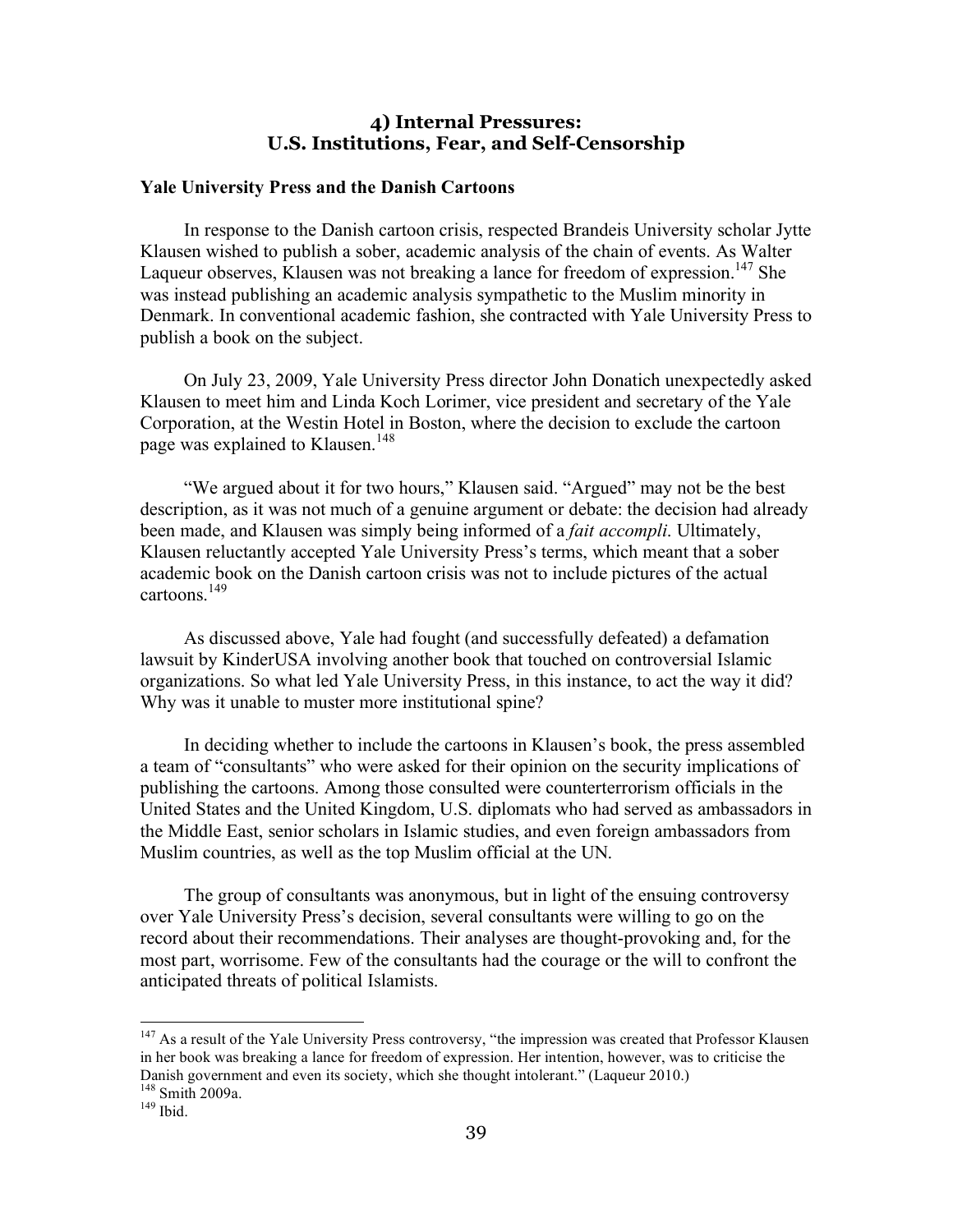Fareed Zakaria, editor of the international edition of *Newsweek* and a member of the Yale Corporation, said he advised Yale to drop the images. "You're balancing issues of the First Amendment and academic freedom, but then you have this real question of what would be the consequences on human life," he said. $150$ 

Ambassador Joseph Verner Reed, dean of the under-secretaries-general, undersecretary-general of the UN, and special adviser to the UN secretary-general, informed Yale: "These images of Muhammad could and would be used as a convenient excuse for inciting violent anti-American actions."<sup>151</sup>

Ibrahim Gambari, under-secretary-general of the UN and senior adviser to the secretary-general, the highest ranking Muslim at the UN, stated, "You can count on violence if any illustration of the Prophet is published. It will cause riots I predict from Indonesia to Nigeria."152

Marcia Inhorn, professor of anthropology and international affairs and chair of the Council on Middle East Studies at Yale, said, "If Yale publishes this book with any of the proposed illustrations, it is likely to provoke a violent outcry."153

John Negroponte, former U.S. deputy secretary of state, provided the most revealing and bizarre analysis, saying, "Although the Danish cartoons crisis is certainly a topic worthy of scholarly analysis, Yale University Press had to walk a fine line, given the possibility that these images of the Prophet Muhammad risked perpetuating this violent controversy, *as well as distracting readers from serious scholarship on this important subject*." 154

Boston College professor Sheila Blair was one consultant who did favor publishing the images. A specialist on Islamic art, she asked the obvious question: "Art history without pictures?"<sup>155</sup>

Responding to the views expressed by the consultants, Klausen argues, "The people who gave advice to the university were not given the opportunity to read my book. They reacted based on e-mailed pictures of the illustrations." She adds, "What happened here is strikingly similar to when the Danish mullahs were traveling around the world e-mailing their pictures to make people angry." Klausen said.<sup>156</sup>

Following the decision by Yale University Press to publish the book without the cartoons, against the author's wishes, Cary Nelson, head of the American Association of

 $\overline{a}$ 

<sup>150</sup> Yale University Press 2009.

<sup>151</sup> Ibid.<br>
152 Ibid.<br>
154 Ibid.<br>
155 Smith 2009a.<br>
<sup>156</sup> Ibid.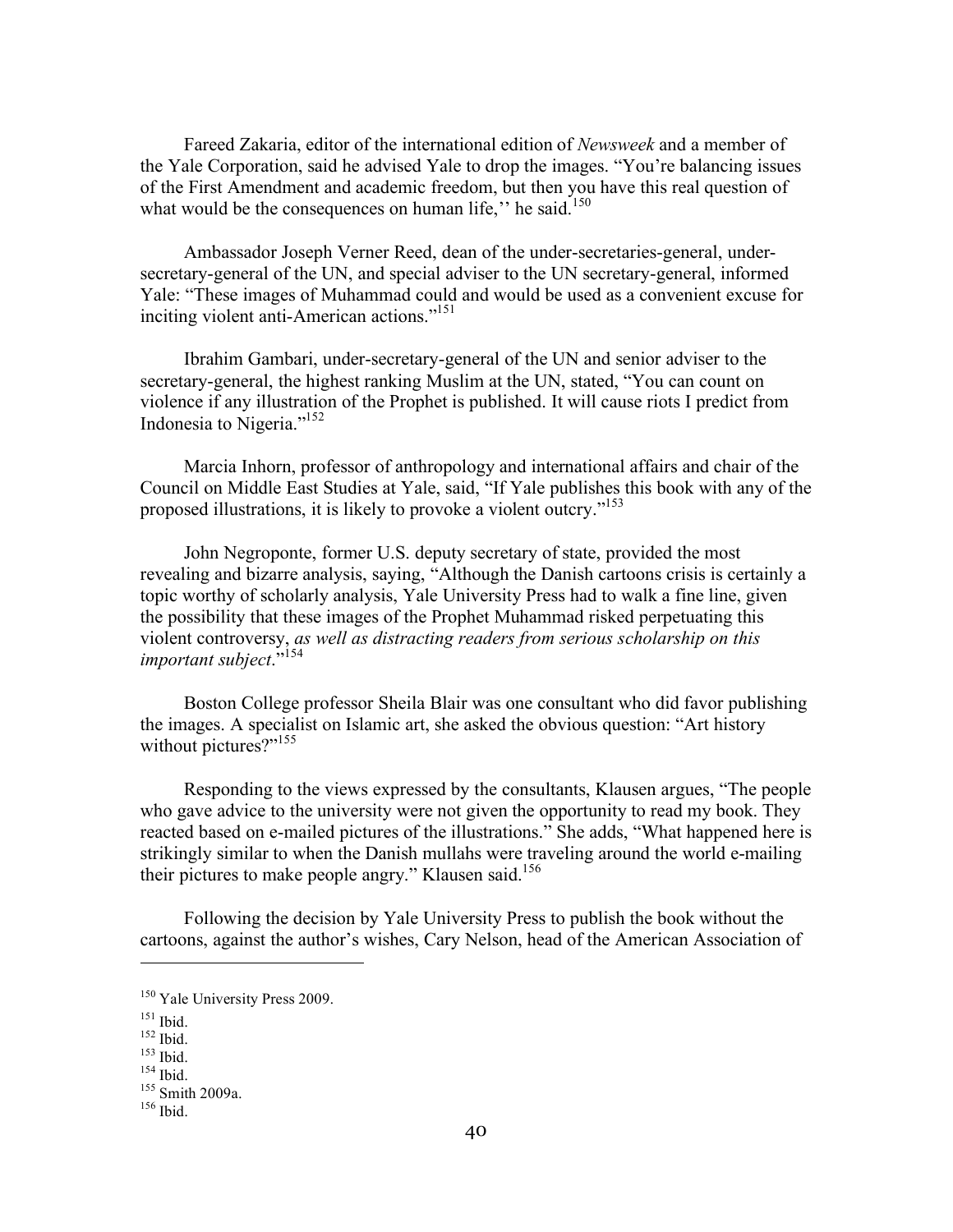University Professors (AAUP), said that Yale's new policy is effectively, "We do not negotiate with terrorists, we just accede to their anticipated demands."<sup>157</sup> Nelson, an academic known for his staunch, principled defense of freedom of expression against all forms of censorship, has also published a statement signed by several academics in which it is argued, "The failure to stand up for free expression emboldens those who would attack and undermine it."<sup>158</sup>

Yale University Press argues that its "decision rested solely on the experts' assessments that there existed a substantial likelihood of violence that might take the lives of innocent victims."<sup>159</sup> Yet, with such a policy, Yale is effectively granting a powerful veto right to any group committed to political Islam that is willing to kill civilians in retribution for publication of a work in a *Western* country by a *secular*  academic press *not* governed by Sharia law.

Without any change in U.S. law, without any prior discussion of this issue of principle by the board of the Yale Corporation, without any act of aggression committed on U.S. soil related to Klausen's book, unnamed foreign individuals were able to determine, through the threat of *potential* use of violence against innocent civilians in faraway countries, what Yale University Press publishes and what it does not. This is a remarkable victory for supporters of political Islam.

The Yale cartoon saga resulted in at least one principled action: in addition to the statement on freedom of expression signed by the AAUP's Nelson and other academics, newly founded Voltaire Press at Duke University published *Muhammad: The "Banned" Images* in late 2009. The book includes all the images that were omitted from Klausen's work, plus many others, accompanied by the historical context behind each image.<sup>160</sup>

Yale University Press is a private publisher. It can choose to publish and not publish whatever it wishes, on the criteria it determines, at its sole discretion. But in censoring an author to appease violent supporters of political Islam, the press is emboldening and empowering Islamists.

#### **Other Cartoon-Related Incidents in the United States**

There have been other cartoon-related controversies in the United States, and there likely would have been more had more newspapers reprinted some or all of the Danish cartoons (few did).

Approximately twenty-five newspapers, for instance, refused to run two 2007 "Opus" comic strip Sunday installments that poked fun at radical Islam.<sup>161</sup>

In February 2006, two editors of the University of Illinois's student newspaper, the

<sup>&</sup>lt;sup>157</sup> Nelson 2009.<br><sup>158</sup> Volokh 2009.<br><sup>159</sup> Yale 2009.<br><sup>160</sup> Volokh 2009.<br><sup>161</sup> Meyer 2009b.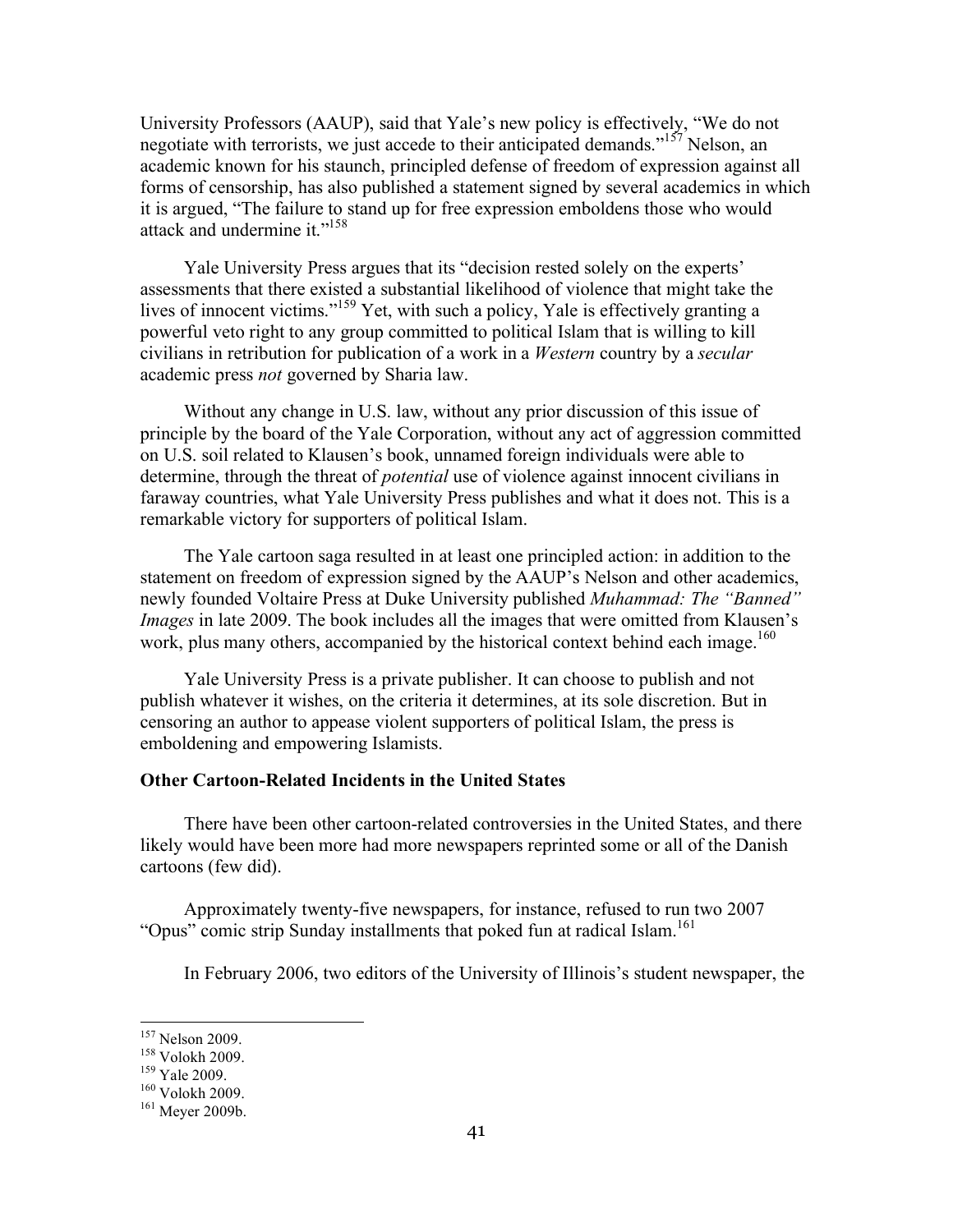*Daily Illini*, were suspended for reprinting the Danish cartoons.<sup>162</sup> Muslim students and others held a protest on the main quadrangle. In the days that followed, the newspaper ran an apology, held conversations with Muslim students and promised more complete, nuanced coverage on the issue. "We need to start fixing our image," said Shira Weissman, one of two interim editors in chief of the paper. "We're being viewed as being hateful."<sup>163</sup>

In April 2006, Borders and Waldenbooks refused to stock the April/May 2006 issue of *Free Inquiry* magazine because it included the Danish cartoons. A spokeswoman for Borders said, "For us, the safety and security of our customers and employees is a top priority, and we believe that carrying this issue could challenge that priority."<sup>164</sup>

#### **Palgrave Macmillan and the Reformist Translation of the Quran**

In 2004, reformist Muslim Edip Yuksel and colleagues signed a contract with U.S. based publisher Palgrave Macmillan for the publication of *Quran: A Reformist Translation*. At that time, the editor and other staff were encouraging and enthusiastic.

Palgrave published an announcement about the upcoming reformist translation in their 2006 fall/winter catalogue. In December 2006, however, Yuksel was informed by his editor that there would be no book. The board of Palgrave Macmillan had determined that his manuscript was not acceptable for publication.

In Yuksel's words, "[T]hey were convinced or intimidated by a review (more accurately, a fatwa) of 'a very well-established professor,' who misleadingly likened our annotated translation of the Quran to Salman Rushdie's *Satanic Verses*. This was akin to a medieval publishing house turning down Martin Luther's *95 Theses* after consulting 'a very well-established' Catholic Bishop! It is telling that Palgrave's 'very well-established scholar' in his several-page review, had only one substantive criticism, which consisted of our usage of a word, yes a single word in the translation: *progressive*."<sup>165</sup>

Palgrave Macmillan's decision was surprising in light of the many glowing advance reviews the reformist translation of the Quran had received. One reference to the *Satanic Verses* by an anonymous professor was apparently sufficient to torpedo the book's publication after initial enthusiasm by the publisher.

#### **Random House and** *The Jewel of Medina*

Random House canceled the 2008 publication of *The Jewel of Medina* by author Sherry Jones out of fear it would incite acts of violence. The novel is a historical romance featuring Mohammed's youngest wife, Aisha.

Random House had purchased the novel for \$100,000 and had sent galleys around to writers and scholars in April 2008, hoping for good reviews in preparation for the book

<sup>&</sup>lt;sup>162</sup> Ibid., Davey 2006, and Perez 2006.<br><sup>163</sup> Davey 2006 and Perez 2006.<br><sup>164</sup> Van Gelder 2006 and Thompson 2008.<br><sup>165</sup> Yuksel 2007 and Meyer 2009b.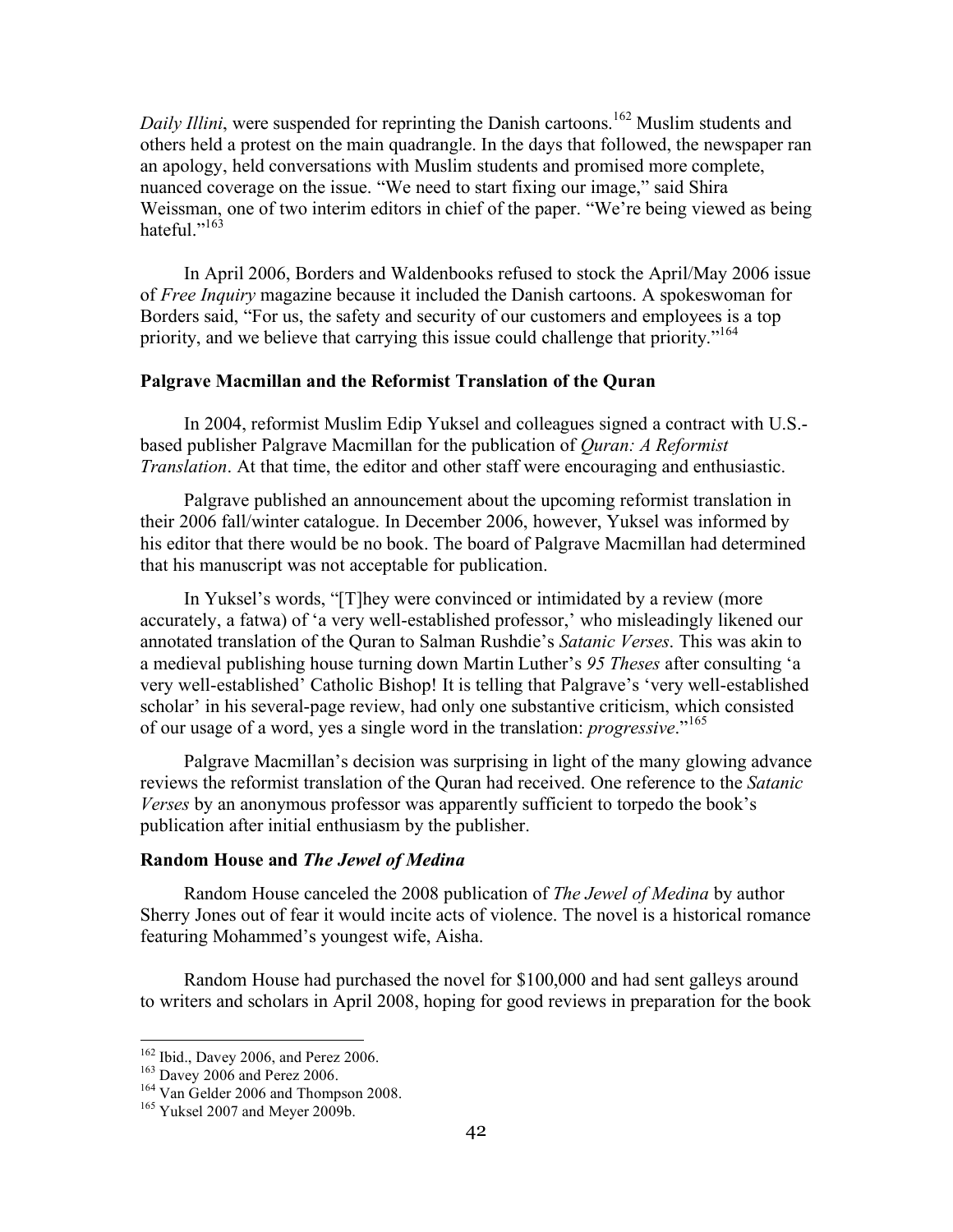launch. Denise Spellberg, an associate professor of history and Middle East studies at the University of Texas, received a copy and called an editor at Random House to say that the book was "a declaration of war" and "a national security issue."<sup>166</sup>

According to Kenan Malik, an Indian-born author and academic, Spellberg apparently claimed that *The Jewel of Medina* was "far more controversial than *The Satanic Verses* or the Danish cartoons," that there was "a very real possibility" of "widespread violence," and that "the book should be withdrawn ASAP."<sup>167</sup>

Random House dropped the book, after which Jones's agent sought to sell it to other publishers, but no major press was willing to take the risk.<sup>168</sup> As with the reformist translation of the Quran, it was an American professor who torpedoed publication.

In a statement, Random House deputy publisher Thomas Perry said the company received "cautionary advice not only that the publication of this book might be offensive to some in the Muslim community, but also that it could incite acts of violence by a small, radical segment."<sup>169</sup>

"In this instance," Perry said, "we decided, after much deliberation, to postpone publication for the safety of the author, employees of Random House, booksellers and anyone else who would be involved in distribution and sale of the novel."<sup>170</sup>

The respected academic and commentator Stanley Fish, writing in the *New York Times*, rejected the idea that Random House's decision amounted to censorship. Fish suggested it is only censorship when "it is the government that is criminalizing expression" and when "the restrictions are blanket ones."<sup>171</sup>

According to Malik, however, Fish missed the larger point about the changing character of censorship. Malik argued that Salman Rushdie's critics lost the battle but won the war: "It is . . . an example of the way that free speech is becoming more restricted—without the need for such overt censorship. The directors of Random House had every right to take the decision they did. But the fact that they took that decision, and the reasons for which they did, says much about how attitudes to free speech have changed over the past 20 years. In the two decades between the publication of *The Satanic Verses* and the pulling of *The Jewel of Medina* the fatwa has effectively been internalised."172

*The Jewel of Medina* was ultimately published in the United States by Beaufort, a small publisher, and symbolic vindication followed for Sherry Jones. In a prestigious starred review, Publishers Weekly, a highly influential reviewing agency of books,

<sup>&</sup>lt;sup>166</sup> Malik 2008. Pp. 112–20.<br><sup>167</sup> Ibid.<br><sup>168</sup> Ibid. P. 115.<br><sup>169</sup> Perry 2008.<br><sup>170</sup> Perry 2008. <sup>171</sup> Ibid. P. 114.<br><sup>172</sup> Ibid. P. 118.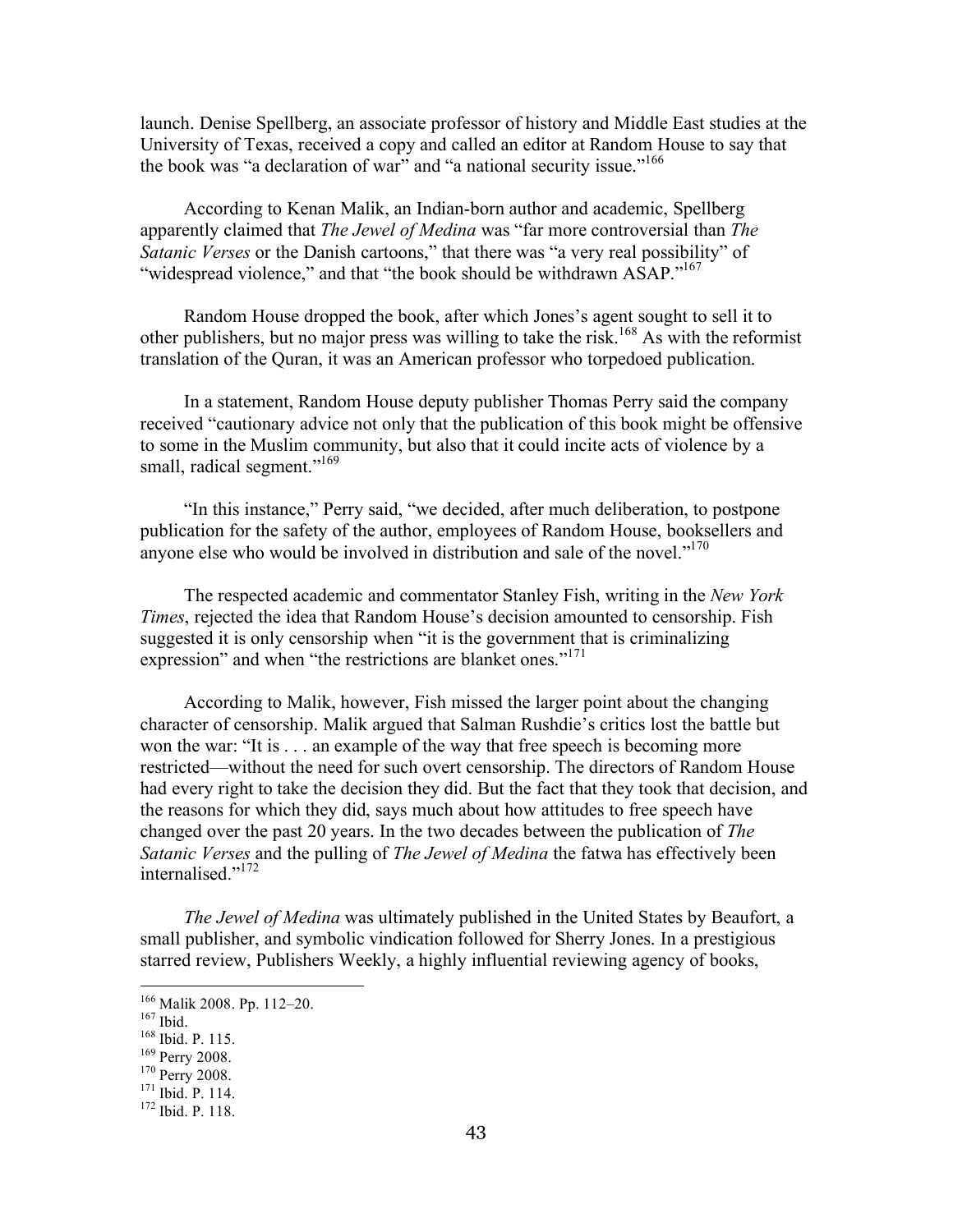praised Jones for imbuing "her 7th century tale with rich personalities and honorable motives," and observed that "fortunately for readers, this volume was saved by Beaufort after Muslim extremists forced editors at Random House to pull the plug, making this not just a rollicking lesson in Islamic history but a victory over the forces of censorship."<sup>173</sup>

#### **The** *South Park* **Controversy**

In April 2010, Comedy Central aired the two hundredth episode of *South Park*, which featured the Prophet Mohammed, disguised in a bear costume. Days later, the website Revolution Muslim posted a picture of Theo van Gogh's dead body (with a dagger in his chest) and a note that *South Park* creators Trey Parker and Matt Stone "will probably end up like Theo van Gogh." Revolution Muslim also published the address of Parker and Stone's production facility. Abu Talhah al Amrikee claimed on the site: "It's not a threat, but it really is a likely outcome. . . . [T]hey're going to be basically on a list in the back of the minds of a large number of Muslims. It's just the reality."174

In the following week's episode of *South Park*, the Prophet Mohammed once again made an appearance in a bear costume. This time, Comedy Central bleeped out any mention of the name "Mohammed" on the episode and blocked out the image of Mohammed in the bear suit with the word "censored."

Parker and Stone had anticipated controversy and had planned to have Kyle, one of the show's animated characters, deliver a speech on intimidation and fear toward the end of the episode. That move, too, was squashed by Comedy Central, which blocked it out with a thirty-eight-second censoring bleep.<sup>175</sup> Some viewers thought the bleep was satire, a symbolic statement of protest by Parker and Stone. Parker and Stone felt compelled to issue a public statement to correct that misperception: "In the 14 years we've been doing South Park we have never done a show that we couldn't stand behind. We delivered our version of the show to Comedy Central and they made a determination to alter the episode. It wasn't some meta-joke on our part. Comedy Central added the bleeps. In fact, Kyle's customary final speech was about intimidation and fear. It didn't mention Muhammad at all but it got bleeped too. We'll be back next week with a whole new show about something completely different and we'll see what happens to it."

#### **Responses to the** *South Park* **Controversy**

Another popular TV show, *The Simpsons*, acknowledged their support of *South Park*, portraying Bart writing "South Park—we'd stand beside you if we weren't so scared" on the blackboard in the opening sequences of the show.<sup>176</sup>

*South Park* also received international support from artists who have been similarly threatened. Danish cartoonist Kurt Westergaard urged *South Park* creators to stand firm,

<sup>&</sup>lt;sup>173</sup> Publishers Weekly 2009.<br><sup>174</sup> Jamieson 2010.<br><sup>175</sup> Ibid. <sup>176</sup> Ibid.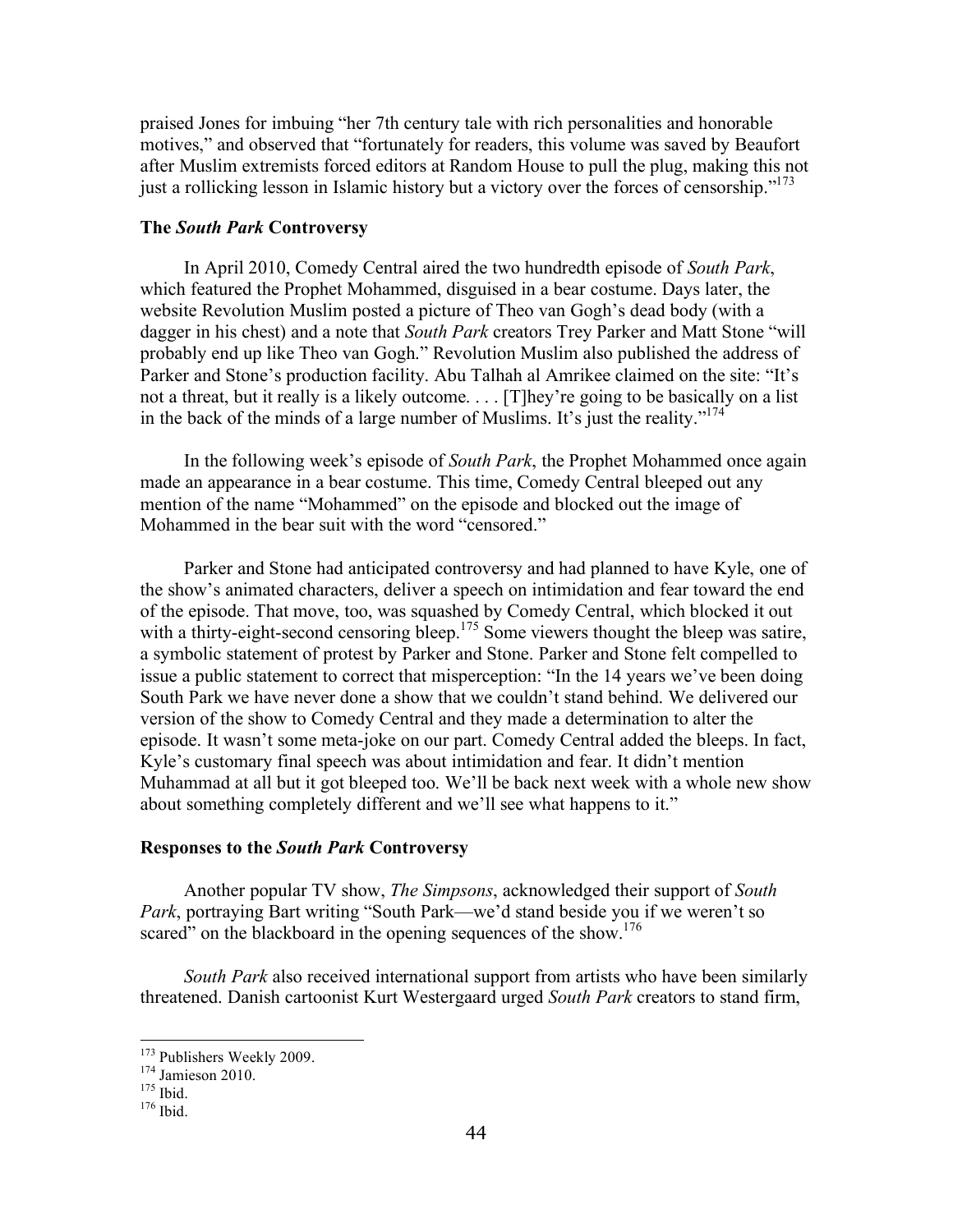calling Comedy Central's actions a new kind of censorship:

This is not the old fashioned kind of censorship where you had someone saying: fit to print or not fit to print. Now it is another kind. *This kind of censorship is invisible and not bureaucratic. It is self-censorship. It gets into people's heads.* I am disappointed with the people of my own class, with which I mean the intellectuals and creatives. They often approve or recommend self-censorship. I think the South Park creators should protest and should protest very much. This is a very bad situation. It will go on and on. There is a clash between two cultures and we here in the western part of the world have to win this friction. We must not give up. There is not much the South Park people can do but protest.<sup>177</sup>

Some reactions were more equivocal. Fox News commentator Bill O'Reilly wondered aloud to his guest, attorney and consultant Ann Hayes: "I would have advised them not to do it. If somebody came to me and said, 'Look, O'Reilly, I want to do a little satire on Muhammad on the *Factor*.' I would say, 'I don't think so'—because the risk is higher than the reward. Now . . . maybe I'm a coward."

Hayes responded: "It would be to me, but it might not be to them."

O'Reilly continued: "Yeah, maybe I'm a coward. . . . You don't want to give in to the intimidating forces of evil, but you've got to deal with reality. These people are killers and they will kill you."<sup>178</sup>

#### **Network Solutions and Geert Wilders's Website**

Geert Wilders is a highly controversial Dutch politician. He has called himself a defender of free speech even as he has advocated banning the Quran, seemingly a contradictory position. Nevertheless, he should have the right to express his views and should not be, as he has been, legally prosecuted by Dutch authorities for making controversial statements.

In 2008, Wilders launched a website to post his film *Fitna* online: www.fitnathemovie.com, hosted by Network Solutions, one of the largest companies in the domain business. In the movie, Wilders shows violent passages from the Qur'an and argues Islam is a violent religion. Network Solutions suspended the account before the movie was even posted.

The spokeswoman for the company said that numerous complaints about the website had been received over the three weeks preceding the company's intervention, although she declined to discuss the nature of those complaints. Until a final decision was reached, she said, the site was to be deactivated, given "the potential violence that the movie could spark."<sup>179</sup>

<sup>&</sup>lt;sup>177</sup> Bessems 2010. Emphasis added  $^{178}$  O'Reilly 2010.<br><sup>179</sup> Krebs 2008.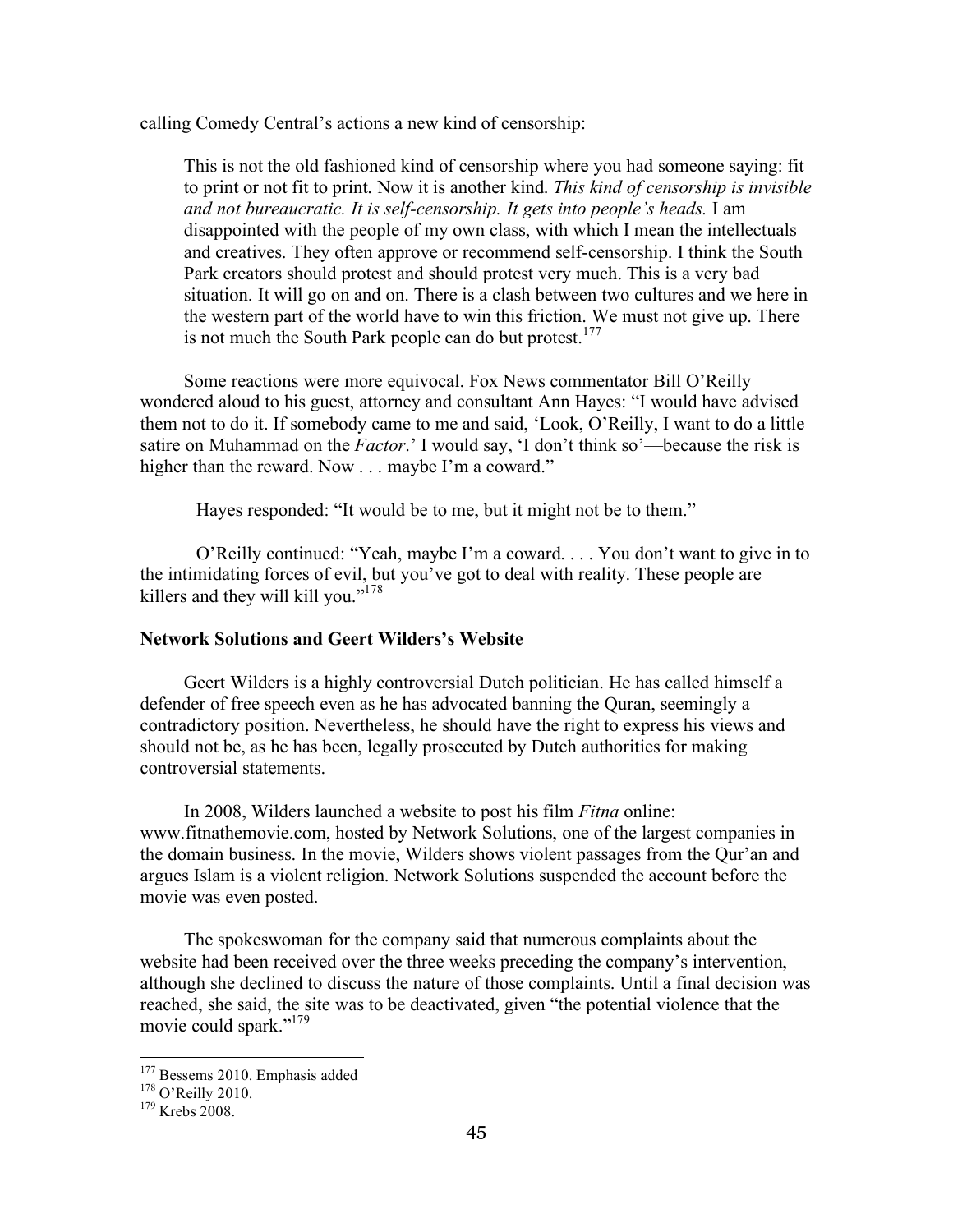Even as it pulled the plug on Wilders's still vacant site, Network Solutions was hosting www.hizbollah.org, one of the official sites of Hizbollah.<sup>180</sup> Experts took note of Network Solutions's action because, they say, it was perhaps the first documented case of Internet pre-censorship by a major U.S.-based web registrar.<sup>181</sup>

#### **New York Metropolitan Museum**

In 2010, it was reported that the New York Metropolitan Museum of Art quietly pulled images of the Prophet Mohammed from its Islamic collection. The museum said that the controversial images were "under review." Critics say the Met has a history of being risk averse. According to reporter Isabel Vincent, an inside source claims that "this is typical of the Met—trying to avoid any controversy."<sup>182</sup>

Kishwar Rizvi, historian of Islamic art at Yale University, told Vincent that the Met, which has one of the world's best Islamic collections, has nothing to fear from Mohammed. "Museums shouldn't shy away from showing this in a historical context," she said. $183$ 

#### **Roland Emmerich's** *2012* **Film**

In the special-effects-laden film *2012*, directed by Roland Emmerich, numerous world landmarks are destroyed to convey the sense of apocalyptic destruction coinciding with the year 2012, a year of significance in the Mayan calendar that some have identified as signifying the end of the world.

Landmarks that are destroyed in Emmerich's movie include the Sistine Chapel in the Vatican, St. Peter's Basilica, Christ the Redeemer statue in Rio de Janeiro, and numerous others.<sup>184</sup> Emmerich acknowledged that he showed the destruction of religious landmarks because he is "against organized religion." However, he intentionally avoided using prominent Islamic symbols in his apocalyptic scenes.

"Well, I wanted to do that, I have to admit," Emmerich says. "But my co-writer Harald said I will not have a fatwa on my head because of a movie. And he was right. . . . You can actually . . . let . . . Christian symbols fall apart, but if you would do this with [an] Arab symbol, you would have . . . a fatwa, and that sounds a little bit like what the state of this world is."<sup>185</sup>

As with Yale University Press and the Met, no threats were made, but Emmerich engaged in self-censorship nonetheless.

<sup>&</sup>lt;sup>180</sup> Several days later, Network Solutions removed that site as well.<br><sup>181</sup> Krebs 2008.<br><sup>182</sup> Vincent 2010.<br><sup>183</sup> Ibid.<br><sup>184</sup> Lee 2009.<br><sup>185</sup> Ibid.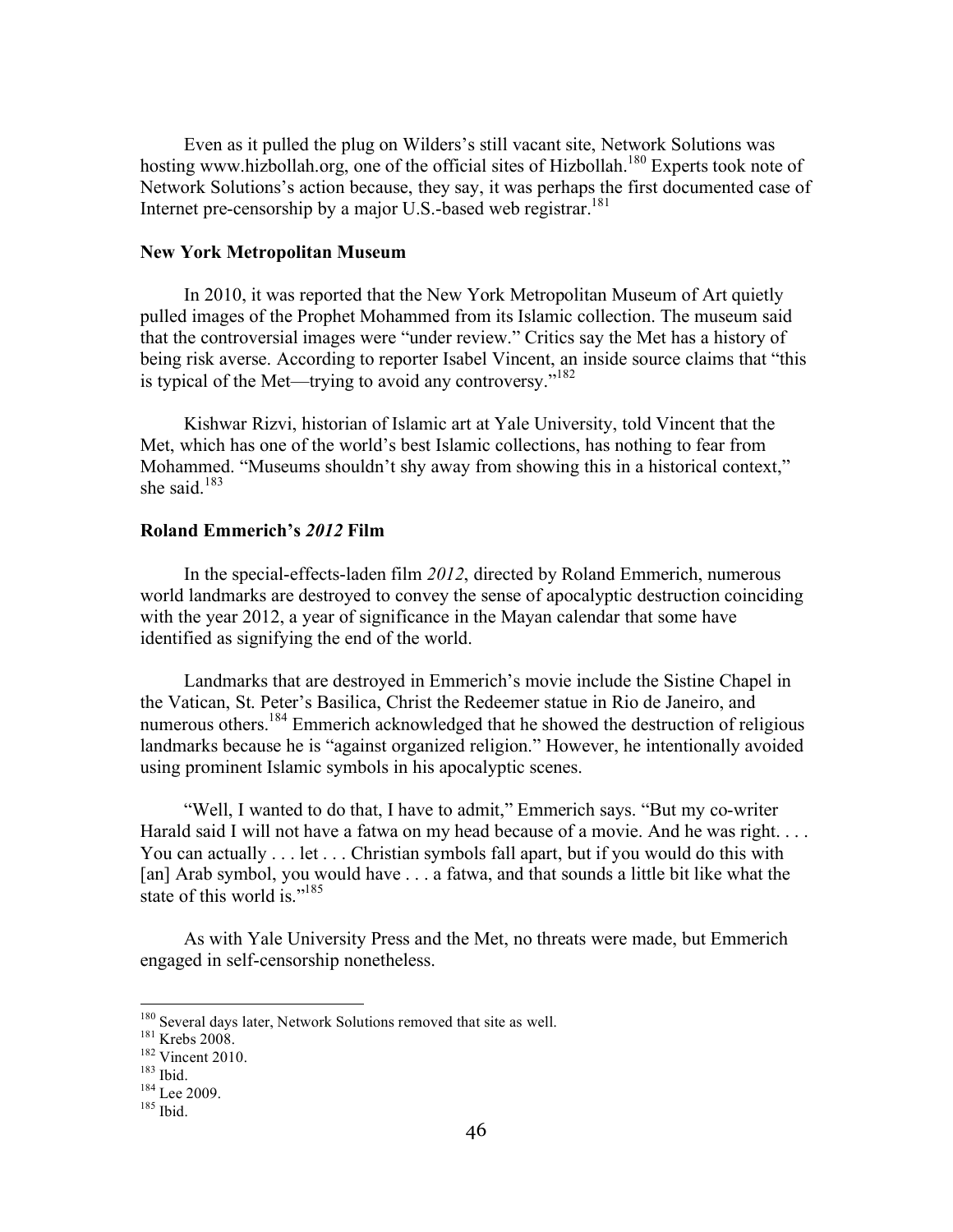## **Las Vegas Entertainer Penn Jillette**

Penn Jillette is a Las Vegas magician, an atheist, and a provocateur. *Las Vegas Weekly* held an interview with him recently, and the exchange is telling regarding this type of self-censorship.186

*Las Vegas Weekly: Are there any groups you won't go after?* 

Penn Jillette: We haven't tackled Scientology because Showtime doesn't want us to. Maybe they have deals with individual Scientologists—I'm not sure.

And we haven't tackled Islam because we have families.

*LVW: Meaning, you won't attack Islam because you're afraid it'll attack back . . .* 

PJ: Right, and I think the worst thing you can say about a group in a free society is that you're afraid to talk about it—I can't think of anything more horrific.

*LVW: Of course, it might please some Islamic fundamentalists to hear you say that you won't talk about them because you're afraid . . .* 

PJ: It might, but you have to say what you believe, even it if pleases somebody you disagree with—that issue comes up all the time in moral discourse.

*LVW: You do go after Christians, though.* 

PJ: Teller and I have been brutal to Christians, and their response shows that they're good [expletive] Americans who believe in freedom of speech. We attack them all the time, and we still get letters that say, "We appreciate your passion. Sincerely yours, in Christ." Christians come to our show at the Rio and give us Bibles all the time. They're incredibly kind to us. Sure, there are a couple of them who live in garages, give themselves titles and send out death threats to me and Bill Maher and Trey Parker. But the vast majority are polite, open-minded people, and I respect them for that.

 <sup>186</sup> *Las Vegas Weekly* 2010.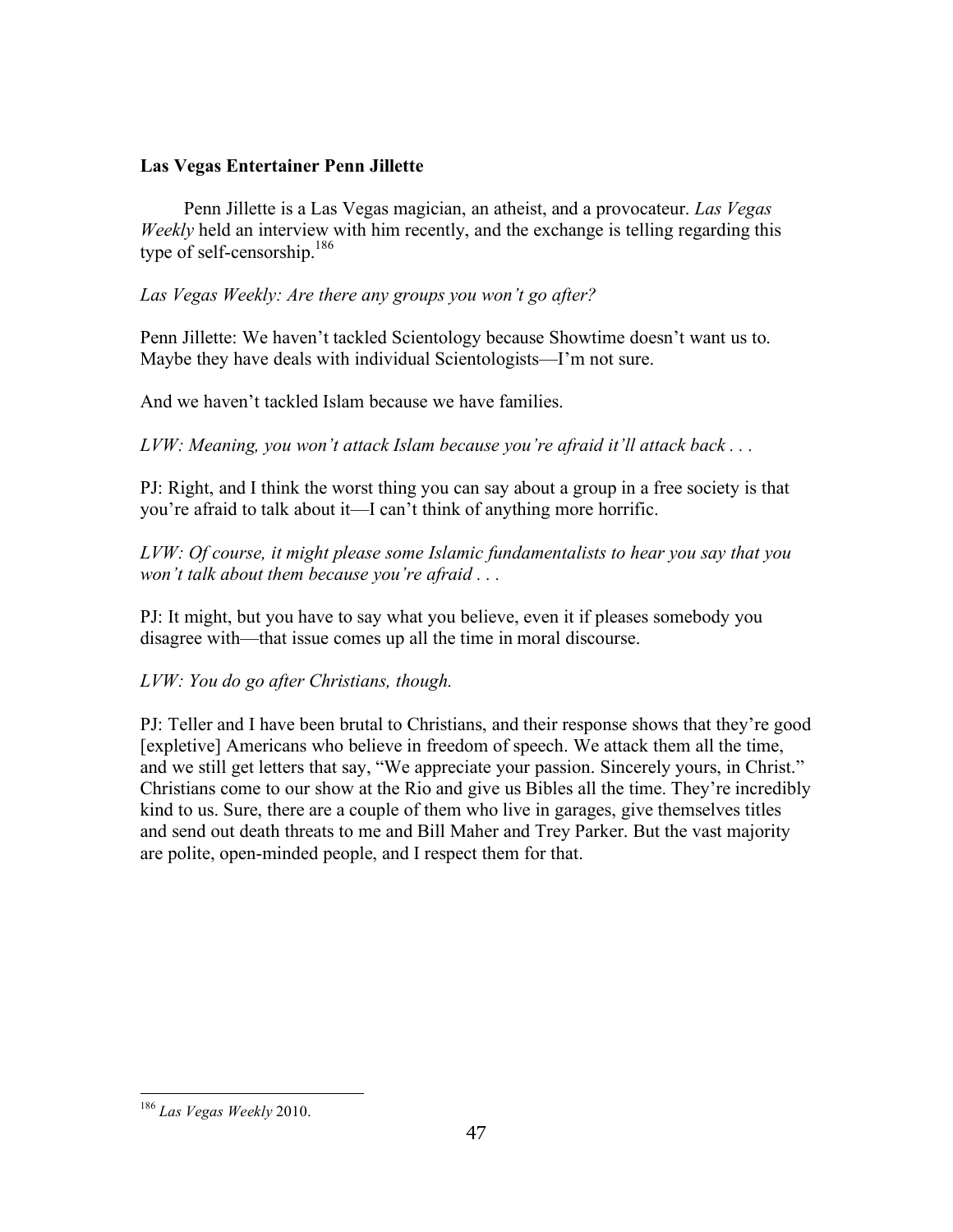### **Section 3: The Effects of a Climate of Domination**

Philosophers and political theorists have conceived of liberty (freedom) in many different ways. One way to think of freedom is as physical noninterference: if I am not interfered with (through persons, actions, or laws), I am free, on a sliding scale, from extremely free to completely unfree (if I am tied down in chains and unable to move, say). This is a familiar notion of freedom to many Americans, popularized as the proverbial "right to be left alone."

Another way one can conceive of liberty, however, is as freedom from domination. In a state of domination, one is at the mercy of a person's arbitrary physical authority: the person wielding the power may or may not interfere at any given point in time, but he or she always has the *arbitrary discretion* to interfere.<sup>187</sup>

Consider the life of a slave, for instance. The master may or may not interfere with the slave on a day-to-day basis, but the slave is continuously living in a state of domination. At any point, at his sole discretion, the slave's master may choose to interfere in the slave's life and hurt him. This is what is meant by arbitrary authority in a state of domination. One can be "not interfered with" even when one lives in a state of domination, but in this conception of human freedom it is the domination that restricts human liberty. It does not matter that there may be little direct interference by the master in practice, or on a day-to-day basis: the fact that the possibility of random, violent interference exists is enough to curtail a person's freedom and liberty.

The persistent uncertainty and constant anxiety over possible interference by a dominating power is enough reason for people living in a state of domination to act very differently than they otherwise would. In Roman times, historians Sallust and Tacitus lamented the effect of the Roman emperor's arbitrary power. As a result, all in the empire—even senators—lived in a state of domination. This was true even when the emperor was a just, honest man and a highly capable leader: by virtue of the arbitrary power vested in the office, the emperors following Augustus possessed the power to interfere with anyone, at any time, and the specter of this possible intervention had a large cultural impact. <sup>188</sup> In debates over British royal authority in the seventeenth century, similar concerns were voiced over the arbitrary powers the British Crown sought

<sup>&</sup>lt;sup>187</sup> "Possession by someone of dominating power over another—in whatever degree—does not require that the person who enjoys such power actually interfere, out of good or bad motives, with the individual who is dominated; it does not require even that the person who enjoys that power is inclined in the slightest measure towards such interference. What constitutes domination is the fact that in some respect the power bearer has the capacity to interfere arbitrarily, even if they are never going to do so." (Pettit 1997. Pp. 63– 65.)

<sup>&</sup>lt;sup>188 "</sup>In his writings, Tacitus made clear that Roman senators under the reign of Emperor Tiberius, for example, "were in no way acting under coercion or threat. The mere recognition of their dependence was enough to make them do whatever they felt was expected of them." Once the Roman emperor (following Caesar's assassination) had established absolute institutional control in his office, "the Roman senatorial class overwhelmingly took the view that . . . they had no option but to submit to whatever he asked of them, as a result of which 'the Consuls, the Senators, and Gentlemen ran headlong into servitude.'" Ibid. P. 260.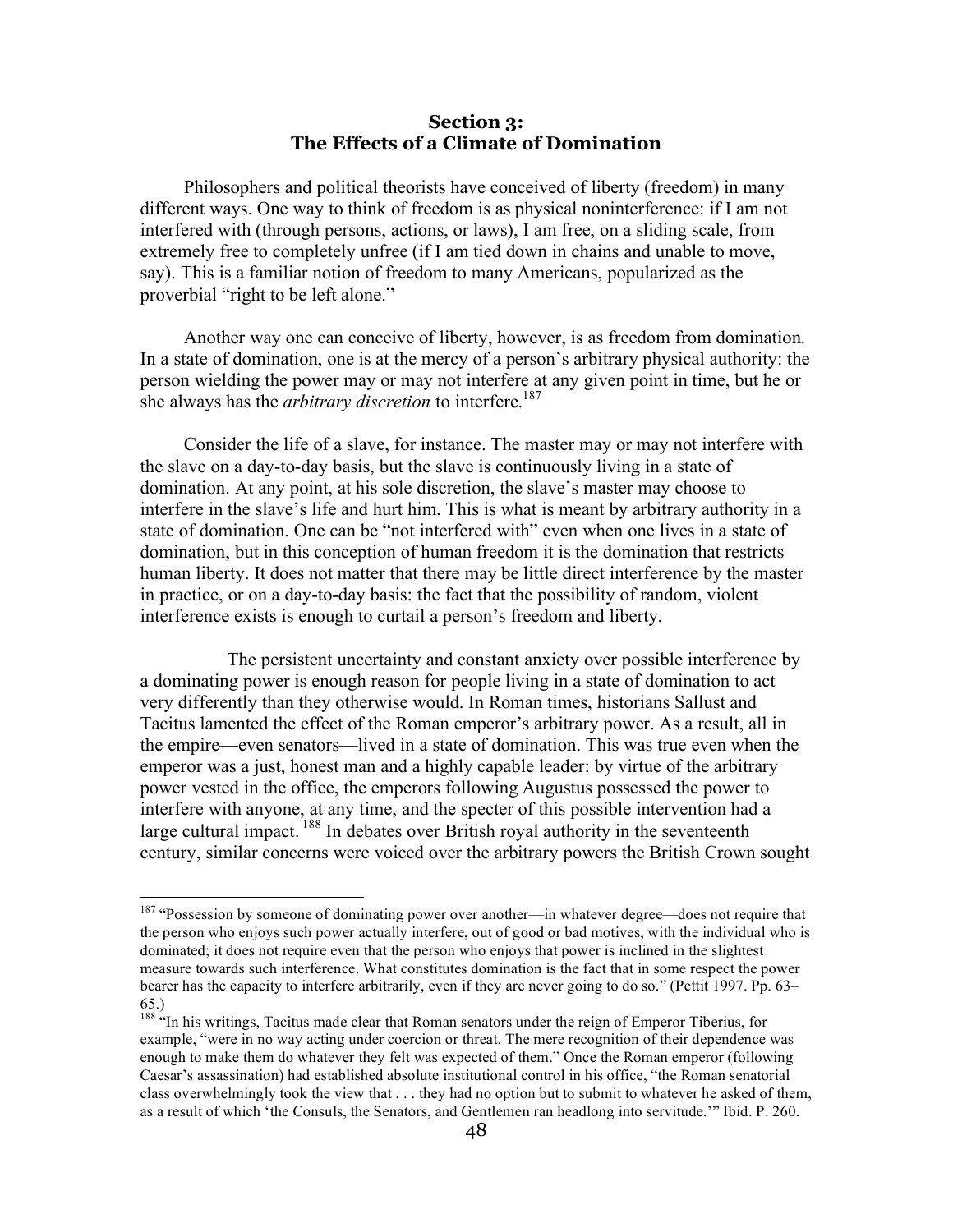# to maintain.<sup>189</sup>

Why is this relevant in the context of freedom of expression and the rights of Muslim women? The British political theorist Quentin Skinner and the Irish political theorist Philip Pettit have traced nondomination as an enduring ideal in Western political thought. Skinner notes that in this tradition, "you will find it argued once again that what it means to possess your liberty is, as Livy puts it, not to be subject to the power of anyone else."<sup>190</sup>

Skinner references both Sallust and Tacitus in arguing that there are two contrasting ways in which you will be constrained by your awareness of living in dependence on the goodwill of an arbitrary prince: you may have to engage in both self-restraint and unwarranted flattery.

Of great concern to Sallust and Tacitus "are the long-term psychological consequences of enduring a life of so much anxiety and uncertainty."191 The principle on which they insist, writes Skinner, "is that servitude inevitably breeds servility."<sup>192</sup> Selfrestraint of the nation as a whole had particularly harmful long-term consequences, it was argued: "When a whole nation is inhibited from exercising its highest talents and virtues, these qualities will begin to atrophy and the people will gradually sink into an abject condition of torpor and sluggishness."<sup>193</sup>

In the case of supporters of political Islam seeking to curb freedom of expression in Western countries, they are not, for the most part, government agents.<sup>194</sup> They are, instead, for the most part, non-Western governments and individuals living in Western countries engaged in acts of intimidation.

As such, Westerners and Americans do not face, in their own countries, an arbitrary government that places them in a condition of domination, as was the case for citizens living in the Roman Empire. But, as evidenced by the activities described in this report, the effect of threats and violence by political Islamists is very much similar to the effect of the domination described by Sallust and Tacitus: increasingly, there are things reformist Muslims, women's rights advocates, artists, comedians, authors, and academics in Western countries and the United States *simply do not say or write* about political Islam and Mohammed because of fear of repercussions, *even in the absence of direct violence or interference.* There is a looming specter of violence that—even if no violence

<sup>&</sup>lt;sup>189</sup> One argued: "The mere knowledge that the crown possesses such prerogatives serves in itself to undermine our liberty and leave us in servitude." (Skinner 2002.)<br><sup>190</sup> Ibid. P. 249.

<sup>&</sup>lt;sup>191</sup> Ibid. <sup>192</sup> Ibid.<br><sup>192</sup> Ibid. <sup>193</sup> Ibid. <sup>193</sup> Ibid. <sup>194</sup> For the most part, as documented in this report, pressure on freedom of expression does not come from Western governments but instead from non-Western governments, physical threats, and intimidation by individuals and self-censorship, but there are important exceptions, such as Canada's Human Rights Commission's lingering legal dispute with author Mark Steyn and journalist Ezra Levant. (Levant 2008. Pp. 14–15.)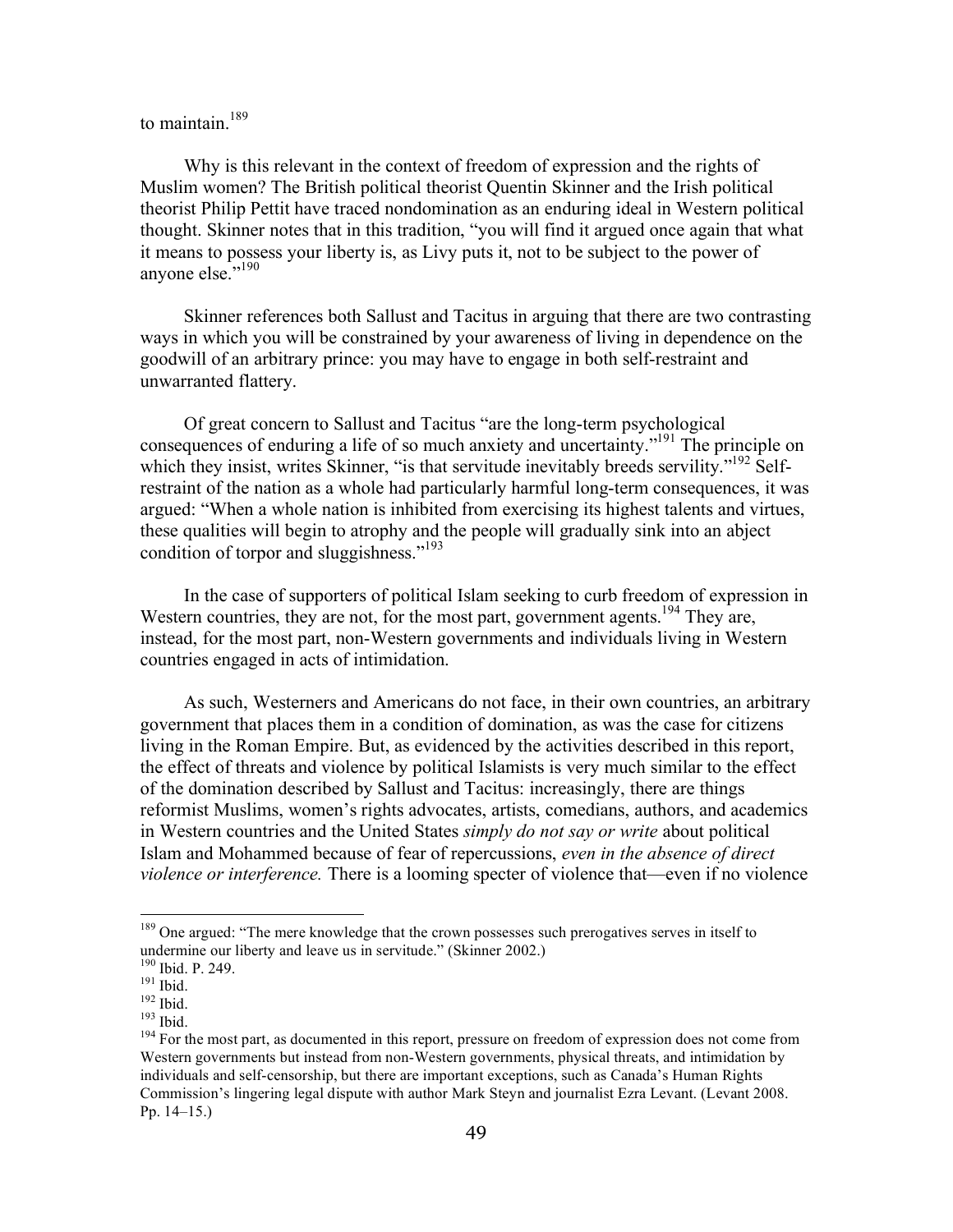takes place—has a chilling effect on speech.

The looming possibility of violent interference by supporters of political Islam is enough to make many people—including Muslim reformists and women's rights advocates—think twice about saying something publicly. Similarly, the violent deaths of Aasiya Hassan in Buffalo, NY<sup>195</sup>, Noor Almaleki in Glendale, AZ<sup>196</sup>, Sarah and Amina Said in Irving,  $TX^{197}$  and Sandeela Kanwal in Clayton County,  $GA^{198}$  help create a climate of domination for Muslim women seeking individual freedom in the United States.

The potential for violence creates a climate of domination in Western countries including the United States—in which self-censorship flourishes.<sup>199</sup> It is the uncertainty over what may happen, more than the actual acts of violence, that is beginning to have such an unhealthy effect in the United States and other Western countries when it comes to freedom of expression. This is what is meant by a climate of domination.

In the cases of Yale University Press, the New York Metropolitan Museum, Network Solutions, and Palgrave Macmillan, there were no overt threats made. It was concern over *future, possible* acts of interference that led to self-censorship by powerful, respected American institutions.

When artists such as Matt Stone and Trey Parker make a cartoon featuring Mohammed, they may be physically threatened by Islamists (or they may not). When an academic publishes a book on the links between Islamic charities and terror financing, she may be sued for libel and her books confiscated by Islamists (or she may not). When a genuinely moderate Muslim speaks out in the United States, she may be beaten up by Islamists (or not). Uncertainty over what *might* happen is rife, and even without direct violence, self-censorship ensues in a climate of domination.

#### **Getting Inside People's Heads**

Scottish comedian Rory Bremner has said self-censorship is the biggest obstacle today for comedians addressing hot-button issues, due to fears of retribution by Islamic extremists: "The greatest danger now is that one of the toughest issues of our time is religion. . . . When [I'm] writing a sketch about Islam, I'm writing a line and I think, 'If this goes down badly, I'm writing my own death warrant there.' Because there are people who will say, 'Not only do I not think that's funny but I'm going to kill you'—and that's chilling." $^{200}$ 

Progressive MSNBC commentator and former staff director of the U.S. Senate

<sup>&</sup>lt;sup>195</sup> Williams 2009.<br><sup>196</sup> Netter 2009.<br><sup>197</sup> Eiserer 2008.<br><sup>198</sup> Schoetz 2008.<br><sup>199</sup> Westergaard 2009 and Bessems 2010.<br><sup>200</sup> Collins 2010.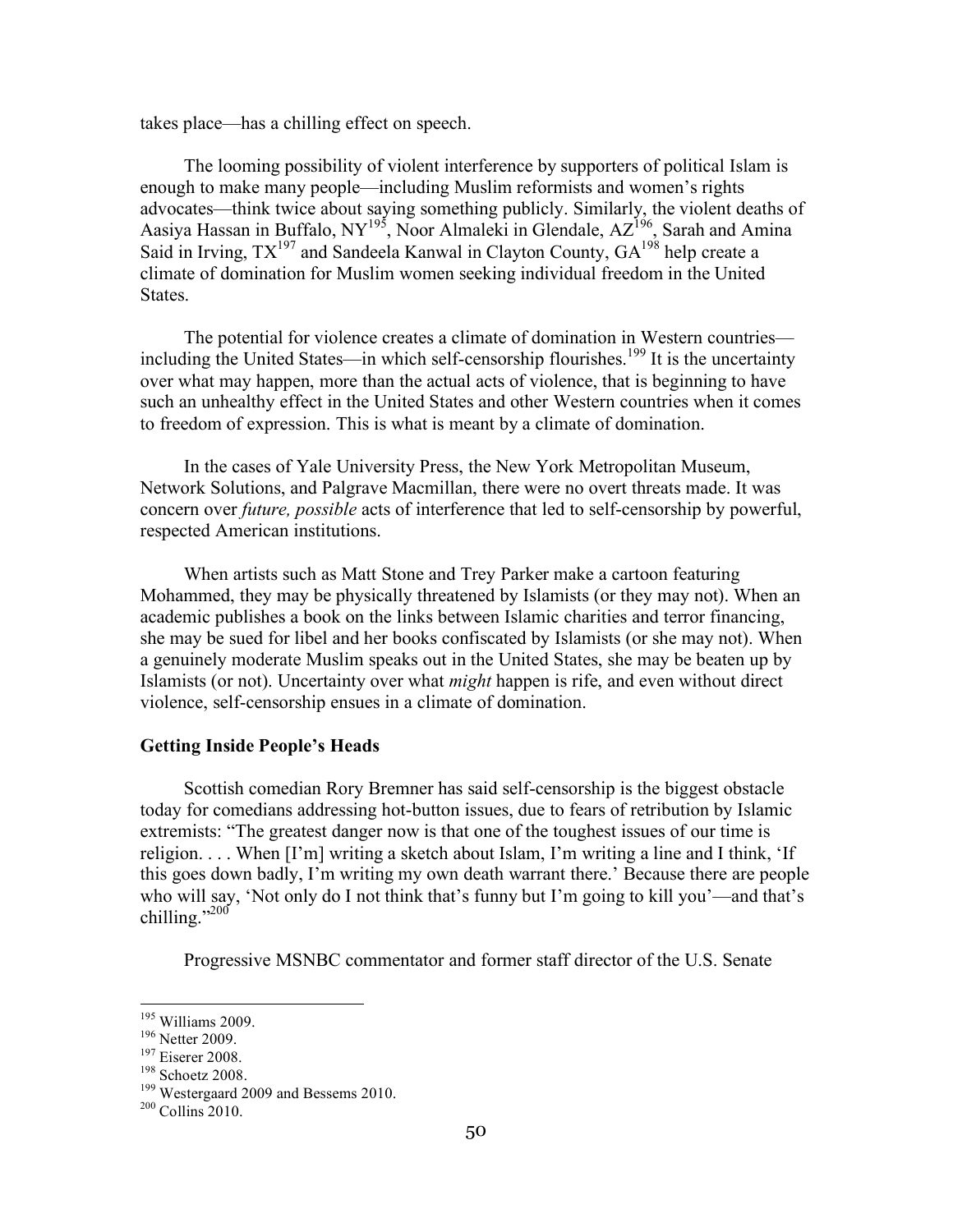Finance Committee Lawrence O'Donnell has said: "I would like to criticize Islam much more than I do publicly, but I'm afraid for my life if I do."<sup>201</sup>

Jytte Klausen, the Brandeis professor, put it well when she argued that Yale's removal of the cartoons from her book is "a case of anticipatory fear on the part of the university of consequences that it only dimly perceives. The metaphor I use is the monster in the woods: You can't see it at night but you know it's there, and if you provoke the monster, it's your responsibility."<sup>202</sup>

In the mid-1990s, when the reformist Muslim Nasr Abu Zaid was forced to flee Egypt following relentless public harassment for his argument that the Quran should be read as a *literary* text, Sheikh Youssef al-Badri, the Muslim cleric who inspired much of the opposition to Abu Zaid, said, "We are not terrorists; we have not used bullets or machine guns, but we have stopped an enemy of Islam from poking fun at our religion. . . . No one will even dare to think about harming Islam again."<sup>203</sup>

Al-Badri was expressing happiness that a climate of domination had been created. From that point on, Al-Badri reasoned, censorship will be completely internalized. It is the creation of this type of intimidation and self-censorship that American institutions must strongly resist.

<sup>&</sup>lt;sup>201</sup> Goldblatt 2010.<br><sup>202</sup> Smith 2009a.<br><sup>203</sup> Lester 1999.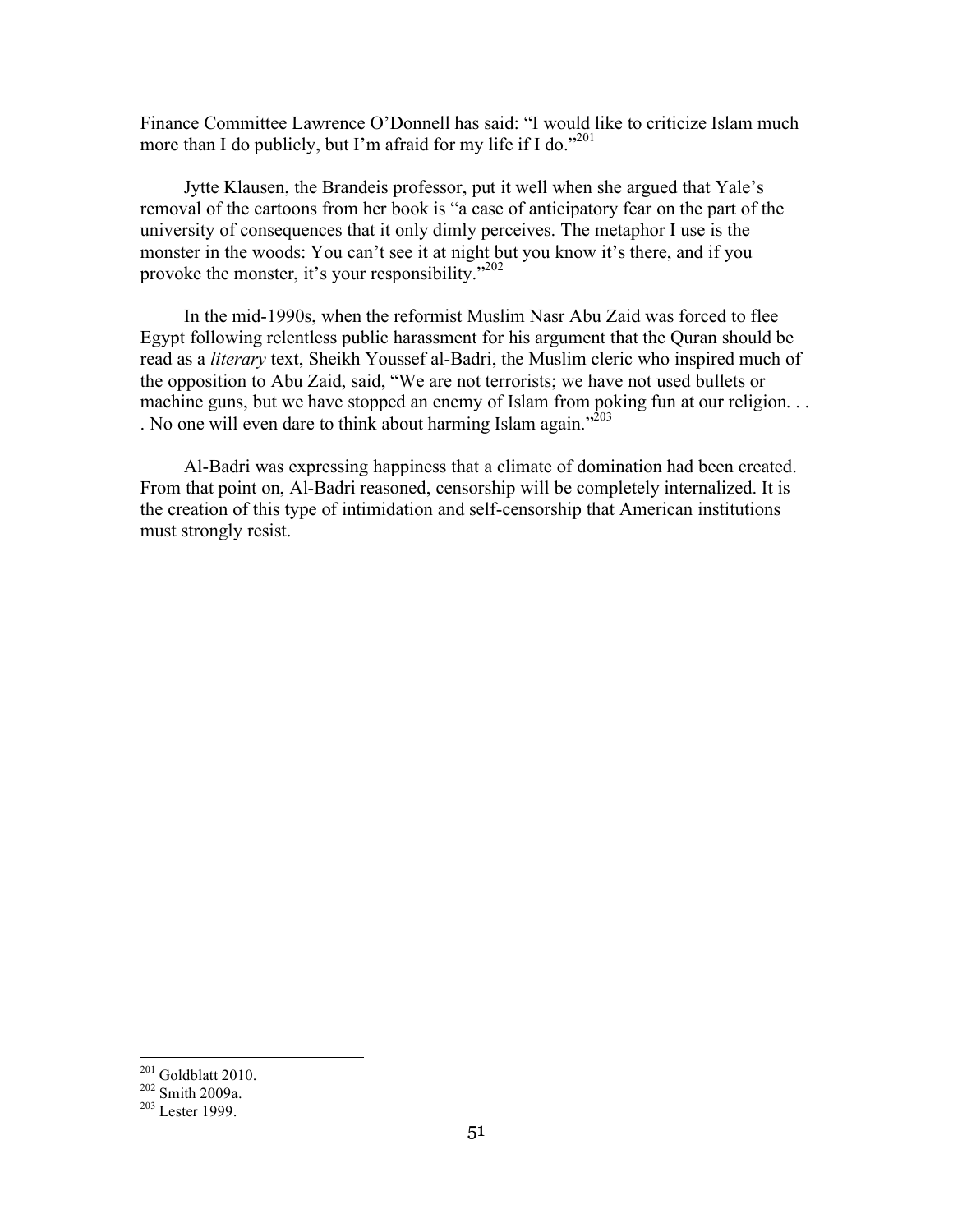## **Conclusion: A More Effective Response in the United States and Other Western Countries**

Islamic countries through both the UN and the OIC will continue to push for restricting freedom of speech in Western countries. These efforts must be vigorously combated. Vigilance at the UN on the part of democratic, Western countries is warranted. Concern goes beyond the OIC and resolutions introduced by Islamic countries, to the behavior of certain UN rapporteurs, such as Doudou Diène, who do not share an admiration for freedom of expression and wish to see it restricted in Western countries.

The United States must resist efforts by the OIC to push its agenda under the guise of "inter-civilizational dialogue," "respect," and "tolerance." These are code words for restrictions on freedom of speech in *Western* countries*.*

More significantly, against the backdrop of decades of aggressive funding at the global level in furtherance of political Islam by Saudi Arabia, Western countries, institutions, and individuals must act in return. The previous policy of passivity in the guise of "tolerance" is no longer tenable.

Keenly aware of the principle that freedom of expression is a basic human right that must be protected against the tenets of political Islam, Western countries must support freedom of expression in Islamic countries, including individuals publishing secular and reformist materials in violation of Sharia law.

Faced with meaningful counterpressure from other religions and philosophies, countries and groups supportive of political Islam may stop their drive to curtail Western, classical liberal freedoms, but in all likelihood they will not. With that in mind, Western countries could at least provide some type of meaningful counterweight to urge Islamic countries to cease their efforts at spreading political Islam and curtailing freedom of expression in Western countries.

There are concrete things that can be done. States can pass anti-SLAPP lawsuits and the equivalent of New York's "Rachel's Law" to reduce the risk of libel lawsuits to authors at home and abroad. In addition, to reduce foreign libel tourism that is threatening to American authors, the U.S. government can encourage, through diplomatic channels, the United Kingdom to adopt libel reform in defense of freedom of expression.

Similarly, the United States can curtail, as much as possible, activities related to the OIC and funding to UN institutions and rapporteurs that seek to restrict freedom of speech in Western countries. U.S. envoys at the UN and the OIC can take a far stronger stand against attempts to curtail freedom of speech than they have thus far.

American judges can be informed on the activities of groups and individuals committed to political Islam and can be more proactive in tossing out frivolous libel suits brought by such groups and individuals. Groups such as the Middle East Forum's Legal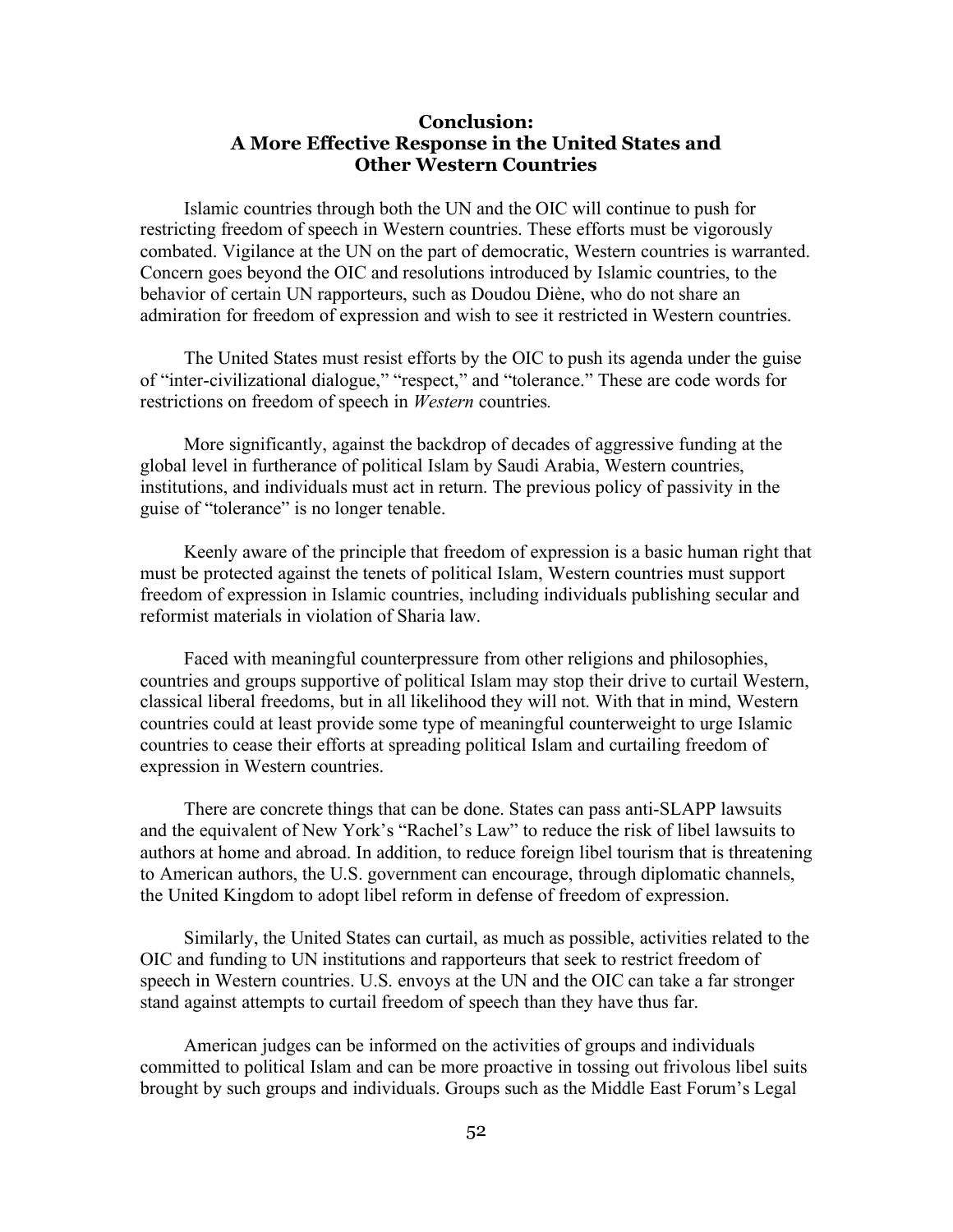Project are already helping defray the cost of suits for individuals sued for libel or defamation by groups committed to political Islam. These activities must be further strengthened.

American commercial publishing houses, museums, academic publishing houses, and media companies all have the *legal right* in the United States *not* to publish, produce, or disseminate whatever they wish. They must be aware, however, that the collective selfcensorship in which many are beginning to engage is an act of submission to the tenets of political Islam. This deferential self-censorship hurts those who would be helped by a candid discussion of the deeply problematic tenets of political Islam, including its treatment of women, religious minorities, homosexuals, and those critical of Islam or Mohammed.

Such institutions have an *ethical responsibility* to use the numerous resources at their disposal to defend freedom of expression and provide appropriate security to authors, speakers, and events as circumstances warrant, even when this is expensive or cumbersome. Against the corrosive, steady acid drip of pressure on freedom of expression, there is only one remedy: adequate pushback.

U.S. government agencies must adopt a far more sensible approach in dealing with supporters of political Islam, choose gatekeepers that are genuine moderates (and not, as they currently often are, Islamists), and distinguish carefully between Islamist and non-Islamist Muslims, cutting Islamist organizations and individuals off from official connections, meetings, liaison activities, and intermediary "representative" functions.<sup>204</sup>

In public dialogue, American political leaders can take a far stronger stand against political Islam and Islamic religious law (Sharia). Not all Muslims support political Islam and the implementation of Sharia law as general law, but a substantial number do, and this should not be ignored.<sup>205</sup>

Western governments and leaders must oppose, with all possible means, attempts by supporters of political Islam to curtail or restrict freedom of expression in Western countries. Western governments should know that there is a concerted campaign by those committed to political Islam to restrict freedom of speech in the name of Islam, and to pressure those who say critical things about, for example, the Quran or the treatment of women in Islam and in Islamic communities.

<sup>&</sup>lt;sup>204</sup> See Rabasa et al. 2007 and Pipes 2003 for useful tips on how to distinguish genuine Muslim moderates from mere pretenders.

<sup>&</sup>lt;sup>205</sup> For what it means to support "political Islam," see Baran 2008. P. 96. In 2006, an ICM poll in Britain revealed that 40 percent of Muslims surveyed wanted Sharia law introduced in parts of the country, whereas 41 percent opposed it. (Hennessy and Kite 2006.) Support for Sharia is roughly equivalent to support for political Islam; it is also equivalent to restrictions on freedom of speech because Sharia courts prescribe harsh punishment for blasphemous speech and other speech deemed to be at odds with Islam or disrespectful of the Prophet. Representative surveys have been carried out on the issue of Sharia implementation in majority-Muslim countries. In Egypt, in 2006, 81 percent of those surveyed agreed with the goal "to require a strict application of Shari'a law in every Islamic country." In Pakistan, 76 percent agreed, while "only" 49 percent of Indonesians agreed (and just 14 percent strongly).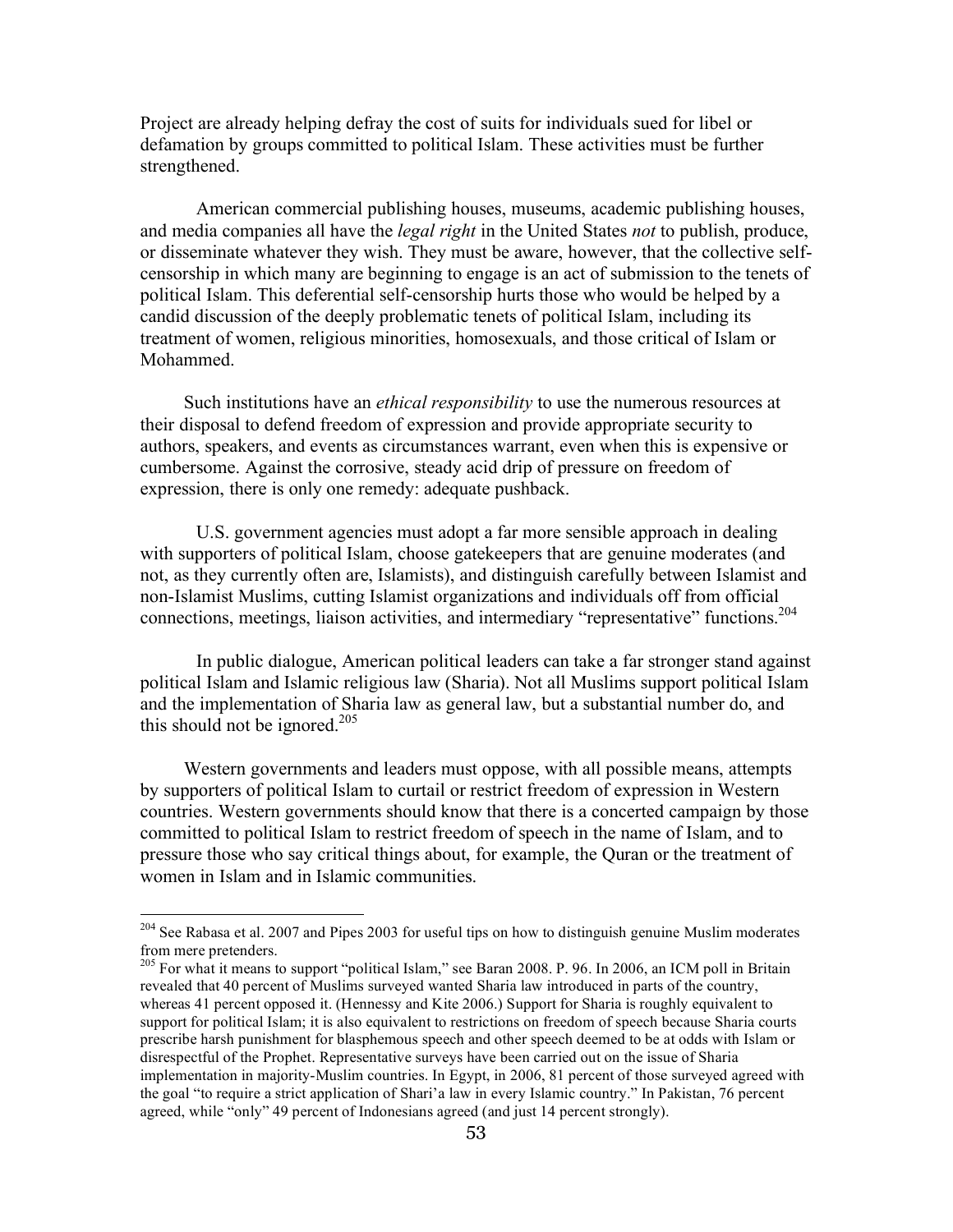Countries such as Canada that have human rights commissions that basically operate as censorship boards can and should abolish them. Such commissions have been shown to serve the interests of the most orthodox, most fundamentalist, litigious members of the Islamic community.206

Self-censorship begins with sensitivity over depictions of the Prophet Mohammed, and soon devolves into sensitivity over any negative mention or criticism of Islamic tenets, particularly women's rights in Islamic communities. Western companies and institutions seeking to avoid controversy in the short term by placating supporters of political Islam are undermining the very freedom of expression they need to produce new knowledge and progress.

Many of the large, influential organizations claiming to represent American Muslims (CAIR, ISNA, and others) are not reformist and prefer to quash candid reflections by progressive reformers and secular Muslims rather than encourage them. If genuinely moderate American Muslims believe that certain organizations, such as the OIC and the Muslim Brotherhood at the international level, or CAIR and ISNA at the American level, do not adequately represent them, they should speak out. If anyone is threatened as a result, U.S. law enforcement officials ought to provide such individuals with adequate protection *even when this is expensive*.

There are certain nonnegotiable principles of living in a modern Western state: deadly force, death threats, or physical violence may not be used against individuals who publish material on religious matters that dismay or upset certain people. U.S. law enforcement officials, not used to seeing these types of threats, may be reluctant to engage in expensive protection measures to defend Muslims who are threatened by members of their own community, but from the perspective of long-term progress nothing is more important.

It is difficult to combat a general climate of intimidation and domination, which is what Islamists are seeking to establish, as an individual person. Agents of political Islam seek to create a climate in which, as soon as a person conceives of drawing a cartoon critical of the Prophet Mohammed, that person also thinks, "Better not—it's too dangerous." This is why institutional backbone is so important.

The domination currently underway is displayed in deeply internalized selfcensorship. Supporters of political Islam aim to establish "blasphemy" as a concept that overrules freedom of expression in Western countries, under implicit and explicit physical interference. It is a trend that calls for countermeasures that bring the fight for freedom of expression to Islamic institutions and, ultimately, Islamic countries. Both a crucial principle of modern political thought—freedom of expression— and the wellbeing of women and girls living in Islamic communities depend on it.

 <sup>206</sup> See Levant 2008. Pp. 14–15.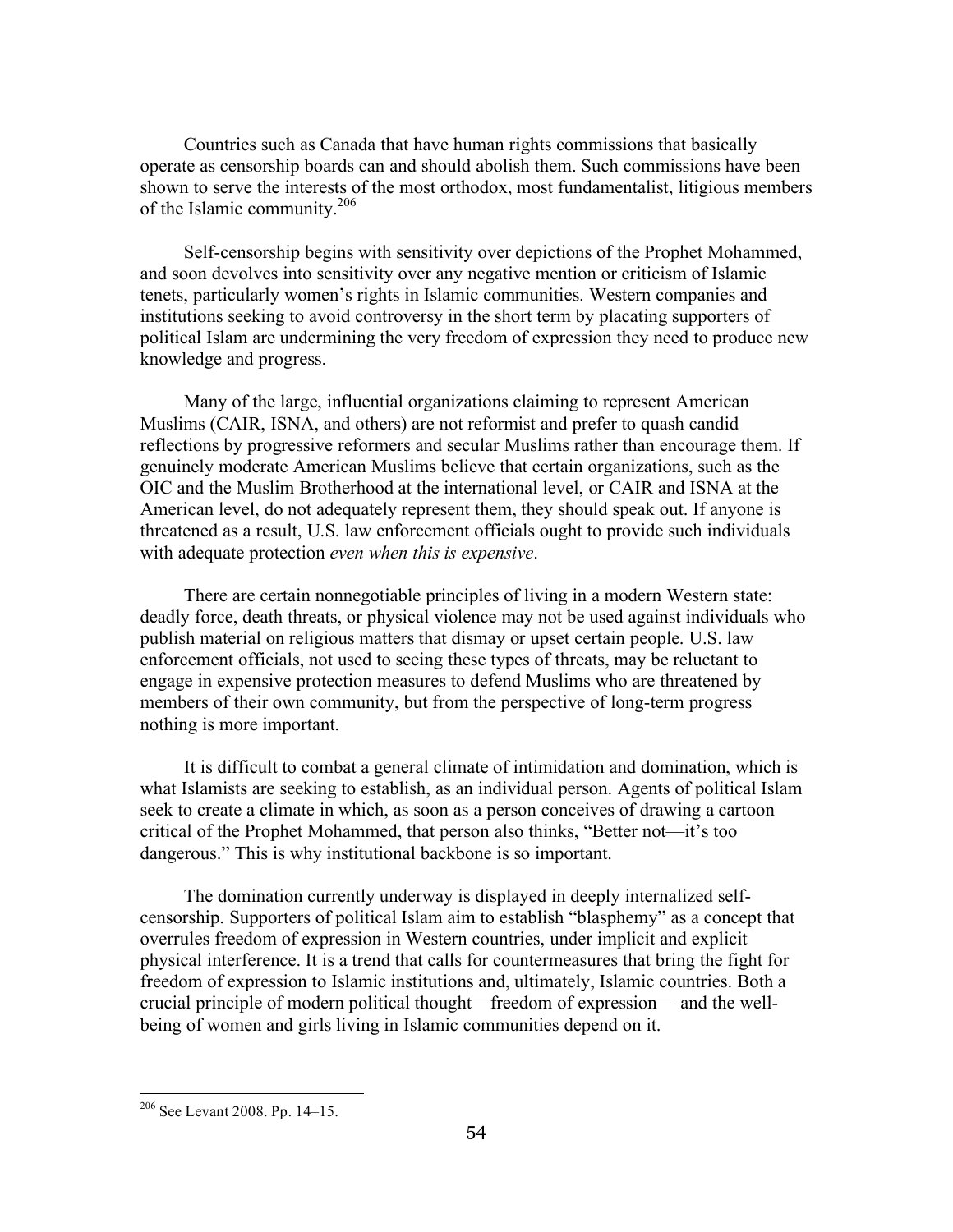## **References**

Abdullah, Keilani. 2007. "A Peaceful Ideal, Violent Realities: A Study on Muslim Female Domestic Violence Survivors." In *Change from Within: Diverse Perspectives on Domestic Violence in Muslim Communities*, ed. Maha B. Alkhateeb and Salma Elkadi Abugideiri. Peaceful Families Project.

Abrams, Floyd. 2009. "UN-acceptable Censorship: The United Nations Tries to Outlaw Criticism of Islam." *New York Daily News*. January 14. <http://www.nydailynews.com/opinions/2009/01/14/2009-01- 14 unacceptable censorship the united natio.html>

Abrams, Floyd. 2010. "Abroad, Any US citizen Is Liable to Get Sued for Libel." *Boston Globe*. May 22.

Abrams, Joseph. 2010. "U.N. Elects Iran to Commission on Women's Rights." *FoxNews*, April 29. <http://www.foxnews.com/world/2010/04/29/elects-iran-commission-womensrights/>

Acton, Robin. 2007. "Furor over Author Ayaan Hirsi Ali's Visit Stirs Debate on Religious Freedom." *Pittsburgh Tribune-Review*. April 22. <http://pittsburghlive.com/x/pittsburghtrib/news/rss/print\_503977.html>

AFP. 2006. "Clinton Warns of Rising Anti-Islamic Feeling." January 30. <http://www.breitbart.com/article.php?id=060130151546.v8vrasnt&show\_article=1 >

AFP. 2010. "Danish Cartoonist at Centre of Muhammad Controversy on Leave 'for Security Reasons.'" April 22.

Agora. 2006. "U.N. Special Rapporteur Doudou Diene Calls Danes Racists, Xenophobes." March 21. <http://agora.blogsome.com/2006/03/21/un-special-rapporteurdoudou-diene-calls-danes-racists-xenophobes/>

AHA Foundation. 2009. "What Do We Know? Facts and Figures on the Circumstances Affecting Muslim Girls and Women in the United States." December 18. <http://www.theahafoundation.org/system/include/resources/files/AHA2009WhatDoWe Know.pdf>

Ahmed, Akbar. 2010. *Journey into America: The Challenge of Islam*. Washington, DC: Brookings.

ALA. 2007. "Cambridge Contacts U.S. Libraries over *Alms for Jihad*." August 17. <http://www.ala.org/ala/alonline/currentnews/newsarchive/2007/august2007/almsjihad.cf  $m$ 

Albanese, Andrew and Jennifer Pinkowski. 2007. "ALA to Libraries: Keep Alms for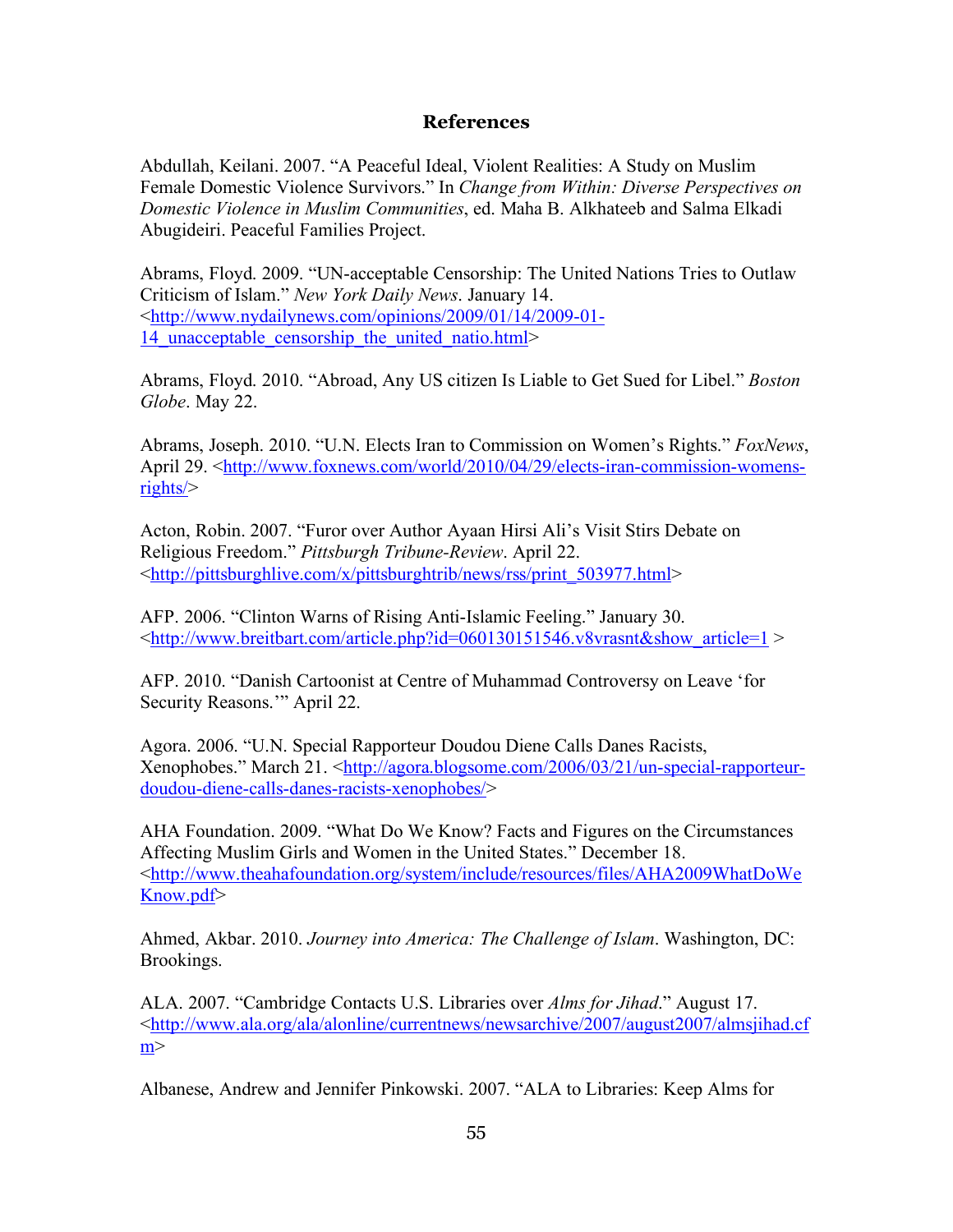Jihad, Pulped in the UK." *Library Journal*. August 23. < http://www.libraryjournal.com/lj/community/legislation/851425-270/story.csp>

Alexiev, Alex. 2003. "Wahhabism: State-Sponsored Extremism Worldwide." Testimony to the U.S. Senate Subcommittee on Terrorism, Technology and Homeland Security, June 26.

ANP. 2006. "Hirsi Ali moet beveiligde woning verlaten." April 27. <http://www.nu.nl/algemeen/721695/hirsi-ali-moet-beveiligde-woning-verlaten.html>

Appignanesi, Lisa. 2008. "Satanic Moments." *Index on Censorship* 37 (4).

Applebaum, Anne. 2009. "Chipping Away at Free Speech." *Washington Post*. September 15.

Arzt, Donna E. 1995. "Heroes or Heretics: Religious Dissidents Under Islamic Law." *Wisconsin Journal of International Law* 14.

Arzt, Donna E. 2002. "The Role of Compulsion in Islamic Conversion: *Jihad*, *Dhimma*  and *Ridda*." *Buffalo Human Rights Law Review* 8.

Associated Press. 2008. "The Netherlands: U.S. Company Shuts Anti-Koran Web Site." March 25.

Associated Press. 2010a. "Somali Charged in Danish Cartoon Attack." January 2.

Associated Press. 2010b. "Denmark: Cartoonist Attacker Charged with Terror." July 2.

Baran, Zeyno. 2008. "The Muslim Brotherhood's U.S. Network." *Current Trends in Islamist Ideology* 6.

Bass, Paul. 2007. "Yale Press Prevails in Suit." *New Haven Independent*. August 15.  $\lt$ http://newhavenindependent.org/index.php/archives/entry/yale\_press\_prevails\_in\_suit/ $>$ 

Bauder, David. 2010. "'South Park' Producers Say Network Cut Fear Speech." April 23.

BBC. 2006. "Muslim Cartoon Row Timeline." February 19.  $\langle \frac{http://news.bbc.co.uk/go/pr/fr/-2/hi/middle}{text, eas/4688602.stm} \rangle$ 

Behrouz, Andra Nahal. 2003. "Transforming Islamic Family Law: State Responsibility and the Role of Internal Initiative." *Columbia Law Review* 103 (5).

Behrouz, Andra Nahal. 2005. "Women's Rebellion: Towards a New Understanding of Domestic Violence in Islamic Law." *UCLA Journal of Islamic and Near Eastern Law* 5 (1).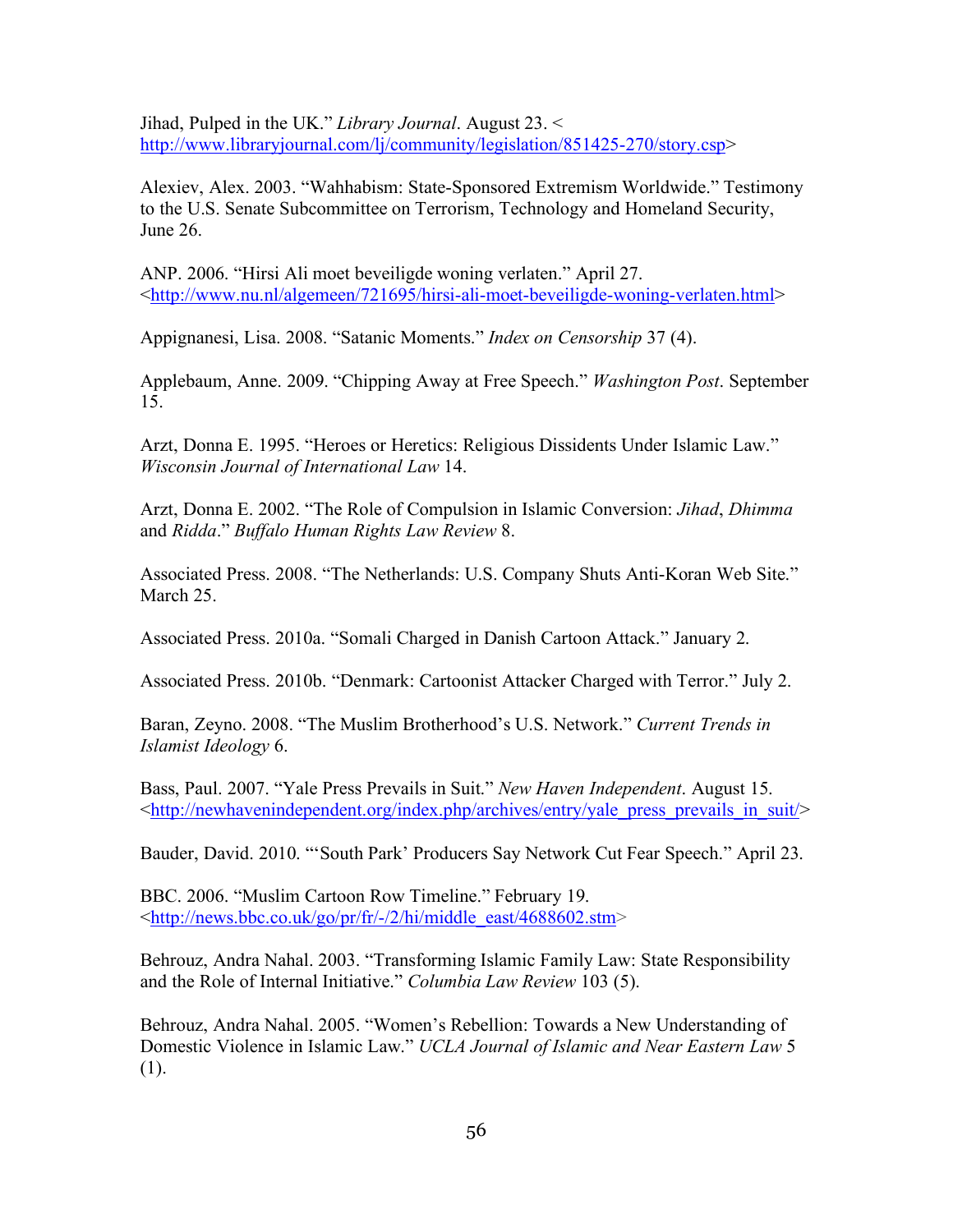Bender, Bryan. 2010. "Fort Hood Suspect Was Army Dilemma: His Extreme Views Possibly Overlooked in Favor of Diversity." *Boston Globe*. February 22. <http://www.boston.com/news/nation/articles/2010/02/22/ft\_hood\_suspect\_was\_army\_di lemma/>

Berg, Herbert. 2006. "Book Review: Wansbrough, John. *Quranic Studies: Sources of Scriptural Interpretation*." *The Journal of Religion* 86.

Berkowitz, Peter. 2009. "Academia Goes Silent on Free Speech." *Wall Street Journal*. October 17.

Bessems, Kustaw. 2010. "South Park Creators Should Voice Protest." *De Pers*. April 23. <http://www.depers.nl/buitenland/473713/South-Park-creators-should-voiceprotest.html>

Black, Anthony. 2001. *The History of Islamic Political Thought: From the Prophet to the Present.* New York: Routledge.

Bland, Archie. 2010. "Iceland Rewrites Law to Create Haven for Investigative Reporting." *Independent*. July 17.

Bork, Robert. 2008. "Response to Andy McCarthy." *The New Criterion Special Pamphlet*.

Bravin, Jess. 2010. "Oklahoma is sued over Shariah ban". *The Wall Street Journal*, November 5.

<http://online.wsj.com/article/SB10001424052748704805204575594793733847372.html  $\geq$ 

Breinholt, Jeffrey. 2007. "More Overlooked History: The Muslim Libel Cases." The Counterterrorism Blog. August 2. <http://counterterrorismblog.org/2007/08/more\_overlooked\_history\_the\_mu.php>

Brin, Dinah. 2010. "Woman Silently Pleads Not Guilty in Terror Case." *Wall Street Journal*. April 8.

<http://online.wsj.com/article/SB10001424052702303720604575169883008145948.html ?KEYWORDS=%22colleen+larose%22>

Broder, Henryk. 2010. "The West Is Choked by Fear." *Der Spiegel*. January 4.

Browne, Anthony. "Denmark Faces International Boycott over Muslim Cartoons." *Telegraph*. January 31.

<http://www.timesonline.co.uk/tol/news/world/europe/article723266.ece>

Bruckner, Pascal. 2007. "Enlightenment Fundamentalism or Racism of the Anti-Racists?" Signandsight.com. January 24.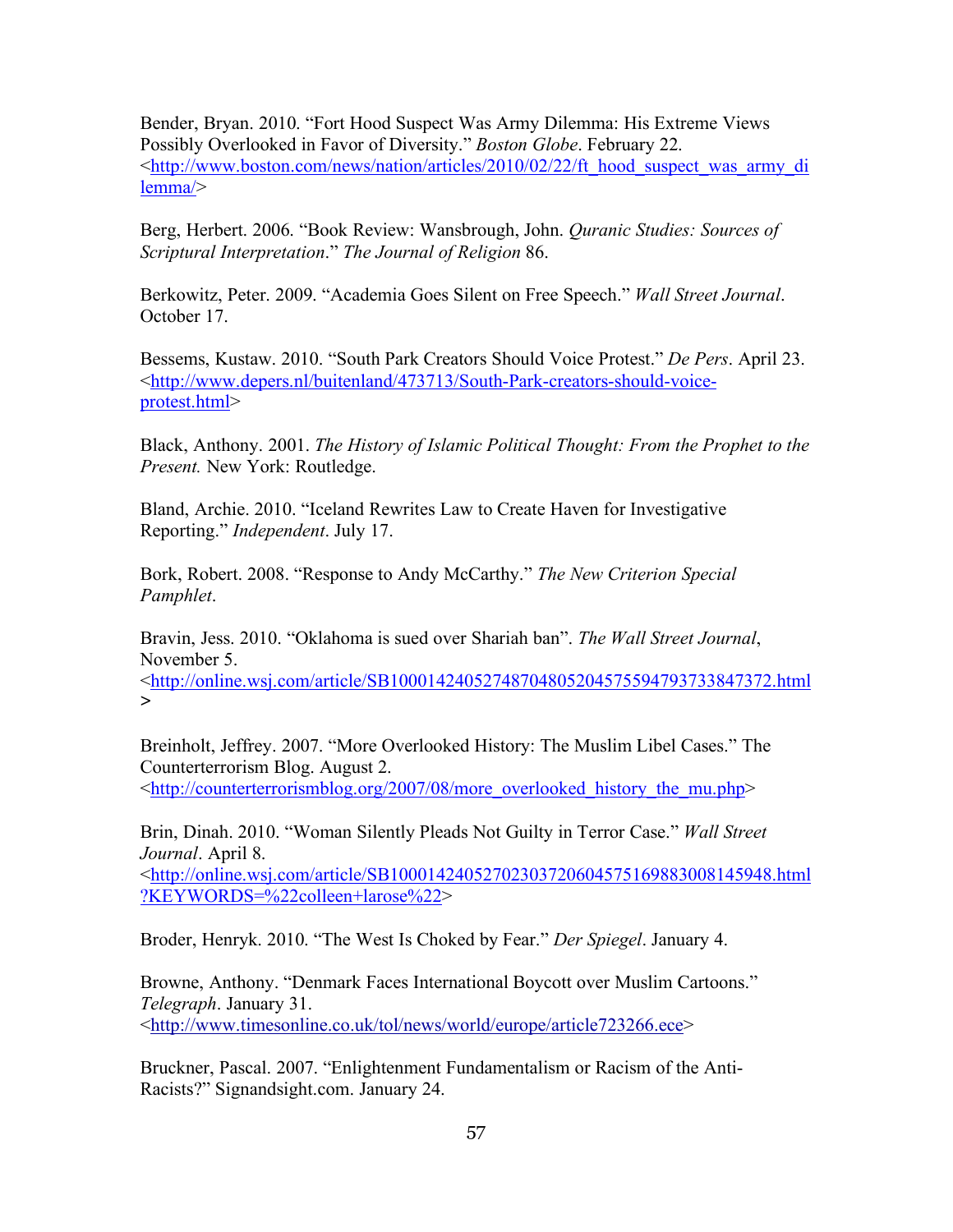Burton, Fred and Scott Stewart. 2008. "Appraising 'The Jewel of Medina.'" *Stratfor*. October 15.

Campbell, Matthew. 2010. "Panic Room Saved Artist Kurt Westergaard from Islamist Assassin." *Sunday Times*. January 3. <http://www.timesonline.co.uk/tol/news/world/article6973966.ece>

Carpenter, Scott et al. 2010. *Fighting the Ideological Battle: The Missing Link in U.S. Strategy to Counter Violent Extremism*. Washington Institute for Near East Policy. <http://www.washingtoninstitute.org/pubPDFs/StrategicReport06.pdf>

Cavna, Michael. 2010a. "Post-'South Park' Cartoonist Retreats from 'Everybody Draw Mohammed Day!'" *Washington Post*. April 25. <http://voices.washingtonpost.com/comicriffs/2010/04/everybody\_draw\_mohammed\_day\_ga.html>

Cavna, Michael. 2010b. "Danish 'Muhammad' Cartoonist Westergaard to Retire." *Washington Post.* June 7. <http://voices.washingtonpost.com/comicriffs/2010/06/danish\_muhammad\_cartoonist\_wes.html>

CBS. 2009. "Two Chicago Men Charged in Overseas Terror Plot." October 27.

Center for Islamic Pluralism. 2009. "A Guide to *Shariah* Law and Islamist Ideology in Western Europe 2007–2009." www.islamicpluralism.eu

*Charlie Rose Show*. 2004. "An Interview with Minister Mentor of Singapore, Lee Kuan Yew." September 24. <http://www.charlierose.com/view/interview/1257>

Chase, Anthony. 1996. "Legal Guardians: Islamic Law, International Law, Human Rights Law, and the Salman Rushdie Affair." *American University International Law Review* 11 (3).

Clarke, Ben. 2007. "Freedom of Speech and Criticism of Religion: What Are the Limits?" *Murdoch University Law Journal* 14 (2).

Clio. 2009. "Une approche historico-critique de l'Islam des origins: Jacqueline Chabbi." <http://www.clio.fr/BIBLIOTHEQUE/une\_approche\_historicocritique de lislam des origines.asp>

Cohen, Patricia. 2009. "Yale Press Bans Images of Muhammad in New Book." *New York Times*. August 13.

Collins, Daniel. 1987. "Islamization of Pakistani Law: A Historical Perspective." *Stanford Journal of International Law* 24. <http://www.telegraph.co.uk/news/newstopics/religion/7828813/Rory-Bremner-afraid-to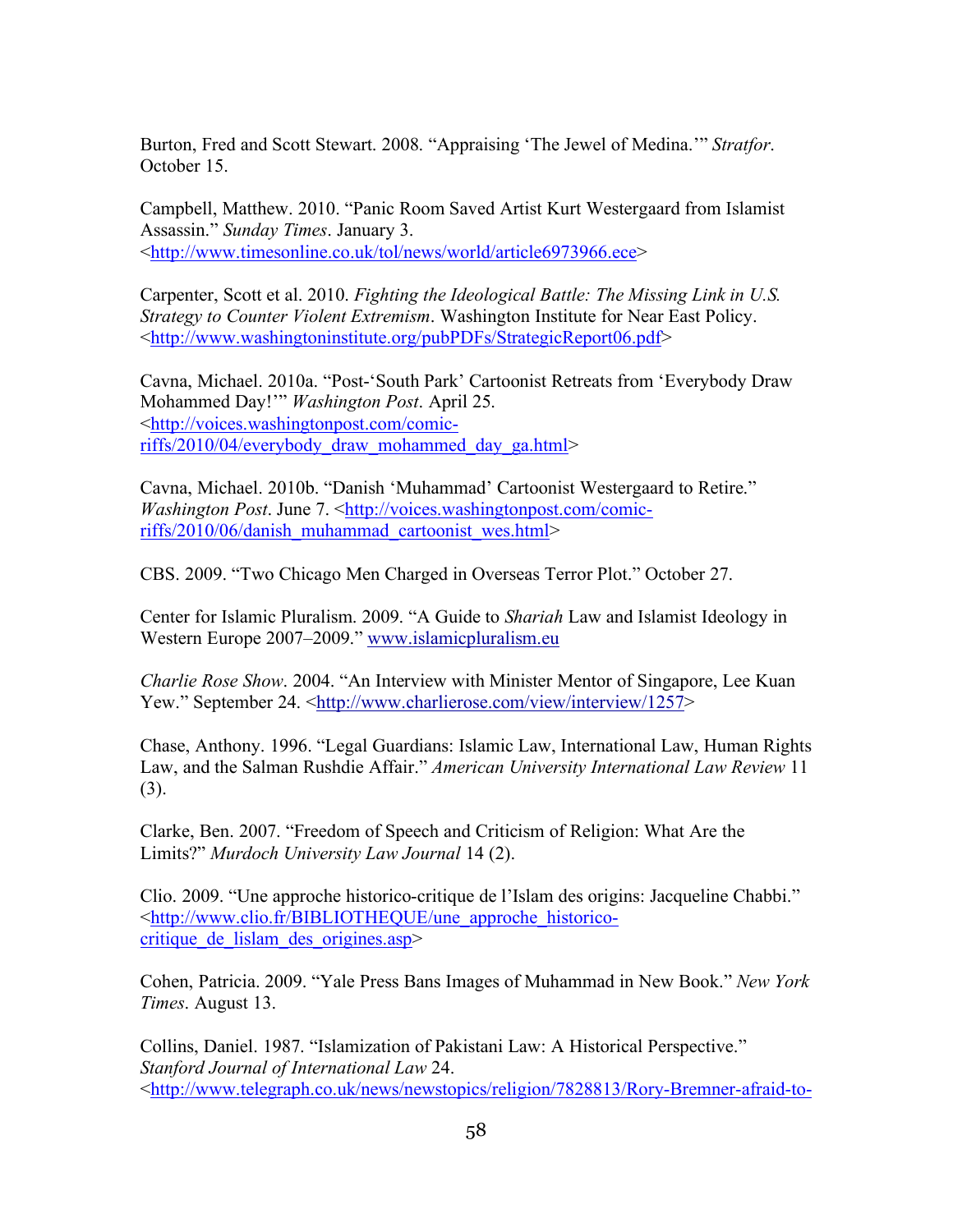joke-about-Islam.html>

Collins, Nick. 2010. "Rory Bremner 'Afraid' to Joke about Islam." *Telegraph*. June 15. <http://www.telegraph.co.uk/news/newstopics/religion/7828813/Rory-Bremner-afraid-tojoke-about-Islam.html>

Collins, Robert. 2007. "The Saudi Billionaire vs. Cambridge University Press." History News Network. September 10. <http://hnn.us/articles/42436.html>

Coughlin, Stephen Collins. 2007. *To Our Great Detriment: Ignoring What Extremists Say about Jihad*. <http://www.strategycenter.net/docLib/20080107\_Coughlin\_ExtremistJihad.pdf>

Crovitz, Gordon. 2009. "More Insults, Please." *Wall Street Journal*. October 4.

*Daily Telegraph*. 2010. "Danish Newspaper Apologises over Prophet Mohammed Cartoon." February 26.

Dalgaard, Svenning. 2006. "The Right to Offend: The Causes and Consequences of the 'Danish Cartoon Affair.'" *The Rusi Journal* 151 (2).

Davey, Monica. 2006. "Illinois Student Paper Prints Muslim Cartoons, and Reaction Is Swift." *New York Times*. February 17.

Davis, Joyce. 2006. "Middle East: Calming the Storm over Caricatures." Radio Free Europe/Radio Liberty. February 4. <http://www.rferl.org/content/article/1065443.html>

*Der Spiegel*. 2009. "Verlag nimmt Ehrenmord-Krimi aus Programm." October 3. <http://www.spiegel.de/kultur/literatur/0,1518,653054,00.html>

Dyer, Clare. 2006. "Law Lords Give Media Shield against Libel in Landmark Ruling." *Guardian*. October 12.

Ehrenfeld, Rachel. 2005. *Funding Evil: How Terrorism Is Financed—and How to Stop It*. Chicago: Bonus Books. 2nd edition.

Ehrenfeld, Rachel. 2008. "Response to Stanley Kurtz". *The New Criterion Special Pamphlet*.

Eiserer, Tanya. 2008. "Slain Lewisville sisters mourned at Christian, Muslim services." *The Dallas Morning News*, January 6. <http://www.dallasnews.com/sharedcontent/dws/dn/latestnews/stories/010608dnmetfuner als.216ceab.html >

Elshtain, Jean Bethke. 2003. *Just War on Terror*. New York: Basic Books.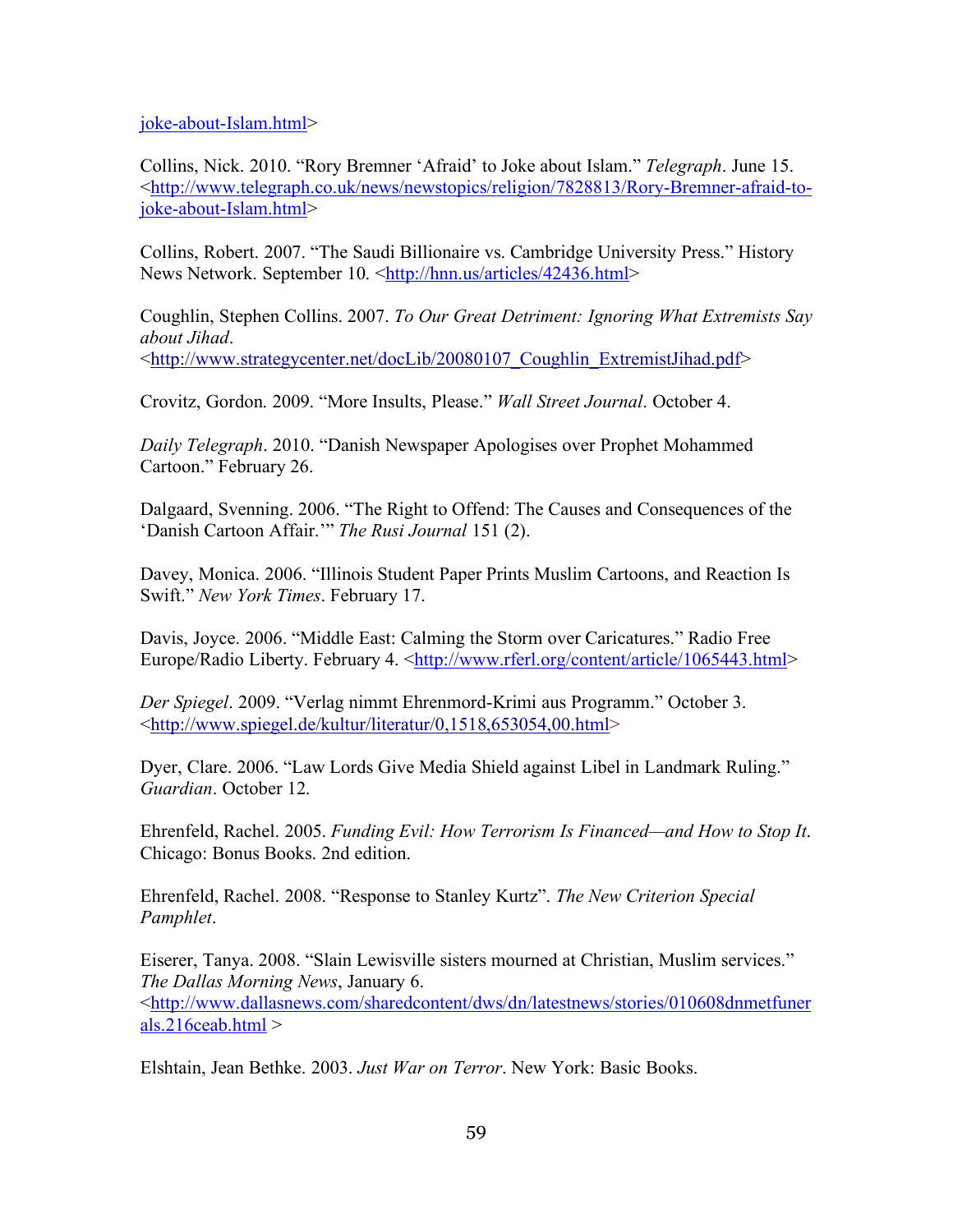Elst, Koenraad. 1998. "The Rushdie Rules." *Middle East Quarterly* 5 (2). <http://www.meforum.org/395/the-rushdie-rules>

Emerson, Steven. 1985. *The American House of Saud: The Secret Petrodollar Connection*. New York: Franklin Watts.

Emerson, Steven. 2008. "Response to Robert Spencer." *The New Criterion Special Pamphlet*.

Epstein, David. 2006. "To Show or Not to Show Muhammad Cartoon." *The Chronicle of Higher Education*. March 30.

Esposito, John L. and Dalia Mogahed. 2008. "Who Will Speak for Islam?" *World Policy Journal* (Fall).

Etzioni, Amitai. 2006. "The Global Importance of Illiberal Moderates." *Cambridge Review of International Affairs* 19 (3).

European Centre for Law and Justice. 2008. "'Combating Defamations of Religions': Submission to the UN Office of the High Commissioner of Human Rights." <http://www.meforum.org/pics/ECLJ\_submission\_to\_OHCHR\_on\_Combating\_Defamat ion of Religions.pdf>

European Convention on Human Rights, Article 8. 1950. <http://www.hri.org/docs/ECHR50.html#C.Art8>

Evans, Robert. 2008. "Islamic States Seek World Freedom Curbs: Humanists." Reuters. March 12. <http://www.reuters.com/article/idUSL1277265220080312>

Evans, Robert. 2010. "Muslim States Seek U.N. Action on West's 'Islamophobia.'" Reuters. June 16. <http://www.reuters.com/article/idUSTRE65F54B20100616>

Faizi, Nooria. 2001. "Domestic Violence in the Muslim Community." *Texas Journal of Women and the Law* 10.

Fattah, Hassan. 2006. "At Mecca Meeting, Cartoon Outrage Crystallized." *New York Times*. February 9. <http://www.nytimes.com/2006/02/09/international/middleeast/09cartoon.html>

Fefer, Mark. 2010. "On the advice of the FBI, cartoonist Molly Norris Disappears from View." Seattle Weekly, September 15. < http://www.seattleweekly.com/2010-09- 15/news/on-the-advice-of-the-fbi-cartoonist-molly-norris-disappears-from-view/>

Fickling, David. 2006. "Merkel Voices Concern over Opera Cancellation." *Guardian*. September 27.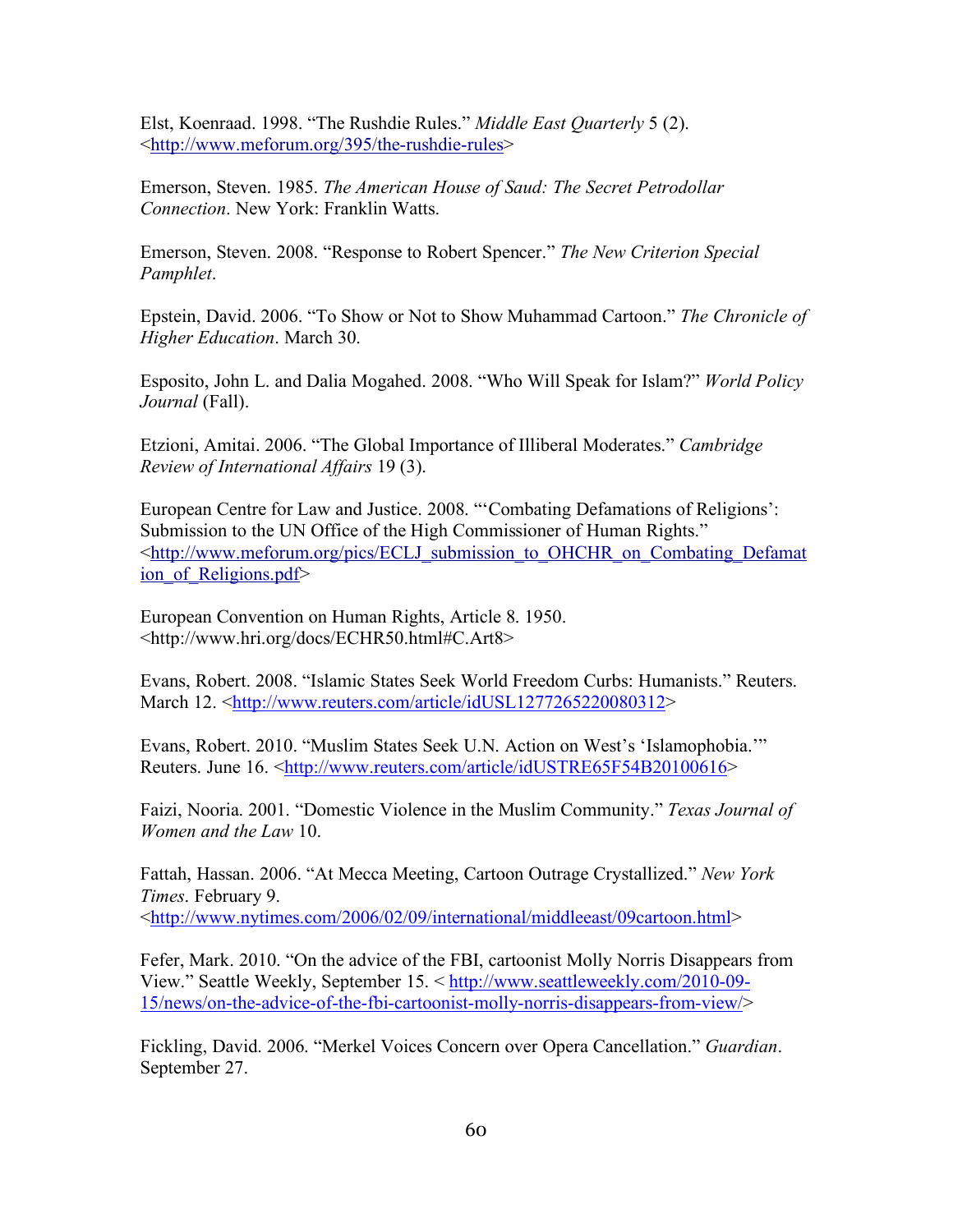Forte, David F. 1995. "Apostasy and Blasphemy in Pakistan." *Connecticut Journal of International Law* 10.

Fox News. 2009. "2 Chicago Men Charged in Terror Plot over Muhammad Cartoons." October 27. <http://www.foxnews.com/us/2009/10/27/chicago-men-charged-terror-plotmuhammad-cartoons/ >

Fradkin, Hillel. 2004 "America in Islam." *The Public Interest* (Spring).

Franck, Thomas. 2001. "Are Human Rights Universal?" *Foreign Affairs* 80.

Freeman, John. 2004. "House of Bush, House of Saud by Craig Unger." *Independent*. <http://www.independent.co.uk/arts-entertainment/books/reviews/house-of-bush-houseof-saud-by-craig-unger-560086.html>

Gaffney, Frank. 2008. "Response to Robert Spencer." *The New Criterion Special Pamphlet*.

Garces, Nicholas. 2010. "Islam, Till Death Do You Part? Rethinking Apostasy Laws under Islamic Law and International Legal Obligations." *Southwestern Journal of International Law* 16 (1).

Garrant, Edward. 2006. "A European Solution to Islamic Extremism in Western Europe." Joint Advanced Warfighting School.

Gertz, Bill. 2008. "Inside the Ring: Coughlin Sacked." *Washington Times*. January 4. <http://www.washingtontimes.com/news/2008/jan/4/inside-the-ring-83234302/>

Gilliot, Claude. 2008. "Origines et fixation du texte Coranique." *Études* 409.

Gold, Dore. 2003. *Hatred's Kingdom: How Saudi Arabia Supports the New Global Terrorism*. Washington, DC: Regnery Publishing.

Gold, Jim. 2010. "U.S. cartoonist in hiding after cleric's threat: Artist 'essentially wiping away her identity' following Muhammad drawing." September 15. < http://www.msnbc.msn.com/id/39203336/ns/us\_news-security/#>

Goldblatt, Mark. 2010. "The Poet versus the Prophet." *Reason*. May 14. <http://reason.com/archives/2010/05/14/the-poet-versus-the-prophet>

Goldstein, Brooke. 2008a. "Response to Stanley Kurtz". *The New Criterion Special Pamphlet*.

Goldstein, Brooke. 2008b. "Mark Steyn Is Not Alone." *The American Spectator*. January 15. <http://www.meforum.org/1828/mark-steyn-is-not-alone>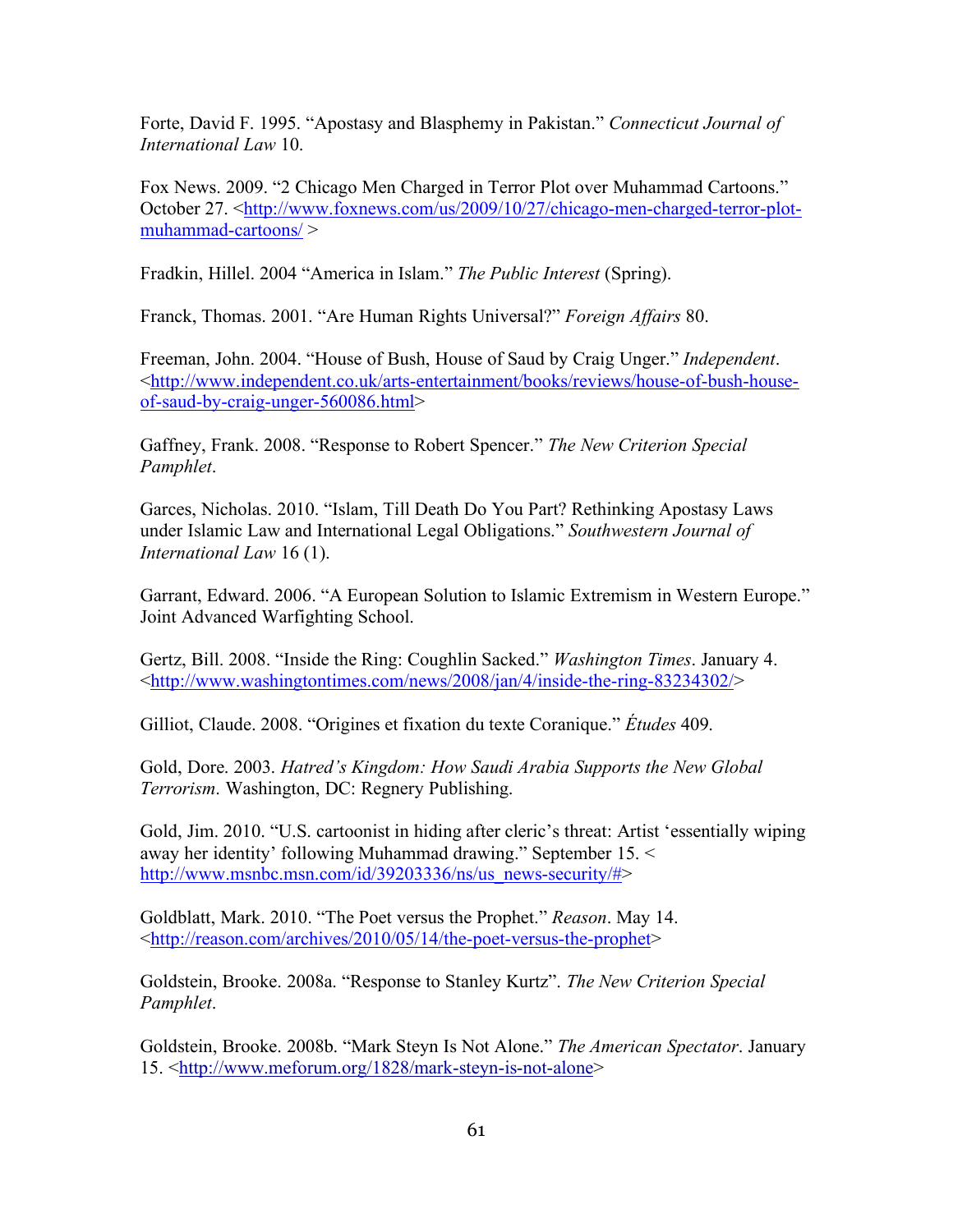Goldstein, Brooke and Aaron Eitan Meyer. 2009. "How Islamist Lawfare Tactics Target Free Speech." <http://www.meforum.org/2653/how-islamist-lawfare-tactics-target-freespeech>

Grabar, Oleg. 2009. "Seeing and Believing: The Image of the Prophet in Islam: The Real Story." *The New Republic*. October 30.

Graham, L. Bennett. 2009. "Defamation of Religions: The End of Pluralism." *Emory International Law Review* 23.

Grayling, A.C. 2008. "Regardless of Frontiers." *Index on Censorship* 37 (3).

Greenberg, Maurice. 2004. "Update on the Global Campaign against Terrorist Financing: Second Report of an Independent Task Force on Terrorist Financing Sponsored by the Council on Foreign Relations."

<www.cfr.org/content/publications/.../Revised\_Terrorist\_Financing.pdf*>* 

Gordimer, Nadine. 2008. "Rushdie Revisited." *Index on Censorship* 37 (4).

*Guardian*. 2010. "What Does Lord Lester's Defamation Bill Propose?" May 27.

Hall, Peter. 2009. "No Islamic Landmarks were harmed in the Making of '2012.'" *Cinematical*. November 2.

Hansen, Randall. 2006. "The Danish Cartoon Controversy: A Defense of Liberal Freedom." *EUSA Review* 19 (2).

Haqqani, Husain. 2008. "The Politicization of American Islam." *Current Trends in Islamist Ideology* 6. March 18.

Haraszti, Miklos. 2009. "In God's Name." *Index on Censorship* 38 (2).

Harden, Blaine. 2001. "Saudis Seek to Add U.S. Muslims to Their Sect." *New York Times*. October 20. <http://theater.nytimes.com/2001/10/20/national/20MUSL.html?scp=5&sq=harden%20sa udi&st=cse>

Harrison, David. 2008. "Christian Preachers Face Arrest in Birmingham." *Daily Telegraph*. May 31.

Hassouneh-Phillips, Dena. 2001a. "American Muslim Women's Experiences of Leaving Abusive Relationships." *Health Care for Women International* 22 (4).

Hassouneh-Phillips, Dena. 2001b. "Polygamy and Wife Abuse: A Qualitative Study of Muslim Women in America." *Health Care for Women International* 22 (8).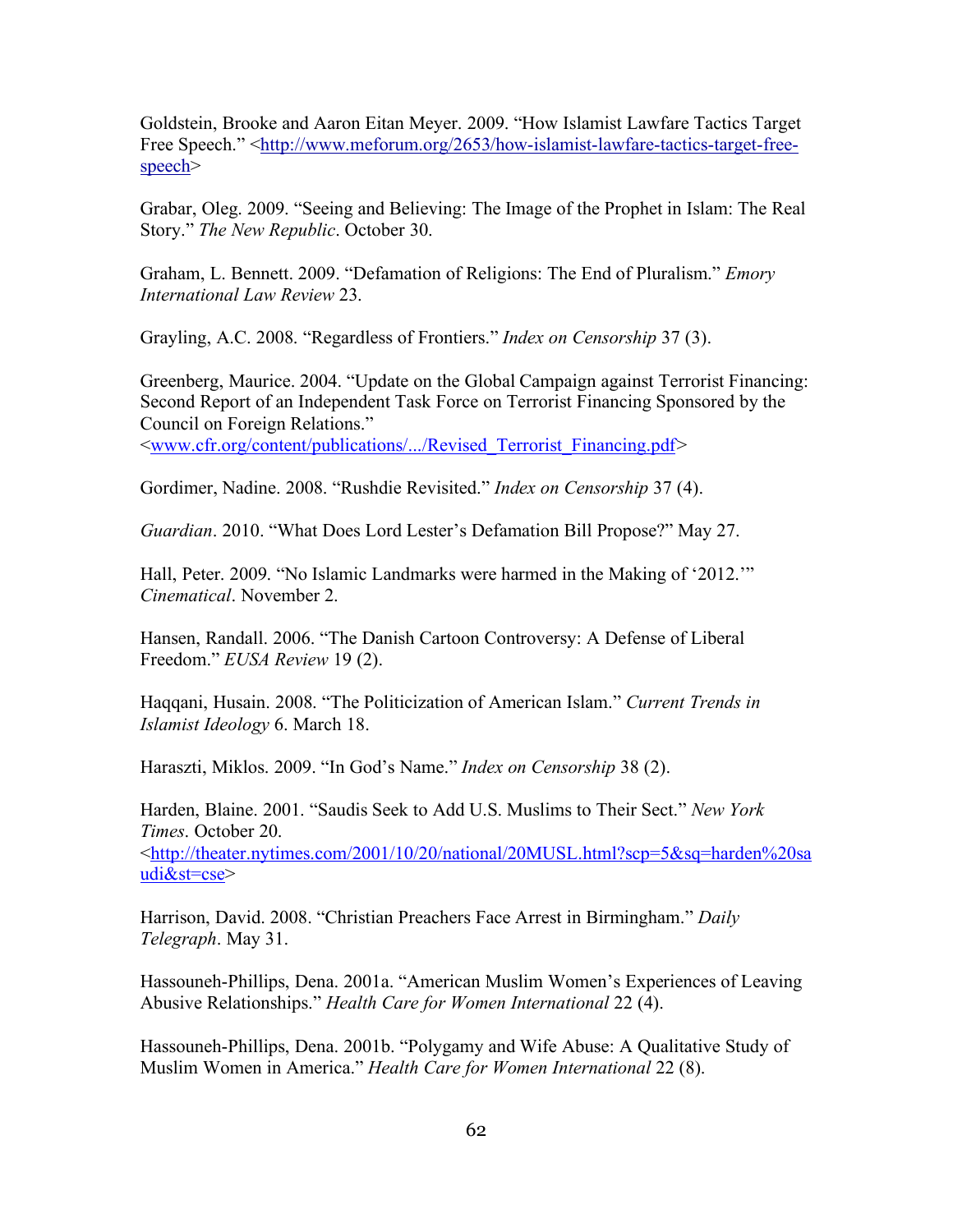Hassouneh-Phillips, Dena. 2001c. "'Marriage Is Half of Faith and the Rest Is Fear Allah': Marriage and Spousal Abuse among American Muslims." *Violence Against Women* 7 (8).

Hennessy, Patrick and Melissa Kite. 2006. "Poll Reveals 40 % of Muslims Want Sharia Law in UK." *Daily Telegraph*. February 19. <http://www.telegraph.co.uk/news/uknews/1510866/Poll-reveals-40pc-of-Muslims-wantsharia-law-in-UK.html>>

Henry, Robin. 2010. "Second 'Jihad Jane' Charged over Cartoonist Lars Vilks 'Murder Plot.'" *Times*. April 3.

<http://www.timesonline.co.uk/tol/news/world/us\_and\_americas/article7086595.ece>

Hickey, Catherine and Shirley Apthorp. 2006. "Severed Heads in 'Idomeneo' Imperil Berlin Opera Chief's Job." Bloomberg. September 28.

Higgins, Andrew. 2008a. "The Lost Archive: Missing for Half a Century, a Cache of Photos Spurs Sensitive Research on Islam's Holy Text." *Wall Street Journal*. January 12.

Higgins, Andrew. 2008b. "Why Islam Is Unfunny for a Cartoonist." *Wall Street Journal*. July 12.

Hill, Joanne. 2010. "Counterpoint: In Defence of Wafa Sultan." *National Post*. March 12.

Hines, Nico and David Charter. 2010. "Muhammad Cartoonist Lars Vilks Installs Panic Room and Booby-Trapped Art." *Times*. March 10.

Hirsi Ali, Ayaan. 2007. *Infidel*. New York: Free Press.

Hirsi Ali, Ayaan. 2010. "It's time to fight back against death threats by Islamic extremists." *The Los Angeles Times*. September 27. < http://www.latimes.com/news/opinion/commentary/la-oe-ali-threats-20100927,0,2267434.story>

Honan, Edith. 2008. "Random House Pulls Novel on Islam, Fears Violence." Reuters. August 7.

Howden, Daniel. 2006. "How a Meeting of Leaders in Mecca Set Off the Cartoon Wars around the World." *Independent*. February 10.

Hu, Melody. 2009. "Chaplain's E-mail Sparks Controversy." *Harvard Crimson*. April 14. <http://www.thecrimson.com/article/2009/4/14/chaplains-e-mail-sparks-controversyspan-stylefont-weight/>

Huff, Daniel. 2010a. "Islamists' New Weapon: Libel Law." FrumForum. January 25. <http://www.frumforum.com/islamists-new-weapon-libel-law>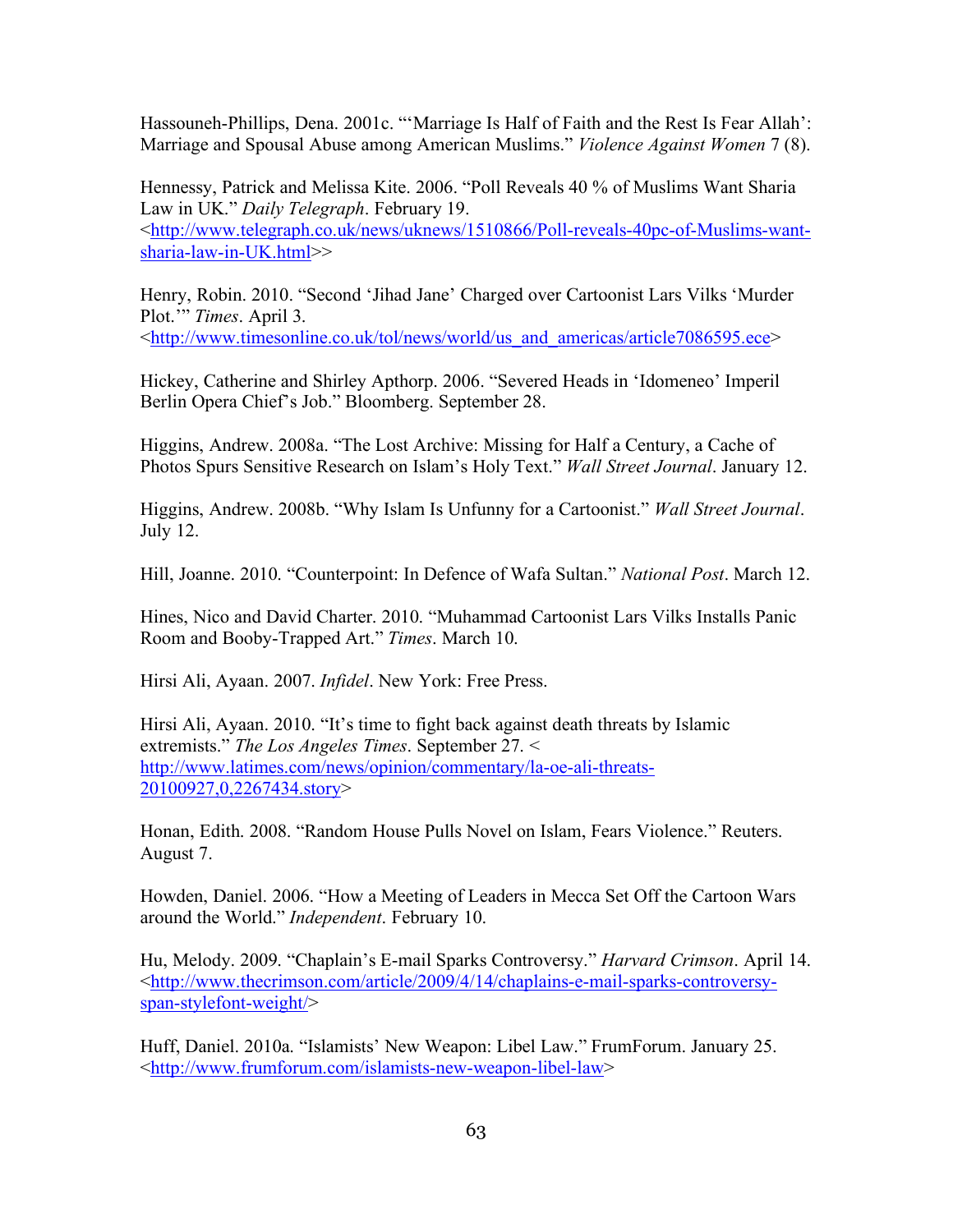Huff, Daniel. 2010b. "Is the First Amendment in Jeopardy?" July 6. <http://www.legalproject.org/701/is-the-first-amendment-in-jeopardy>

*Index on Censorship*. 2008a. "60 Years of Free Speech and Censorship." 37 (3).

*Index on Censorship*. 2008b. "The Satanic Verses: A Chronology." 37 (4).

Institut CSA. 2008. "Islam et Citoyennete." <http://www.csa.eu>

International Humanist and Ethical Union. 2009. "An Urgent Appeal to Humanist Organizations: Support Freedom of Expression, Oppose 'Defamation of Religions.'" March 22.

Islam, Shada. 2006. "Antique Attitudes." *Index on Censorship* 35 (3).

Itzkoff, Dave. 2010. "'South Park' Episode Is Altered after Muslim Group's Warning." *New York Times*. April 22.

Jager, Elliott. 2009. "An Islamist 'New World Order.'" *Jerusalem Post*. April 22.

Jagland, Thorbjorn. 2010. "Europe Must Defend Free Expression." *Guardian*. May 3.

Jamieson, Alastair. 2010. "The Simpsons Support South Park Writers in Mohammed Censorship Row." *Daily Telegraph*. April 28.

Jardin, Xenu. 2010. "South Park's Matt & Trey Receive Death Threats, RevolutionMuslim Quotes Boing Boing." April 23.

Johnson, Ian. 2008. "The Brotherhood's Westward Expansion." *Current Trends in Islamist Ideology* 6. February 5.

Jordans, Frank. 2009. "Muslim Countries Pushing for Blasphemy Ban." Associated Press. November 20. <http://www.deseretnews.com/article/705345896/Muslimcountries-pushing-for-blasphemy-ban.html>

Keane, David. 2008. "Cartoon Violence and Freedom of Expression." *Human Rights Quarterly* 30 (4).

Kennedy, Charles. 1988. "Islamization in Pakistan: Implementation of the Hudood Ordinances." *Asian Survey* 28 (3).

Kennedy, Charles. 1992. "Repugnancy to Islam—Who Decides? Islam and the Legal Reform in Pakistan." *International and Comparative Law Quarterly* 41.

Khadem, Babak Rod. 2005. "The Doctrine of Separation in Classical Islamic Jurisprudence." *UCLA Journal of Islamic and Near Eastern Law* 4 (1).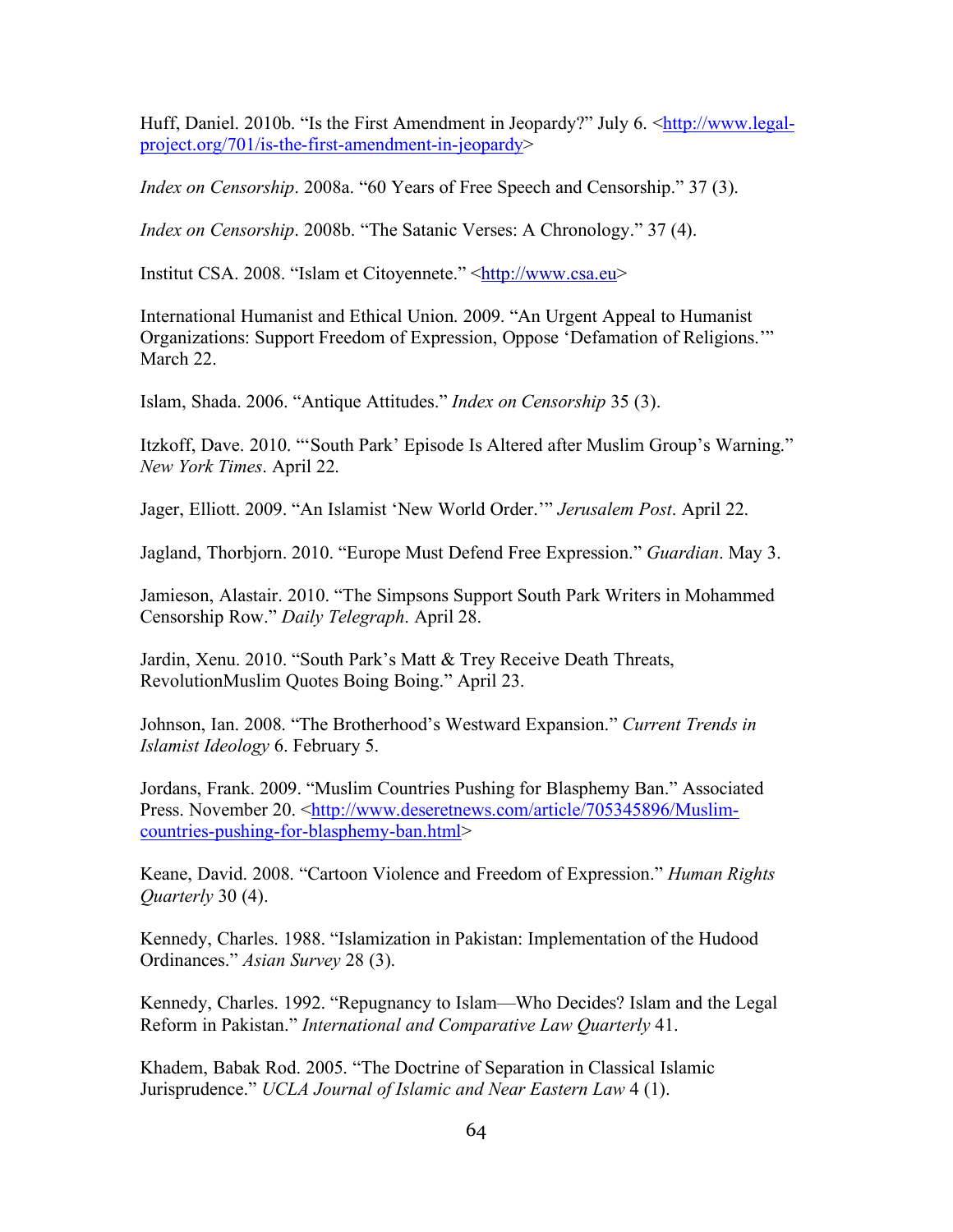Kimball, Roger. 2008. "Introduction: Free Speech in an Age of Jihad." *The New Criterion Special Pamphlet*.

Kirmanj, Sherko. 2010. "Challenging the Islamist Politicization of Islam: The Non-Islamic Origins of Muslim Political Concepts." In *Political Islam from Muhammad to Ahmadinejad: Defenders, Detractors, and Definitions*. Santa Barbara, CA: Praeger Security International.

Klausen, Jytte. 2006. "Drawing the Wrong Conclusions." *Boston Globe*. February 12.

Klausen, Jytte. 2009. *The Cartoons That Shook the World*. New Haven: Yale University Press.

Kohut, Andrew. 2005. "Islamic Extremism: Common Concern for Muslim and Western Publics: 17-Nation Pew Global Attitudes Survey." July 14.

Kornstein, Daniel. 2008. "Response to Andy McCarthy." *The New Criterion Special Pamphlet*.

Krebs, Brian. 2008. "Network Solutions Pre-Censors Anti-Islam Site." *Washington Post*. March 23.

<http://voices.washingtonpost.com/securityfix/2008/03/networksolutions\_precensors\_an. html>

Kristof, Nicholas. 2009. "Islam, Virgins and Grapes." *New York Times*. April 23.

Kramm, Oliver. 2009. "Committed to Free Expression? What Nonsense." *Times*. September 28.

Kull, Steven. 2009. "Public Opinion in the Islamic World on Terrorism, al Qaeda, and US Policies." Worldpublicopinion.org.  $\frac{\text{http://www.worldpublic opinion.org/pipa/articles/brmiddleeastnafricara/591.php>}}{P}$ 

Kurtz, Stanley. 2008. "Not Without a Fight." *The New Criterion Special Pamphlet*.

Laqueur, Walter. 2010. "Europe's Long Road to the Mosque." *Standpoint*. July/August. <http://www.standpointmag.co.uk/node/3146/full>

*Las Vegas Weekly*. 2010. "A Uniquely Weekly Ranking of the Personalities Who Define Las Vegas." June 24. <http://www.lasvegasweekly.com/news/2010/jun/24/celebrityissue/>

Lasson, Kenneth. 2006. "Incitement in the Mosques: Testing the Limits of Free Speech and Religious Liberty." *Whittier Law Review* 27.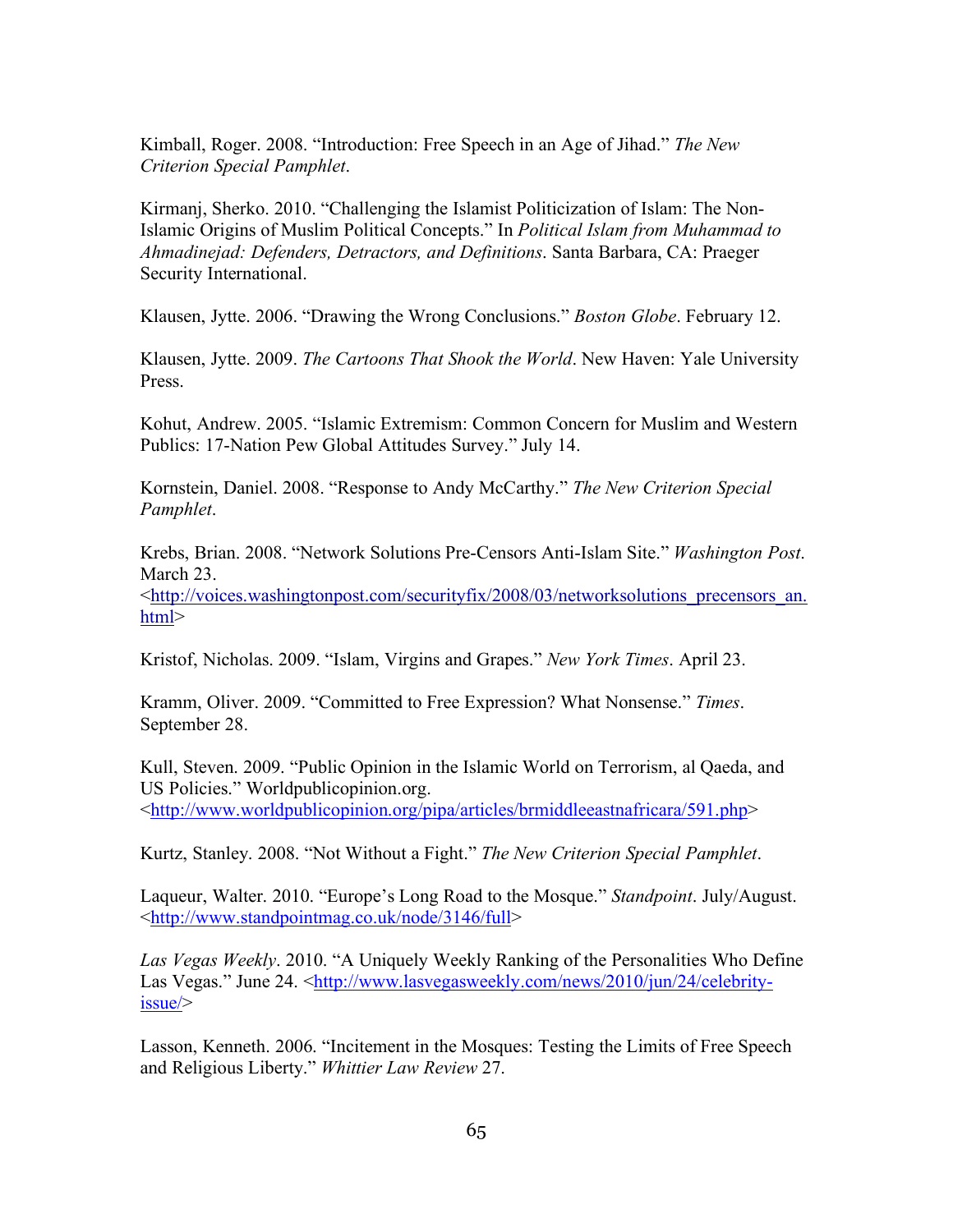Lee, Patrick. 2009. "What Even Roland Emmerich Won't Destroy: An Islamic Landmark." Scifiwire.com. November 5. <http://scifiwire.com/2009/11/5-best-things-2012s-direc.php>

Lester, Toby. 1999. "What Is the Koran?" *The Atlantic*. January. <http://www.theatlantic.com/past/docs/issues/99jan/koran.htm>

Levant, Ezra. 2008. "Response to Stanley Kurtz." *The New Criterion Special Pamphlet*.

Levy, Bernard-Henri. 2008. "Emblem of Darkness." *Index on Censorship* 37 (4).

Littman, David. 1999. "Islamism Grows Stronger at the United Nations." *Middle East Quarterly*. September. <http://www.meforum.org/477/islamism-grows-stronger-at-theunited-nations>

Long, Camilla. 2010. "Anjem Choudary: I'm Smiling because Sharia Is Coming." *Sunday Times*. January 17.

Lott, Maxim. 2009. "German Publisher, Fearing Muslim Retaliation, Cancels Honor-Killing Novel." Fox News. October 9.

Lunau, Kate. 2007. "Canadian Islamic Congress Launches Human Rights Complaint against Maclean's." *Maclean's*. November 30.

Lyall, Sarah. 2009. "Britain, Long a Libel Mecca, Reviews Laws." *New York Times*. December 11.

Lynch, Jennifer. 2008. "Letter to the editor of Maclean's Magazine Re: That Poor Woman Down the Street, Mark Steyn." May 5.

Macedo, Diane. 2010. "Radical Islamist Group Is Returning to Chicago for Major Recruitment Drive." June 16. <http://www.foxnews.com/us/2010/06/16/radical-islamistgroup-set-return-chicago-second-major-recruiting-conference/>

Madigan, Mary. 2009. "How to Discuss Religion without Appeasing Tyrants." Middle East Forum. April 14. <http://www.meforum.org/2118/how-to-discuss-religion-withoutappeasing-tyrants>

Mahoney, Robert. 2010. "U.S. Senate Passes 'Libel Tourism' Bill." Committee to Protect Journalists. July 23. <http://cpj.org/blog/2010/07/us-senate-passes-libel-tourism-bill.php>

Malik, Kenan. 2008. "Shadow of the Fatwa." *Index on Censorship* 37 (4).

Manzour, Sarfraz. 2005. "Thou Shalt Not Offend." *Index on Censorship* 34 (2).

Marshall, Paul. 2006. "The Mohammed Cartoons: Western Governments Have Nothing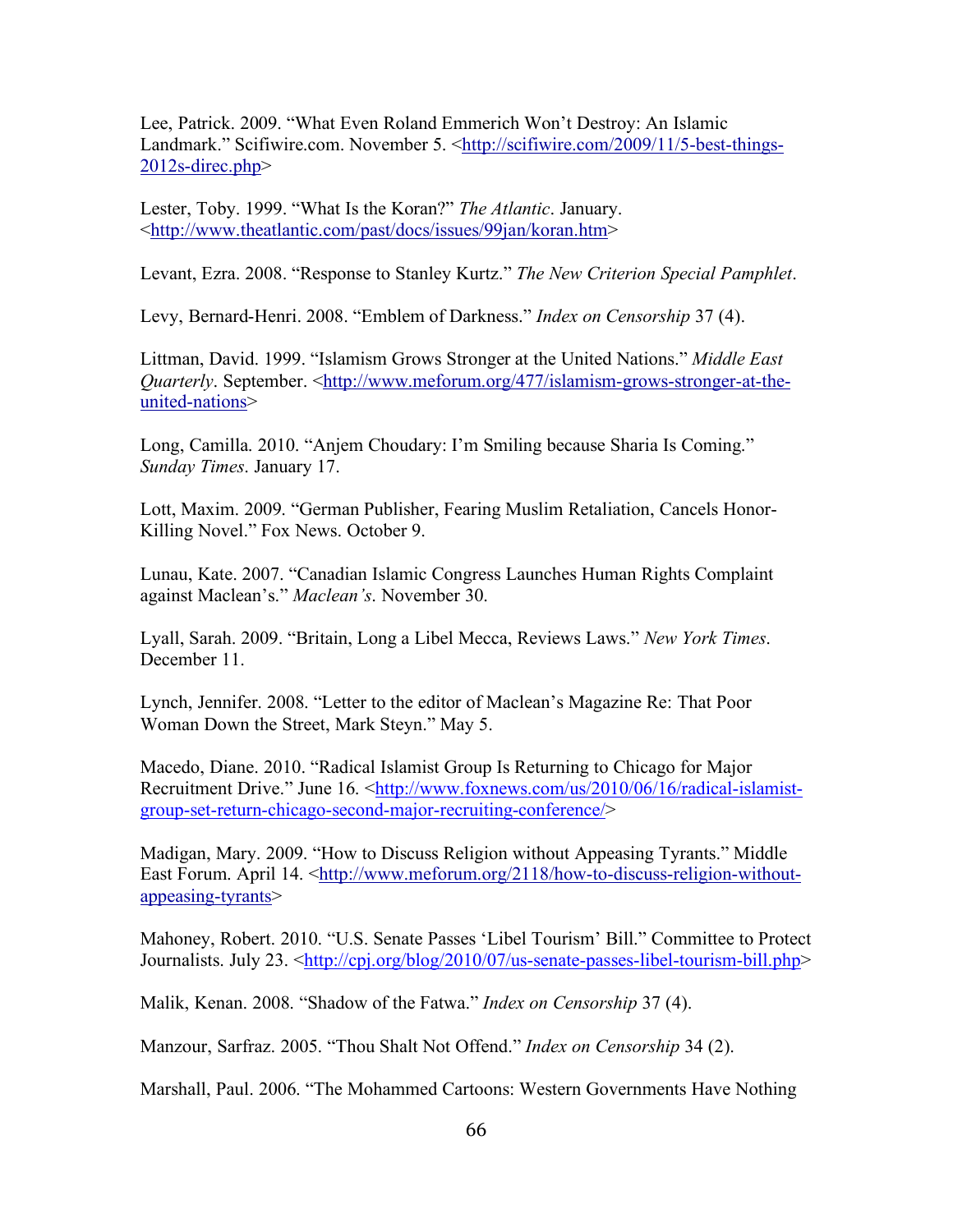to Apologize For." *The Weekly Standard*. February 13.

Marshall, Paul. 2007a. "A Scandinavian Sequel." National Review Online. August 31.

Marshall, Paul. 2007b. "Muzzling in the Name of Islam." *Washington Post*. September 29.

Marshall, Paul. 2007c. "Blasphemy, 'Islamophobia,' and the Repression of Dissent." *InFocus*. Winter.

Marshall, Paul. 2010. "Ambassador to Islam? The United States Shouldn't Legitimize the OIC." *The Weekly Standard*. March 1.

Masci, David. 2005. "An Uncertain Road: Muslims and the Future of Europe." Pew Forum on Religion and Public Life.

May, Cliff. 2008. "Euro-Trashing Free Speech: How Some Europeans and the UN Are Helping Islamists Undermine Freedom." *Townhall*. September 4.

Mayer, Ann. 2007. *Islam and Human Rights*. Boulder, CO: Westview Press.

Mayer, Ann. 2009. "Religion, Human Rights and International Law: A Critical Examination of Islamic State Practices." *Human Rights Quarterly* 31 (2).

Mayer, Peter. 2008. "The Right to Publish." *Index on Censorship* 37 (4).

Mazrui, Ali. 1997. "Islamic and Western Values." *Foreign Affairs Magazine*. September/October. <http://www.foreignaffairs.com/articles/53386/ali-a-mazrui/islamicand-western-values>

McCarthy, Andy. 2008. "It Takes the Marketplace of Ideas to Win the War of Ideas." *The New Criterion Special Pamphlet*.

McDonald, Henry. 2010. " 'Jihad Jane' Met Islamists Plotting to Kill Cartoonist, Irish Police Say." *Guardian*, March 11. <http://www.guardian.co.uk/world/2010/mar/11/jihadjane-muhammed-cartoon-plot/print>

Meek, James and Katie Nelson. 2010. "Cleric Anwar al-Awlaki Puts 'Everybody Draw Mohammed' Cartoonist Molly Norris on Execution Hitlist." *New York Daily News*. July 11. <http://www.nydailynews.com/news/world/2010/07/11/2010-07- 11\_cleric\_anwar\_alawlaki\_puts\_everybody\_draw\_mohammed\_cartoonist\_molly\_norris\_ on\_ex.html>

Melchert, Christopher. 2005. "Review of Michael Cook's *Commanding Right and Forbidding Wrong in Islamic Thought*." *Journal of Semitic Studies* 50 (1).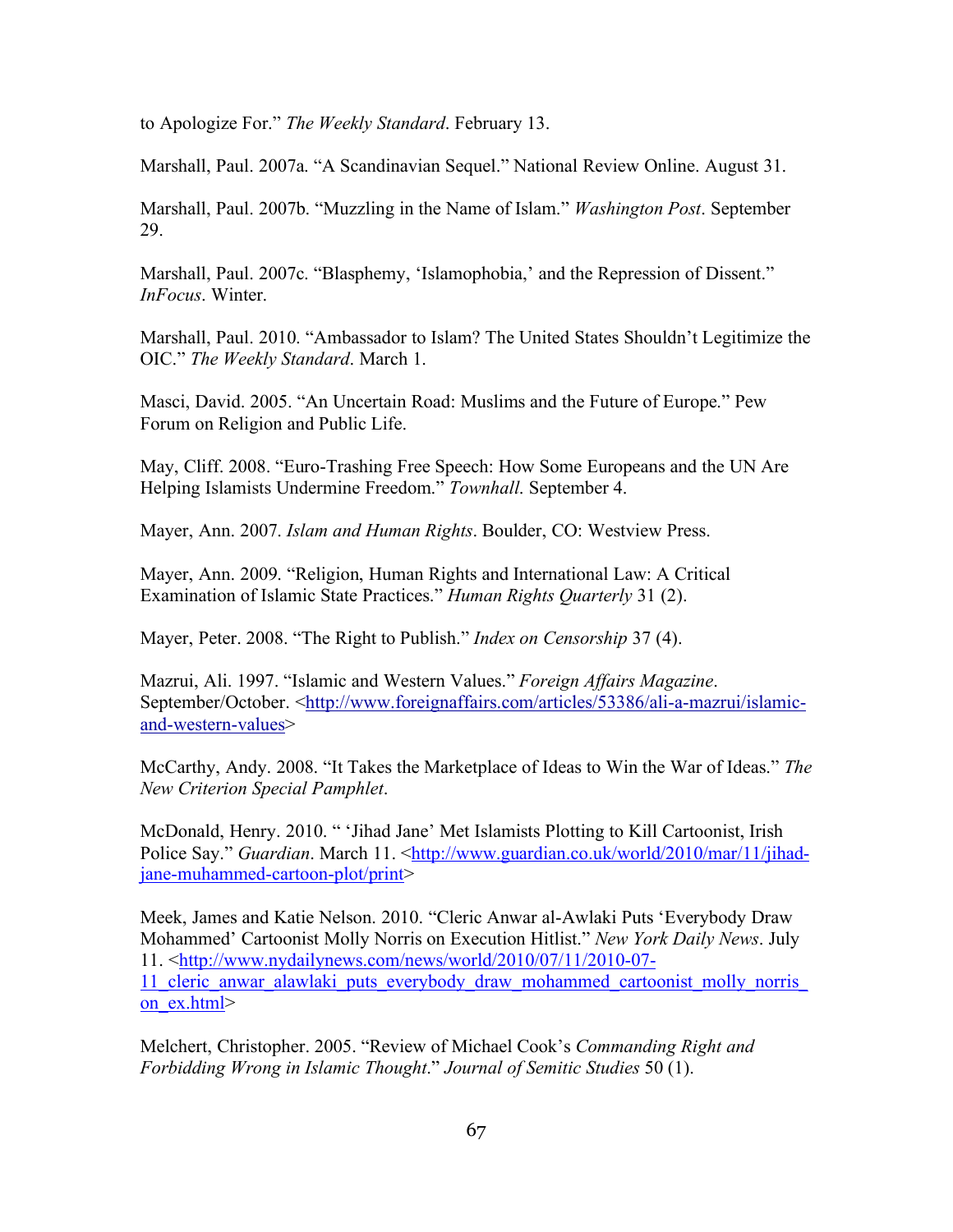Metz, Cade. 2010. "Pakistani Lawyer Petitions for Death of Mark Zuckerberg." June 17. <http://www.theregister.co.uk/2010/06  $/17$ /zuckerberg faces criminal investigation in pakistan $/$ 

Meyer, Aaron Eitan. 2008. "Conference on Libel Tourism Highlights Importance of Speech, Freedom." Middle East Forum. April 14. <http://www.meforum.org/1887/conference-on-libel-tourism-highlights-importance>

Meyer, Aaron Eitan. 2009a. "The OIC's Back-Door 'Blasphemy' Campaign at Durban II." Legal Project. April 27. <http://www.legal-project.org/blog/2009/04/the-oics-backdoor-blasphemy-campaign-at-durban-ii>

Meyer, Aaron Eitan. 2009b. "Islamist-Friendly Self-Censorship in the United States Marches On." Legal Project. August 14. <http://www.legalproject.org/blog/2009/08/islamist-friendly-self-censorship-in-the-united>

Meyer, Jan. 2009. "Islamic Groups Want Sharia Law in Germany." *Bild*. May 19.

Meyer, Josh. 2008. "Saudis Faulted for Funding Terror: Treasury Official Shows Frustration at U.S. Efforts to Force Action." *Los Angeles Times*. April 2.

Middle East Forum. 2009. "Suit against Joe Kaufman Dismissed." June 29. <http://www.meforum.org/2170/suit-against-joe-kaufman-dismissed>

*Middle East Quarterly*. 2000. "Taslima Nasrin: 'They Wanted to Kill Me.'" <http://www.meforum.org/73/taslima-nasrin-they-wanted-to-kill-me>

*Middle East Quarterly*. 2007. "Naser Khader and Flemming Rose: Reflections on the Danish Cartoon Controversy." Fall. <http://www.meforum.org/1758/naser-khader-andflemming-rose-reflections-on>

Mirahmadi, Hedieh. 2010. "Navigating Islam in America." In *The Other Muslims: Moderate and Secular*, ed. Zeyno Baran. New York: Palgrave Macmillan.

Moore, Art. 2010a. "Judge Rules against CAIR." WorldNetDaily. January 9. <http://www.wnd.com/index.php?fa=PAGE.view&pageId=121440>

Moore, Art. 2010b. "Federal Judge Rules against 'Muslim Mafia.'" WorldNetDaily. February 15. <http://www.wnd.com/index.php?pageId=125101>

Moore, Art. 2010c. "Desperate Muslims Launch 'Hail Mary.'" WorldNetDaily. February 21. <http://www.wnd.com/index.php?fa=PAGE.view&pageId=125678>

Moore, Art. 2010d. "'Muslim Mafia' Counters in Battle to Quash Book." WorldNetDaily. March 19. <http://www.wnd.com/index.php?fa=PAGE.view&pageId=128849>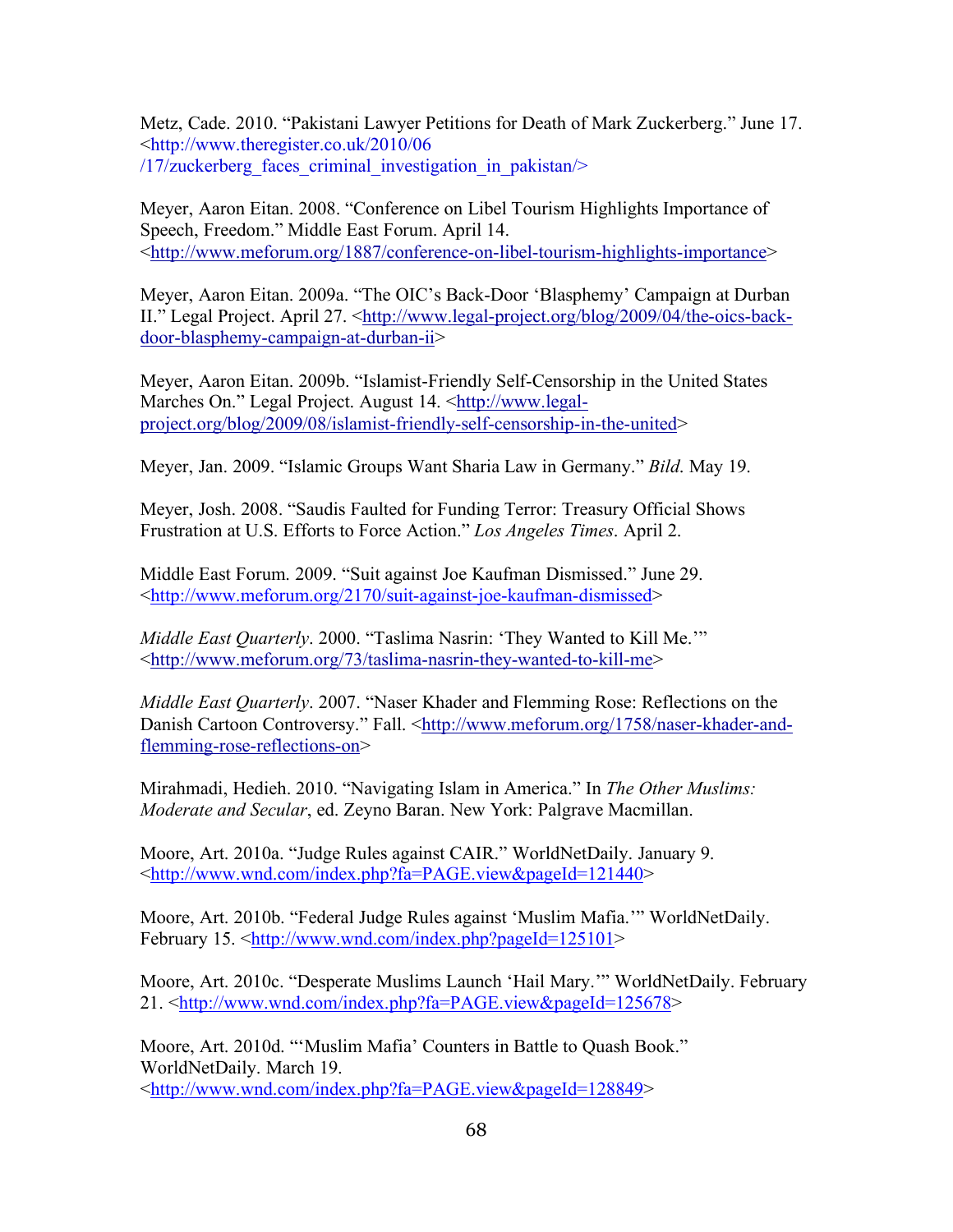Morgensen, Kirsten. 2005. "The Liberal Struggle for Press Freedom." Paper presented at Oxford Round Table Freedom of Speech and Press. Pembroke College. Oxford, England.

Murawiec, Laurent. 2005. *Princes of Darkness*. Oxford: Rowman & Littlefield.

Murray, Douglas and Johan Pieter Verwey. 2008. *Victims of Intimidation: Freedom of Speech within Europe's Muslim Communities*. London, UK: Centre for Social Cohesion. *<*www.socialcohesion.co.uk/files/1231525439\_1.pdf*>* 

Needham, Paul and Esther Zuckerman. 2009. "Conservative Alums Criticize Yale Press." *Yale Daily News*. September 3.

Nelson, Cary. "Academic Freedom Abridged at Yale Press." 2009. American Association of University Professors. August 13. <http://www.aaup.org/AAUP/about/pres/let/YalePress.htm>

Netter, Sarah. 2009. " 'Westernized' Daughter Dies After Being Run Over by Father." ABC News, November 3. < http://abcnews.go.com/WN/US/westernized-muslimdaughter-dies-run-father/story?id=8983198>

*New York Times*. 2008. "World Briefing: U.S. Company Shuts Anti-Koran Web Site." <http://query.nytimes.com/gst/fullpage.html?res=9C06E1DF1E3FF936A15750C0A96E9 C8B63&sec=&spon=&pagewanted=print>

Nomani, Asra. 2010. "What Hogwarts Can Teach Muslims." Daily Beast. July 4. <http://www.thedailybeast.com/blogs-and-stories/2010-07-04/harry-potters-afshan-azadreceives-death-threats/>

Nowlis, Rebecca. 2000. "Religion and Culture Influence Muslim Women's Reluctance to Seek Help from Domestic Abuse." University of California, San Francisco. January 28. <http://news.ucsf.edu/releases/religion-and-culture-influence-muslim-womensreluctance-to-seek-help-from-d/>

O'Connell, Vanessa. 2010. "For the Love of Islam: A Second American Woman Is Arrested in Cartoonist Case." *Wall Street Journal*. March 12.

O'Leary, Mary. 2009. "Muslim Cartoon Fallout Hits Yale: Author Says Issue Overblown." *New Haven Register*. October 2.

OIC. 2009. "No. Pol/Adhoc CCC/09." Filed by the Permanent Mission of Pakistan to the United Nations and Other International Organizations. October 29.

Oliver, Laura. 2010. "Lord Lester's Libel Reform Bill Goes before Parliament." Journalism.co.uk. May 27. <http://www.journalism.co.uk/2/articles/538870.php>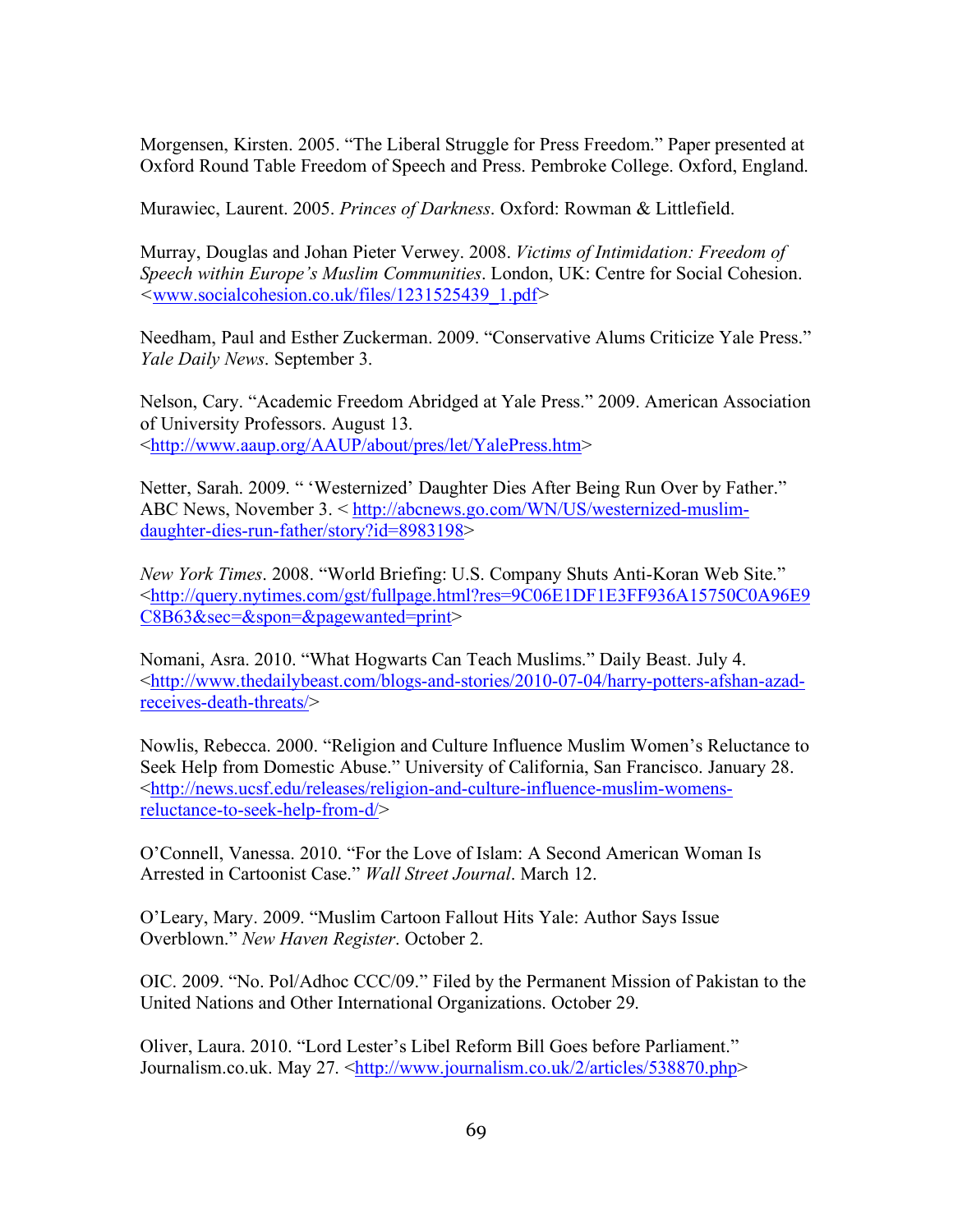Openbaar Ministerie [Public Prosecutor's Office]. 2008. "Aangehouden persoon blijkt Nekschot te zijn." May 16.

Oppmann, Patrick. 2010. "FBI Warns Seattle Cartoonist about Threats from Radical Cleric." CNN. July 14. <http://www.cnn.com/2010/US/07/13/washington.cartoonist.threat/index.html>

Orr, Jimmy. 2010. "Creators of 'Everybody Draw Muhammad Day' Drop Gag after Everybody Gets Angry." April 26. <http://latimesblogs.latimes.com/washington/2010/04/creators-of-everybody-drawmuhammad-day-abandon-effort-after-it-becomes-controversial.html>

Ottaway, David. 2004. "U.S. Eyes Money Trails of Saudi-Backed Charities." *Washington Post.* August 19. <http://www.washingtonpost.com/wp-dyn/articles/A13266-2004Aug18.html>

O'Reilly, Bill. 2010. "South Park Controversy." *The Factor (FoxNews).* April 20. < http://www.youtube.com/watch?v=HylKzXBDO2O&feature=player\_embedded>

Peretz, Marty. 2010. "Mummad Gives the Met the Jitters." *The New Republic*. January 10.

Perez, Chris. 2006. "Acton Gorton's 'Truly Astonishing Experience.'" Foundation for Individual Rights in Education. <http://www.thefire.org/article/7029.html>

Perry, Thomas. 2008. "The Jewel of Medina Statement." *Random House Publishing Group.* < http://www.randomhouse.com/rhpg/medinaletter.html>

Pettit, Philip. 1997. *Republicanism: A Theory of Freedom and Government*. Oxford: Oxford University Press.

Petley, Julian. 2006. "The Retreat of Reason." *Index on Censorship* 35 (4).

Pew Global Attitudes Project. 2005. "Islamic Extremism: Common Concern for Muslim and Western Publics. 17-Nation Pew Global Attitudes Survey."

Pew Global Attitudes Project. 2006. "Europe's Muslims More Moderate. The Great Divide: How Westerners and Muslims View Each Other"

Pipes, Daniel. 2003. "Do You Believe in Modernity?" *Jerusalem Post*. November 26. <http://www.danielpipes.org/1322/finding-moderate-muslims-do-you-believe-inmodernity>

Pipes, Daniel. 2008. "The Organization of the Islamic Conference Gets Feisty." March 15. <http://www.danielpipes.org/blog/2008/03/the-organization-of-the-islamicconference>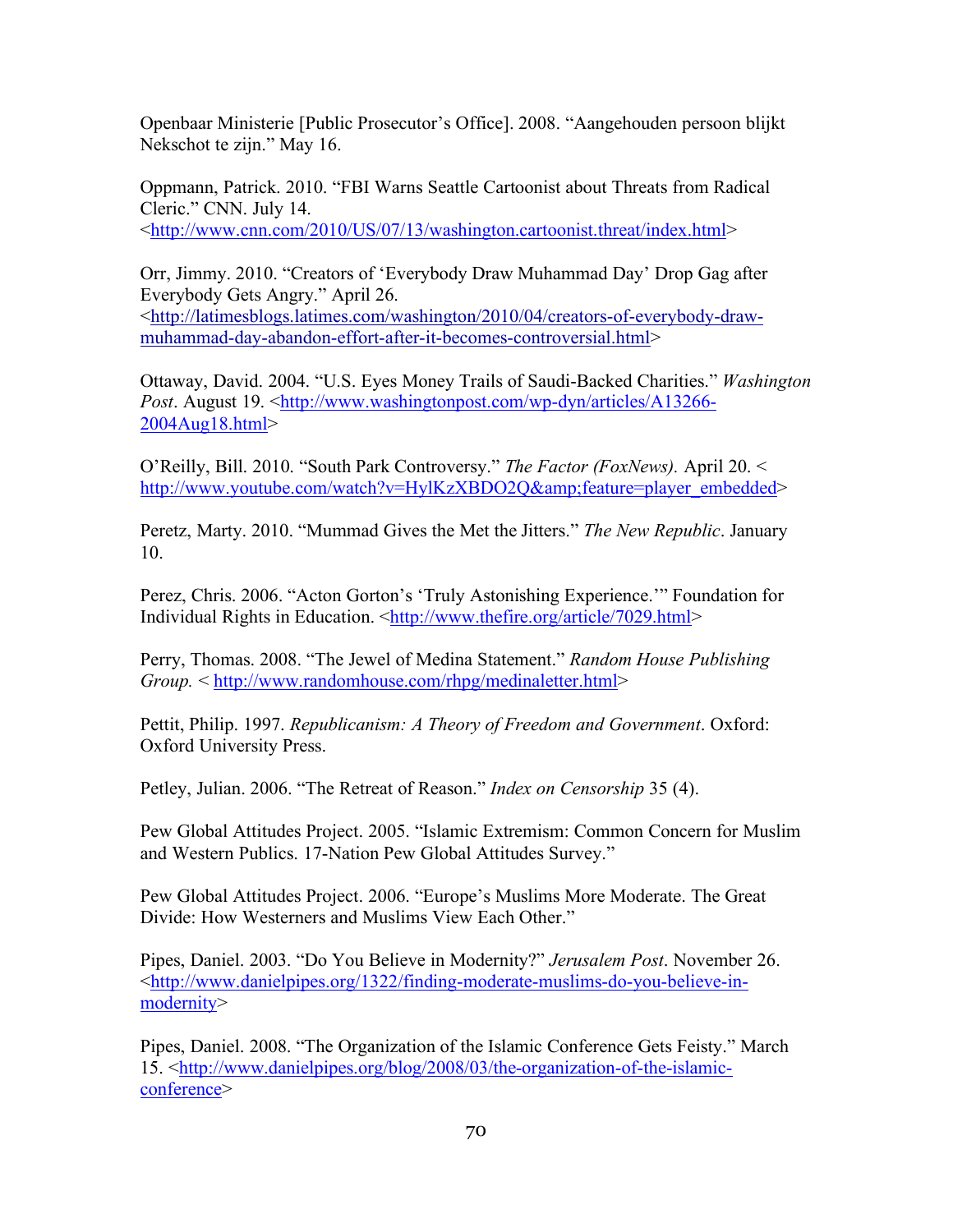Posthumus, Bram. 2005. "The End of Indifference." *Index on Censorship* 34 (2).

Pryce-Jones, David. 2004. "The Islamization of Europe?" *Commentary*. December.

Pryce-Jones, David. 2006. "The Force of Reason by Oriana Fallaci." *Commentary*. June.

Publishers Weekly. 2009. "Web Exclusive Book Reviews: Week of 11/2/2009: The Sword of Medina." November 2.

Rabasa, Angel, Cheryl Benard, Lowell H. Schwartz, and Peter Sickle. 2007. "Building Moderate Muslim Networks." Santa Monica, CA: RAND Corporation. <www.rand.org/pubs/monographs/2007/RAND\_MG574.pdf*>* 

Racius, Egdunas. 2004. "The Multiple Nature of the Islamic Da'Wa." Academic Dissertation. University of Helsinki.

Reporters sans Frontières. 2010. "Are Media, Arts and Culture Really Starting to Censor Themselves? Interview with Flemming Rose." February 26. <http://en.rsf.org/denmarkare-media-arts-and-culture-really-05-03-2010,36618.html>

Reuters. 2008. "Jordan Charges Dutch Politician with Bblasphemy." July 1. <http://www.reuters.com/article/idUSL015190420080701>

Reuters. 2009. "General Casey: Diversity Shouldn't Be Casualty of Fort Hood." November 8. <http://blogs.reuters.com/frontrow/2009/11/08/general-casey-diversityshouldnt-be-casualty-of-fort-hood/>

Rohe, Mathias. 2004. "Application of Shari'a Rules in Europe—Scope and Limits." *Die Welt des Islams* 44 (3).

Romirowsky, Asaf. 2010. "Balancing the Bias." *Jerusalem Post*. January 7. <http://www.jpost.com/Opinion/Op-EdContributors/Article.aspx?id=131368>

Rose, Flemming. 2006. "Why I Published Those Cartoons." *Washington Post*. February 19.

Rosenthal, Erwin. 1965. *Islam in the Modern National State*. Cambridge: Cambridge University Press.

Rosett, Claudia. 2008. "Response to Robert Spencer." *The New Criterion Special Pamphlet*.

Ruthven, Marlise. 2008. "Naming the Unnameable." *Index on Censorship* 37 (4).

Savelberg, Rob. 2006. "'Duitse Hirsi Ali' Stopt na Bedreigingen." *Nederlands Dagblad*.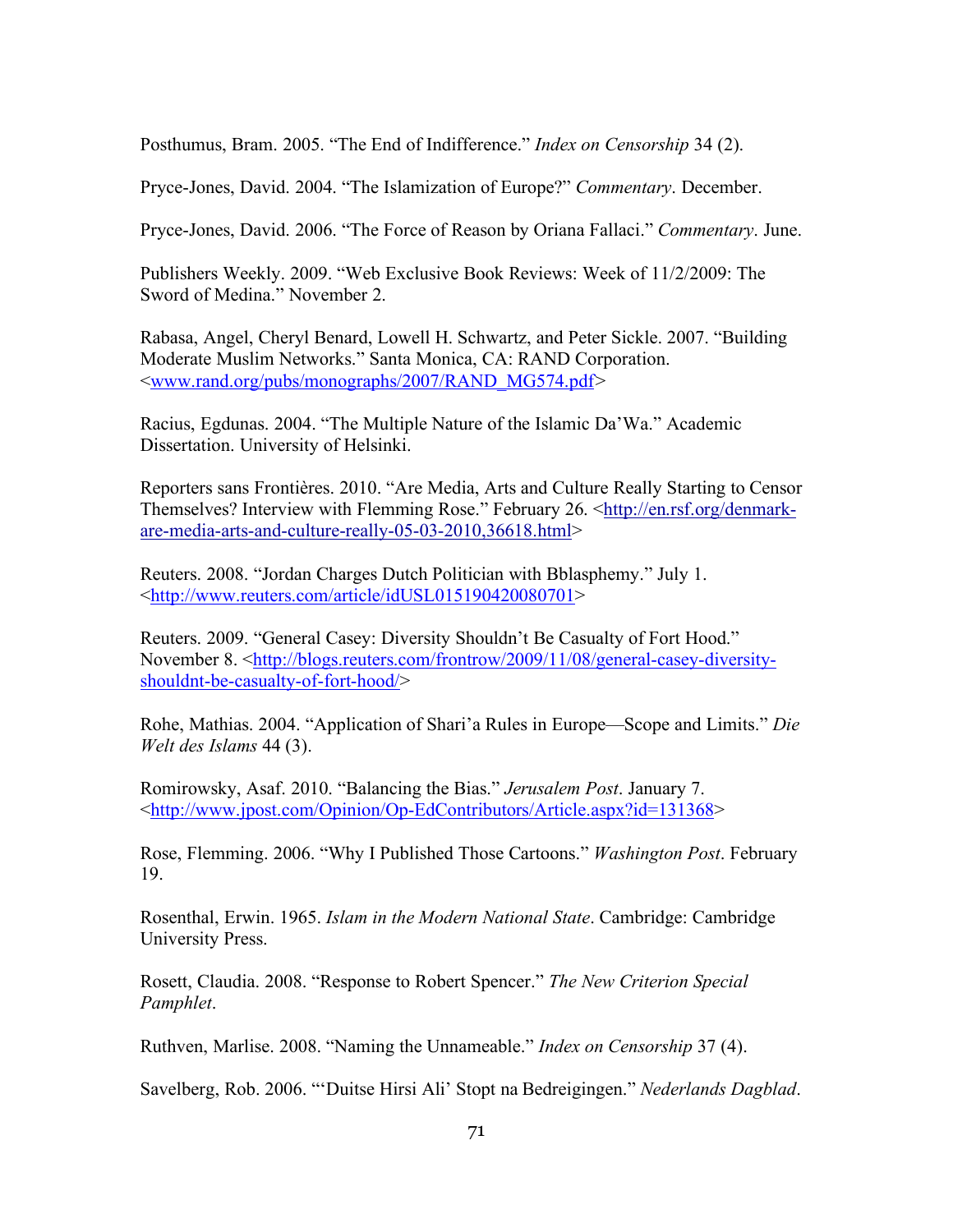September 5.

Schoetz, David. 2008. "Daughter Rejects Marriage, Ends Up Dead: Pakistani Man Accused of Fatally Strangling His Daughter in Apparent 'Honor Killing' ". *ABC News*, July 7. <http://abcnews.go.com/US/story?id=5322587&page=1>

Schriefer, Paula. 2009. "The New Threat to Freedom of Expression." *Christian Science Monitor*. March 20.

Schwartz, Stephen. 2010a. "Obama's Islamic Envoy: Obama Is America's 'Educator-in-Chief on Islam." *The Weekly Standard*. June 24.

Schwartz, Stephen. 2010b. "Shariah in the West." In *New Threats to Freedom*, ed. Adam Bellow. West Conshohocken, PA: Templeton Press. <http://www.islamicpluralism.org/1553/shariah-in-the-west>

Sedler, Robert. 2006. "An Essay on Freedom of Speech: The United States versus the Rest of the World." *Michigan State Law Review*.

Sharrock, David. 2010. "Seven Muslims Arrested over 'Plot to Kill Cartoonist.'" *Times*. March 10.

Shea, Nina. 2005. "Saudi Publications on Hate Ideology Invade American Mosques." Center for Religious Freedom. Freedom House. <www.freedomhouse.org/uploads/special\_report/45.pdf*>* 

Shea, Nina and James Woolsey. 2007. "What about Muslim Moderates?" *Wall Street Journal*. July 10.

Shea, Nina. 2009. "'Insulting Islam': One Way Street in the Wrong Direction." January 26. <http://www.hudson-ny.org/250/insulting-islam-one-way-street-in-the-wrongdirection>

Sherman, Bill. 2009. "Former Muslim Receiving Death Threats." *Tulsa World*. October 1.

<http://www.tulsaworld.com/news/article.aspx?subjectid=11&articleid=20091001\_18\_A 11\_SbiHsb59831>

Siddique, Osama and Zahra Hayat. 2008. "Unholy Speech and Holy Laws: Blasphemy Laws in Pakistan—Controversial Origins, Design Defects, and Free Speech Implications." *Minnesota Journal of International Law* 17 (2).

Siddiqui, Mateen. 2002. "On the Status, Method and Fallout of the Global Spread of Wahhabism: Excerpts of an Intellectual exchange with Professor Sulayman Nyang." <http://www.islamicsupremecouncil.org/extremism/nyang\_int.htm>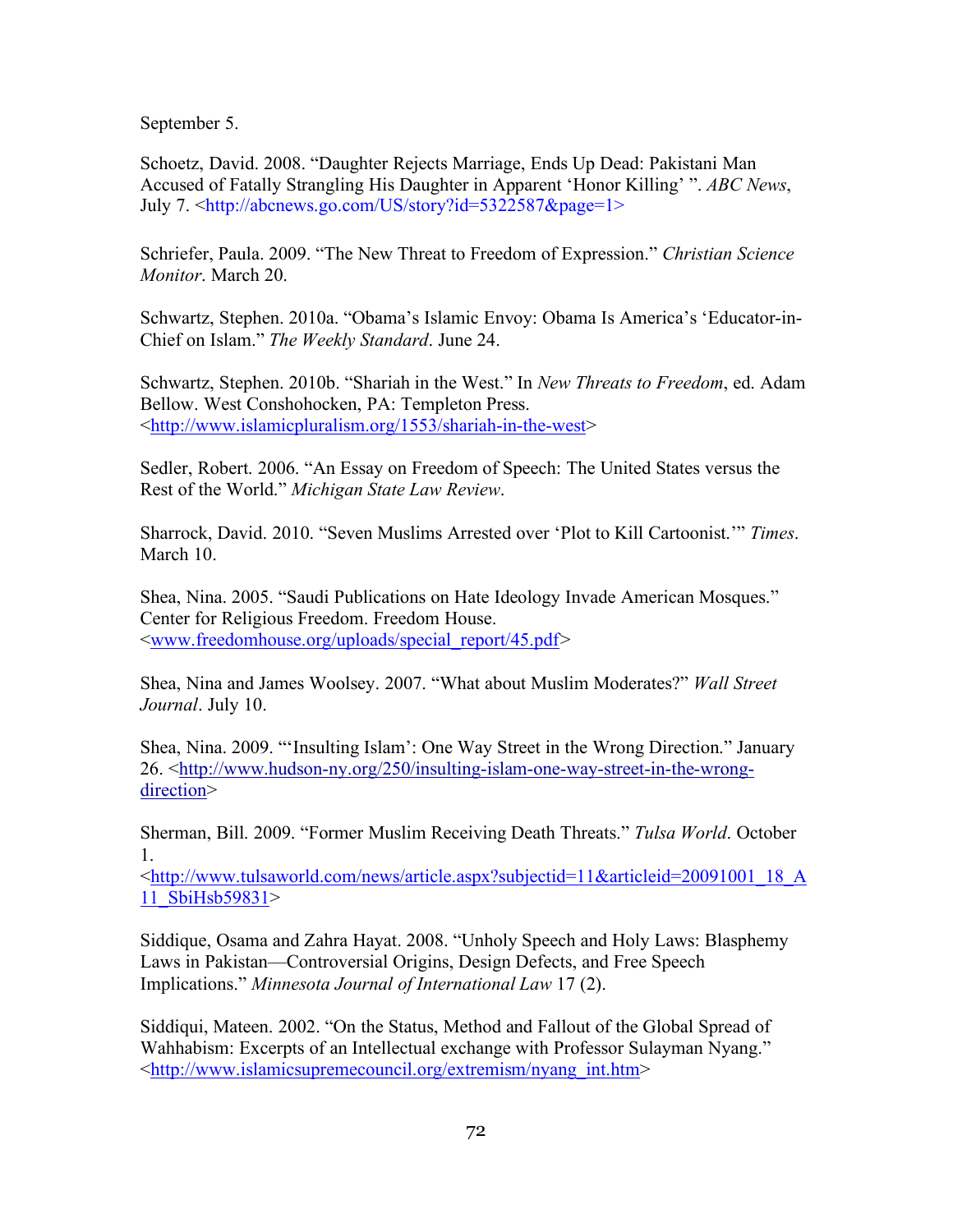Singh, Simon. 2010. "Reform of Our Libel Law Is Long Overdue." *Daily Telegraph*. May 25. <http://www.telegraph.co.uk/news/newstopics/politics/7760491/Reform-of-ourlibel-law-is-long-overdue.html>

Skinner, Quentin. 2002. "A Third Concept of Liberty." *Proceedings of the British Academy* 117.

Smith, James F. 2009a. "Caught Up in a Cartoon Controversy." *Boston Globe*. August 22.

<http://www.boston.com/yourtown/waltham/articles/2009/08/22/mohammed\_images\_tha t stirred ire omitted from book by brandeis author/ $>$ 

Smith, James F. 2009b. "Yale and the Danish Cartoons—Revisited." *Boston Globe*. August 24.

<http://www.boston.com/news/world/worldly\_boston/2009/08/danish\_cartoons\_revisited \_1.html>

Spencer, Robert. 2008. "Suppressing Discussion of Islam." *The New Criterion Special Pamphlet*.

Steinberg, Michael. 2009. "Letter: Yale Controls Its Press." *Yale Daily News*. October 8.

Steyn, Mark. 2008. "The Lamps Are Going Out." *The New Criterion Special Pamphlet*.

Stille, Alexander. 2002. "Scholars Are Quietly Offering New Theories of the Koran." *New York Times*. March 2.

Stossel, John. 2010. "Tonight's Show: The First Amendment." May 20. <http://stossel.blogs.foxbusiness.com/2010/05/20/tonights-show-the-first-amendment/>

Sueddeutsche Zeitung. 2006. "Interview with Federal Minister of the Interior Wolfgang Schauble." September 26.

Suligiuc, Gelu. 2010. "Al-Qaeda-Linked Man Shot by Police in Home of Danish Cartoonist." Bloomberg. January 1.

Tapson, Mark. 2010. "'South Park': Drawing a Line in the Sand." Bigjournalism.com. April 27. <http://bigjournalism.com/mtapson/2010/04/27/south-park-drawing-a-line-inthe-sand/print/ $>$ 

Ternisier, Xavier. 2001. "Le Coran en question." *Le Monde*. September 7.

Thompson, Carolyn. 2008. "Borders, Waldenbooks Won't Carry Magazine." Associated Press. March 29. <http://www.breitbart.com/article.php?id=D8GLIG600&show\_article=1>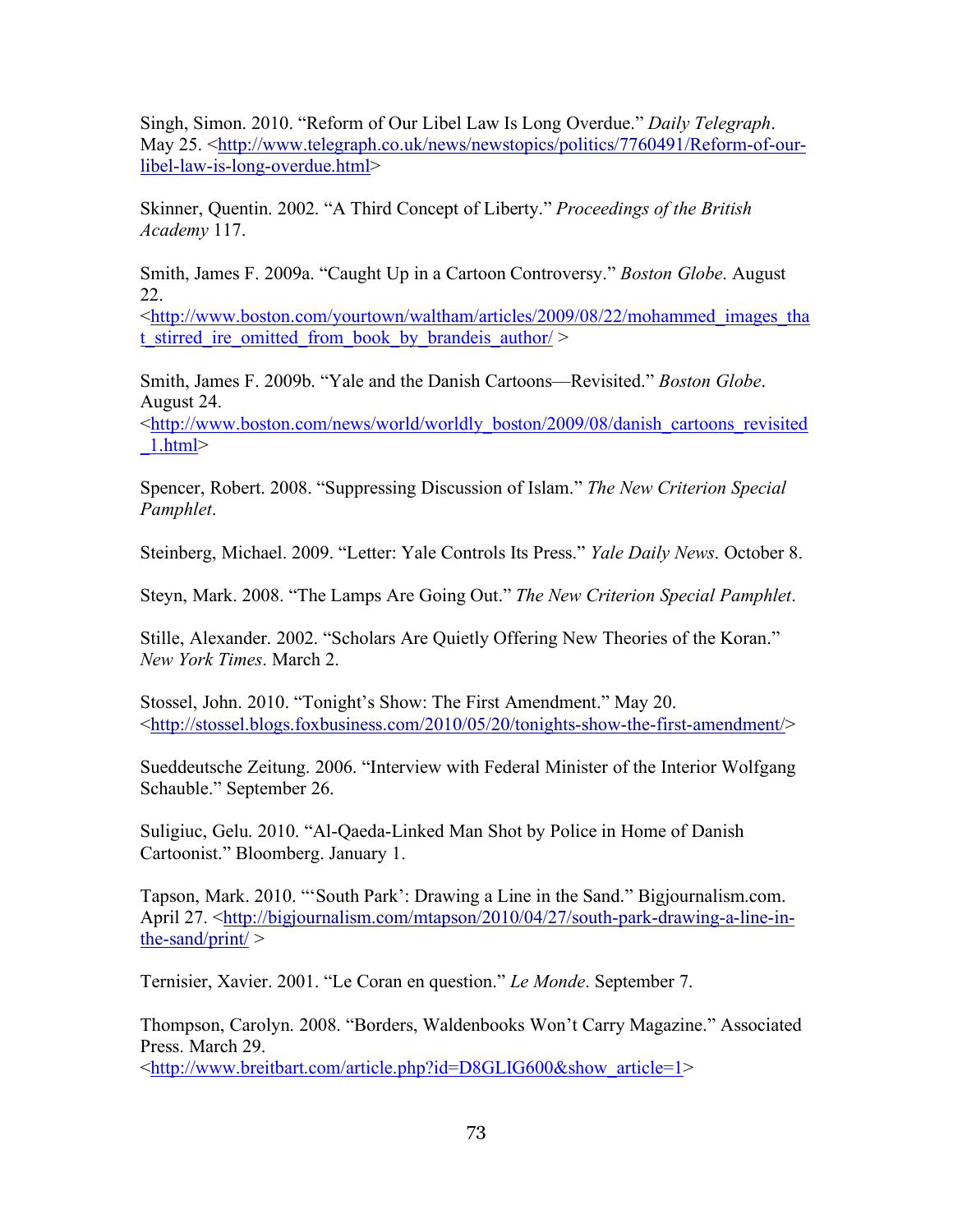Tibi, Bassam. 2002. *The Challenge of Fundamentalism: Political Islam and the New World Disorder*. Berkeley, CA: University of California Press.

Tibi, Bassam. 2005. *Islam Between Culture and Politics*. New York: Palgrave Macmillan.

Tibi, Bassam. 2006. "Europeanizing Islam or the Islamization of Europe: Political Democracy vs. Cultural Difference." In *Religion in an Expanding Europe*, ed. Timothy A. Byrnes and Peter J. Katzenstein. Cambridge: Cambridge University Press.

Tibi, Bassam. 2009. *Islam's Predicament with Modernity*. New York: Routledge.

*Times*. 2006. "Timeline: The Muhammad Cartoons." February 6.

Tripathi, Salil. 2005. "Drawing a Line." *Index on Censorship* 34 (2).

Tripathi, Salil. 2008. "Disease of Intolerance." *Index on Censorship* 37 (4).

United Nations Human Rights Council. 2008. "Resolution 7/19: Combating Defamation of Religion." March 27. <http://ap.ohchr.org/documents/E/HRC/resolutions/A\_HRC\_RES\_7\_19.pdf>

Van Gelder, Lawrence. 2006. "Arts, Briefly: Bookstores Bar Magazine with Muhammad Cartoons." *New York Times*. April 1.

Vincent, Isabel. 2010. "'Jihad' Jitters at Met." *New York Post*. January 10. <http://www.nypost.com/p/news/local/manhattan/jihad\_jitters\_at\_met\_76yj3VNUy4hcR AnhOcPCHP>

Volokh, Eugene. 2009. "Muhammad: The 'Banned' Images." Volokh.com. November 9. <http://volokh.com/2009/11/09/muhammad-the-banned-images/>

Waldron, Arthur. 2005. "Europe's Crisis." *Commentary*. February.

Walsh, John J. 2008. "Response to Andy McCarthy's 'It Takes the Marketplace of Ideas to Win the War of Ideas.'" *The New Criterion Special Pamphlet*.

Warraq, Ibn. 1998. *The Origins of the Koran: Classic Essays on Islam's Holy Book*. Amherst, NY: Prometheus Books.

Warraq, Ibn. 2008. "Response to Robert Spencer." *The New Criterion Special Pamphlet*.

Westergaard, Kurt. 2009. "Why I Drew the Cartoon: The 'Muhammad Affair' in Retrospect." *Daily Princetonian*. October 1. <http://www.dailyprincetonian.com/2009/10/01/23967/>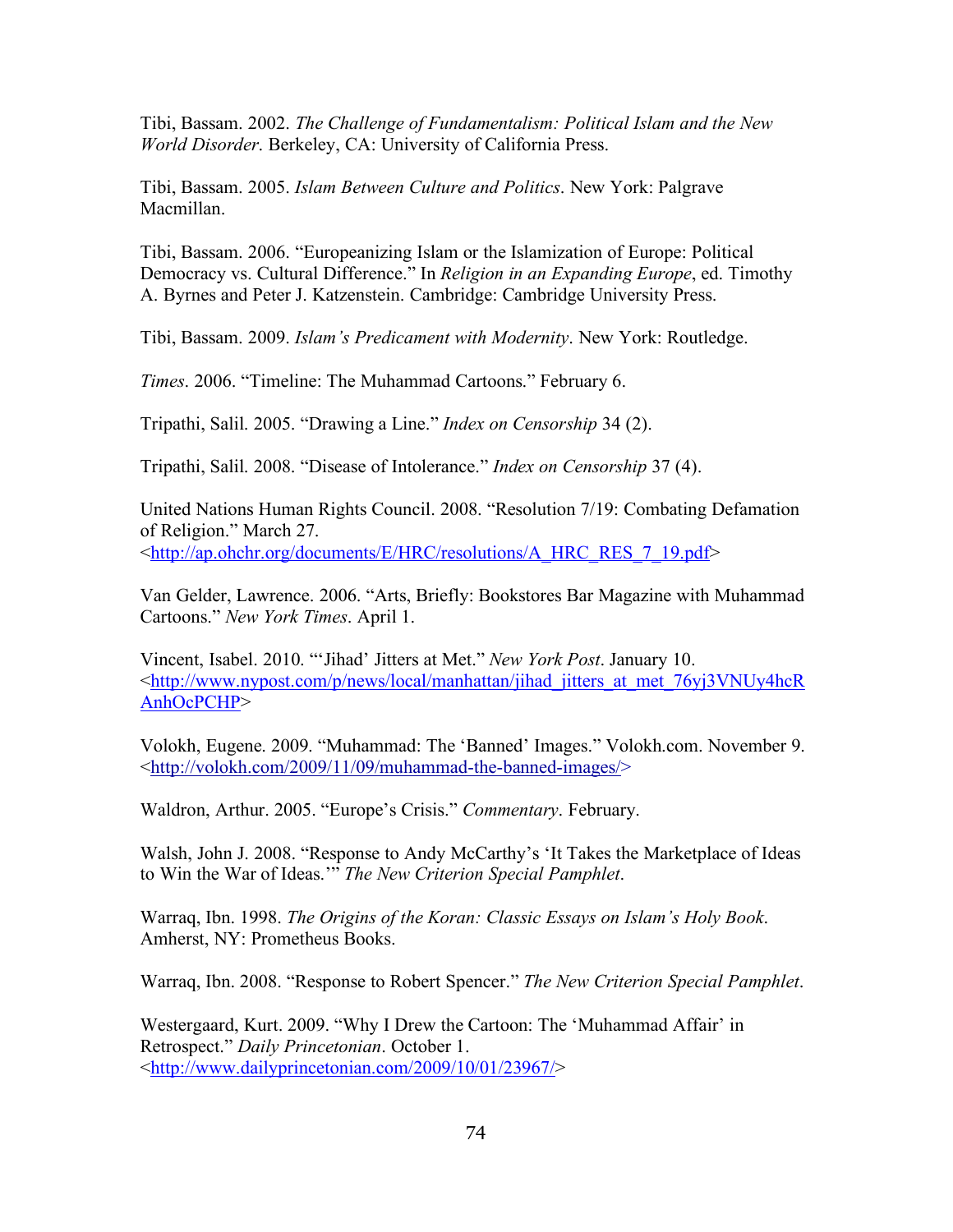Westergaard, Kurt. 2010. "Interview: South Park Creators Should Voice Protest." *De Pers*. April 23.

Weinthal, Benjamin. 2010. "German Cultural Appeasement: The Country's Art Pages Consider Not Islamists but Their Critics as the Real 'Preachers of Hate.'" *Wall Street Journal*. February 8.

Wiedl, Nina. 2009. "Dawa and the Islamic Revival in the West." *Current Trends in Islamic Ideology* 9.

Williams, Fred. 2009. "Muslim TV mogul Muzzammil Hassan's alleged beheading of wife, Aasiya Hassan, may be 'honor killing' ". *The New York Daily News*, February 17. <http://www.nydailynews.com/news/2009/02/17/2009-02- 17 muslim tv mogul muzzammil hassans allege.html>

Williams, Fred. 2009 b. "Coalition Decries 'honor killing' label." *The Buffalo News*, March 10. < http://www.buffalonews.com/incoming/article144421.ece>

Wilson, Scott and Kevin Sullivan. 2006. "Irate Muslims Stage New Protests: Western Officials Seek to Calm Tensions over Cartoons of Muhammad." *Washington Post*. February 4.

Winsor, Curtis. 2007. "Saudi Arabia, Wahhabism and the Spread of Sunni Theofascism." *Mideast Monitor* 2 (1). < $\frac{http://www.mideastmonitor.org/issues/0705/07052.htm>$ 

Winter, Jana. 2010. "Former Defense IG Raises Concerns About Military Chaplain Vetting." FoxNews, December 1.

<http://www.foxnews.com/politics/2010/12/01/exclusive-concerns-military-chaplainvetting-policy/>

Woolsey, James. 2005. "Saudi Government Propaganda in the United States: Avowed Ally or Secret Enemy?" Presentation delivered at the American Enterprise Institute. Washington, DC. February 16.

Yale University Press. 2009. "Statement by Yale University Press." August 14. <www.boston.com/news/world/worldly\_boston/Yale%20statement.doc*>* 

Yeor, Bat. 2009. "Geert Wilders and the Fight for Europe." *National Review*. February 16. <http://article.nationalreview.com/385864/geert-wilders-and-the-fight-for-europe/batyeor>

Yuksel, Edip. 2007. "Quran: A Reformist Translation." September 7. <http://pressthat.wordpress.com/2007/09/07/quran-a-reformist-translation/>

Zaidi, Supna. 2008. "The United Islamist Nations." *The American Spectator*. December 4.